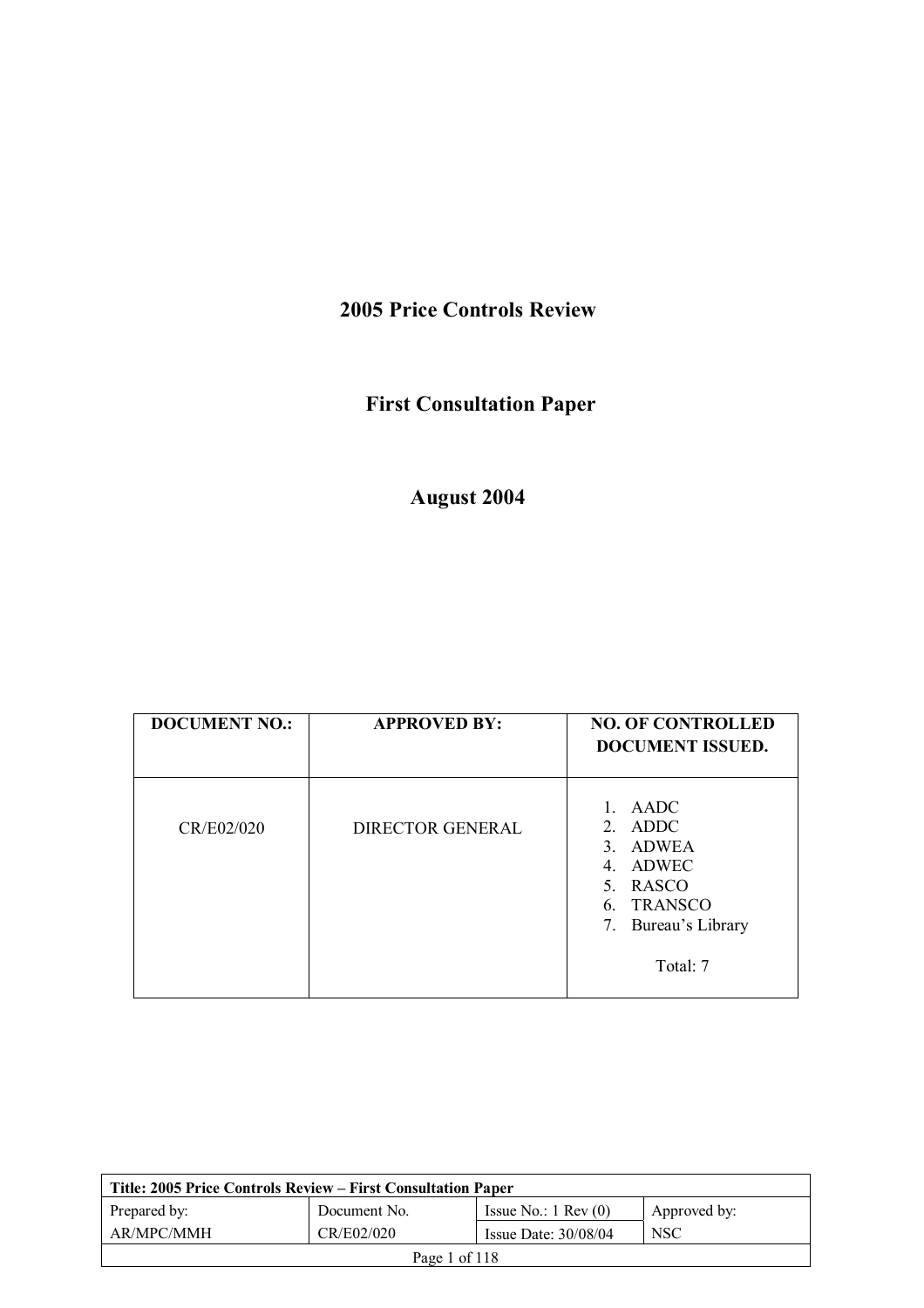| 1                       |            |                                                                 |  |
|-------------------------|------------|-----------------------------------------------------------------|--|
|                         | 1.1        |                                                                 |  |
|                         | 1.2        |                                                                 |  |
|                         | 1.3        |                                                                 |  |
| $\mathbf{2}$            |            |                                                                 |  |
|                         | 2.1        |                                                                 |  |
|                         | 2.2        |                                                                 |  |
|                         | 2.3        |                                                                 |  |
|                         | 2.4        |                                                                 |  |
|                         | 2.5        |                                                                 |  |
|                         | 2.6        |                                                                 |  |
| 3                       |            |                                                                 |  |
|                         | 3.1        |                                                                 |  |
|                         | 3.2        |                                                                 |  |
|                         | 3.3        |                                                                 |  |
|                         | 3.4        |                                                                 |  |
|                         | 3.5        |                                                                 |  |
|                         | 3.6<br>3.7 |                                                                 |  |
| $\overline{\mathbf{4}}$ |            |                                                                 |  |
|                         |            |                                                                 |  |
|                         | 4.1<br>4.2 |                                                                 |  |
|                         | 4.3        |                                                                 |  |
|                         | 4.4        |                                                                 |  |
|                         | 4.5        |                                                                 |  |
|                         | 4.6        |                                                                 |  |
|                         | 4.7        |                                                                 |  |
|                         | 4.8        |                                                                 |  |
|                         | 4.9        |                                                                 |  |
|                         | 4.10       |                                                                 |  |
| 5                       |            |                                                                 |  |
|                         | 5.1        |                                                                 |  |
|                         | 5.2        |                                                                 |  |
|                         | 5.3        |                                                                 |  |
|                         | 5.4        |                                                                 |  |
|                         | 5.5        |                                                                 |  |
|                         | 5.6        |                                                                 |  |
| 6                       |            | <b>TREATMENT OF CAPITAL EXPENDITURE AND ASSET VALUATION  65</b> |  |
|                         | 6.1        |                                                                 |  |
|                         | 6.2        |                                                                 |  |
|                         | 6.3<br>6.4 |                                                                 |  |
|                         | 6.5        |                                                                 |  |
|                         | 6.6        |                                                                 |  |
|                         | 6.7        |                                                                 |  |
|                         | 6.8        | <b>ISSUES FOR CONSULTATION</b>                                  |  |

# **TABLE OF CONTENTS**

| Title: 2005 Price Controls Review – First Consultation Paper |              |                               |              |
|--------------------------------------------------------------|--------------|-------------------------------|--------------|
| Prepared by:                                                 | Document No. | Issue No.: $1 \text{ Rev}(0)$ | Approved by: |
| AR/MPC/MMH                                                   | CR/E02/020   | Issue Date: $30/08/04$        | <b>NSC</b>   |
| Page 2 of $118$                                              |              |                               |              |

 $\mathbf{r}$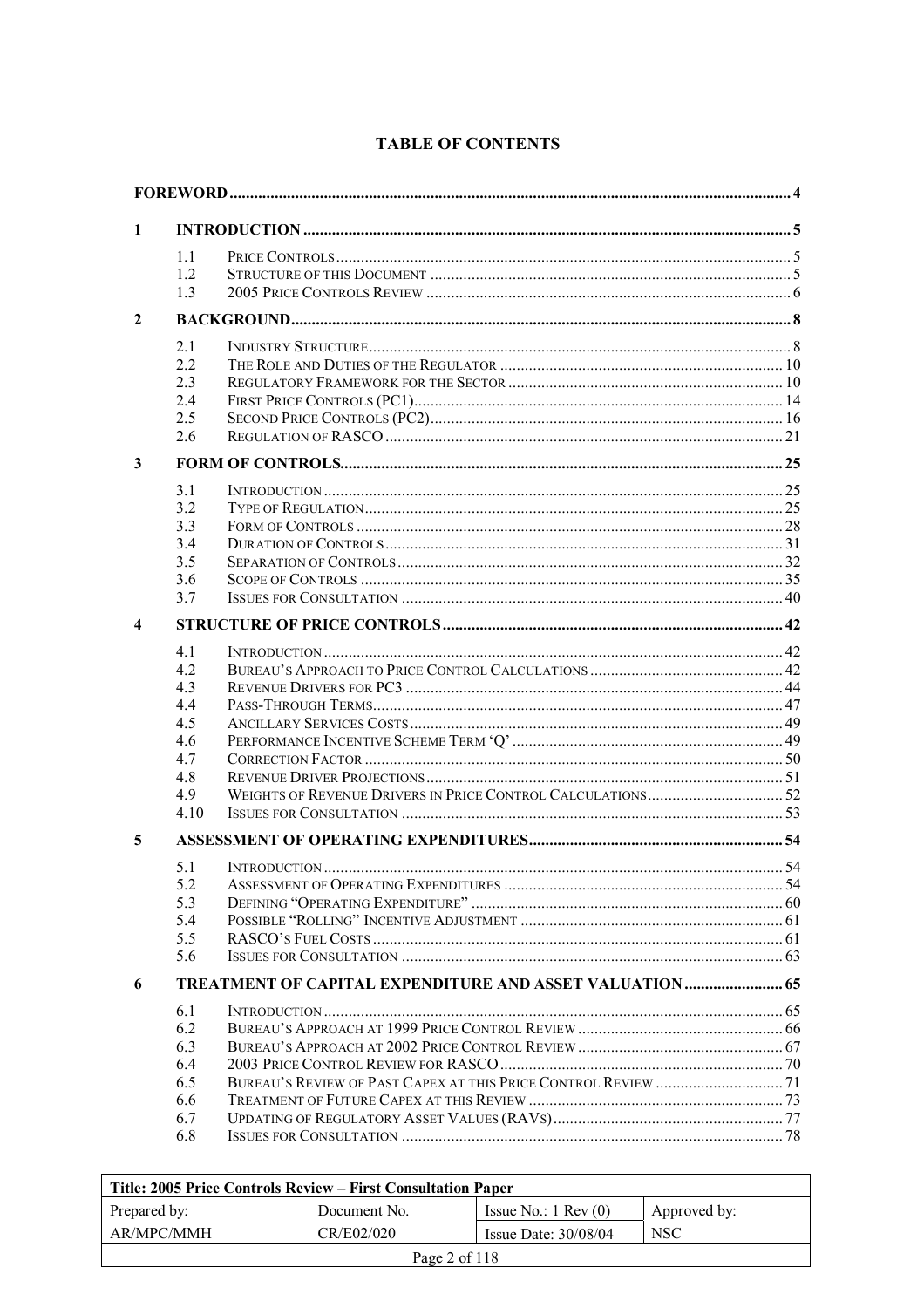| 7  |     |                                                                     |  |
|----|-----|---------------------------------------------------------------------|--|
|    | 7.1 |                                                                     |  |
|    | 7.2 | APPROACH TO COST OF CAPITAL CALCULATIONS FOR NETWORK BUSINESSES  79 |  |
|    | 73  |                                                                     |  |
|    | 74  |                                                                     |  |
|    | 75  |                                                                     |  |
|    | 76  |                                                                     |  |
|    | 77  |                                                                     |  |
|    | 7.8 |                                                                     |  |
| 8  |     |                                                                     |  |
|    | 8.1 |                                                                     |  |
|    | 8.2 |                                                                     |  |
|    | 8.3 |                                                                     |  |
|    | 8.4 |                                                                     |  |
| 9  |     |                                                                     |  |
|    | 9.1 |                                                                     |  |
|    | 9.2 |                                                                     |  |
|    | 9.3 |                                                                     |  |
|    | 9.4 |                                                                     |  |
|    | 9.5 |                                                                     |  |
|    | 9.6 |                                                                     |  |
|    | 9.7 |                                                                     |  |
| 10 |     |                                                                     |  |

| Title: 2005 Price Controls Review – First Consultation Paper |              |                               |              |
|--------------------------------------------------------------|--------------|-------------------------------|--------------|
| Prepared by:                                                 | Document No. | Issue No.: $1 \text{ Rev}(0)$ | Approved by: |
| AR/MPC/MMH                                                   | CR/E02/020   | Issue Date: $30/08/04$        | <b>NSC</b>   |
| Page 3 of 118                                                |              |                               |              |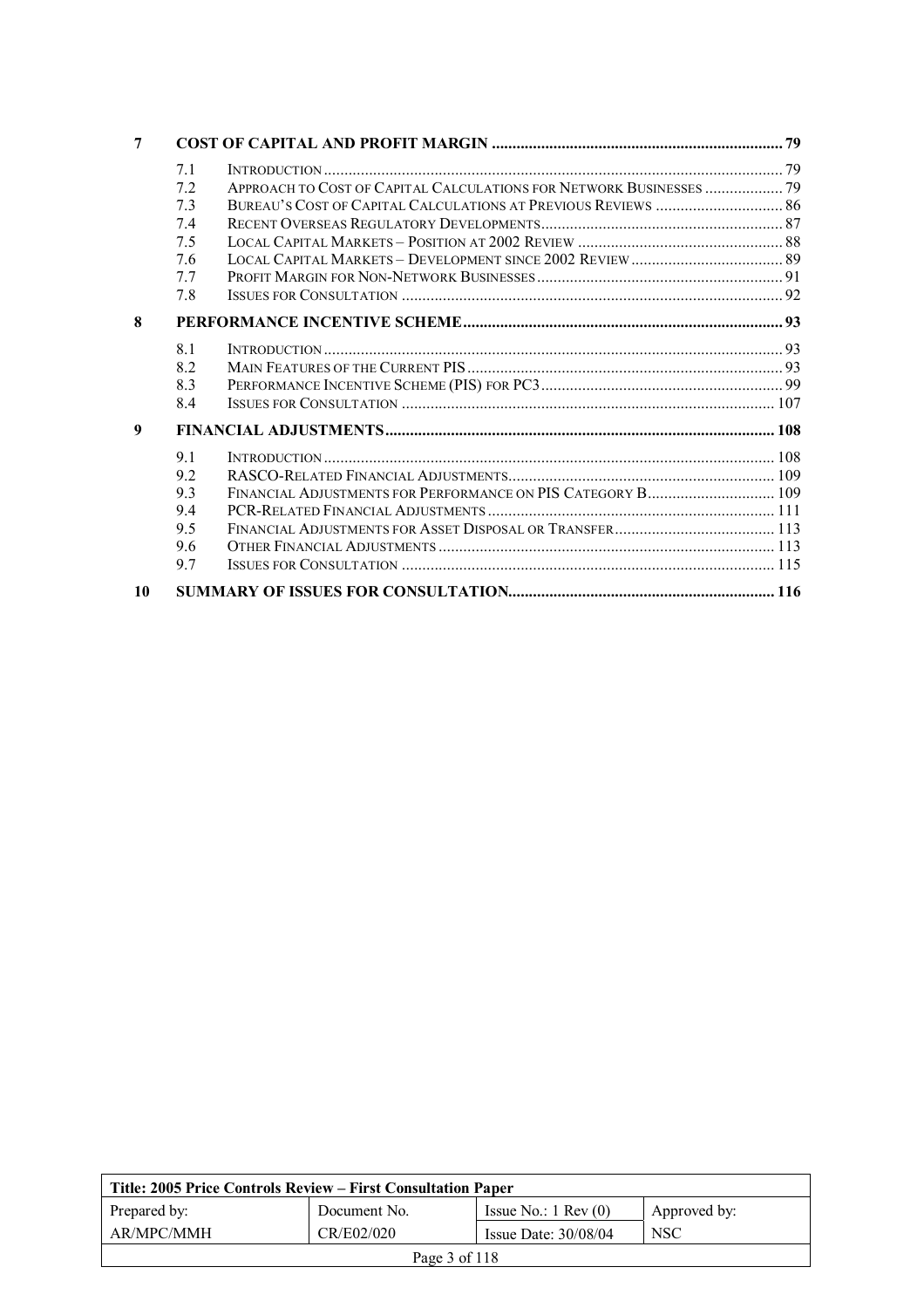### **Foreword**

This document marks the commencement of the review by the Regulation and Supervision Bureau (the "Bureau") of the price controls that apply to:

- 1. Al Ain Distribution Company (AADC);
- 2. Abu Dhabi Distribution Company (ADDC);
- 3. Abu Dhabi Water and Electricity Company (ADWEC);
- 4. Abu Dhabi Company for Servicing Remote Areas (more commonly known the Remote Area Services Company, or "RASCO"); and
- 5. Abu Dhabi Transmission and Despatch Company (TRANSCO).

The present price controls for all five companies are due to expire on 31 December 2005. New price controls are therefore required to be set to take effect from 1 January 2006. These new controls will be termed the "third price controls", or "PC3".

This first consultation document sets out the issues which need to be considered in setting the PC3 controls and on which the views of respondents are sought. Important issues raised in this paper relate to the form, structure, scope, separation and duration of PC3 controls, to incentives within the new controls, and to the key inputs to the price control calculations. The paper also sets out the timetable for the remainder of the review.

Written responses to the issues raised in this paper should be sent by **13 October 2004** to:

Mark Clifton Director of Economic Regulation Regulation and Supervision Bureau P.O. Box 32800 Abu Dhabi Fax: 642-4217 Email: mpclifton@rsb.gov.ae

The Bureau proposes to make responses to the consultation exercise publicly available.

**Nick Carter Director General Regulation and Supervision Bureau** 

| Title: 2005 Price Controls Review – First Consultation Paper |              |                               |              |
|--------------------------------------------------------------|--------------|-------------------------------|--------------|
| Prepared by:                                                 | Document No. | Issue No.: $1 \text{ Rev}(0)$ | Approved by: |
| AR/MPC/MMH                                                   | CR/E02/020   | Issue Date: $30/08/04$        | <b>NSC</b>   |
| Page 4 of 118                                                |              |                               |              |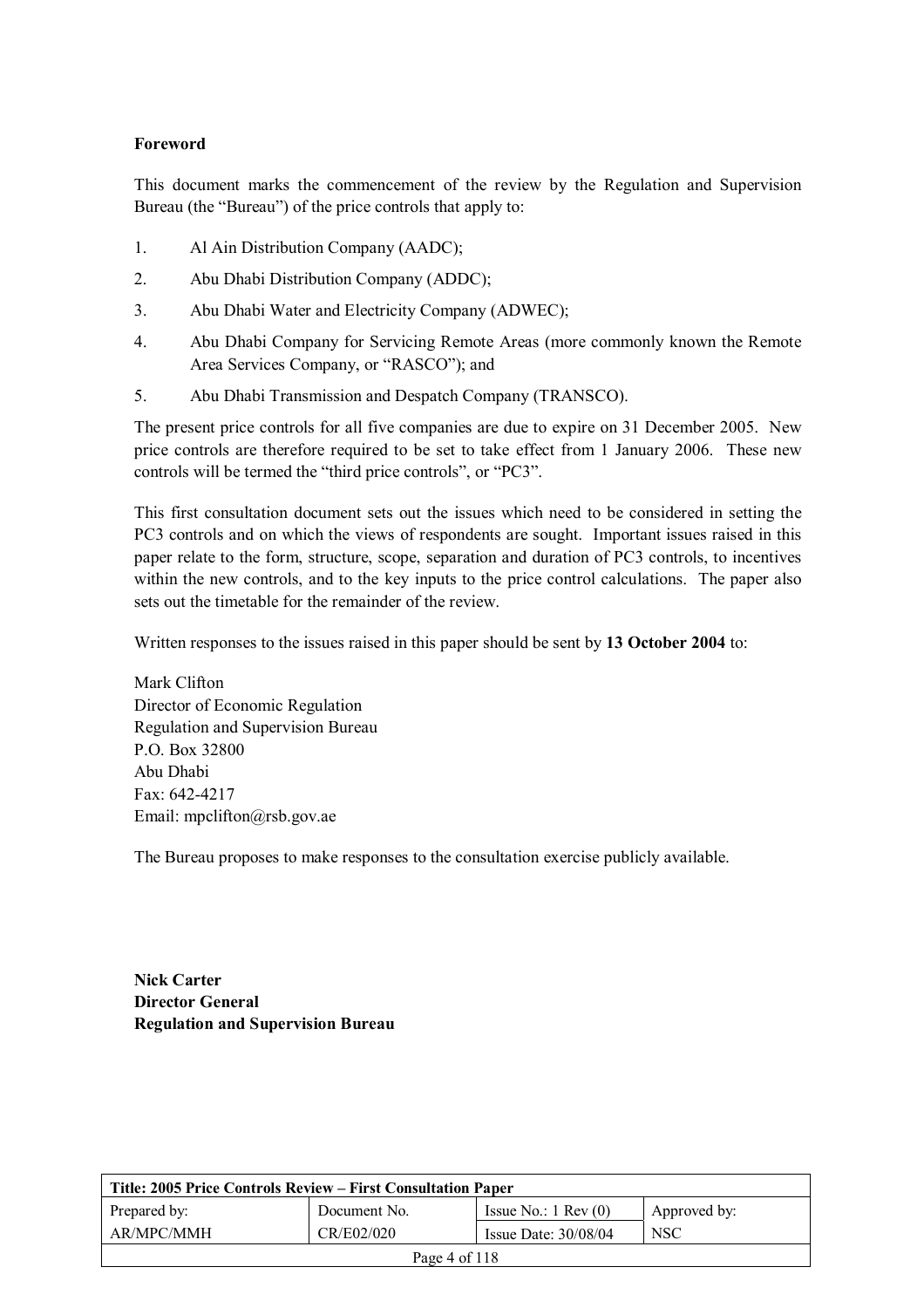# **1 Introduction**

# **1.1 Price Controls**

AADC, ADDC, ADWEC, RASCO and TRANSCO each have substantial market power. These businesses are therefore subject to price controls set by the Bureau to protect customers and to promote efficiency.

AADC, ADDC, ADWEC and TRANSCO have charge restriction conditions in their licences granted by the Bureau through which the Bureau sets price controls for these companies. The first price controls (PC1) were set to run for three years starting from 1 January 1999 and were later extended for a further year up to 31 December 2002. The second price controls (PC2) for these companies were set in 2002 to apply for three years (2003-2005).

A set of price controls was also established for RASCO in 2003 to apply for two years (2004 and 2005). Previously, some activities of RASCO were subject to tariffs approved by the Bureau.

All of the present price controls are of the CPI-X type and act as annual revenue caps for the relevant businesses. With the exception of ADWEC, there are presently separate price controls for the water and electricity businesses of each company. The present price controls are accompanied by a Performance Incentive Scheme (PIS) to incentivise the companies' performance on a number of indicators of the quality of their performance.

The present price controls are due to be replaced by new or third price controls (PC3) with effect from 1 January 2006. This document marks the commencement of the review by the Bureau of the price controls for the above five companies.

A number of important areas of regulation will be addressed during this price controls review. These areas include the requirement to further strengthen the incentives for cost efficiency and improvements in the quality of service (performance), and the regulatory framework for the assessment and treatment of past and future efficient capital expenditure.

# **1.2 Structure of this Document**

The remainder of this document is structured as follows:

- **Section 2** provides background information on the Abu Dhabi water and electricity sector and the regulatory framework established by the Bureau for different parts of the supply chain.
- − **Section 3** assesses the possible forms of the revised price controls including the type, duration, and scope of the controls.
- Section 4 discusses the structure of the new controls in detail, including revenue drivers, pass-through items and other terms which may be included in the price control formulae.

| Title: 2005 Price Controls Review – First Consultation Paper |              |                               |              |
|--------------------------------------------------------------|--------------|-------------------------------|--------------|
| Prepared by:                                                 | Document No. | Issue No.: $1 \text{ Rev}(0)$ | Approved by: |
| AR/MPC/MMH                                                   | CR/E02/020   | Issue Date: $30/08/04$        | <b>NSC</b>   |
| Page 5 of $118$                                              |              |                               |              |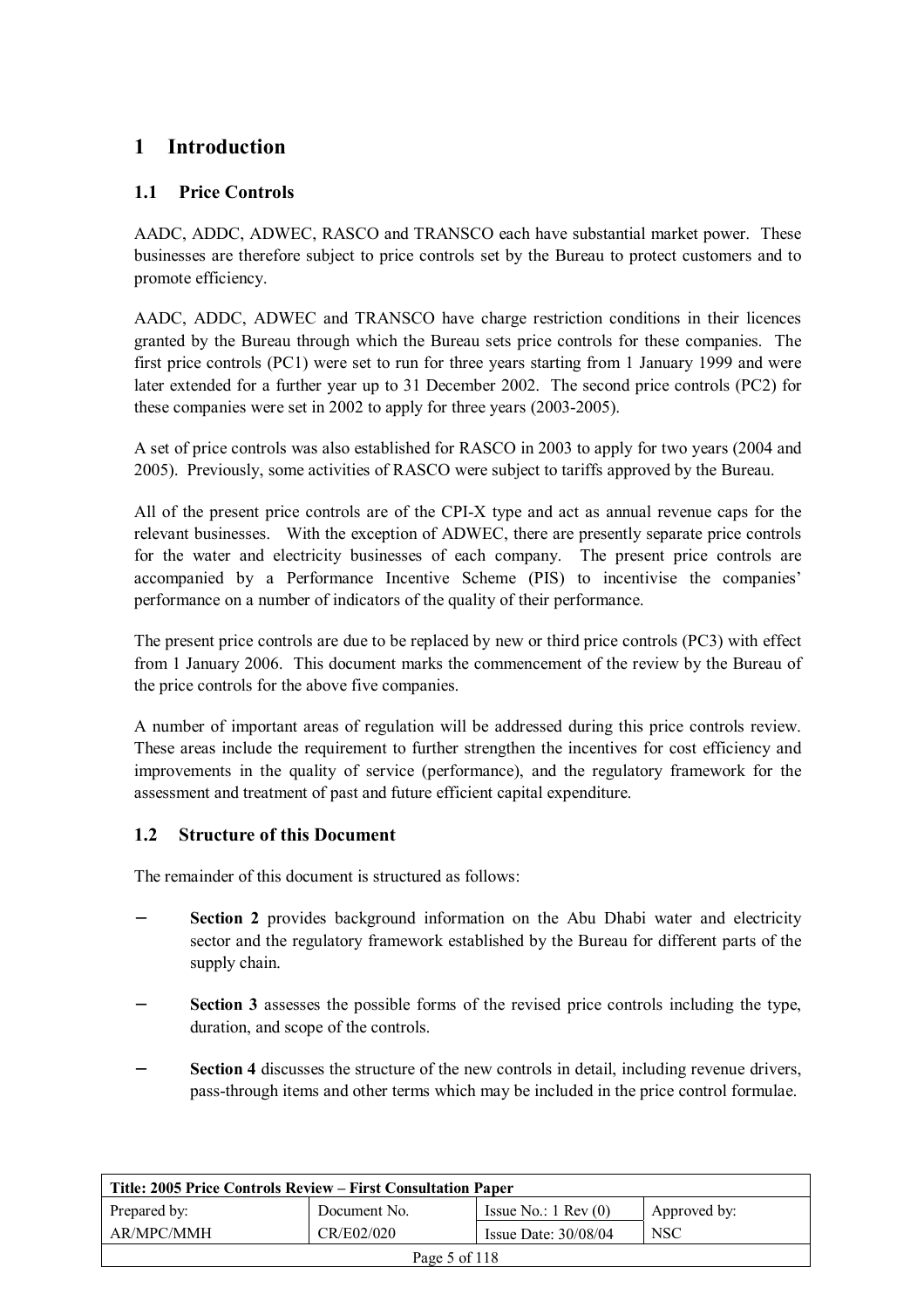- **Section 5** discusses approaches available to make projections of the efficient operating costs (opex) on which the new controls would be based.
- **Section 6** discusses approaches that the Bureau can apply to the treatment of the past and future capital expenditures (capex) and to project the Regulatory Asset Values (RAVs). This section also describes the ongoing review by the Bureau of past capex.
- Section 7 discusses the estimation of the cost of capital (and profit margin for nonnetwork businesses) for the new controls.
- − **Section 8** assesses the design of a Performance Incentive Scheme (PIS) for the PC3 control period and discusses possible financial adjustments to the PC3 calculations for past performance of the companies under the scheme.
- **Section 9** discusses various other financial adjustments which will be required to the PC3 calculations.
- **Section 10** summarises the main issues raised in this document for consultation.

### **1.3 2005 Price Controls Review**

As mentioned earlier, this consultation paper marks the start of the process that the Bureau intends to undertake to set the PC3 controls for the sector's monopoly companies. As part of this review process, the Bureau intends to publish a number of consultation papers, to seek information submissions from the companies and to hold meetings with the concerned parties. **Table 1.1** below presents the Bureau's proposed timetable for the review.

This timetable allows the companies six weeks to respond to the Consultation Papers and eight weeks to respond to the Information Requests.

The Bureau's Information Requests will seek from the companies, *inter alia*, their actual outturn data on past performance and their forecast of future performance in relation to the following key inputs to the price control calculations:

- − operating expenditures (opex);
- − capital expenditures (capex);
- asset disposals / transfers;
- revenue drivers: and
- − Category B performance indicators

In addition to the mainstream consultation papers, the Bureau may also publish additional discussion or research papers in the course of the review.

| Title: 2005 Price Controls Review – First Consultation Paper |              |                               |              |
|--------------------------------------------------------------|--------------|-------------------------------|--------------|
| Prepared by:                                                 | Document No. | Issue No.: $1 \text{ Rev}(0)$ | Approved by: |
| AR/MPC/MMH                                                   | CR/E02/020   | Issue Date: $30/08/04$        | <b>NSC</b>   |
| Page 6 of $118$                                              |              |                               |              |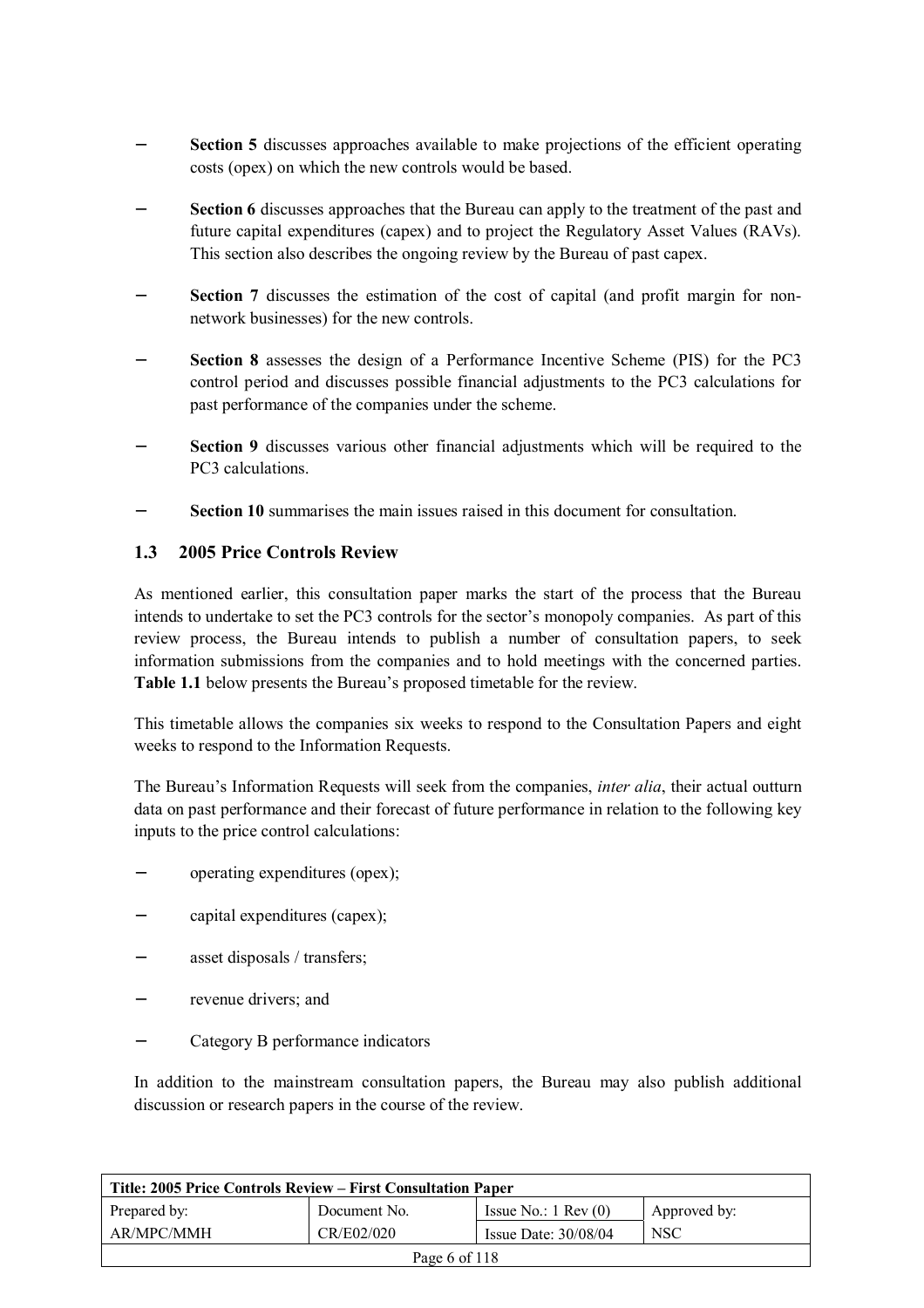| Table 1.1: 2005 Price Controls Review Timetable (Approximate Dates) |                                                                  |  |  |
|---------------------------------------------------------------------|------------------------------------------------------------------|--|--|
| <b>First Phase - Issues and Data</b>                                |                                                                  |  |  |
| 30 August 2004                                                      | Bureau publishes this First Consultation Paper                   |  |  |
| 15 September 2004                                                   | Bureau to make presentation to Companies                         |  |  |
| 15 September 2004                                                   | Bureau to issue <i>First Information Request</i> to Companies    |  |  |
| 13 October 2004                                                     | Companies to respond to First Consultation Paper                 |  |  |
| 10 November 2004                                                    | Companies to respond to First Information Request                |  |  |
| <b>Second Phase - Analysis and Assessment</b>                       |                                                                  |  |  |
| 2 February 2005                                                     | Bureau to publish Second Consultation Paper                      |  |  |
| 16 February 2005                                                    | Bureau to make presentation to Companies                         |  |  |
| 16 February 2005                                                    | Bureau to issue Second Information Request to Companies          |  |  |
| 16 March 2005                                                       | Companies to respond to Second Consultation Paper                |  |  |
| 31 March 2005                                                       | Audited Price Control Returns (PCRs) for 2004 due from Companies |  |  |
| 13 April 2005                                                       | Companies to respond to Second Information Request               |  |  |
| Third Phase - Proposals and Implementation                          |                                                                  |  |  |
| 1 June 2005                                                         | Bureau to publish <b>Draft Proposals</b>                         |  |  |
| 30 June 2005                                                        | Audited (Separate Business) Accounts for 2004 due from Companies |  |  |
| 16 July 2005                                                        | Companies to respond to Draft Proposals                          |  |  |
| 31 August 2005                                                      | Bureau to publish Final Proposals                                |  |  |
| 1 January 2006                                                      | PC3 controls to take effect                                      |  |  |

| Title: 2005 Price Controls Review – First Consultation Paper |              |                               |              |
|--------------------------------------------------------------|--------------|-------------------------------|--------------|
| Prepared by:                                                 | Document No. | Issue No.: $1 \text{ Rev}(0)$ | Approved by: |
| AR/MPC/MMH                                                   | CR/E02/020   | Issue Date: $30/08/04$        | <b>NSC</b>   |
| Page 7 of 118                                                |              |                               |              |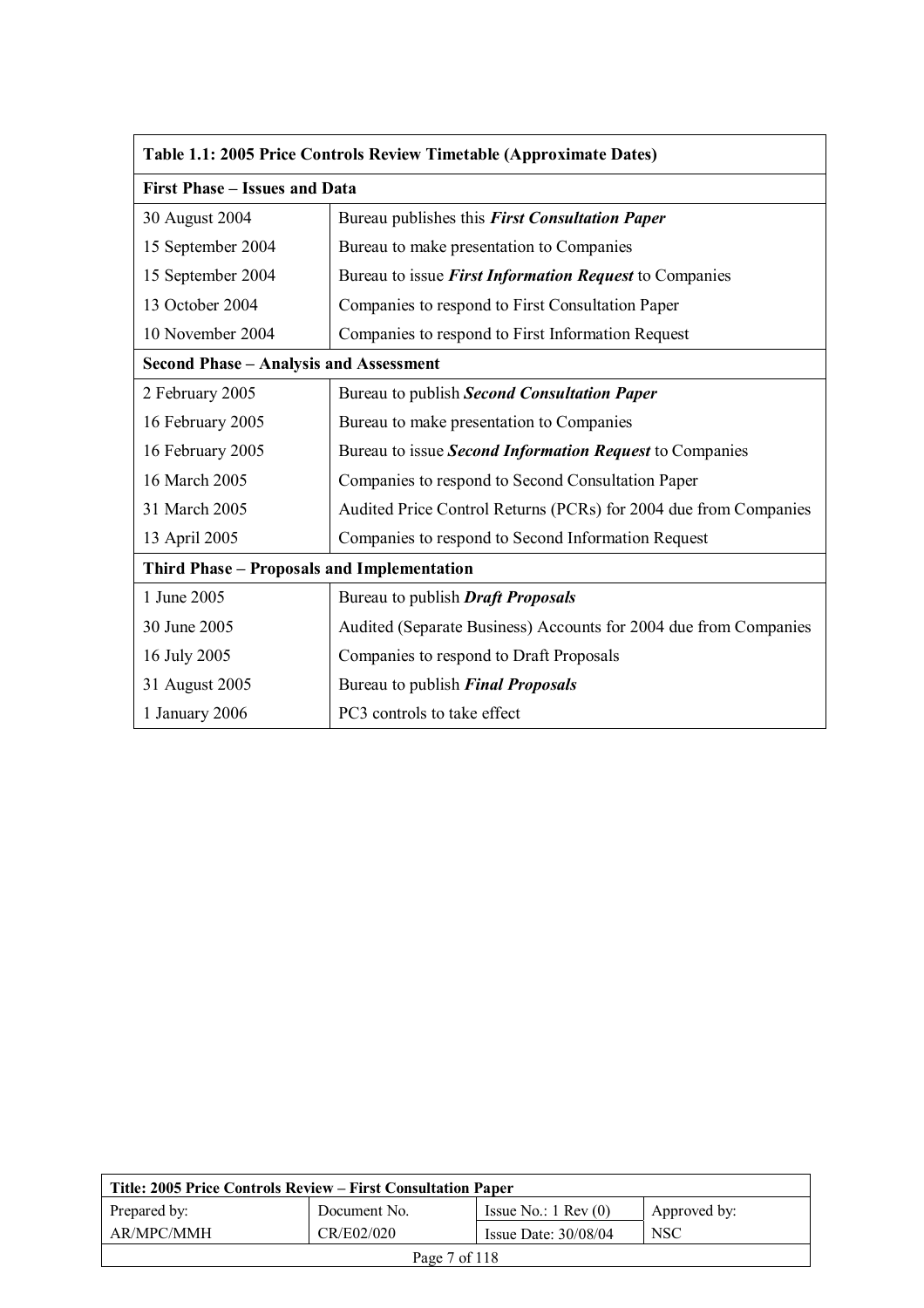# **2 Background**

 $\overline{a}$ 

# **2.1 Industry Structure**

Following the passage of Law No (2) of 1998, the newly-created Abu Dhabi Water and Electricity Authority (ADWEA) was made responsible for administering government policy towards the water and electricity sector in the Emirate of Abu Dhabi. ADWEA restructured and unbundled the former Water and Electricity Department (WED) into a number of new sector companies:

- − Four Generation and Desalination Companies (GDs)<sup>1</sup>, one of which was subsequently privatised in 2003.
- One "single buyer" company, ADWEC, responsible for planning and contracting for new production capacity for the sector, for the purchase of fuel for the GDs and for the sale of bulk supplies of water and electricity to the distribution companies.
- TRANSCO for the despatch and transmission of both electricity and water.
- Two distribution companies, ADDC and AADC, for the distribution and supply of water and electricity to customers in the Municipality areas of Abu Dhabi and Al Ain, respectively.
- RASCO, to undertake electricity generation, water production and their distribution and supply to customers in remote areas of the Emirate of Abu Dhabi. RASCO's distribution and supply assets have been transferred to the two distribution companies with effect from 1 January 2001. RASCO's production activities remain the legal responsibility of RASCO but their operation has been contracted out to the distribution companies.

The Abu Dhabi Government through ADWEA currently wholly owns the above companies, although the GDs are being gradually privatized and there are plans for some form of privatization of the distribution companies. Further, four Independent Water and Power Producers  $(IWPPs)^2$  have been awarded build, own and operate  $(BOO)$  contracts for four generation and desalination stations, including both 'greenfield' developments and the sale and refurbishment of some of the existing plant. ADWEC also purchases electricity from Abu Dhabi Oil Refining Company (TAKREER) in the locality of Ruwais. Negotiations are also underway between ADWEC and the Union Water and Electricity Company (UWEC) for the purchase of water and electricity by ADWEC from UWEC's plant in Fujairah.

ADWEC has long-term PWPAs with the IWPPs for the purchase of their production capacities and outputs; the term of these PWPAs is generally about 20 years from the project commercial operation date of the respective IWPPs. Prior to 2004, the PWPAs between ADWEC and

<sup>&</sup>lt;sup>2</sup> These IWPPs are: Arabian Power Company (APC) (formerly UANPC), Emirates CMS Power Company (ECPC), Gulf Total Tractebel Power Company (GTTPC) and Shuweihat CMS International Power Company (SCIPCO).

| Title: 2005 Price Controls Review – First Consultation Paper |              |                               |              |
|--------------------------------------------------------------|--------------|-------------------------------|--------------|
| Prepared by:                                                 | Document No. | Issue No.: $1 \text{ Rev}(0)$ | Approved by: |
| AR/MPC/MMH                                                   | CR/E02/020   | Issue Date: $30/08/04$        | <b>NSC</b>   |
| Page 8 of 118                                                |              |                               |              |

<sup>&</sup>lt;sup>1</sup> These GDs are: Al Mirfa Power Company (AMPC), Al Taweelah Power Company (ATPC), Bainounah Power Company (BPC) and Umm Al Nar Power Company (UANPC). UANPC was privatised in 2003.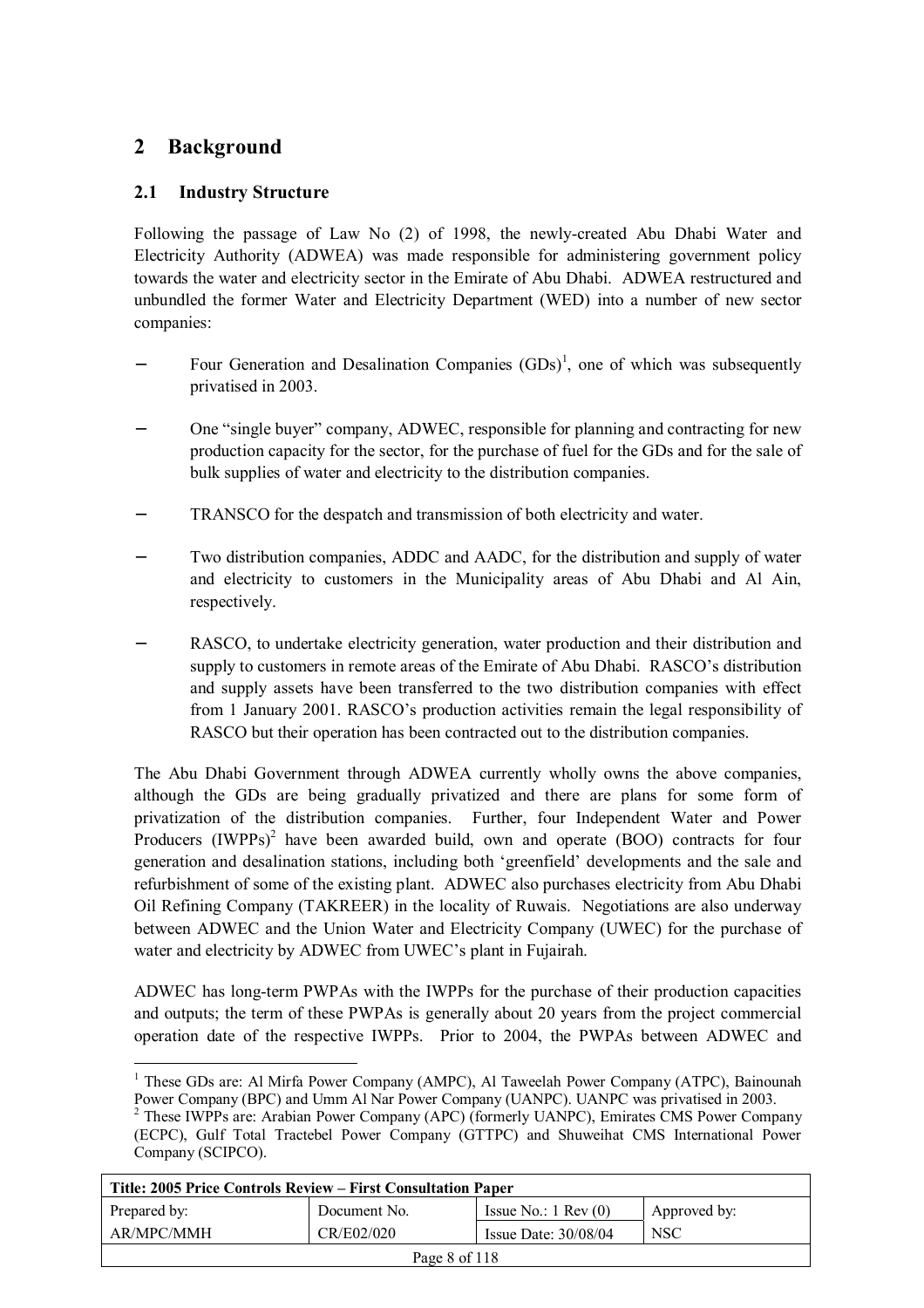ADWEA-owned GDs were reviewed on an annual basis. However, these annual PWPAs have now been replaced with five-year PWPAs with effect from 1 January 2004. The Power Purchase Agreement (PPA) between ADWEC and TAKREER is a five-year contract with effect from 1 June 2002.

The main interactions between the sector companies can be summarised as follows:

- − ADWEC purchases capacity and output from GDs under the terms of PWPAs. ADWEC also purchases fuel for supply to GDs.
- − ADWEC then sells bulk supplies of water and electricity to the two distribution companies at the Bulk Supply Tariffs (BSTs).
- In addition to purchases from ADWEC, distribution companies purchase some water and electricity from RASCO.
- The distribution companies also pay Transmission Use-of-System (TUoS) charges to TRANSCO.
- The distribution companies receive revenue from final customers and subsidy from the Government.

It is relevant to the design and calibration of price controls to note that the sector has seen significant growth in electricity and water demand in recent years. **Figure 2.1** shows the actual and forecast demand growths in the sector. The year 2003 recorded an electricity peak demand of 4,134 MW and a water peak demand of 400 MGD.<sup>3</sup> This represents growth by 3.1% and 20.8% respectively over 2002. Peak demands for 2004 will be confirmed shortly.



Source: various ADWEC data

 $\overline{a}$ <sup>3</sup> Source: ADWEC Seven Year Statement. ADWEC's definition of demand includes internal or auxiliary consumption of production plant.

| Title: 2005 Price Controls Review – First Consultation Paper                  |            |                        |            |  |
|-------------------------------------------------------------------------------|------------|------------------------|------------|--|
| Issue No.: $1 \text{ Rev}(0)$<br>Approved by:<br>Prepared by:<br>Document No. |            |                        |            |  |
| AR/MPC/MMH                                                                    | CR/E02/020 | Issue Date: $30/08/04$ | <b>NSC</b> |  |
| Page 9 of 118                                                                 |            |                        |            |  |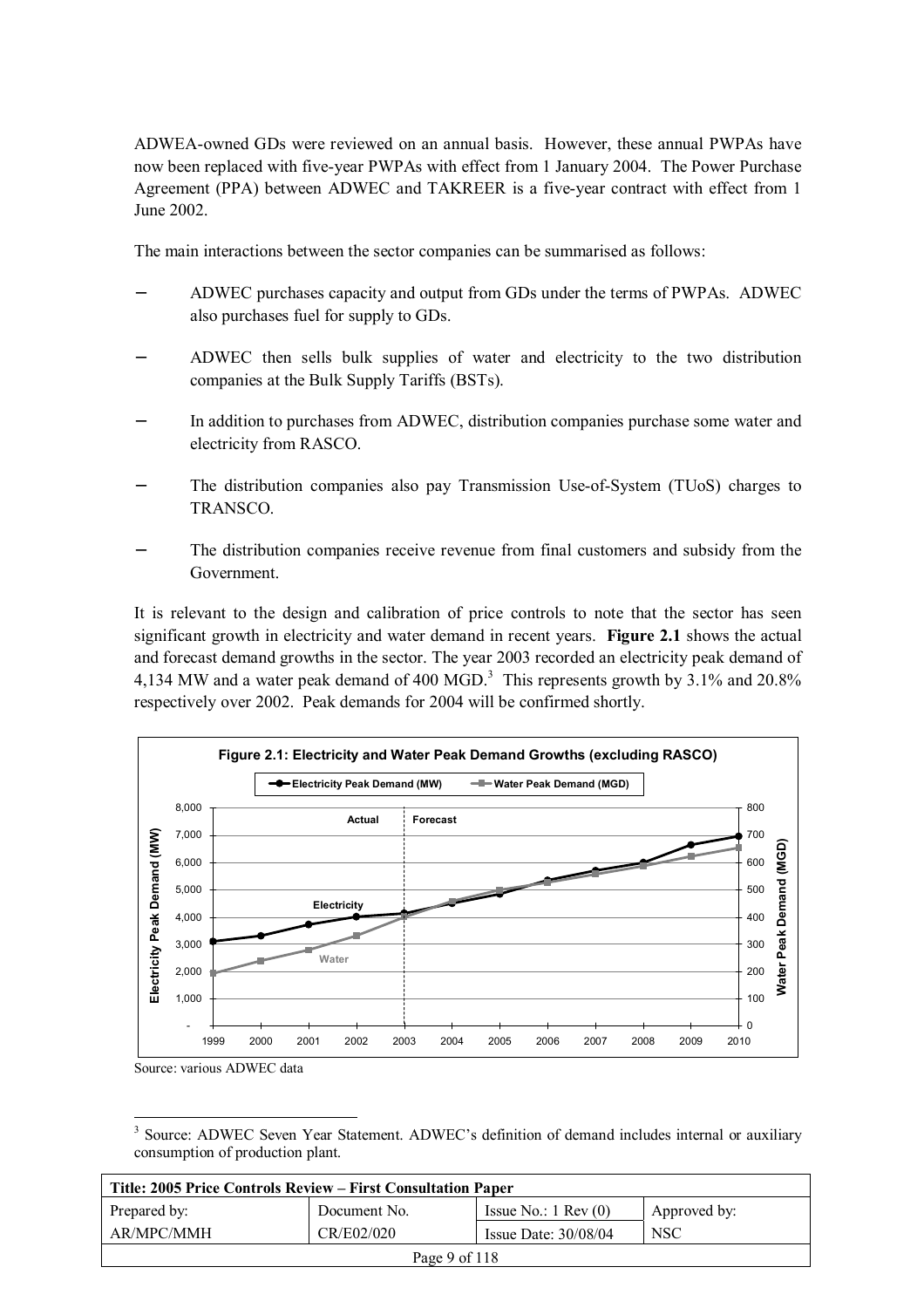ADWEC's forecasts for 2004 peak demands are 4,500 MW for electricity and 458 MGD for water, expected to increase to 6,960 MW and 653 MGD respectively by 2010. Electricity peak demand has grown at an average rate of 7.4% from 1999 to 2003 and is expected by ADWEC to show an average annual growth of about 7.7% from 2003 to 2010. For water peak demand, the average annual growth rate has been about 20.0% during 1999-2003 and is expected by ADWEC to be 7.3% during 2003-2010.

# **2.2 The Role and Duties of the Regulator**

Law No (2) of 1998 established the Bureau as the sector's independent regulatory body and defines its duties, functions and powers. Any entity wishing to undertake one of 12 defined "regulated activities" in the Emirate of Abu Dhabi requires authorization from the Bureau in the form of a licence (or a licence exemption). It is through the licence conditions that the Bureau is able to influence the conduct of companies.

The "primary duty" of the Bureau (Article 53 of the Law) is to "ensure, so far as it is practicable for it to do so, the continued availability of potable water for human consumption and electricity for use in hospitals and centres for the disabled, aged and sick".

The Bureau also has a number of "general duties" (Article 54), the most relevant of which in relation to the price control review is to "protect the interest of consumers of water and electricity as to the terms and conditions and price of supply (whether consumers are domestic, commercial or industrial)". Amongst the Bureau's other general duties is a duty to promote competition in the sector.

The Bureau also has a number of "general functions" (Article 55) under the Law, including "the regulation of prices charged to consumers of water and electricity and the methods by which they are charged."

In carrying out its functions under the Law, the Bureau is under an obligation (Article 96) to act consistently, to minimize the regulatory burden on licensees, to take account of the financial position of licensees and to give reasons for its decisions. Accountability is further reinforced by the fact that the Bureau's decisions can be challenged by licensees and ultimately made the subject of arbitration.

# **2.3 Regulatory Framework for the Sector**

### *2.3.1 The Overall Framework*

Many companies in the sector have significant market power. At present, the only direct competition in the sector is the competition between bidders to build new generation and desalination plant (IWPPs). The Bureau has therefore established a regulatory framework to constrain the market power of the other companies.

As the PWPA payments for IWPPs have been subject to a competitive bidding process, the PWPA payments for ADWEA-owned GDs have been established using a benchmarking approach with reference to the PWPA payments for the IWPPs or to other efficient benchmark

| Title: 2005 Price Controls Review – First Consultation Paper |              |                               |              |  |
|--------------------------------------------------------------|--------------|-------------------------------|--------------|--|
| Prepared by:                                                 | Document No. | Issue No.: $1 \text{ Rev}(0)$ | Approved by: |  |
| AR/MPC/MMH                                                   | CR/E02/020   | Issue Date: $30/08/04$        | <b>NSC</b>   |  |
| Page 10 of 118                                               |              |                               |              |  |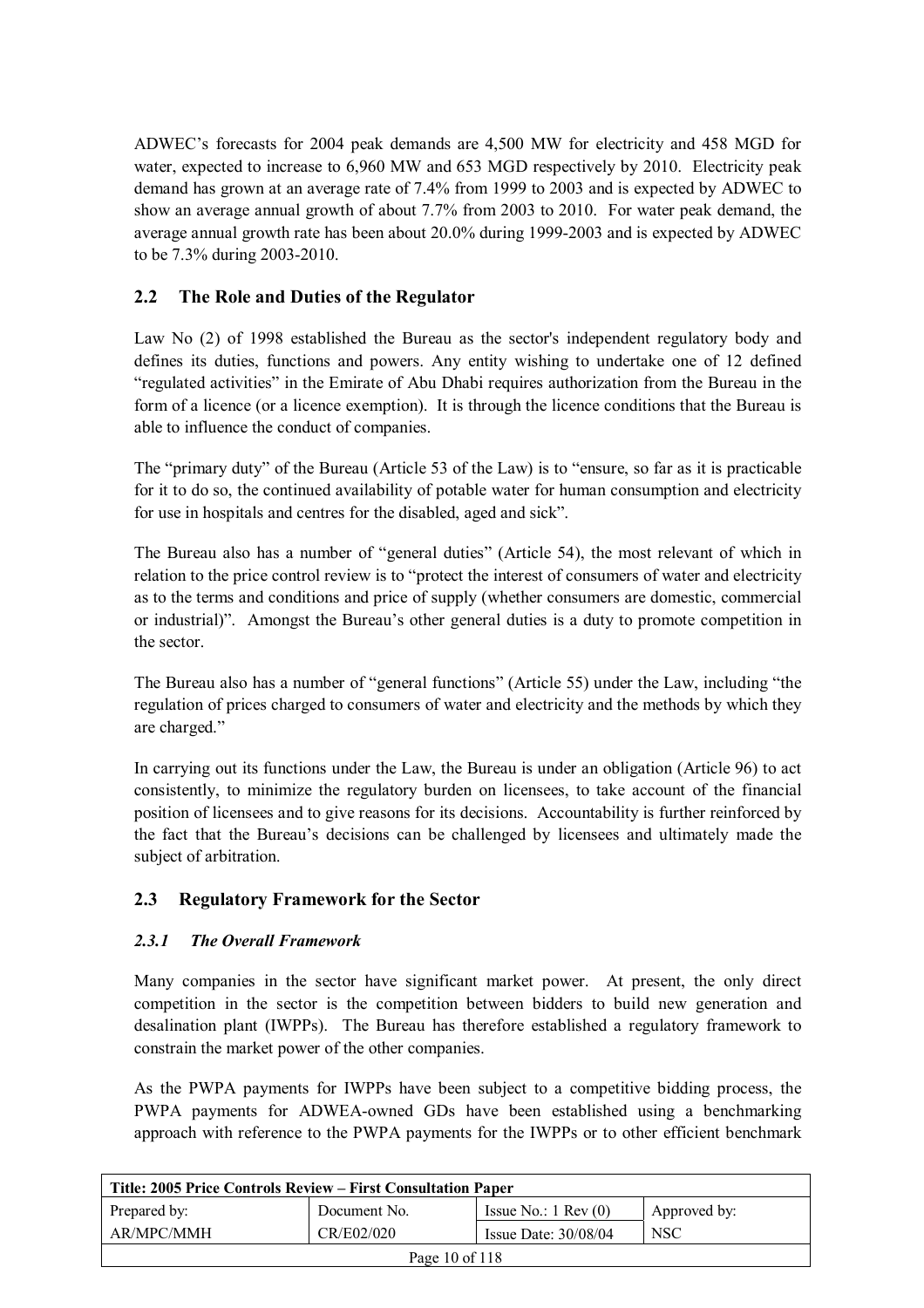plant. All electricity and water purchasing costs are thus subject to regulation via an economic purchasing obligation under ADWEC's licence. The Bureau keeps ADWEC's performance on this obligation under constant review. ADWEC's purchase of fuel for the GDs is subject to a similar economic purchasing obligation.

The remaining businesses are subject to price controls set by the Bureau from time to time:

- The licences of ADWEC, TRANSCO, ADDC and AADC contain charge restriction conditions through which the Bureau sets price controls for these companies. The first price controls (PC1) were set in 1999 to run for three years starting from 1 January 1999 and were extended for a further year; that is, a control duration of four years (1999 – 2002). The second price controls (PC2) for these companies were set in 2002 to apply for three years (2003-2005).
- A set of price controls was also established for RASCO in 2003 to apply for two years (2004-2005). Previously, some activities of RASCO were subject to tariffs approved by the Bureau.

| Table 2.1: Regulatory Framework for Abu Dhabi Water and Electricity Sector |                                                        |  |
|----------------------------------------------------------------------------|--------------------------------------------------------|--|
| <b>Activity or Cost</b>                                                    | <b>Framework</b>                                       |  |
| Production (by IWPPs)                                                      | ADWEC's economic purchasing obligation                 |  |
|                                                                            | (via competition to build)                             |  |
| Production (by other GDs)                                                  | ADWEC's economic purchasing obligation                 |  |
|                                                                            | (via benchmarking against IWPPs or other modern plant) |  |
| ADWEC's Procurement                                                        | <b>CPI-X Price Control</b>                             |  |
| TRANSCO's Transmission                                                     | <b>CPI-X Price Control</b>                             |  |
| ADDC / AADC's Distribution and Supply                                      | CPI-X Price Control                                    |  |
| RASCO's Production                                                         | <b>CPI-X Price Control</b>                             |  |

The main features of the above regulatory framework are summarised in **Table 2.1** below:

### *2.3.2 Importance of Price Controls*

**Figures 2.2** and 2.3 show the approximate composition of electricity and water costs, respectively, in 1999 through to 2004. For both water and electricity, production costs (which are subject to direct competition or benchmarking) account for more than half of the total sector costs. The balance between transmission and distribution/supply, however, varies significantly for water and electricity. In particular, transmission accounts for a higher proportion of water costs than of electricity costs (other components are correspondingly reduced).

It is estimated that the total sector costs in 2004 will be of the order of AED 7 billion. More than 40% of the total sector costs are regulated via price controls. This significant quantum of costs at stake highlights the importance of the price controls.

| Title: 2005 Price Controls Review – First Consultation Paper |              |                               |              |
|--------------------------------------------------------------|--------------|-------------------------------|--------------|
| Prepared by:                                                 | Document No. | Issue No.: $1 \text{ Rev}(0)$ | Approved by: |
| AR/MPC/MMH                                                   | CR/E02/020   | Issue Date: $30/08/04$        | <b>NSC</b>   |
| Page 11 of 118                                               |              |                               |              |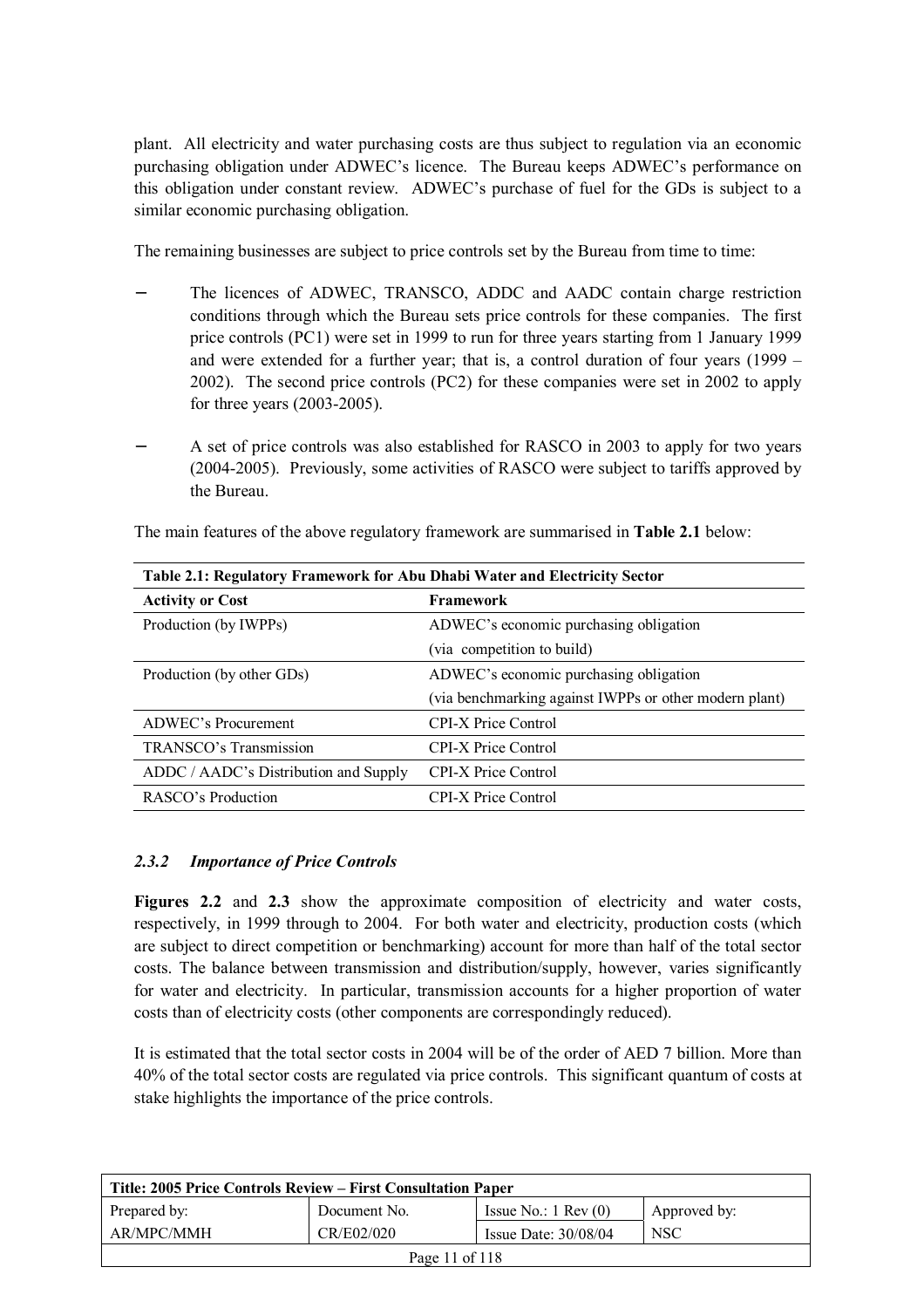

Source: Bureau based on companies' data



Source: Bureau based on companies' data

# *2.3.3 Main Features of Current Price Controls*

The main features of the current price controls are discussed below. A fuller discussion is included in the main body of the paper.

- 1. *CPI-X Regulation:* To date, the price controls have been of a "CPI-X" type which constrains changes in the companies' overall revenue to a measure of price inflation (CPI) less an amount "X" set to take into account factors such as expected efficiency improvements, demand growth and revenue profiling over the control period.
- 2. *Revenue Caps:* The CPI-X price control for each company or business acts as an annual revenue cap which defines the "Maximum Allowed Revenue" (MAR) that it recovers from its customers (or from government subsidy, in the case of distribution companies) in any year of the control period.
- 3. *Structure of Controls:* The MARs include a fixed term but are also partly determined by "revenue drivers" (such as peak demands, metered units transmitted or distributed, number of customers, etc.) set to reflect the cost structure of the companies and to provide desirable incentives.

| Title: 2005 Price Controls Review – First Consultation Paper                  |  |  |  |  |
|-------------------------------------------------------------------------------|--|--|--|--|
| Issue No.: $1 \text{ Rev}(0)$<br>Approved by:<br>Prepared by:<br>Document No. |  |  |  |  |
| AR/MPC/MMH<br>CR/E02/020<br><b>NSC</b><br>Issue Date: $30/08/04$              |  |  |  |  |
| Page 12 of 118                                                                |  |  |  |  |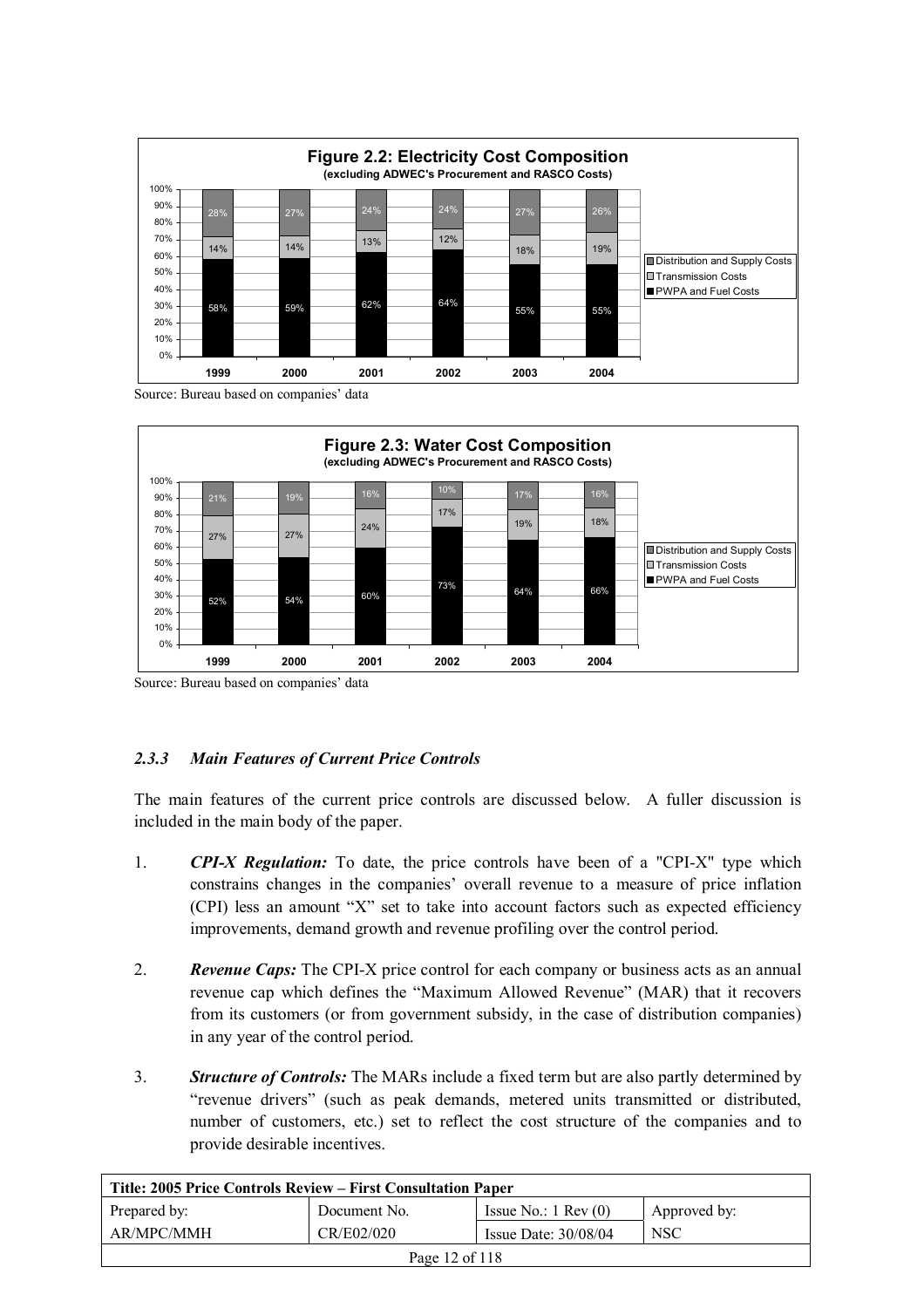- 4. *Separation of Controls:* Presently, there are separate price controls for the water and electricity businesses of the companies, except for ADWEC which is subject to a single price control. For the distribution companies, the price controls (separate for water and electricity) presently cover both distribution and supply activities.
- 5. *Pass-Through Costs:* Price controls apply directly to companies' "own costs", which are considered to be within their control. Costs which are subject to competition, or to regulation elsewhere in the supply chain, are treated on a pass-through basis. For example, PWPA and fuel costs are considered on a pass-through basis for ADWEC (subject to the economic purchasing obligation) and the price control directly applies only to ADWEC's procurement cost (mainly staff costs). Similarly, purchases of water and electricity, and TUoS charges, are pass-through costs for distribution companies, with the price controls applying directly only to their own distribution and supply costs.
- 6. *Efficient Levels of Costs:* The price controls have been set to allow the companies to recover an efficient level of costs, comprising allowances for operating expenditure, depreciation and a return on capital.
- 7. *Incentives for Cost Efficiency:* By virtue of their medium-term revenue cap nature, the price controls provide strong incentives for companies to reduce costs since they are allowed to retain the benefit of any unforeseen efficiency gain (in the form of extra profits) at least until the next price control review.
- 8. *Treatment of Capex:* Calculation of depreciation and return on capital requires the determination of efficient capital expenditure allowances. The treatment of capital expenditure varied between PC1 and PC2, but was essentially based on an approach of *'ex-post'* assessment – i.e., allowed capital expenditure is determined after the event (based on efficiency criteria established by the Bureau). The 2004-2005 price controls for RASCO were however set on the basis of an *'ex-ante'* assessment of capital expenditure  $-$  i.e., the capital expenditure allowance is set in advance and is not subject to review.
- 9. *Cost of Capital:* A real post-tax cost of capital of 6% was used in setting the price controls for all the companies. This cost of capital was assessed against benchmarks from other countries and, to some extent, from Abu Dhabi for similar businesses. In the case of ADWEC, the return was expressed as a return on turnover (profit margin rather than return on capital) as ADWEC has few physical capital assets.
- 10. *Performance Incentive Scheme:* A Performance Incentive Scheme (PIS) was introduced as part of the present price controls (PC2) to incentivise the companies to improve their performance on various aspects of their operations.

| Title: 2005 Price Controls Review – First Consultation Paper                  |  |  |  |  |
|-------------------------------------------------------------------------------|--|--|--|--|
| Issue No.: $1 \text{ Rev}(0)$<br>Prepared by:<br>Document No.<br>Approved by: |  |  |  |  |
| CR/E02/020<br>AR/MPC/MMH<br><b>NSC</b><br>Issue Date: $30/08/04$              |  |  |  |  |
| Page 13 of 118                                                                |  |  |  |  |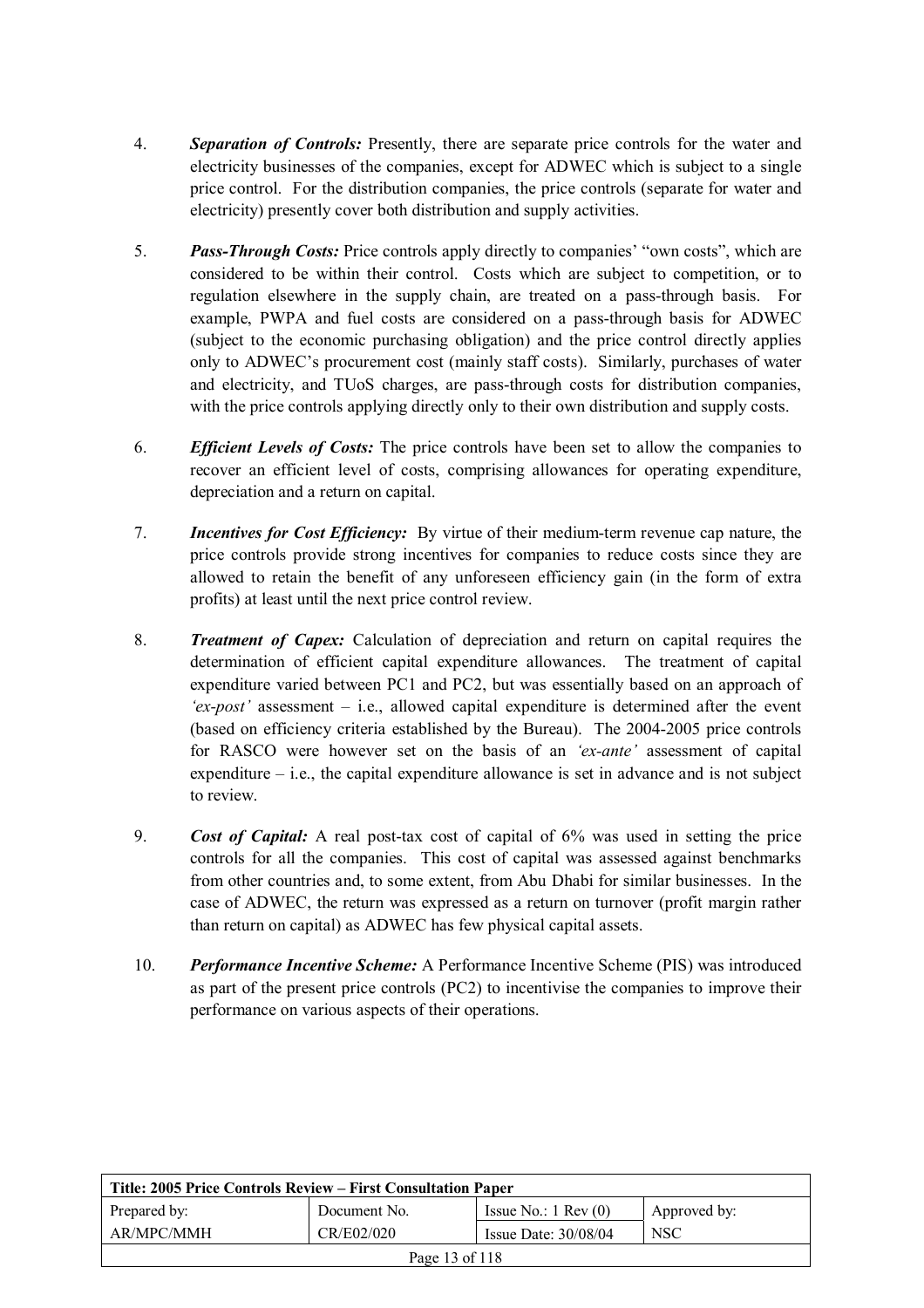# **2.4 First Price Controls (PC1)**

## *2.4.1 PC1 Structure*

The structure of the PC1 controls that applied for four years (1999-2002) is summarized below:

**ADWEC** 

 $MAR = PWPA \text{Costs} + \text{Fuel} \text{Costs} + A - K$ 

**TRANSCO (separate water and electricity price controls)** 

MAR =  $a + (b \times \text{Peak Domain}) + (c \times \text{Unit's Transmitted}) - K$ 

# **ADDC & AADC (separate water and electricity price controls)**

 $MAR$  = Electricity or Water Purchase Costs + Transmission Charges + DSR - K

DSR =  $a + (b \times$  Number of Customers) + (c × Metered Units Distributed)

Where:

'A' for ADWEC means its maximum allowed procurement cost;

'a' is the notified value for the fixed amount;

'b' is the notified value for the co-efficient of the first revenue driver;

'c' is the notified value for the co-efficient of the second revenue driver;

'DSR' is the allowed distribution and supply revenue for ADDC and AADC; and

'K' is the correction factor adjusting any over or under-recovery in the preceding year.

The structure of the price controls allowed MARs to vary with customer and demand growth via revenue drivers. In turn, the revenue drivers provided incentives for companies to meet the growing demand in the sector and to serve new areas and customers. The 'metered units distributed' revenue drivers provided incentives for the distribution companies to improve metering at exit points from their respective systems and to minimize losses from the distribution system.

# *2.4.2 PC1 Notified Values*

The notified values of A, a, b and c were determined for the first year of the control period (1999), and were then automatically adjusted by CPI-X for each subsequent year of the period (to 2002), according to the following formula:

| Title: 2005 Price Controls Review – First Consultation Paper           |              |                               |              |  |
|------------------------------------------------------------------------|--------------|-------------------------------|--------------|--|
| Prepared by:                                                           | Document No. | Issue No.: $1 \text{ Rev}(0)$ | Approved by: |  |
| CR/E02/020<br>AR/MPC/MMH<br>NSC <sup>.</sup><br>Issue Date: $30/08/04$ |              |                               |              |  |
| Page 14 of 118                                                         |              |                               |              |  |

 $a_t = a_{t-1} \times (1 + (CPI_t - X) / 100)$ (same formula for 'b' and 'c', and for 'A' for ADWEC)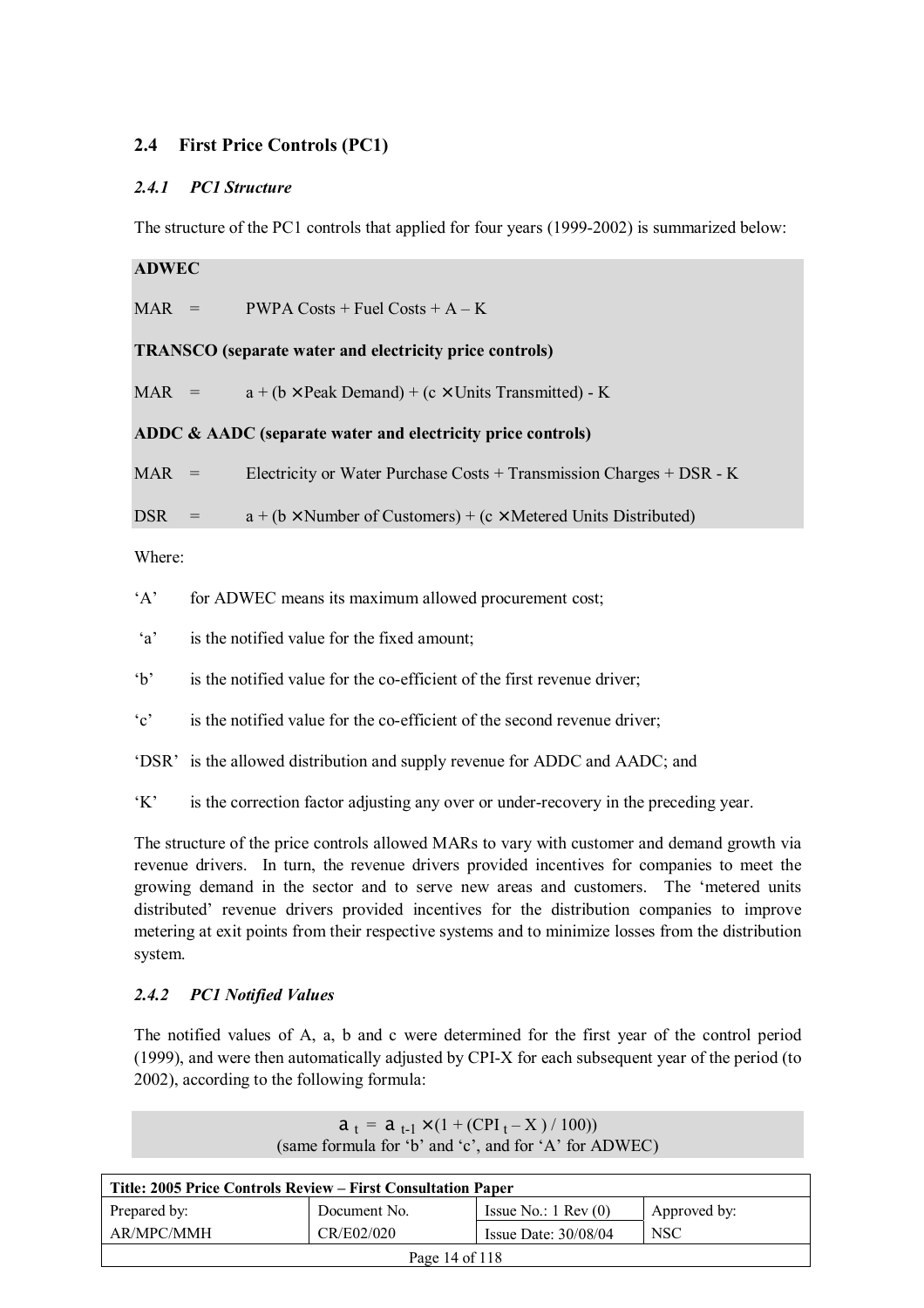For TRANSCO, ADDC and AADC, "CPI" reflected the inflation in the previous year and was a weighted average of UAE CPI inflation and US CPI inflation (weighted in proportion of 80:20). For ADWEC, "CPI" was defined solely in terms of UAE CPI inflation.

| Table 2.2: Notified Values for PC1 |      |              |                               |                  |
|------------------------------------|------|--------------|-------------------------------|------------------|
|                                    |      |              | <b>Notified Values</b>        |                  |
|                                    | X    | A or a       | b                             | $\mathbf c$      |
| <b>ADWEC</b> Procurement           | 0.0  | 7.814 AED m  |                               |                  |
| <b>TRANSCO Electricity</b>         | 6.7  | 186.17 AED m | 41.19 AED/kW                  | $0.382$ fils/kWh |
| <b>TRANSCO Water</b>               | 6.0  | 167.58 AED m | 461.89 AED/TIG                | $0.65$ AED/TIG   |
| <b>ADDC</b> Electricity            | 8.0  | 141.61 AED m | 1,501.79 AED/customer account | $0.713$ fils/kWh |
| <b>ADDC</b> Water                  | 12.6 | 86.35 AED m  | 1,170.62 AED/customer account | $0.76$ AED/TIG   |
| <b>AADC</b> Electricity            | 6.0  | 83.54 AED m  | 2,048.49 AED/customer account | $0.922$ fils/kWh |
| <b>AADC</b> Water                  | 11.3 | 28.40 AED m  | 866.24 AED/customer account   | $6.99$ AED/TIG   |

**Table 2.2** below shows the values that were notified by the Bureau for PC1 following its price control calculations and consultations with the companies:

# *2.4.3 Treatment of Capex in PC1*

As discussed later in this paper, PC1 did not include an allowance for capital expenditure, as the Bureau was concerned that accurate forecasts of capital expenditure were not available for the network operators. It was agreed that the Bureau would take account of actual capital expenditure during the PC1 period when setting the PC2 controls, provided that expenditure carried out was consistent with planning standards and was efficiently procured. This is discussed further in relation to the PC2 controls (below).

### *2.4.4 Derogation for ADWEC for PC1 Period*

The correction factor (or K-factor) for ADWEC reflects the over- or under-recovery of revenue from the two distribution companies during the preceding year. It is used to adjust (either downwards or upwards) ADWEC's BST revenue for the forthcoming year along with an appropriate interest rate. According to ADWEC's licence, the K-factor for year t is calculated as follows:

 $K_t$  =  $(AR_{t-1} - MR_{t-1}) \times (1 + i_{t-1})$ 

Where:

| $AR_{t-1}$ | actual revenue for year t-1 |
|------------|-----------------------------|
|------------|-----------------------------|

 $MR_{t-1}$  = maximum allowed revenue for year t-1

 $i_{t-1}$  = UAE Central Bank's published average of monthly average interest rates on oneyear interbank deposits for year t-1 (referred to in the licence as the "average specified rate"). An additional penalty interest rate (an additional 3% on top of

| Title: 2005 Price Controls Review – First Consultation Paper                  |  |  |  |  |
|-------------------------------------------------------------------------------|--|--|--|--|
| Issue No.: $1 \text{ Rev}(0)$<br>Prepared by:<br>Document No.<br>Approved by: |  |  |  |  |
| CR/E02/020<br>AR/MPC/MMH<br><b>NSC</b><br>Issue Date: $30/08/04$              |  |  |  |  |
| Page 15 of 118                                                                |  |  |  |  |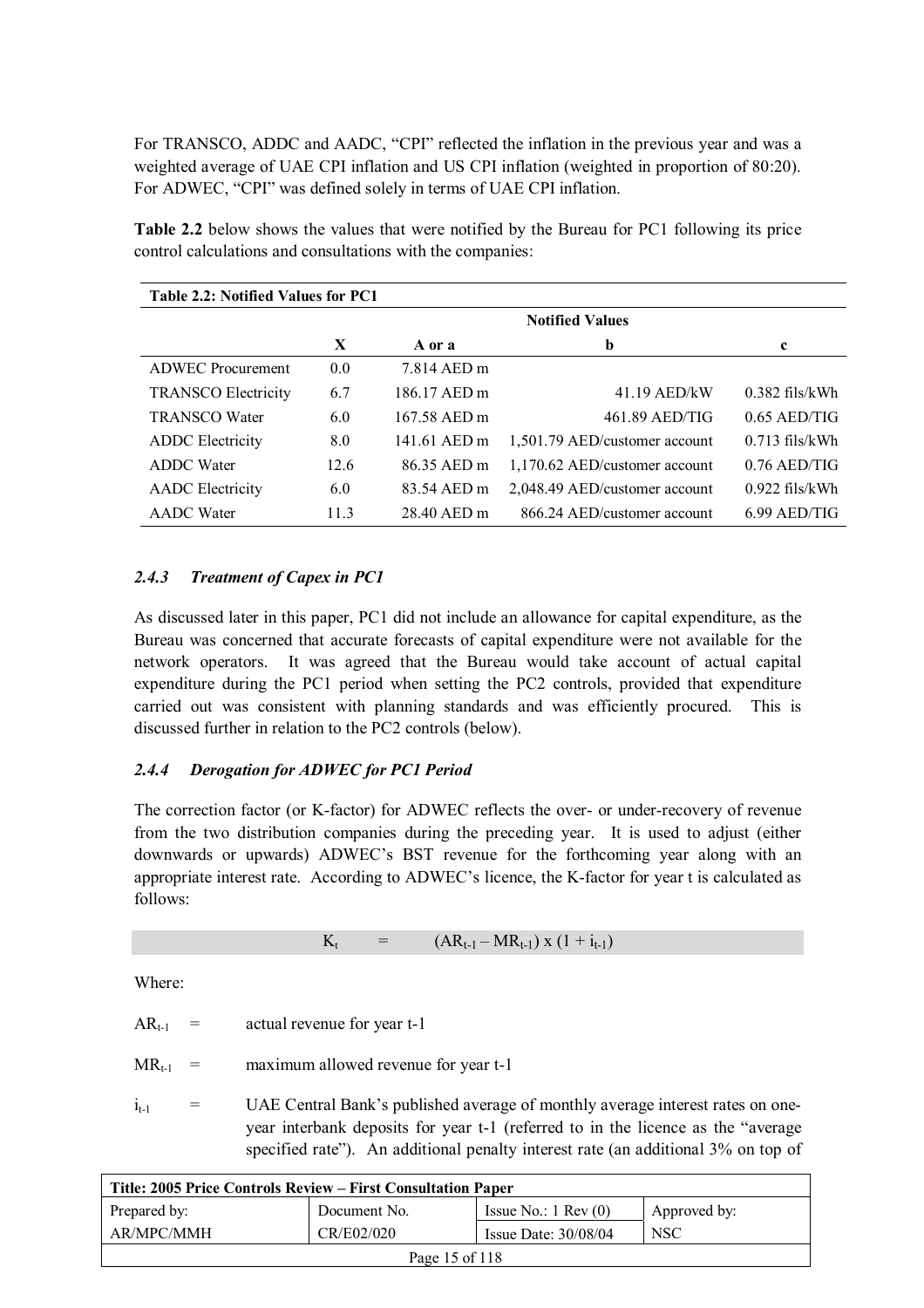the average specified rate) is applied to over-recoveries (only) exceeding 2% of the previous year's maximum allowed revenue.

During the discussions on the 2003 BST, ADWEC asked the Bureau to waive the interest payment on the over-recovery of revenue during the period 1999-2002 (PC1 period) which arose partly due to inadvertent over-charging of fuel costs by the fuel supplier during this period. The Bureau's paper<sup>4</sup> of 11 March 2003 sets out ADWEC's proposal to waive the BST interest payment on over-recovery of fuel costs and the Bureau's assessment of the matter.

Subsequent discussions led the Bureau to issue a derogation<sup>5</sup> to ADWEC on 8 April 2003 which waived the interest on the K-factor for all the years of the first price control period 1999-2002 (PC1 period). However, at the same time, in order to protect customers, the Bureau also reduced ADWEC's MAR by the income received by ADWEC from the GDs during the PC1 period (i.e. liquidated damages, claims, penalties, etc.) and any other income such as interest on bank deposits.

The formula for the K-factor for the PC1 period was thus modified by the derogation as follows:

Kt =  $AR_{t-1} - MR_{t-1} + L_{t-1}$ 

Where  $L_{t-1}$  means any 'unregulated revenue' of ADWEC, i.e. liquidated damages, interest income and other such income of ADWEC from the GDs and banks during any year t-1 of the PC1 period.

The derogation applies only to 1999-2002. The price control formula has returned to its original form for 2003 onwards such that interest should be applied towards any under- or over-recovery of the BST.

# **2.5 Second Price Controls (PC2)**

### *2.5.1 PC2 Structure*

 $\overline{a}$ 

The PC2 controls are described in full in the Draft Proposals and Final Proposals published by the Bureau in September and November 2002, respectively. The structure of PC2 controls that presently apply to companies for 2003-2005 is summarized below:

 $<sup>5</sup>$  "Derogation (Specific) for the PC1 Period in respect of the Correction Factor formula – granted to Abu</sup> Dhabi Water and Electricity Company (ADWEC)", 8 April 2003, Ref: ED/L06/001 (Rev.0)

| Title: 2005 Price Controls Review – First Consultation Paper                  |  |  |  |  |
|-------------------------------------------------------------------------------|--|--|--|--|
| Issue No.: $1 \text{ Rev}(0)$<br>Prepared by:<br>Document No.<br>Approved by: |  |  |  |  |
| AR/MPC/MMH<br>CR/E02/020<br><b>NSC</b><br>Issue Date: $30/08/04$              |  |  |  |  |
| Page 16 of 118                                                                |  |  |  |  |

<sup>&</sup>lt;sup>4</sup> "Calculation of the Correction Factor for the 2003 Bulk Supply Tariff", Bureau's Paper for ADWEC and ADWEA, 11 March 2003.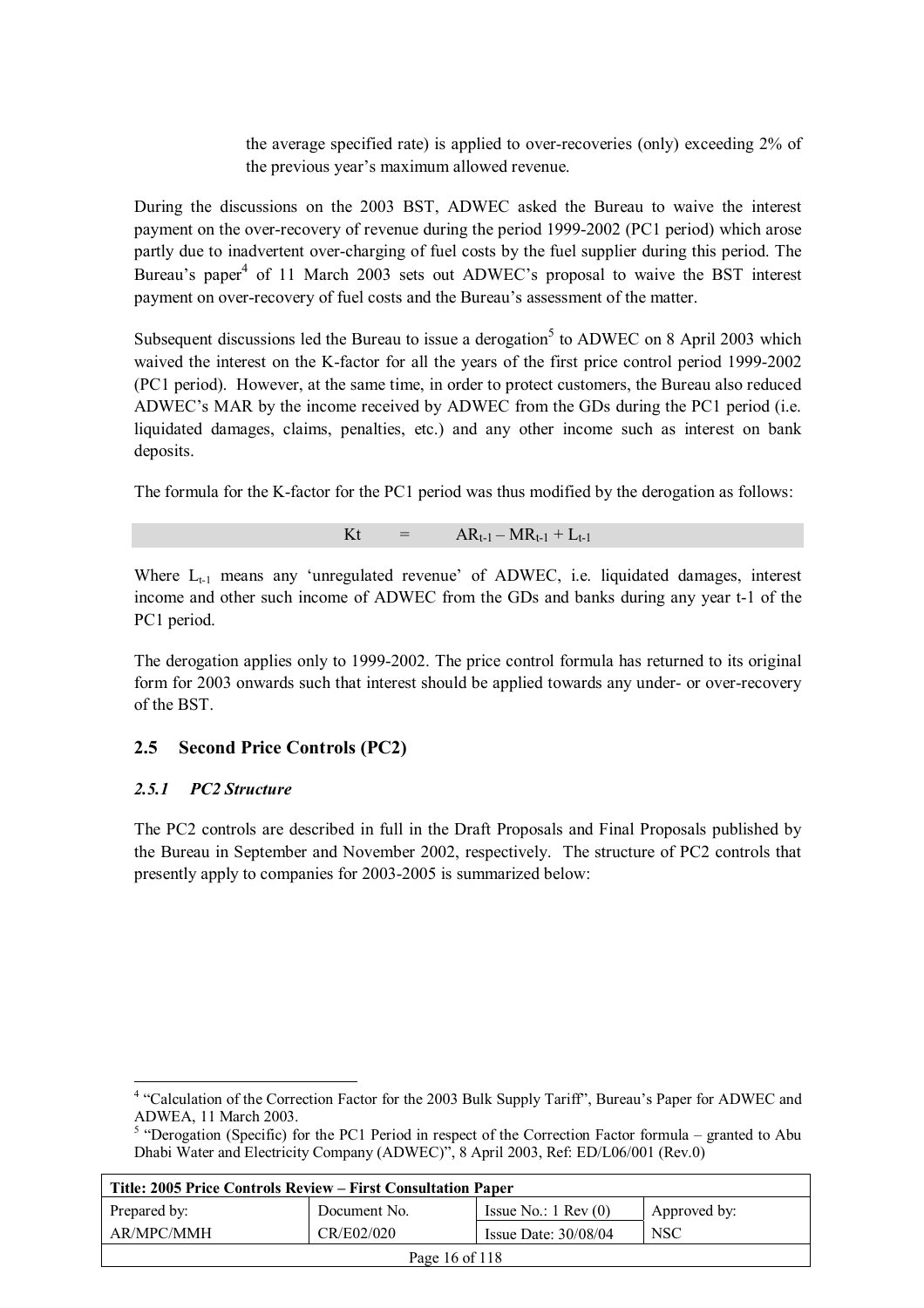## **ADWEC**

 $MAR$  = PWPA Costs + Fuel Costs + A + Q – K

### **TRANSCO (separate water and electricity price controls)**

MAR =  $a + (b \times$  Peak Demand) + (c  $\times$  Metered Units Transmitted) + A + O - K

#### **ADDC & AADC (separate water and electricity price controls)**

MAR = Electricity or Water Purchase Costs + Transmission Charges + DSR + Q - K

$$
DSR = a + (b \times Number of Customers) + (c \times Metered Units Distributed)
$$

Where:

'A' for ADWEC means its maximum allowed procurement cost;

'A' for TRANSCO means its allowed ancillary services costs;

- 'a' is the notified value for the fixed amount;
- 'b' is the notified value for the co-efficient of the first revenue driver;
- 'c' is the notified value for the co-efficient of the second revenue driver;
- 'DSR' is the allowed distribution and supply revenue for ADDC and AADC;
- 'K' is the correction factor adjusting any over or under-recovery in the preceding year; and
- 'Q' is the revenue adjustment for performance under the PIS in the previous year.

For the PC2 controls, the definitions of all revenue drivers were reviewed and where necessary amended to remove any ambiguity or inconsistency in the definitions used for the PC1 controls. In particular, TRANSCO's "units transmitted" revenue drivers for electricity and water were redefined to refer only to units transmitted through exit meters compliant with the Metering and Data Exchange Code (MDEC), to provide incentives to improve metering and reduce losses similar to those already provided to the distribution companies.

### *2.5.2 PC2 Notified Values*

The notified values of A (for ADWEC), a, b and c were determined for the first year of the control period (2003). They are then automatically adjusted by CPI-X for each subsequent year of the period (to 2005), according to the following formula:

> $a_t = a_{t-1} \times (1 + (CPI_t - X) / 100)$ (same formula for 'b' and 'c', and 'A' for ADWEC)

| Title: 2005 Price Controls Review – First Consultation Paper     |              |                               |              |  |
|------------------------------------------------------------------|--------------|-------------------------------|--------------|--|
| Prepared by:                                                     | Document No. | Issue No.: $1 \text{ Rev}(0)$ | Approved by: |  |
| AR/MPC/MMH<br>CR/E02/020<br><b>NSC</b><br>Issue Date: $30/08/04$ |              |                               |              |  |
| Page 17 of 118                                                   |              |                               |              |  |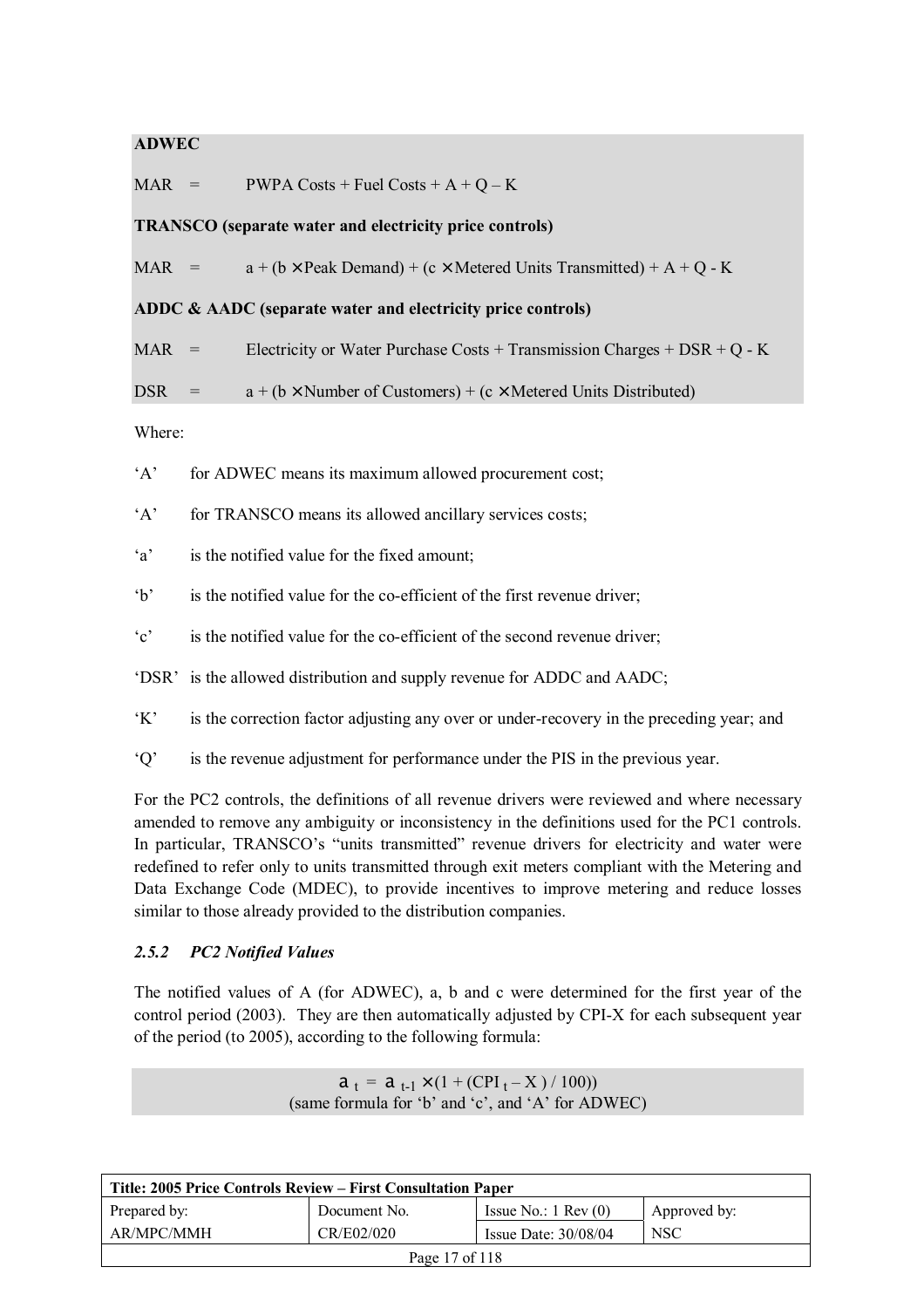In contrast to the PC1 controls, CPI for the PC2 controls was defined solely in terms of UAE inflation in the previous year for all companies.

| Table 2.3: Notified Values for PC2 |     |              |                               |                 |  |  |
|------------------------------------|-----|--------------|-------------------------------|-----------------|--|--|
|                                    |     |              | <b>Notified Values</b>        |                 |  |  |
|                                    | X   | A or a       | b                             | C               |  |  |
| <b>ADWEC</b> Procurement           | 0.0 | 10.72 AED m  |                               |                 |  |  |
| <b>TRANSCO Electricity</b>         | 0.0 | 522.77 AED m | 44.28 AED/kW                  | $1.05$ fils/kWh |  |  |
| <b>TRANSCO Water</b>               | 0.0 | 347.75 AED m | 305.57 AED/TIG                | $0.44$ AED/TIG  |  |  |
| <b>ADDC</b> Electricity            | 0.0 | 442.01 AED m | 761.40 AED/customer account   | $0.45$ fils/kWh |  |  |
| <b>ADDC</b> Water                  | 0.0 | 197.56 AED m | 382.74 AED/customer account   | $0.69$ AED/TIG  |  |  |
| <b>AADC</b> Electricity            | 0.0 | 235.68 AED m | 1,028.83 AED/customer account | $0.57$ fils/kWh |  |  |
| <b>AADC</b> Water                  | 0.0 | 92.74 AED m  | 586.50 AED/customer account   | $1.75$ AED/TIG  |  |  |

**Table 2.3** below shows the values that were notified by the Bureau for PC2 controls following its price control calculations and consultations with the companies:

While X was set at zero (to ensure an appropriate profiling of revenue over the price control period), the underlying allowed revenue calculations included assumed opex efficiency improvements of 5% a year in real terms.

#### *2.5.3 Treatment of Capex in PC2*

A particularly important issue in setting the PC1 and PC2 controls was the treatment of capital expenditure (capex). As described above, the PC1 controls made no allowance for capex over 1999–2002. The Bureau agreed to remunerate companies for efficient PC1 capex at the 2002 price controls review. However, in the continuing absence at the 2002 price controls review of audited data on past capex, the Bureau made a *provisional* capex allowance for 1999-2002, as summarized in **Table 2.4** below:

| Table 2.4: PC2 Provisional Capital Expenditure Assumptions for 1999–2002 |         |         |         |           |  |
|--------------------------------------------------------------------------|---------|---------|---------|-----------|--|
| AED m, 1999 prices                                                       | 1999    | 2000    | 2001    | 2002      |  |
| <b>TRANSCO Electricity</b>                                               | 344.172 | 533.792 | 795.288 | 1,222.498 |  |
| <b>TRANSCO Water</b>                                                     | 118.735 | 123.456 | 92.110  | 289.037   |  |
| <b>ADDC</b> Electricity                                                  | 196.511 | 300.858 | 398.342 | 389.889   |  |
| <b>ADDC</b> Water                                                        | 69.105  | 44.923  | 130.471 | 380.707   |  |
| <b>AADC</b> Electricity                                                  | 188.675 | 188.675 | 188.675 | 188.675   |  |
| <b>AADC</b> Water                                                        | 66.350  | 66.350  | 66.350  | 66.350    |  |

Note: For TRANSCO and ADDC, allowances were set at 75% of the estimated capex submitted by the companies. For AADC, allowances for each year were set at the reported levels of capex in 1999, which appeared to be less unreliable than other data.

| Title: 2005 Price Controls Review – First Consultation Paper |              |                               |              |  |
|--------------------------------------------------------------|--------------|-------------------------------|--------------|--|
| Prepared by:                                                 | Document No. | Issue No.: $1 \text{ Rev}(0)$ | Approved by: |  |
| AR/MPC/MMH                                                   | CR/E02/020   | Issue Date: $30/08/04$        | <b>NSC</b>   |  |
| Page 18 of 118                                               |              |                               |              |  |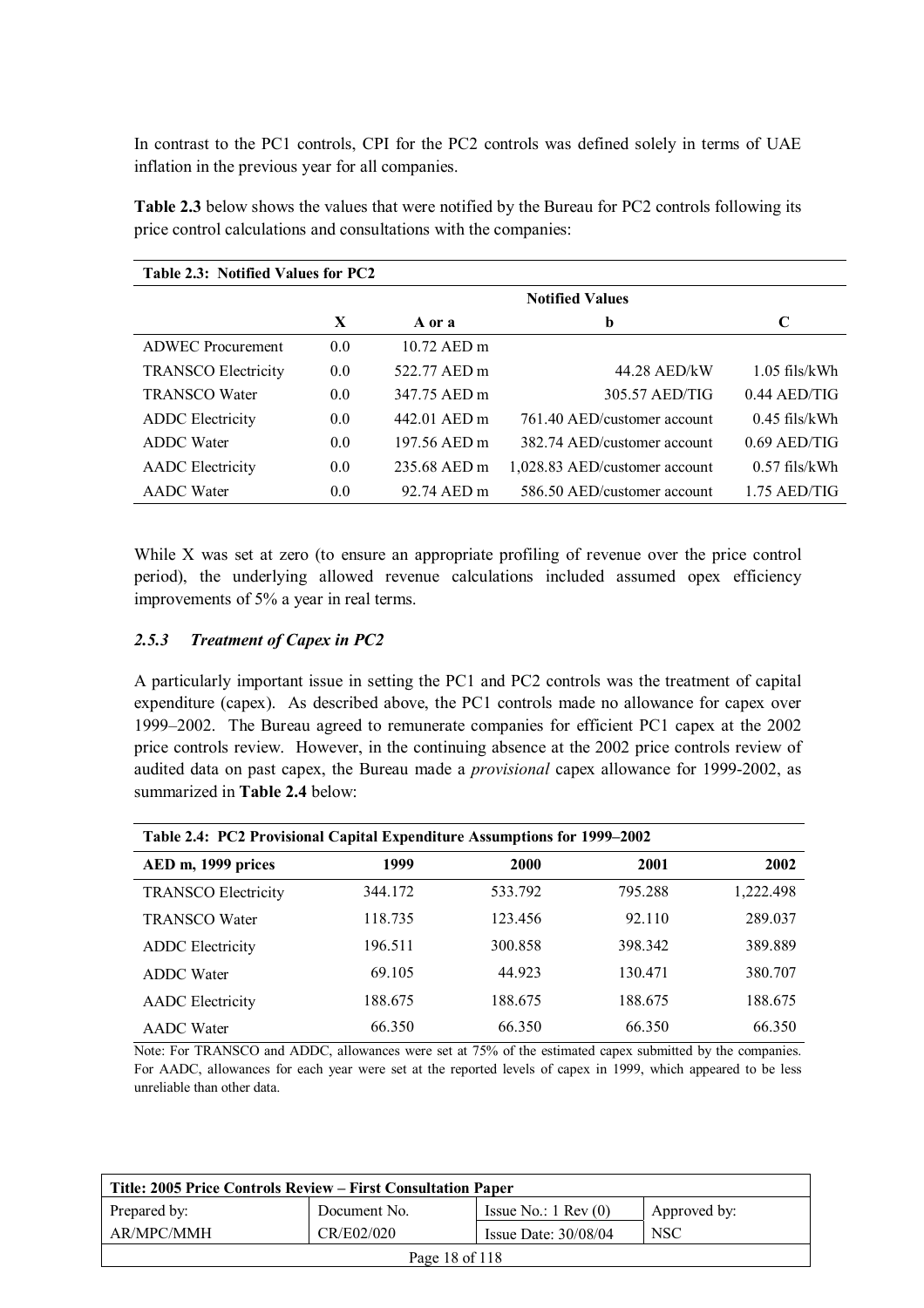A similar approach was adopted for future capex. While the Bureau wished to include full allowance for future efficient capex (2003-2005) at the 2002 price controls review, companies' capex projections for 2003–2005 made available to the Bureau at that time were subject to considerable uncertainty. The Bureau therefore also adopted *provisional* projections of companies' capex for 2003-2005, summarized in **Table 2.5**:

| Table 2.5: PC2 Provisional Capital Expenditure Assumptions for 2003–2005 |           |           |         |  |
|--------------------------------------------------------------------------|-----------|-----------|---------|--|
| AED m 2003 prices                                                        | 2003      | 2004      | 2005    |  |
| <b>TRANSCO Electricity</b>                                               | 1,267.791 | 730.378   | 346.036 |  |
| <b>TRANSCO Water</b>                                                     | 1,261.103 | 1,280.087 | 243.243 |  |
| <b>ADDC</b> Electricity                                                  | 461.876   | 484.969   | 509.218 |  |
| <b>ADDC</b> Water                                                        | 151.420   | 158.991   | 166.941 |  |
| <b>AADC</b> Electricity                                                  | 205.796   | 205.796   | 205.796 |  |
| <b>AADC</b> Water                                                        | 72.370    | 72.370    | 72.370  |  |

Note: The provisional allowances for 2003–2005 were set in a similar manner as for 1999–2002.

It was agreed at the 2002 price controls review that once audited data on actual capex over 1999- 2002 and 2003-2005 is received by the Bureau, it will be reviewed against the efficiency criteria established by the Bureau. Any difference between efficient past capex and the provisional allowances will be reflected in a financial adjustment (to future revenues) at the 2005 price controls review - or at the subsequent review when the audited data becomes available.

For ADWEC, capex is very small and for the purposes of the PC2 control was treated in the same manner as opex (see Section 5 of this document for further details).

### *2.5.4 Effect of Provisional Capex Allowances in PC2*

The effect of including in the PC2 controls provisional allowances for past and future capex was a significant increase in the MARs for the companies from the PC1 period (when there had been no capex allowance) to the PC2 period (when provisional amounts were financed for both PC1 and PC2 capex). For example, **Figure 2.4** shows the effect of including capex allowances in PC2 controls for TRANSCO based on the recent data made available to the Bureau. This figure shows that the actual and forecast MARs (plotted on the left vertical axis) for TRANSCO's electricity and water businesses have increased significantly from the end of PC1 period to the start of PC2 period. Similar effects are also evidenced in the MARs per unit (right vertical axis), although they are expected to follow a steadier trend in the latter part of the PC2 period due to growing demand.

| Title: 2005 Price Controls Review – First Consultation Paper |              |                               |                  |  |
|--------------------------------------------------------------|--------------|-------------------------------|------------------|--|
| Prepared by:                                                 | Document No. | Issue No.: $1 \text{ Rev}(0)$ | Approved by:     |  |
| AR/MPC/MMH                                                   | CR/E02/020   | Issue Date: $30/08/04$        | NSC <sup>.</sup> |  |
| Page 19 of 118                                               |              |                               |                  |  |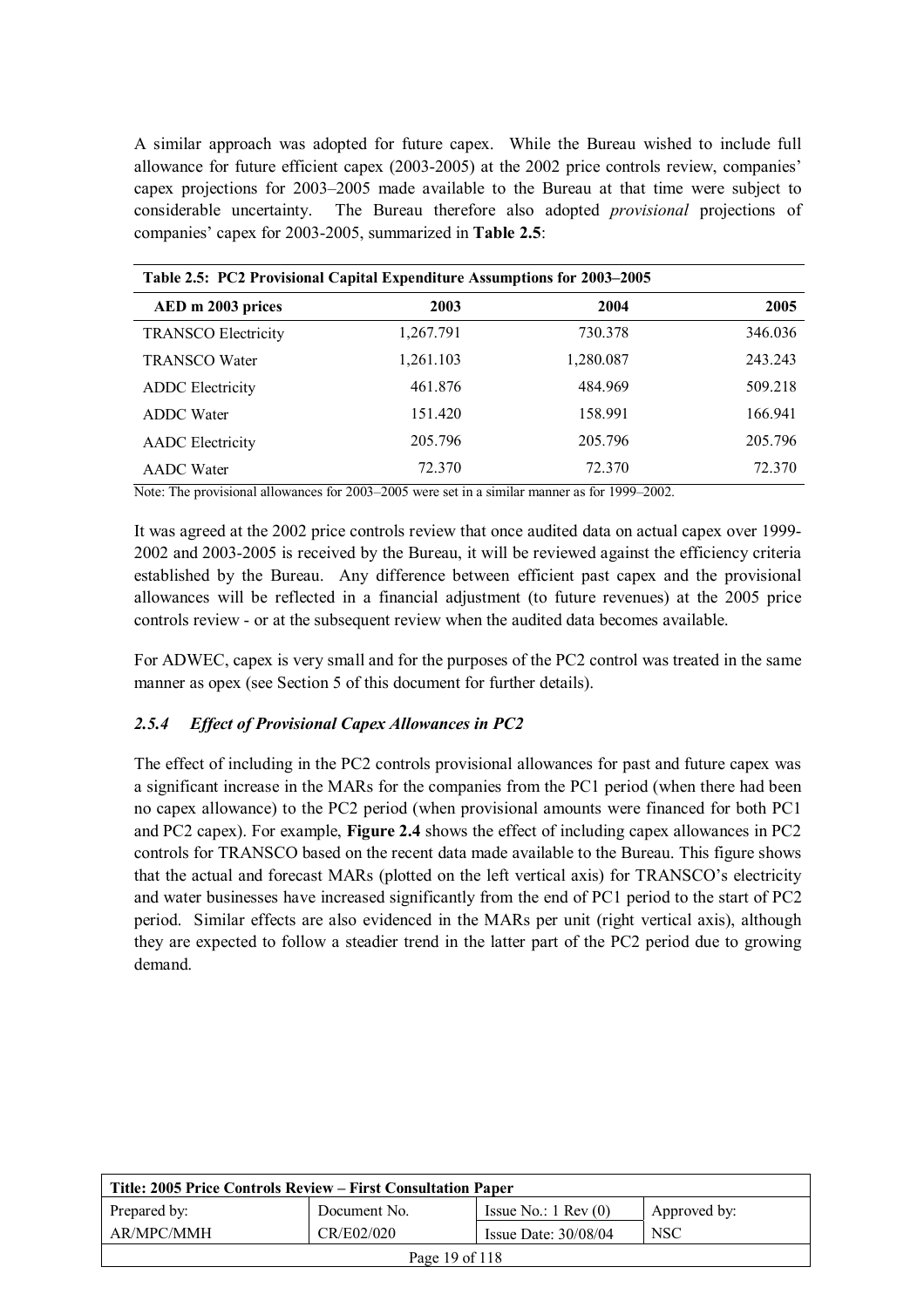

Source: TRANSCO's data

# *2.5.5 Other Main Changes from PC1*

In addition to changes in relation to capex treatment and to the definitions of CPI and revenue drivers, there are three other important changes in the PC2 controls from the PC1 controls:

- − A Performance Incentive Scheme (PIS) has been introduced in PC2 to provide a stronger incentive for companies to improve their performance. There are two "Category A" performance indicators for each separate business of the companies related to (i) the timeliness of audited accounts, and (ii) the timeliness of audited price control returns (PCRs). Good (poor) performance on these indicators leads to an automatic upward (downward) adjustment to MARs via a new term "Q" in the price control formulae. There are precise targets and incentive rates for these indicators stated in each company's licence and, to reduce risk for the companies, the adjustment to MAR via the term "Q" in any year has been capped at 2% of MAR in respect of companies' "own costs" in that year. A number of "Category B" performance indicators have also been introduced which are to be monitored over the PC2 period, with a possible financial adjustment made in respect of good or poor performance at the present review. These indicators are set out in Appendix F of the Bureau's PC2 Final Proposals of November 2002.
- − A new term "A" has been introduced into TRANSCO's price controls to allow the passthrough of the costs of ancillary services subject to the economic purchasing obligation in TRANSCO's licence. (ADWEC's price control already included a corresponding provision within the term "PWPA".)
- For ADDC and AADC, the scope of price controls was extended to also include the distribution and supply businesses they inherited from RASCO with effect from 1 January 2001. However, as discussed later in this document, the Bureau needs to make financial adjustments at this price controls review for ADDC and AADC in relation to certain costs of these businesses over the period since 2001 which have yet to be financed in the price controls.

| Title: 2005 Price Controls Review – First Consultation Paper |              |                               |              |  |
|--------------------------------------------------------------|--------------|-------------------------------|--------------|--|
| Prepared by:                                                 | Document No. | Issue No.: $1 \text{ Rev}(0)$ | Approved by: |  |
| AR/MPC/MMH                                                   | CR/E02/020   | Issue Date: $30/08/04$        | <b>NSC</b>   |  |
| Page 20 of 118                                               |              |                               |              |  |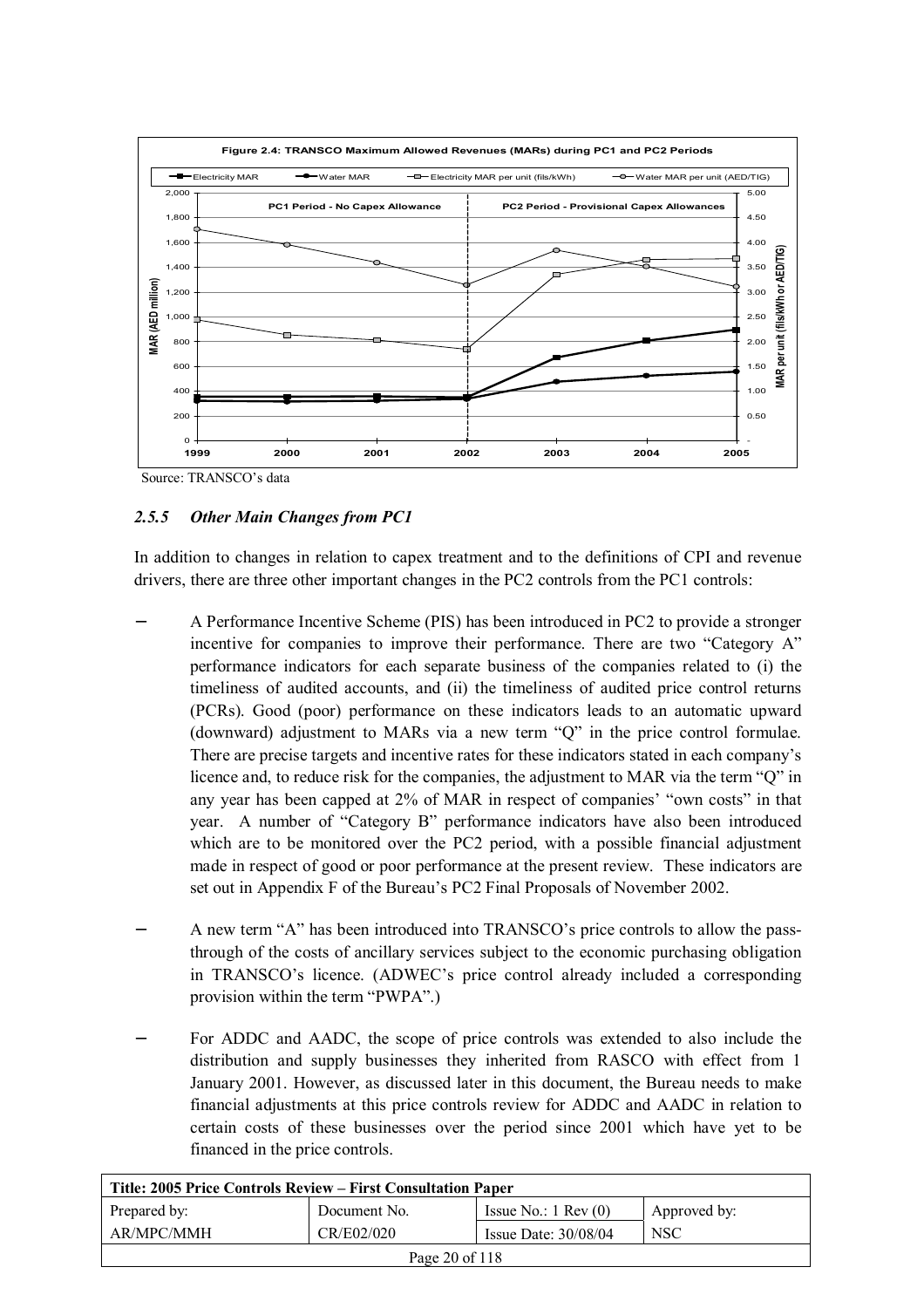# **2.6 Regulation of RASCO**

 $\overline{a}$ 

## *2.6.1 Regulation of RASCO during 1999 - 2003*

The Bureau's consultation papers published in 2003 on *"Review of Economic Regulation of RASCO from 2004"* describe in detail the economic regulation of various activities of RASCO to date, as summarised below:

- − **"Dedicated" production activities<sup>6</sup> :** During 1999-2000, these activities were subject to tariffs (approved by the Bureau) for standby and continuous generation and for wellfields and associated desalination. The same tariffs are understood to be applied for 2001- 2003. These activities are now within the overall RASCO's CPI-X price controls for 2004-2005.
- − **"Non-dedicated" production activities<sup>7</sup> :** During 1999-2003, these activities were charged at the standard sector tariffs prescribed by ADWEA. These tariffs are below cost. A number of options to set retrospective revenue caps for these activities have been under discussion between the Bureau and ADWEA in order to calculate the subsidy requirements for RASCO for 2003 and earlier years. The Bureau has requested certain data in order to inform this discussion. On 10 March 2004, ADWEA provided the Bureau with RASCO data in relation to ADDC. However, as at 16 August 2004 the Bureau still awaits RASCO data in relation to AADC. Once complete information is made available to the Bureau, the Bureau will undertake the requisite analyses and suggest suitable methodologies to ADWEA for the calculation of the subsidy requirements of RASCO for 2003 and earlier years.<sup>8</sup>

These activities are now within the overall RASCO's CPI-X price controls for 2004- 2005 and RASCO no longer requires subsidy (assuming it recovers its MARs from ADDC and AADC).

− **Distribution and supply activities:** During 1999-2000, these RASCO activities were not subject to any specific regulation by the Bureau. If necessary, the Bureau may set a retrospective revenue cap for this period to enable ADWEA to calculate the subsidy requirement.<sup>9</sup> With effect from 1 January 2001, these activities have been transferred to ADDC and AADC in their respective authorized areas and hence are subject to the PC1

This may not be necessary, as it is understood that the RASCO subsidy for 1999 and 2000 has been calculated by the consultants (NERA) appointed by ADWEA to calculate sector subsidy requirements for 1999 and 2000.

| Title: 2005 Price Controls Review – First Consultation Paper |              |                               |              |  |
|--------------------------------------------------------------|--------------|-------------------------------|--------------|--|
| Prepared by:                                                 | Document No. | Issue No.: $1 \text{ Rev}(0)$ | Approved by: |  |
| AR/MPC/MMH                                                   | CR/E02/020   | Issue Date: $30/08/04$        | <b>NSC</b>   |  |
| Page 21 of 118                                               |              |                               |              |  |

<sup>&</sup>lt;sup>6</sup> "Dedicated" production activities refers to standby and continuous electricity generation via units dedicated to certain customers (without using RASCO's former distribution networks), and to production of water from well fields and associated desalination units for supplies to ADDC, AADC and other RASCO customers such as remote villages, farms and palaces (now customers of ADDC and AADC), particularly in the Al Ain area.

<sup>7</sup> "Non-dedicated" production activities refer to production of water by seawater desalination units and of electricity to supply customers via RASCO's former distribution networks.

<sup>&</sup>lt;sup>8</sup> The Bureau is considering applying 2004-2005 RASCO price controls retrospectively to 2003 and earlier years for production activities of RASCO.<br><sup>9</sup> This may not be necessary, as it is und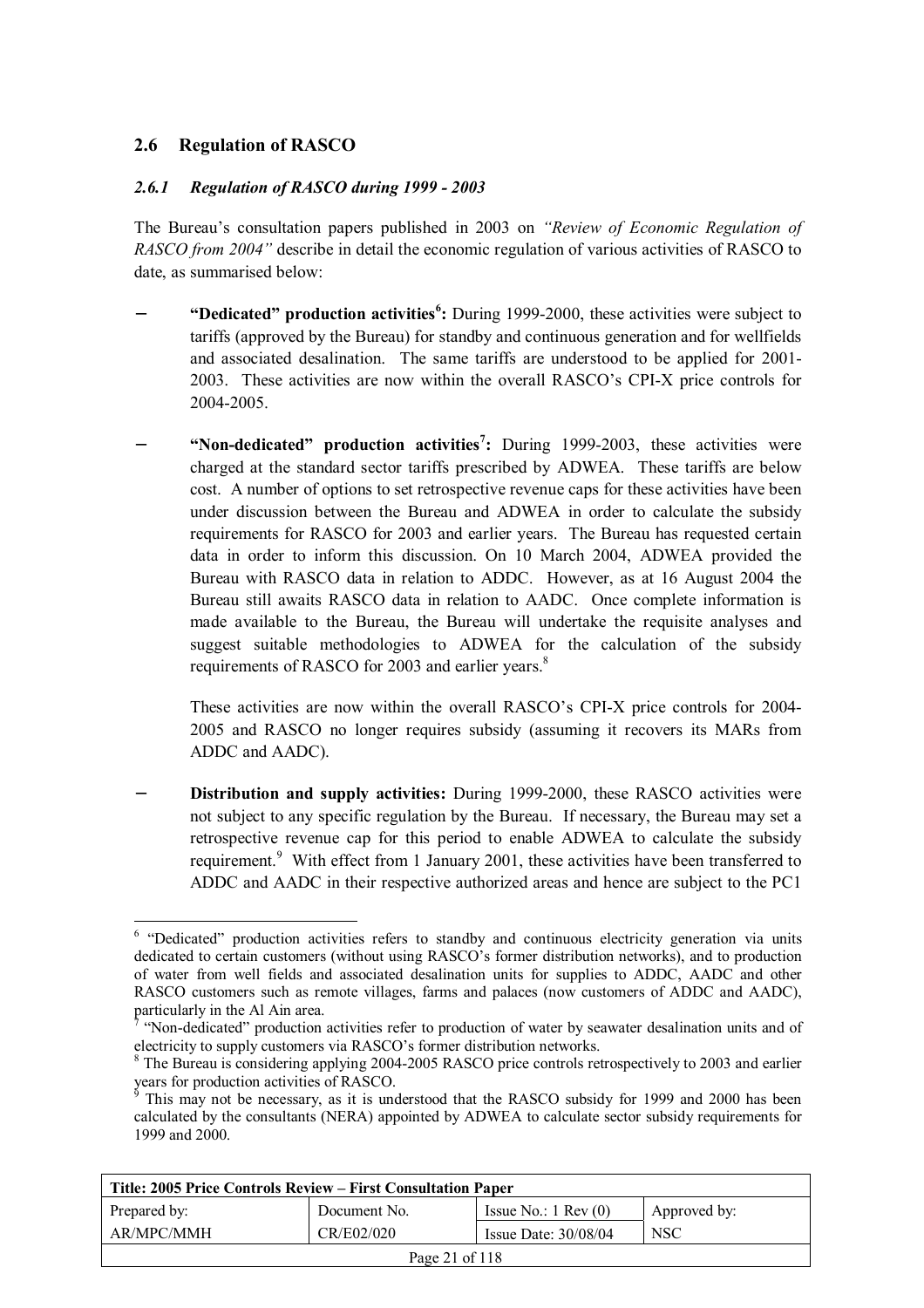and PC2 controls for these companies for 2001 onwards. While operating expenditures relating to these activities for 2003 onwards have been taken into account while setting PC2 for ADDC and AADC, such expenses incurred during 2001-2002 may need to be remunerated through appropriate adjustment at the PC3 review. Further, if the distribution companies paid for the distribution and supply assets inherited from RASCO, the Bureau also intends to make an appropriate adjustment at the PC3 review for ADDC and AADC for capital costs (both return on capital and depreciation) they have incurred since 2001 associated with these assets.

The above discussion is summarised in **Figure 2.5** which graphically presents the regulatory arrangements for various activities of RASCO for different periods. It highlights two activities non-dedicated production (2003 and earlier), and distribution and supply (1999 and 2000) - for which ADWEA may wish the Bureau to set retrospective revenue caps for the purposes of calculation of past subsidy requirements of RASCO.



Source: Bureau

# *2.6.2 2004-2005 Price Controls for RASCO*

Following the restructuring of RASCO in 2001, RASCO's business is now solely that of electricity generation and water production. Although the operation of these activities is subcontracted to ADDC and AADC, they remain RASCO's legal responsibility and the revenues which RASCO can earn from the sale of water and electricity to ADDC and AADC need to be regulated.

During 2003, the Bureau reviewed the framework for economic regulation that applies to RASCO's production activities and published four consultation papers on *"Review of Economic Regulation of RASCO from 2004".* This process resulted in the establishment of price controls for RASCO to apply for two years (2004-2005). The duration of the controls was chosen so that RASCO's price controls expire at the same time as the price controls for other sector companies, enabling all controls to be reviewed concurrently at the present review.

Broadly speaking, the form of the controls for RASCO is similar to that for other monopoly companies in the sector. There are two incentive-based CPI-X revenue caps for RASCO, separately for its electricity generation and water production businesses. These controls cap the

| Title: 2005 Price Controls Review – First Consultation Paper |              |                               |              |  |
|--------------------------------------------------------------|--------------|-------------------------------|--------------|--|
| Prepared by:                                                 | Document No. | Issue No.: $1 \text{ Rev}(0)$ | Approved by: |  |
| AR/MPC/MMH                                                   | CR/E02/020   | Issue Date: $30/08/04$        | <b>NSC</b>   |  |
| Page 22 of 118                                               |              |                               |              |  |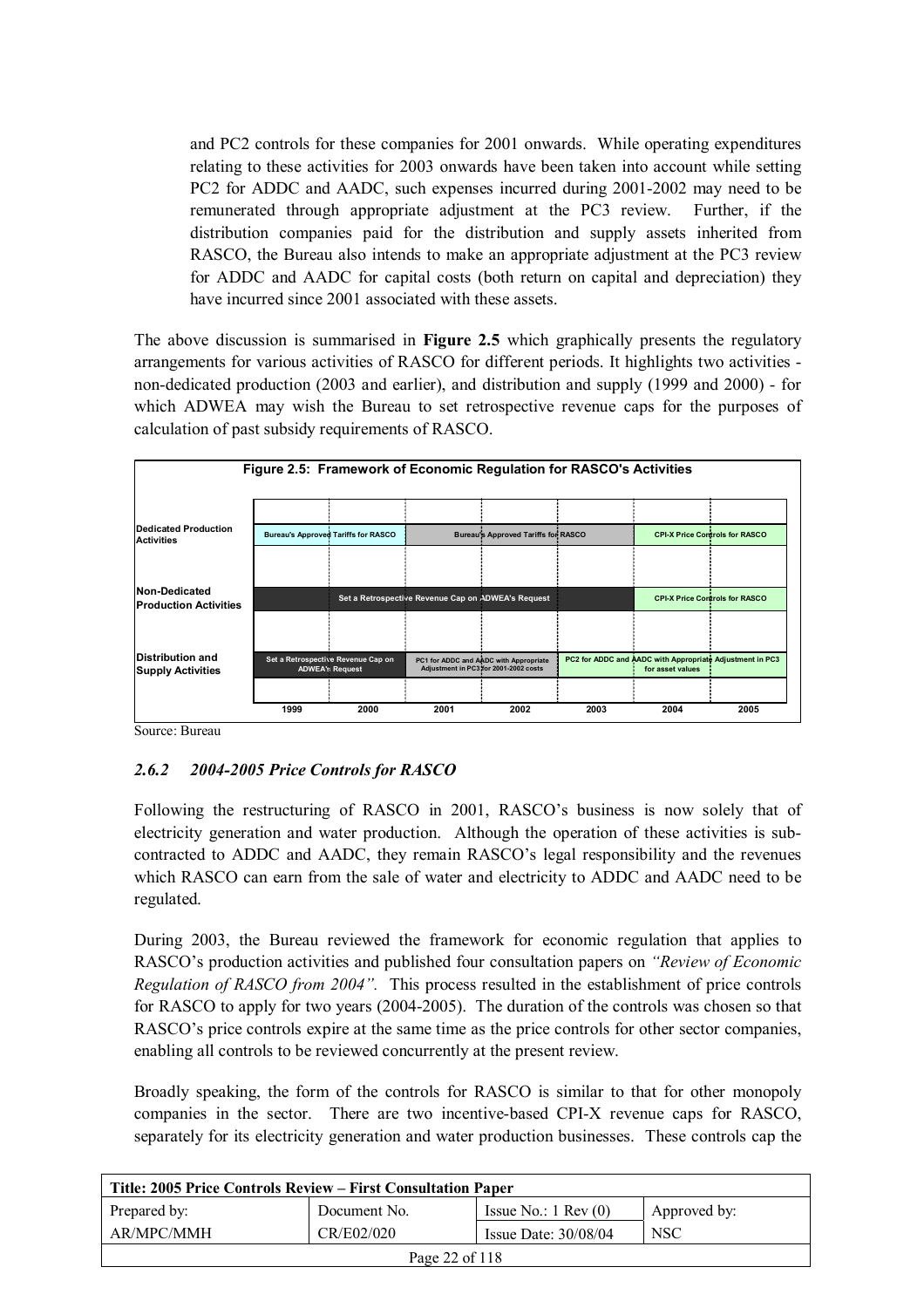Maximum Allowed Revenues (MARs) which RASCO can recover from its sales of electricity and water respectively, and, if reflected in RASCO's charges to the distribution companies, will remove the need for RASCO to receive subsidy (all sector subsidy will be paid directly to the distribution companies). The structure of these price controls can be summarised as follows:

#### **MAR** =  $a + (b \times \text{ Revenue Driver}) + F + Q - K$

Where:

- **a** is the notified value for the fixed amount (expressed in AED million);
- **b** is the co-efficient of the revenue driver (expressed in AED/kW for electricity or AED/TIG for water);
- **F** is the allowed fuel cost, as defined below;
- **K** is the correction factor adjusting any over or under-recovery of revenue in the preceding year. For the first year of control period (i.e. 2004), K has been set to zero<sup>10</sup>; and
- **Q** is the revenue adjustment for performance under the PIS in the preceding year.

The notified values 'a' and 'b' were determined for the first year of the control period (2004) and are adjusted by CPI-X factor for the following year (2005) using the same formula as applied under PC2 for other companies (see Section 2.5.2 above). The notified values for RASCO are given in **Table 2.6**:

| Table 2.6: Notified Values for RASCO Price Controls (2004-2005) |               |             |                |  |
|-----------------------------------------------------------------|---------------|-------------|----------------|--|
| Values for 2004                                                 |               |             |                |  |
|                                                                 | X             | a           | h              |  |
| <b>Electricity Generation Business</b>                          | 0.0           | 32.57 AED m | $62.76$ AED/kW |  |
| <b>Water Production Business</b>                                | $0.0^{\circ}$ | 79.35 AED m | $3.89$ AED/TIG |  |

To incentivise RASCO to improve its fuel consumption efficiency, the allowed fuel cost F for any year of the control period for each business is calculated as a weighted average of actual fuel costs and a benchmark level of fuel costs, as follows:

$$
F = (0.95 \times AF) + (0.05 \times Z \times BUF)
$$

Where:

**AF** = Actual fuel costs of RASCO for electricity or water in the relevant year (AED million)

 $\overline{a}$ <sup>10</sup> An adjustment may be required in the future if subsidy received by RASCO over 1999-2003 differs from the level to be determined under the process described in Section 2.6.1 above.

| Title: 2005 Price Controls Review – First Consultation Paper |              |                               |              |  |
|--------------------------------------------------------------|--------------|-------------------------------|--------------|--|
| Prepared by:                                                 | Document No. | Issue No.: $1 \text{ Rev}(0)$ | Approved by: |  |
| AR/MPC/MMH                                                   | CR/E02/020   | Issue Date: $30/08/04$        | <b>NSC</b>   |  |
| Page 23 of 118                                               |              |                               |              |  |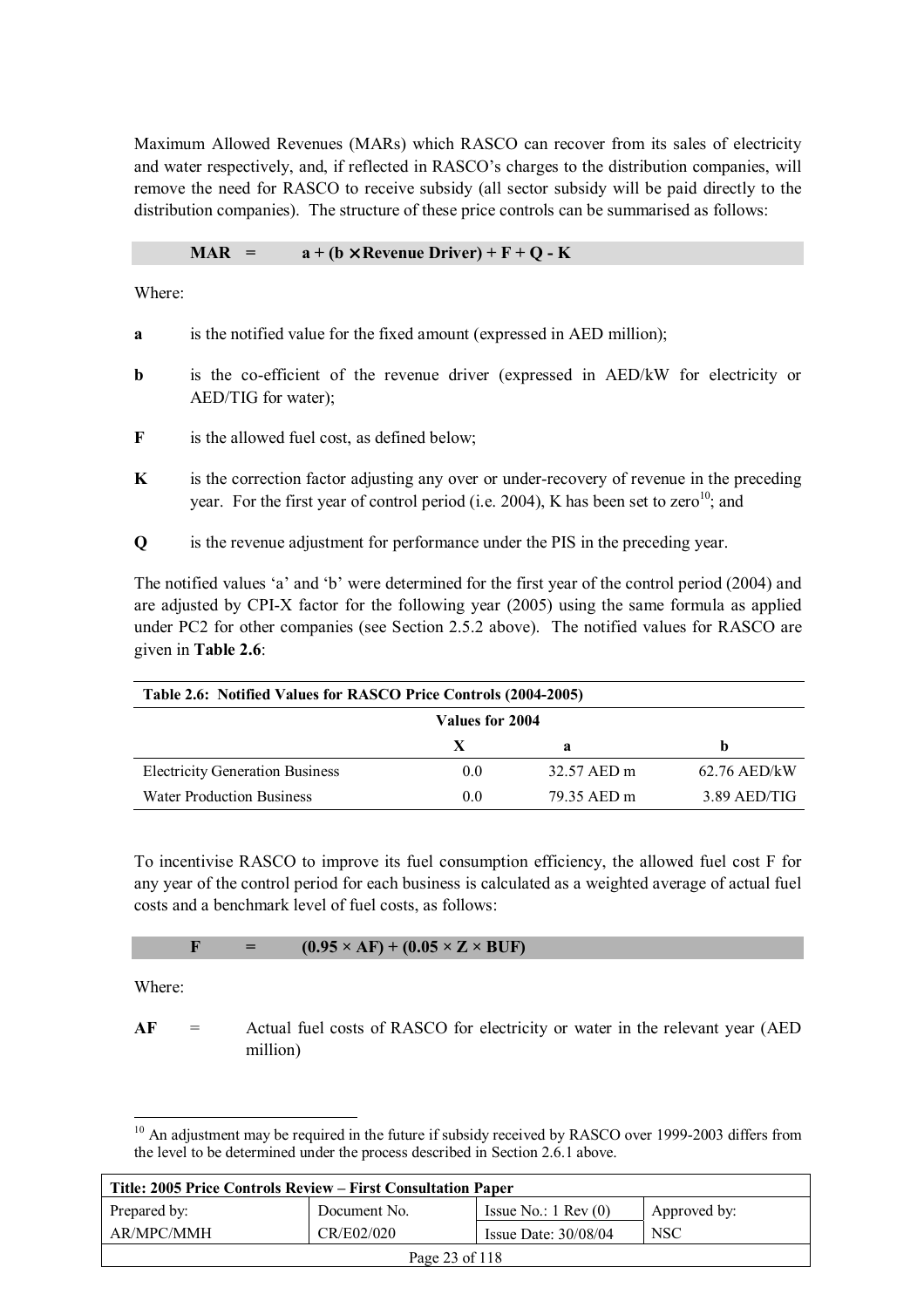- $Z_t$  = For the electricity business, means the quantity of electricity produced from any source in the relevant year (expressed in kWh) and for the water business means the quantity of water produced from distillers only in the relevant year (TIG)
- **BUF** = The benchmark unit fuel costs for electricity and water (20 fils/kWh and 8 AED/TIG, respectively), set by the Bureau based on realistically achievable levels of fuel consumption efficiency by RASCO.

Some important features of RASCO's price controls are as follows:

- In contrast to the price controls for network companies, the price controls for RASCO were set with firm (not provisional) allowances for capital expenditure with no further review at a later stage. If actual capex is less than projected, RASCO will retain any benefit for the duration of the price control period, before the actual capex and depreciation are incorporated into the RAV at this review. See Section 6.4 for more details.
- − A PIS similar to other companies has been introduced for RASCO with two 'Category A" indicators for the timelines of audited accounts and Price Control Returns (PCRs) for the water and electricity businesses. In addition there are a number of "Category B" indicators as set out in Table 10.2 of the Bureau's Final Proposals of November 2003 for RASCO. However, for RASCO, the adjustment to MAR via the term "Q" in any year has been capped at 5% of MAR in that year (rather than 2% cap presently for the other companies). This followed experience with the other companies that suggested it was necessary to strengthen the incentive to improve the sector's performance.

On average, the annual MARs for RASCO during 2004-2005 are estimated to be about AED 90 million (including fuel costs of AED 39 million) for the electricity business, and about AED 170 million (including AED 49 million of fuel costs) for the water business. The total in each year is about AED 260 million per annum as shown in **Figure 2.6** below:



Source: *"Review of Economic Regulation for RASCO from 2004",* Bureau's Final Proposals, November 2003

| Title: 2005 Price Controls Review – First Consultation Paper |              |                               |              |  |
|--------------------------------------------------------------|--------------|-------------------------------|--------------|--|
| Prepared by:                                                 | Document No. | Issue No.: $1 \text{ Rev}(0)$ | Approved by: |  |
| AR/MPC/MMH                                                   | CR/E02/020   | Issue Date: $30/08/04$        | <b>NSC</b>   |  |
| Page 24 of 118                                               |              |                               |              |  |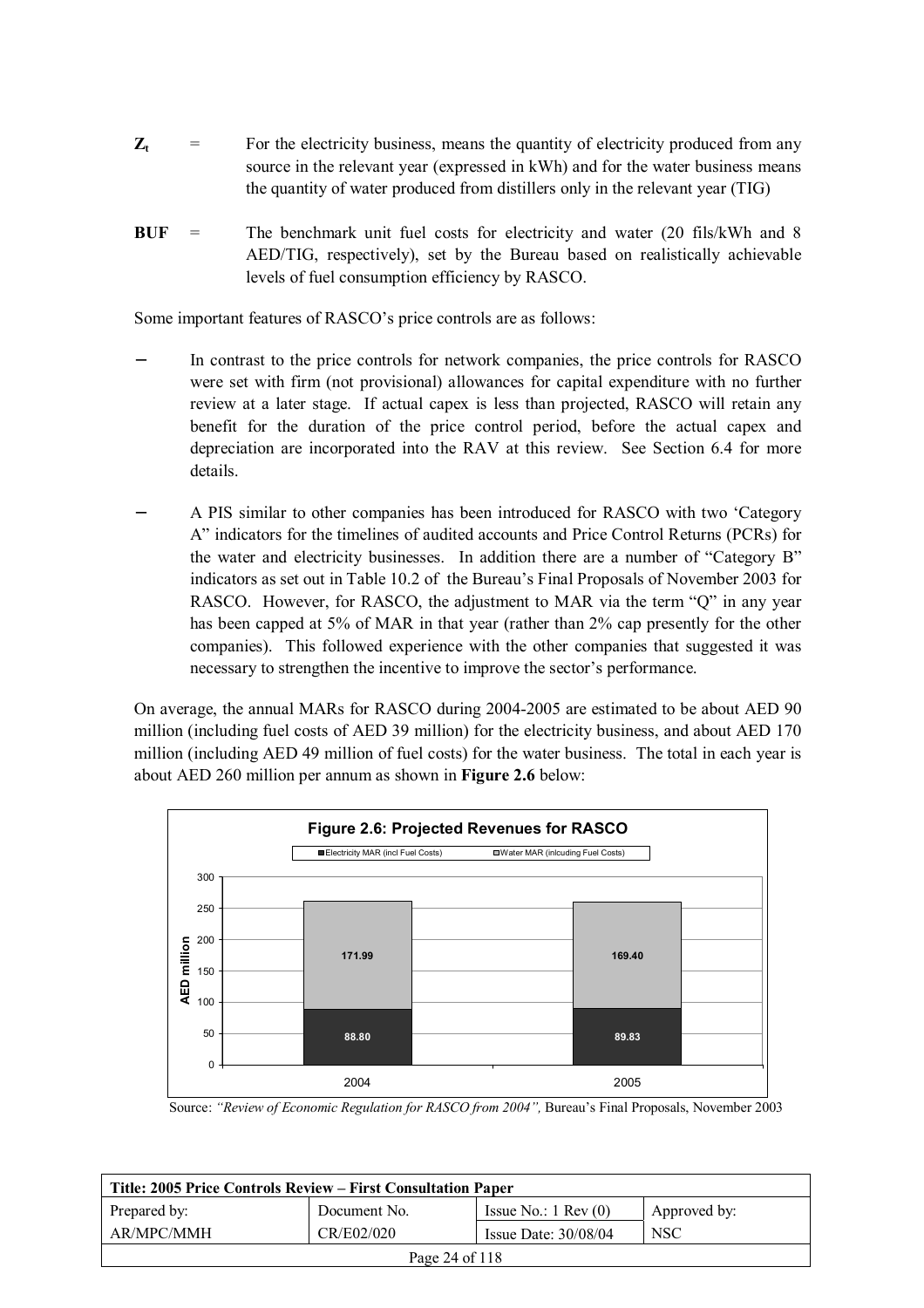# **3 Form of Controls**

# **3.1 Introduction**

Economic regulation can take a number of forms. However, there are two basic models: rate of return regulation and CPI-X (also known as price cap, or incentive, regulation). Since the sector restructuring in 1999, the monopoly companies in the sector (and RASCO more recently) have been subject to CPI-X price controls set by the Bureau.

The present price controls are due to be replaced by new or third price controls (PC3) with effect from 1 January 2006. This Section 3 therefore discusses whether the CPI-X type of regulation should continue to apply for the PC3 controls, and then addresses issues relating to the duration, scope, separation and structure of the new controls.

# **3.2 Type of Regulation**

# *3.2.1 Sector Regulation to Date*

The monopoly companies in the sector are presently subject to CPI-X type of regulation. This means that their allowed revenues are constrained to change each year by a measure of price inflation (represented by CPI) less a factor, X. The factor X is set to reflect a number of considerations, including efficiency improvements, the effect of demand growth and the profiling of future revenue.

# *3.2.2 Main Types of Regulation*

CPI-X or price cap regulation is a popular form of price control in regulated sectors in a number of countries. This is because of the strong incentives it provides for regulated companies to improve their efficiency. However, rate of return regulation is also used in many countries and especially for government-owned utilities where incentive regulation may not be effective.

Under pure rate of return regulation, a company is guaranteed an agreed rate of return on capital and its prices are adjusted frequently, often on an annual basis, to ensure that this rate is earned. One of the main advantages of this regulatory regime is that, by guaranteeing a certain rate of return to the investor, it reduces perceived risk, resulting in a lower cost of capital. However, this regime is often criticized for the lack of adequate incentives it provides for companies to reduce costs (since any resulting increase in profits will be corrected by the regulator). Further, this type of regulation can provide a wrong incentive for a firm to over-invest in capital assets ("gold plating") as a means of increasing the level of profits, if the allowed rate of return is higher than the company's actual cost of capital (referred to in the academic literature as the "Averch-Johnson Effect").

In contrast, price cap regulation involves the setting of prices or revenues over a medium term period (3 to 5 years) such that a well-run company can expect to earn a fair rate of return with the opportunity to earn and retain higher profits (at least up to the next price review) if the company reduces costs. This gives the company a greater incentive for efficiency.

| Title: 2005 Price Controls Review – First Consultation Paper |              |                               |              |  |
|--------------------------------------------------------------|--------------|-------------------------------|--------------|--|
| Prepared by:                                                 | Document No. | Issue No.: $1 \text{ Rev}(0)$ | Approved by: |  |
| AR/MPC/MMH                                                   | CR/E02/020   | Issue Date: $30/08/04$        | <b>NSC</b>   |  |
| Page 25 of 118                                               |              |                               |              |  |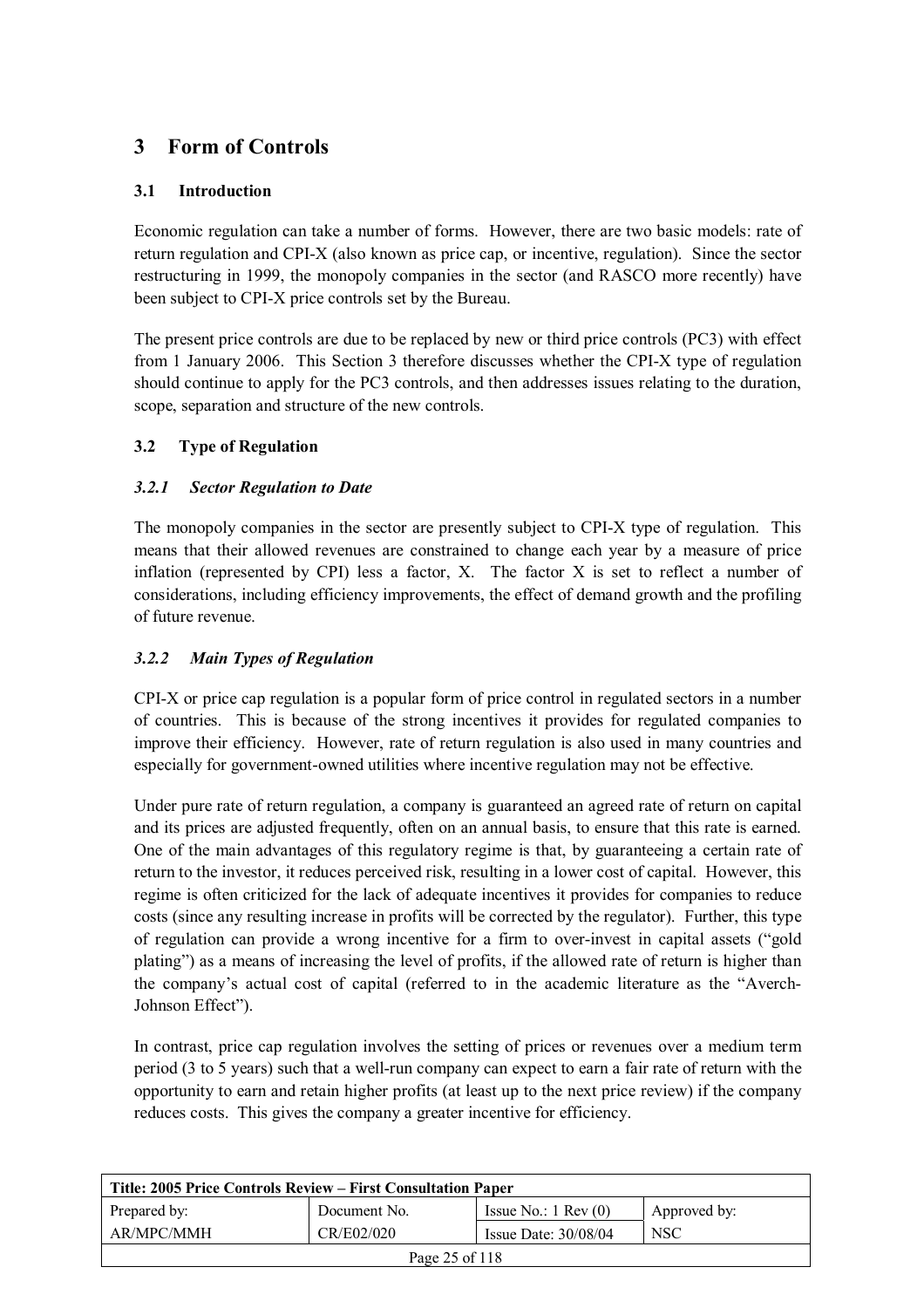In practice, price cap and rate of return regulation are less different than they might seem. In both the regimes, the regulator has to make an assessment of the costs and especially the rate of return that a firm should earn. Further, both models require the regulator to review the prices from time to time. The main difference between the two relates to the length of the "regulatory lag" – the period between the resetting of price controls.

The risk that CPI-X regulation may result in too low or too high profits for a regulated company has given rise to some variants of CPI-X regulation such as "profit sharing" and "sliding scale". These approaches attempt to preserve the incentive properties of CPI-X while ensuring a closer link between prices and profits year-on-year. Under these mechanisms, the firm retains some fraction of its "excess" profits (i.e. profits over and above the allowed or assumed returns) and rebates the remaining fraction to customers. The main practical difficulty with such an approach is in defining "profits" (to be shared) in such a way that it is not open to manipulation. In addition, these approaches weaken the incentive to reduce costs.

One of the most important objectives of economic regulation is to promote economic efficiency. Economic efficiency requires both productive efficiency (i.e. reduction in costs) and allocative efficiency (i.e. prices follow marginal costs). Productive efficiency may be regarded as more important with regards to the type of control, as allocative efficiency can alternatively be addressed through the design of individual tariffs within the overall price cap. **Figure 3.1** summarises in stylised form the different approaches to economic regulation in terms of their efficiency properties.

CPI-X is regarded as having high productive efficiency properties but scores less well in terms of allocative efficiency (as prices are allowed to deviate from costs for a medium term period). On the other hand, rate of return is considered as scoring highly on allocative efficiency but less well in terms of productive efficiency. The profit sharing and sliding scale approaches lie between the two.



| Title: 2005 Price Controls Review – First Consultation Paper |              |                               |                  |
|--------------------------------------------------------------|--------------|-------------------------------|------------------|
| Prepared by:                                                 | Document No. | Issue No.: $1 \text{ Rev}(0)$ | Approved by:     |
| AR/MPC/MMH                                                   | CR/E02/020   | Issue Date: $30/08/04$        | NSC <sup>.</sup> |
| Page 26 of 118                                               |              |                               |                  |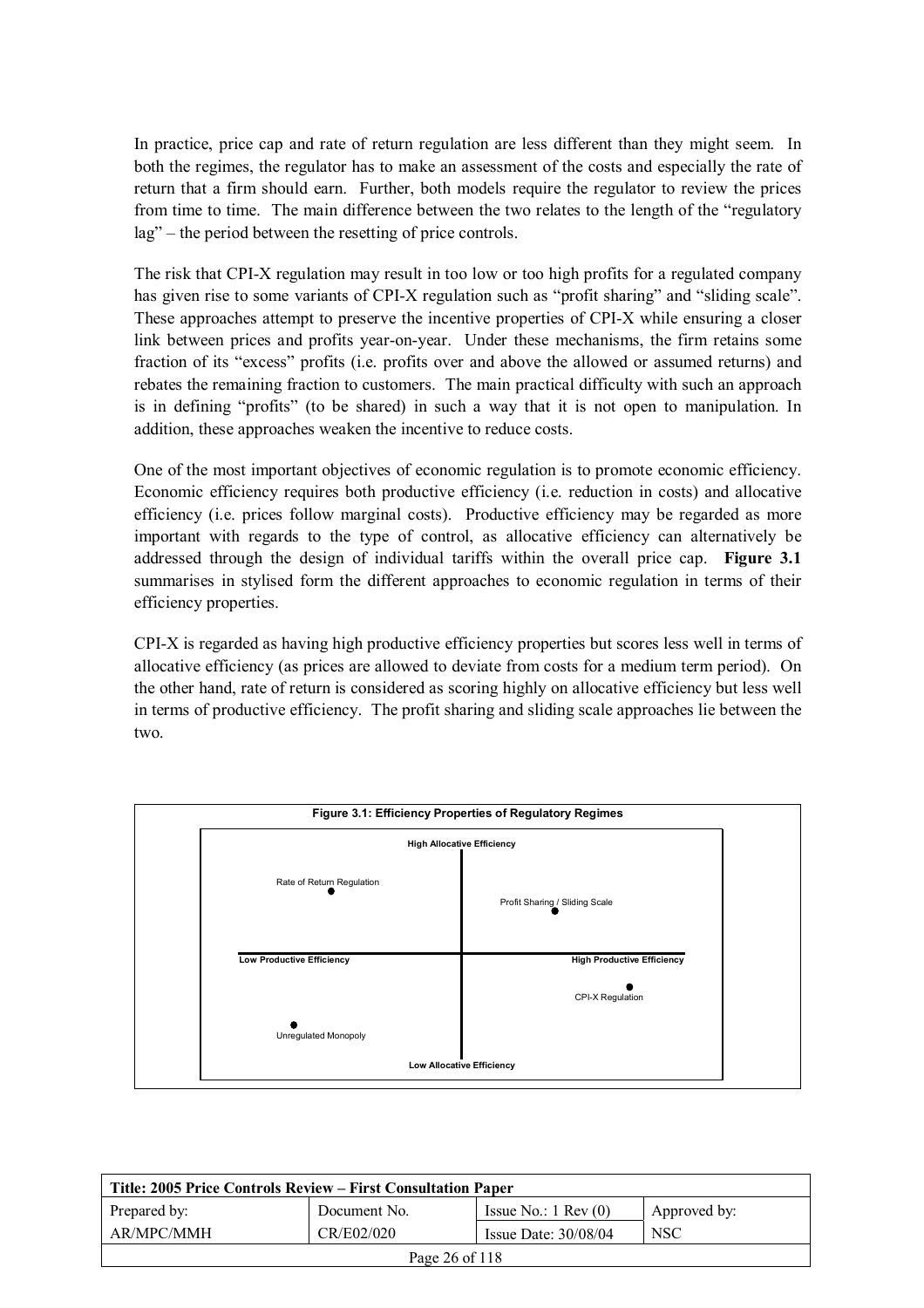## *3.2.3 Assessment for the Sector*

In assessing the suitability of price cap and rate of return regulation for the sector, the following factors need to be taken into consideration:

1. Although price cap regulation is characterized by its strong incentives for cost reductions, there are not yet indications that the Abu Dhabi companies have been able to reduce their costs. This can be observed in **Figures 3.2** and **3.3** below, for TRANSCO and ADWEC respectively.







Source: ADWEC's audited data

| Title: 2005 Price Controls Review – First Consultation Paper |              |                               |              |
|--------------------------------------------------------------|--------------|-------------------------------|--------------|
| Prepared by:                                                 | Document No. | Issue No.: $1 \text{ Rev}(0)$ | Approved by: |
| AR/MPC/MMH                                                   | CR/E02/020   | Issue Date: $30/08/04$        | <b>NSC</b>   |
| Page 27 of 118                                               |              |                               |              |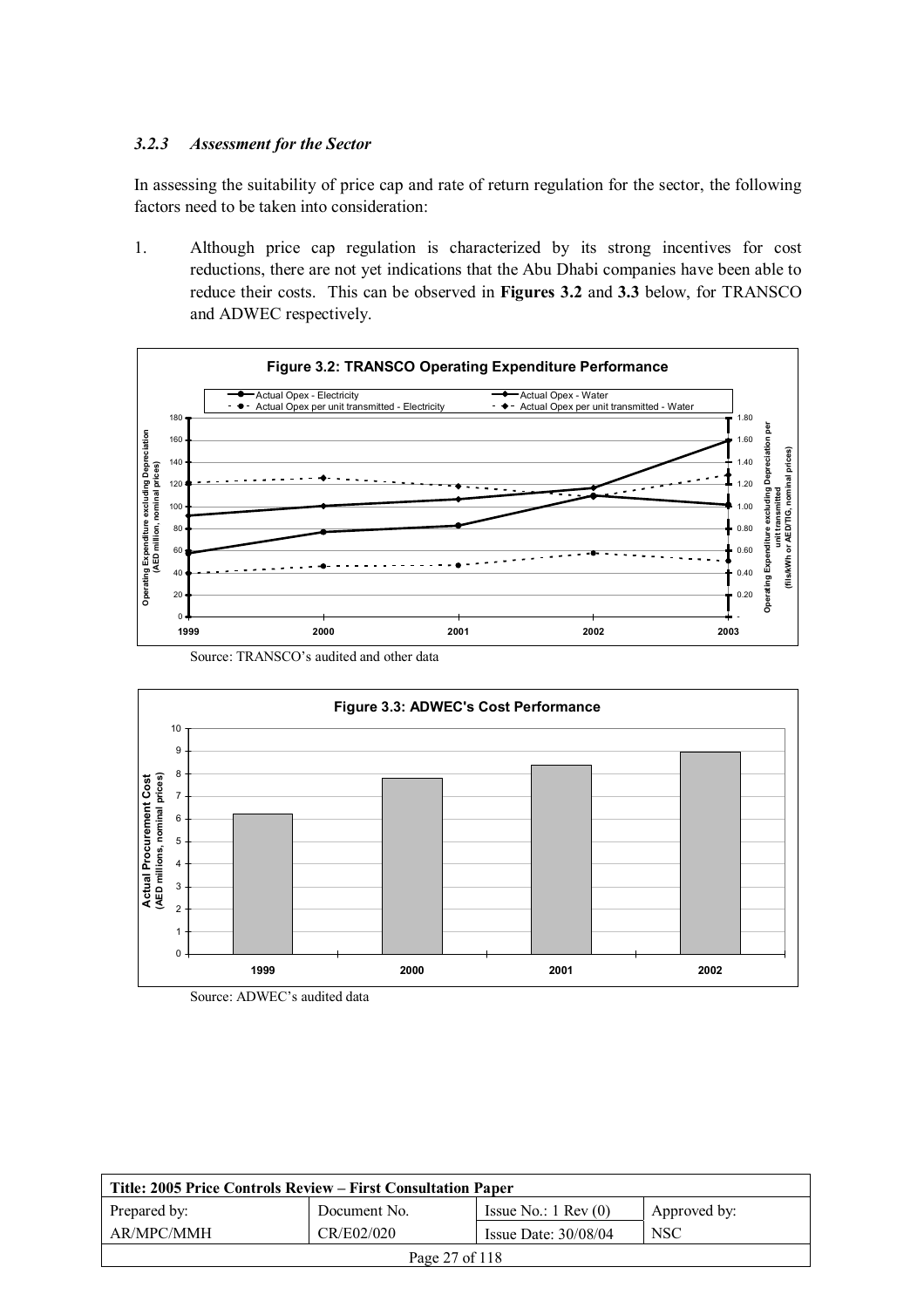- 2. While rate of return regulation has been in use in many countries<sup>11</sup>, CPI-X regulation is increasingly applied around the world.<sup>12</sup> In the Middle East, CPI-X regulation has been used for telecommunications in Jordan and recently in Bahrain and Oman. Even in the US where rate of return regulation has been used historically, price cap regulation is being increasingly adopted.<sup>13</sup> Indeed, the wide use of CPI-X regulation makes it international best practice and makes it easier to compare many aspects of companies' performance with others subject to a comparable regulatory environment.
- 3. Notwithstanding the increasing popularity of CPI-X regulation in the US, CPI-X regulation has been most readily adopted in countries (such as the UK and Australia) where there was no pre-existing rate of return regulation. Were the sector to shift to rate of return regulation, this may present an obstacle to reintroducing CPI-X regulation in the future when conditions may be more conducive to the companies responding to the incentives it provides.
- 4. Due to its efficiency incentives, it may be argued that CPI-X regulation is consistent with the Bureau's statutory duty towards an efficient and economic sector (Article 54 of the Law).
- 5. The continuing use of CPI-X regulation can be argued to help satisfy the statutory requirement for the Bureau to act consistently (Article 96 of the Law).

Overall the Bureau's initial thinking is that the price controls for all the companies should remain of the form CPI-X, in view of the above factors including the desirable efficiency incentive properties of CPI-X regulation and the possible privatization (in some form) of the distribution companies.

### **3.3 Form of Controls**

 $\overline{a}$ 

### *3.3.1 Sector Regulation to Date*

This document uses the term "form" of the controls to refer to the overall design of the price cap mechanism. As described in Section 2, the CPI-X regulation of the monopoly companies in the sector has to date taken the form of revenue caps for the businesses comprising a fixed component and (generally) two components linked to "revenue drivers". These revenue caps are constrained to change each year by CPI-based inflation rate less a factor X and by the changes in the values of the revenue drivers.

<sup>&</sup>lt;sup>13</sup> 38 US states had price cap and only 8 states had rate of return regulation for telecommunications in 2002 compared to 1985 when 50 states had rate of return and none had price caps. There are presently 28 electric utilities in the US with some form of incentive regulation covering 16 states. 12 US jurisdictions have some form of incentive regulation in place for gas distribution companies. See *"Reflections on Incentive Regulation",* Stephen Littlechild, and *Incentive Regulation in Network Industries: Experience*  and Prospects in the US Telecommunications, Electricity, and Natural Gas Industries", Ross C Hemphill *et al*, Review of Network Economics, Vol.2, Issue 4, December 2003; and *"Incentive Regulation: The US Experience",* The Utilities Journal, March 2004.

| Title: 2005 Price Controls Review – First Consultation Paper |              |                               |              |
|--------------------------------------------------------------|--------------|-------------------------------|--------------|
| Prepared by:                                                 | Document No. | Issue No.: $1 \text{ Rev}(0)$ | Approved by: |
| AR/MPC/MMH                                                   | CR/E02/020   | Issue Date: $30/08/04$        | <b>NSC</b>   |
| Page 28 of 118                                               |              |                               |              |

<sup>&</sup>lt;sup>11</sup> Such as USA, Japan, Norway, Canada, Sweden, Pakistan and India.

<sup>&</sup>lt;sup>12</sup> Such as the UK, Australia, New Zealand, Malaysia, Mexico, Peru, Argentina, Bolivia, Brazil, Chile, Colombia, El Salvador, Panama, Venezuela, Pakistan, Netherlands and Norway.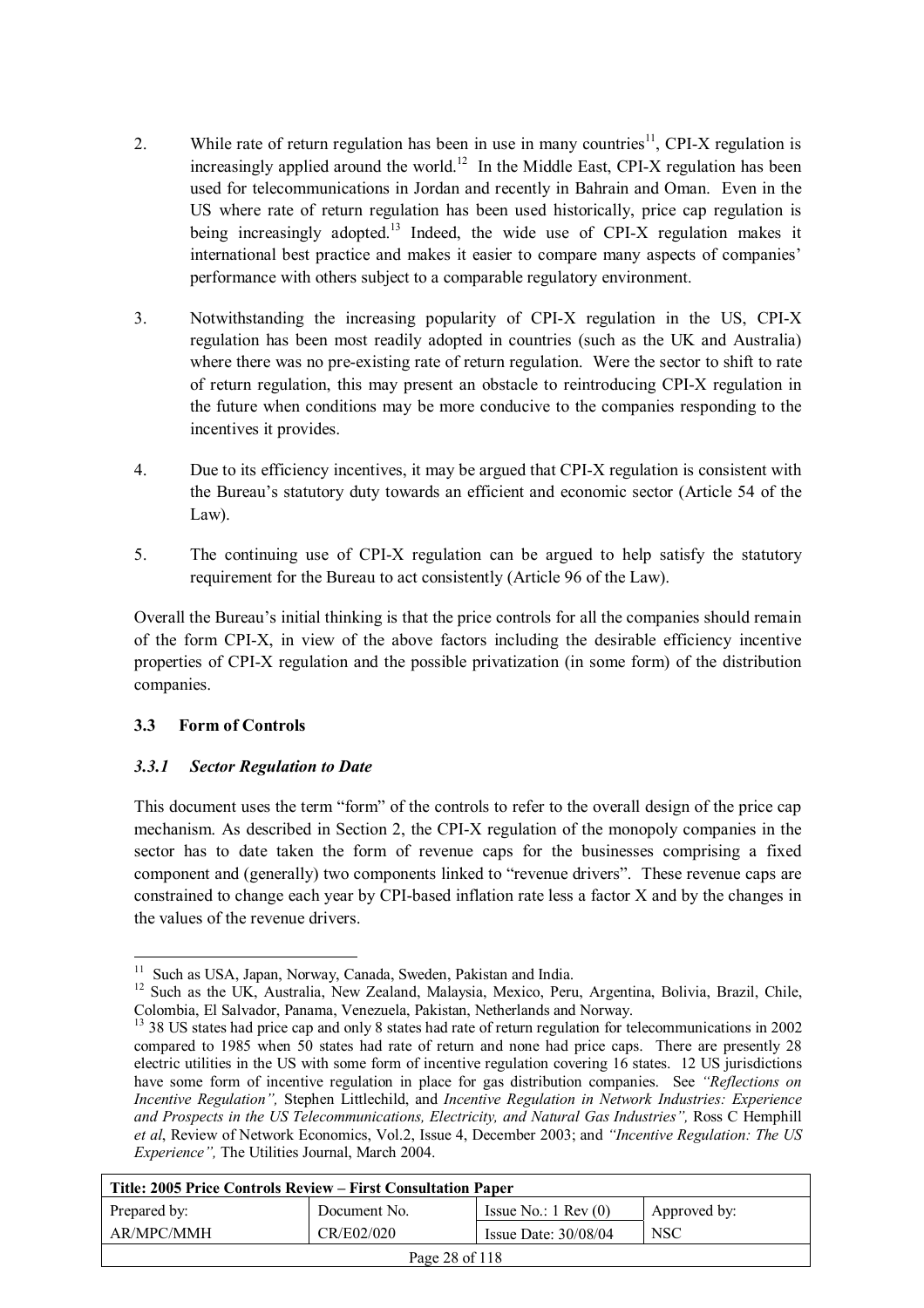# *3.3.2 Main Forms of Control*

There are three main forms of control which could be considered:

- − A **revenue yield control**, which caps the revenue per unit of output which a company can recover;
- − A **pure revenue cap**, which caps the overall revenue which a company can recover in any year;
- − A **hybrid approach**, which is combination of the above.

A **revenue yield control** is frequently used in utility sectors subject to demand growth. It provides an incentive for the company to reduce unit costs below the unit revenue allowed by the cap, but also ensures the company receives additional revenue to cover the additional costs arising from growth in demand. One potential downside to this is that it may provide an undesirable incentive for the regulated company to expand output in sectors subject to resource constraints or environmental limits on output. Further, this form of control may not be appropriate for capital-intensive industries having significant fixed costs which do not vary with demand.

The main alternative to revenue yield controls is the **pure revenue cap**. This cap places an overall lump sum limit on the total income of a company (such as in the case of ADWEC's procurement costs at present). This provides an incentive for the company to reduce overall costs below the overall revenue control but does not allow the regulated company additional revenue in the event of growth in demand. The downside to this approach is therefore that it may unfairly expose the company to demand risk if costs of companies vary with demand. It may also provide a disincentive for the company to meet demand growth.

In view of the above, the Bureau presently adopts a **"hybrid" approach**, consisting both of a fixed component (similar to the pure revenue cap) plus one or more "revenue drivers" linking allowed revenue to defined output measures (similar to the revenue yield control). It is considered that this approach is suitable to the environment of Abu Dhabi as it provides an incentive for the companies to provide for the growing demands for water and electricity while at the same time limiting the risks of revenues deviating from costs by setting the fixed and variable revenue components, broadly speaking, to reflect the fixed and variable costs of the company.

While use of 'revenue drivers' may induce companies to encourage their customers to use water and electricity as much as possible (to increase companies' allowed revenues), this effect can be offset by increasing the weight or the relative importance of the 'fixed' term within the structure of the controls.

In addition to reflecting each company's cost structure, the revenue drivers also have other desirable objectives – for example, incentives to improve the extent of metering, to reduce losses, and to serve new demands, customers and areas.

| Title: 2005 Price Controls Review – First Consultation Paper |              |                               |              |
|--------------------------------------------------------------|--------------|-------------------------------|--------------|
| Prepared by:                                                 | Document No. | Issue No.: $1 \text{ Rev}(0)$ | Approved by: |
| AR/MPC/MMH                                                   | CR/E02/020   | Issue Date: $30/08/04$        | <b>NSC</b>   |
| Page 29 of 118                                               |              |                               |              |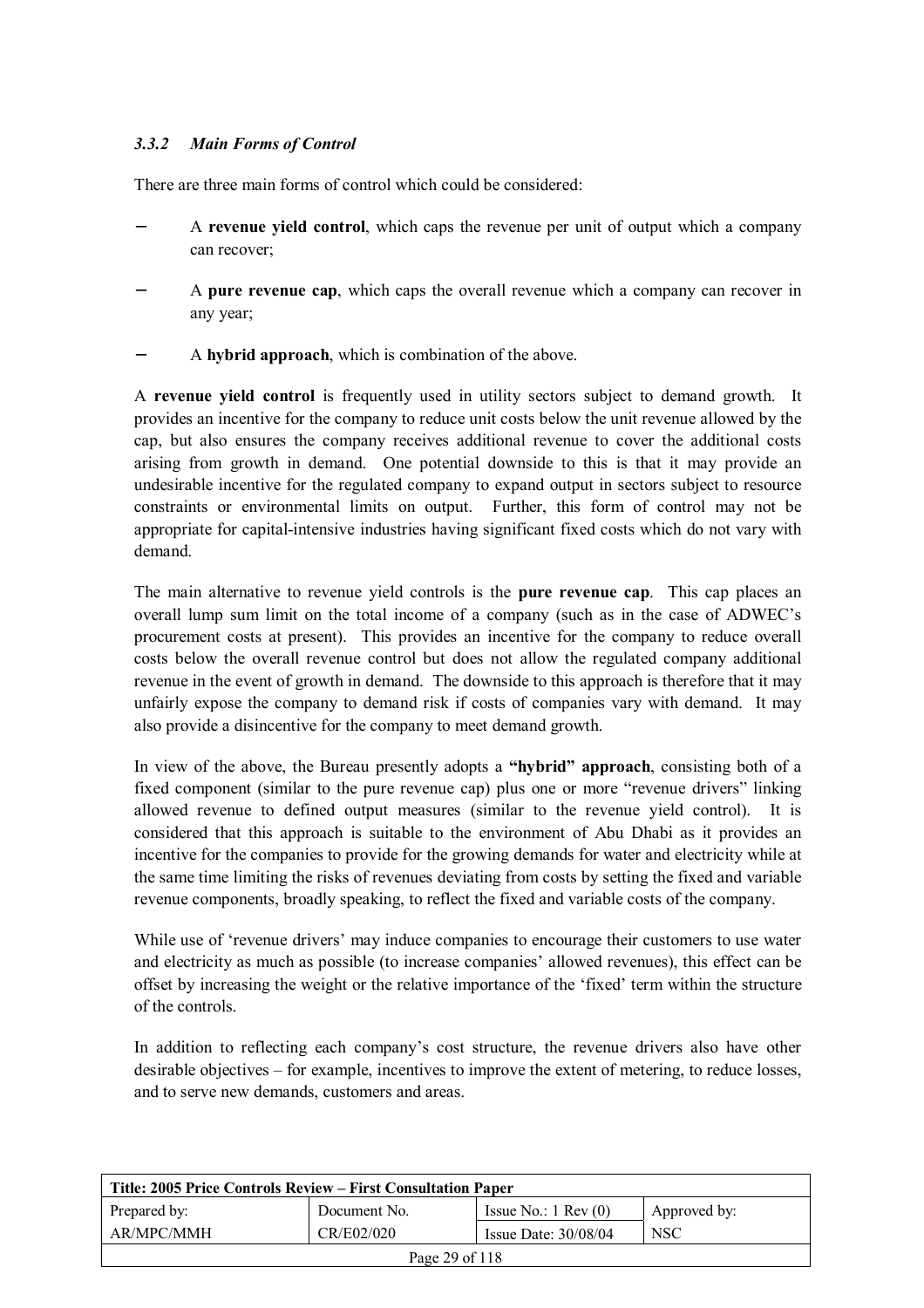The revenue yield control, pure revenue cap and "hybrid" approach (with a single revenue driver for ease of representation) are compared in **Figure 3.4** below:



There are in addition other potential forms of controls. For example, **tariff caps** (specific caps applied to individual tariffs) are used to regulate gas and electricity supply companies in the United Kingdom. A **tariff basket control** (which caps the weighted average increase in a range of tariffs) is used for price regulation of water companies in England and Wales.<sup>14</sup> In both cases, specific considerations guided the choice of control. Tariff caps were thought appropriate in the context of different tariffs for different payment methods (direct debit, standing order, prepayment etc) that exists in the UK energy supply market, where the regulator did not wish to see any change in the cost allocation between different tariffs. The specific design of the tariff basket control for water companies (specifically, the definition of the weights used to calculate the weighted average increase in charges) provided a very strong incentive for companies to increase the proportion of their customers who are metered.

### *3.3.3 Assessment*

Designing a price control is generally a matter of reconciling a number of (sometimes conflicting) objectives. In the case of Abu Dhabi, the main objectives in designing the form of control include:

- Providing incentives to meet growing sector demands and customer numbers;
- Providing incentives for metering and loss/leakage reduction;
- Minimising unproductive demand risk;
- Ease of understanding for sector participants so that they can respond to incentives provided;

 $\overline{a}$  $14$  The tariff basket approach used for water companies in England and Wales also incorporates some revenue yield elements.

| Title: 2005 Price Controls Review – First Consultation Paper |              |                               |              |
|--------------------------------------------------------------|--------------|-------------------------------|--------------|
| Prepared by:                                                 | Document No. | Issue No.: $1 \text{ Rev}(0)$ | Approved by: |
| AR/MPC/MMH                                                   | CR/E02/020   | Issue Date: $30/08/04$        | <b>NSC</b>   |
| Page 30 of 118                                               |              |                               |              |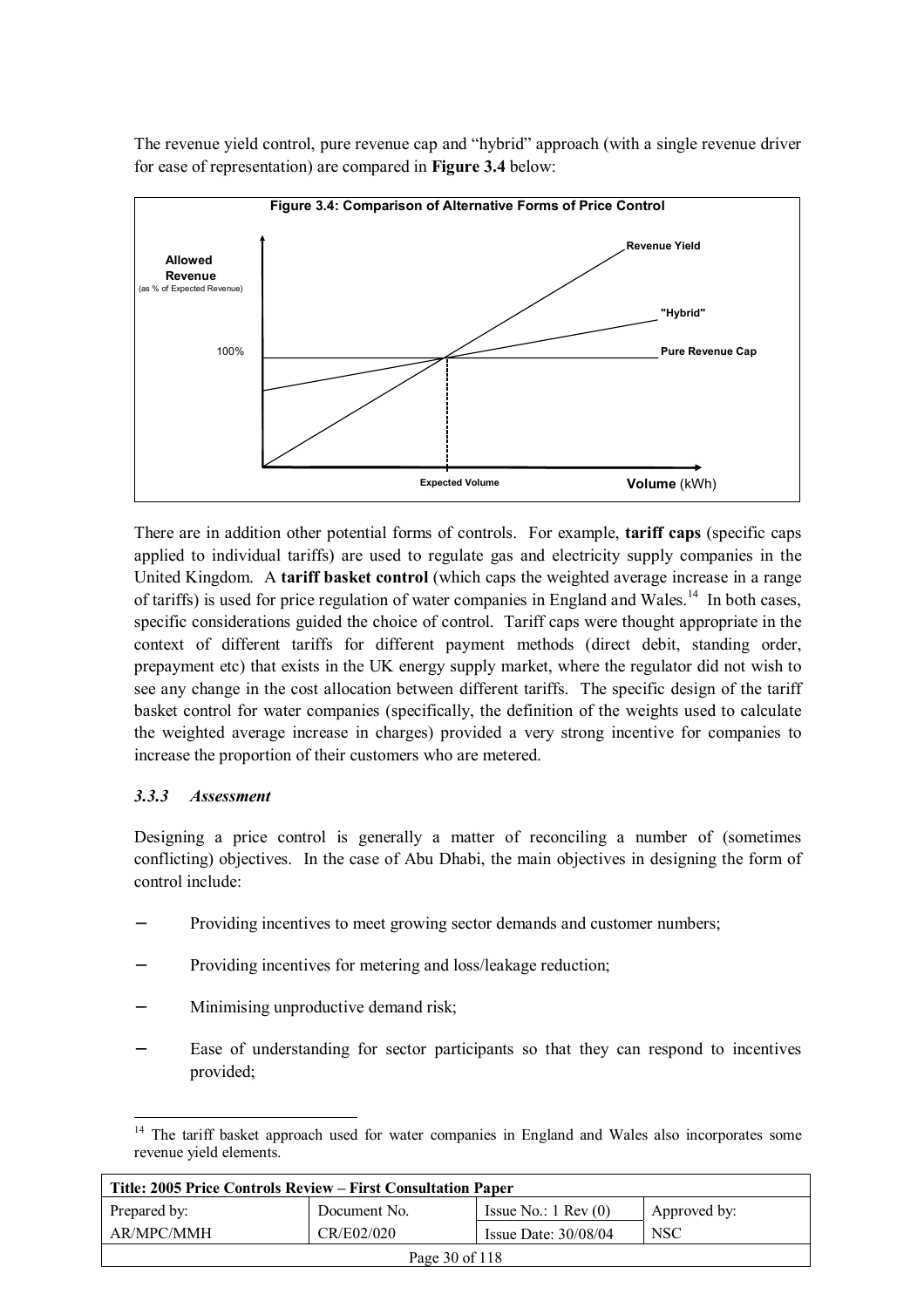- Facilitating calculation of subsidy requirements;
- − Allowing flexibility in setting individual tariffs (in view of ADWEA's responsibilities in respect of subsidised tariffs).

The Bureau's initial assessment (on which the views of respondents will be welcomed) is that the continuation of the existing form of control  $-$  i.e., a hybrid of the pure revenue cap and the revenue yield approach - will continue to be the best way of meeting these objectives. The approach is now well understood by sector participants and has provided a clear and universally accepted methodology for calculating the subsidy requirement.<sup>15</sup> By appropriate weighting of the fixed term and the revenue drivers, cost risks arising from demand growth can be limited while preserving the incentive to meet growing demands. It also provides strong incentives to increase metering and to reduce losses.

Other approaches seems less suitable: switching to a pure revenue cap would remove the incentive to meet the sector's growing demands, a revenue yield approach would increase the cost/demand risk, while the approaches focused on tariff regulation (tariff caps and tariff baskets) may not be suitable to the environment of subsidised tariffs set by ADWEA.

# **3.4 Duration of Controls**

# *3.4.1 Sector Regulation to Date*

Both the price controls PC1 and PC2 were set for three years, though PC1 was subsequently extended for another year. Present price controls for RASCO have a duration of two years. The main consideration in setting the duration of these controls was a general lack of reliable, and particularly audited, data on companies' performance on which to base projections of future costs. At that time, companies also generally expressed a preference for a control of shorter duration, on the grounds of the uncertainties within the sector. The Bureau considered that setting a control duration longer than three years would create a significant risk that the price control would become inappropriate, particularly in the latter years of the control, and would expose the sector to unnecessary risk.

### *3.4.2 Assessment*

 $\overline{a}$ 

While rate of return regulation usually works on a short-term basis, the control period for CPI-X regulation is usually 4-5 years.

In principle, the duration of a price control must strike a balance between providing incentives for efficiency and reducing exposure to unanticipated outcomes. There is evidence that a longer duration provides stronger incentives for companies to implement efficiency savings. On the

<sup>&</sup>lt;sup>15</sup> As clarified in the licence amendments giving effect to the PC2 controls, subsidy is calculated by subtracting from (i) the Maximum Allowed Revenues (MARs) of the distribution companies derived from the price controls (ii) the income which the distribution companies should have collected from their customers according to the ADWEA-prescribed tariffs (regardless of whether they did actually collect that income or not).

| Title: 2005 Price Controls Review – First Consultation Paper |              |                               |              |
|--------------------------------------------------------------|--------------|-------------------------------|--------------|
| Prepared by:                                                 | Document No. | Issue No.: $1 \text{ Rev}(0)$ | Approved by: |
| AR/MPC/MMH                                                   | CR/E02/020   | Issue Date: $30/08/04$        | <b>NSC</b>   |
| Page 31 of 118                                               |              |                               |              |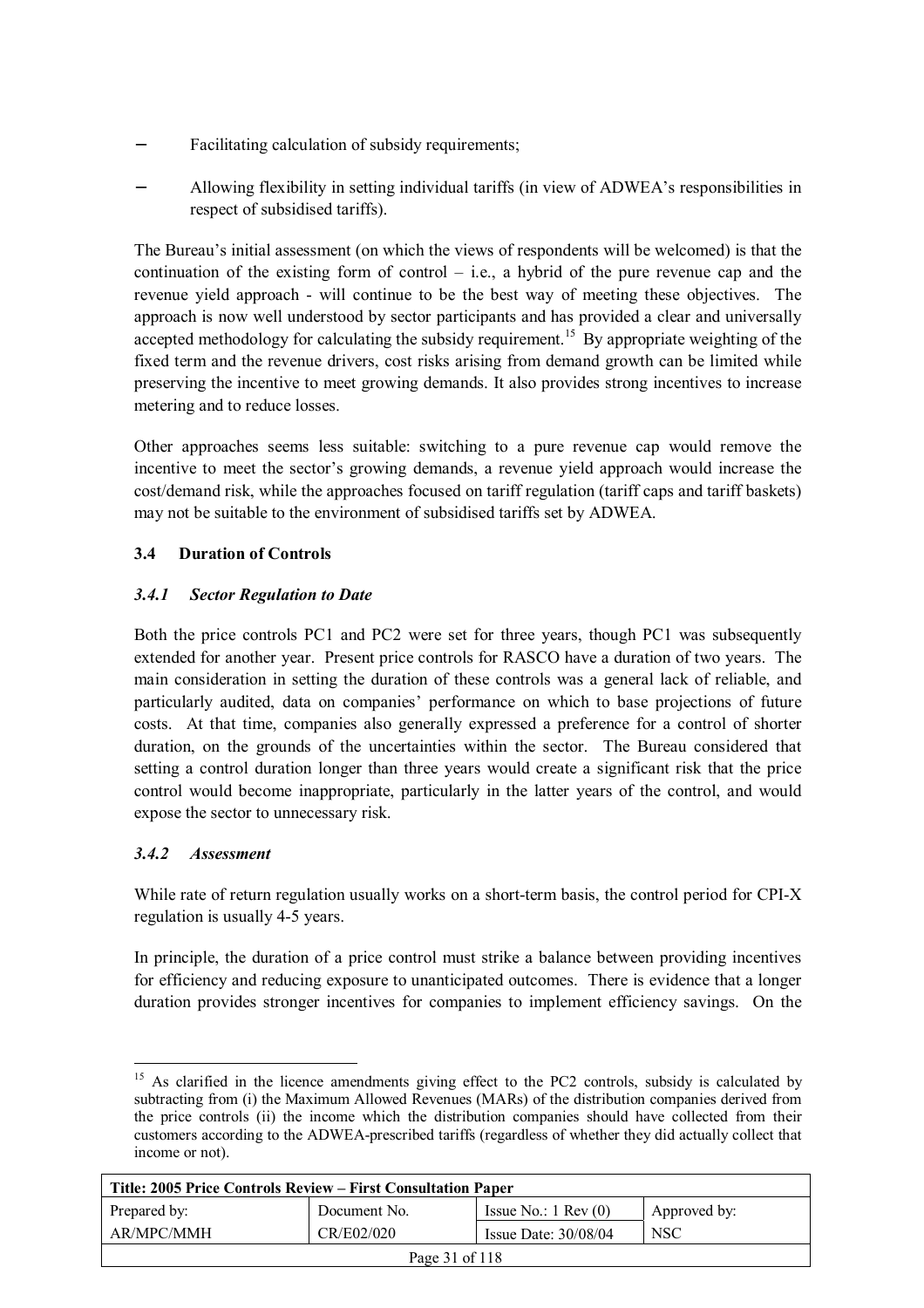other hand, a longer duration also increases the possibility of performance being significantly at variance with expectations at the time that a control is set.

Another important factor to be taken into account is the efforts and costs involved both for the companies and the regulator in reviewing the price controls frequently. A longer control duration would reduce these costs.

The Bureau is highly encouraged by the recent initiative taken by ADWEA in appointing auditors for the separate business accounts and price control returns (PCRs) for the pricecontrolled companies for all the years since 1999. As a result of this work, a number of the companies have already submitted audited accounts and audited PCRs back to 1999. The statements from the remaining companies and for the remaining years are expected to be ready shortly.

The improvement in sector data combined with the longer 'track record' of company performance available at this review means that the companies and the Bureau should be able to develop more accurate projections of future costs to set PC3 controls. This in turn reduces the risks from setting PC3 controls for a longer duration. The companies' performance to date in reducing costs, as discussed earlier, also indicates the need for stronger incentives to reduce costs.

In view of the above, the Bureau's present thinking is that the duration of the PC3 controls may be extended, to, say, four years. A longer duration will provide stronger efficiency incentives for the companies and will be consistent with international practice.

### **3.5 Separation of Controls**

### *3.5.1 Sector Regulation to Date*

Presently, there are separate price controls for the water and electricity businesses of TRANSCO, ADDC, AADC and RASCO. There is no such separation of controls for the water and electricity procurement activities of ADWEC, nor for the distribution and supply businesses of the distribution companies.

### *3.5.2 Assessment*

In principle, separation of controls enhances cost transparency between businesses and can help to facilitate the introduction of competition in certain activities. The following are the possible additional separation of controls we wish to consider for the PC3 controls:

### *(a) Separate Controls for ADWEC's Water and Electricity Activities:*

At present there is no separation of ADWEC's accounts between water and electricity. Rather, ADWEC's licence defines its activities as a single business. However, the Bureau can define separate businesses for the purposes of Condition 6 of the licence ("Separate accounts for separate businesses"). Furthermore, ADWEC is already required by the licence to provide certain PWPA and associated costing information to the Bureau separately for water and electricity (as part of the audited PCRs), and to produce separate Bulk Supply Tariffs (BSTs) for

| Title: 2005 Price Controls Review – First Consultation Paper |              |                               |              |
|--------------------------------------------------------------|--------------|-------------------------------|--------------|
| Prepared by:                                                 | Document No. | Issue No.: $1 \text{ Rev}(0)$ | Approved by: |
| AR/MPC/MMH                                                   | CR/E02/020   | Issue Date: $30/08/04$        | <b>NSC</b>   |
| Page 32 of 118                                               |              |                               |              |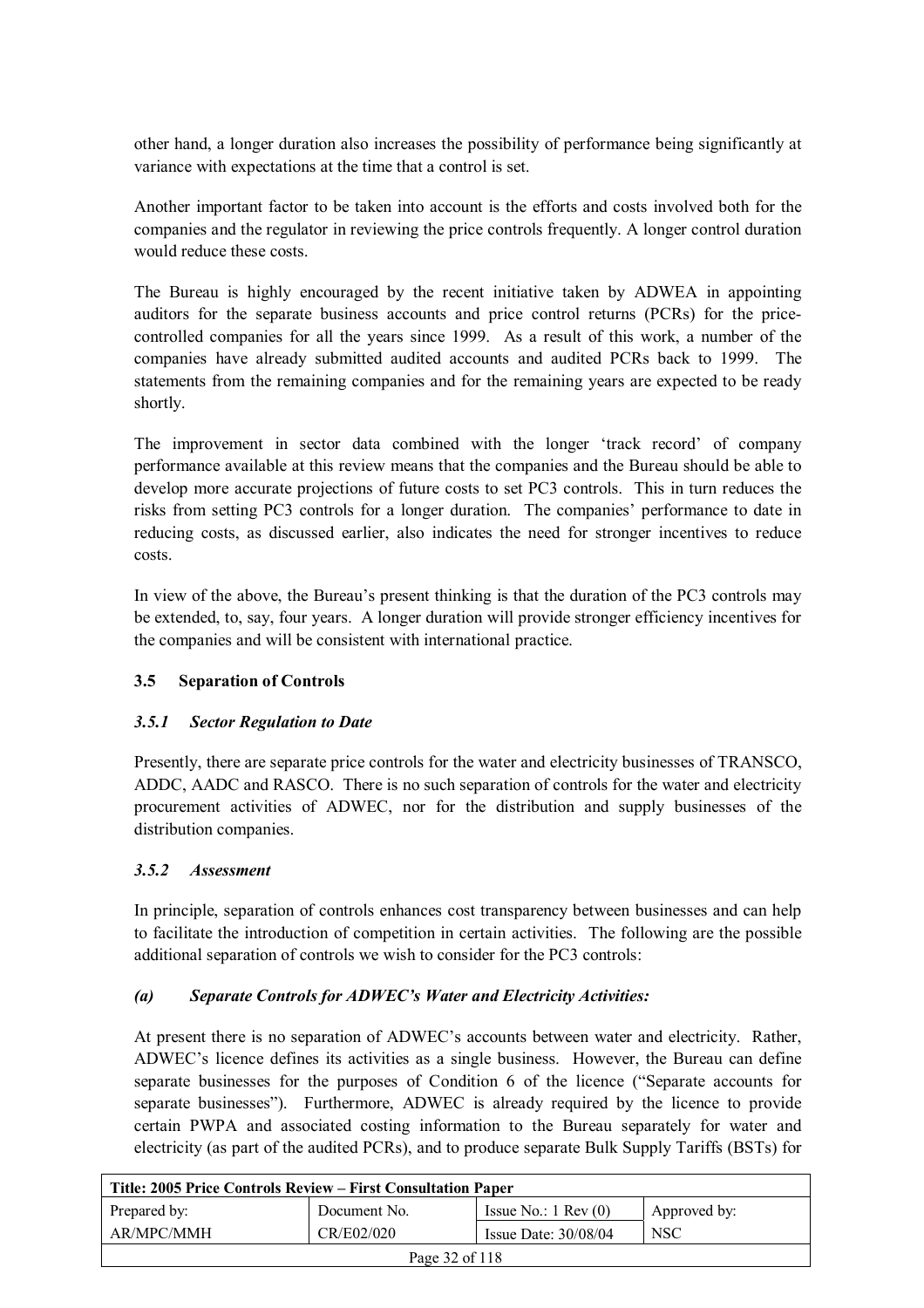water and electricity. While the BSTs are reviewed thoroughly by the Bureau, the manner in which ADWEC allocates certain costs between water and electricity is presently not subject to independent audit.

ADWEC is unique among the price-controlled licensees in not having separate water and electricity businesses, even though it is responsible for more than half of the sector's costs. This creates a problem in terms of calculating the sector's economic costs separately for water and electricity, which is required in order to calculate the sector's subsidy requirements separately for water and electricity, as requested by ADWEA and the Abu Dhabi Finance Department. It is therefore desirable that the separation of costs between water and electricity costs is audited, which requires the formal separation of ADWEC's water and electricity businesses.

As part of the PC3 review, the Bureau therefore intends to explore the possibility of formally introducing separate businesses (and hence separate accounting requirements) for ADWEC's water and electricity businesses. Associated with this, separate price controls for water and electricity would be developed as part of the present price control review process for ADWEC.

The Bureau does not anticipate any significant hurdle in introducing separate businesses and separate price controls for ADWEC's water and electricity activities. This is because ADWEC already allocates all its costs between water and electricity for various purposes (as discussed above) although often based on some engineering assumptions or past experience and sometimes on a high-level basis. The Bureau would be willing to consider these or similar measures as the basis of cost allocation and separation of controls, as long as they are verifiable by the auditors.

### *(b) Separate Controls for Distribution and Supply Businesses:*

The licences of ADDC and AADC each define four separate businesses for which both companies must produce separate accounts:

- 1. Electricity distribution
- 2. Electricity supply
- 3. Water distribution
- 4. Water supply

The Abu Dhabi water and electricity sector has been restructured so as to accommodate competition in the supply activity. Any person wishing to engage in the supply of electricity or water to premises can do so subject to the Bureau granting that person a licence. While the cost of water and electricity purchases from ADWEC and payment of Transmission Use of System (TUoS) charges and Distribution Use of System (DUoS) charges will be passed on to the customers by the supplier, the "supply" component of the final charge to customers would reflect competition between the new licensed supplier and supply businesses of ADDC and AADC. In the long-run, the competition in supply can also encourage the suppliers to adopt more innovative and efficient ways of procuring water and electricity for their customers. Competition is therefore likely to exert downward pressure on costs to the benefit of customers.

| Title: 2005 Price Controls Review – First Consultation Paper |              |                               |              |
|--------------------------------------------------------------|--------------|-------------------------------|--------------|
| Prepared by:                                                 | Document No. | Issue No.: $1 \text{ Rev}(0)$ | Approved by: |
| AR/MPC/MMH                                                   | CR/E02/020   | Issue Date: $30/08/04$        | <b>NSC</b>   |
| Page 33 of 118                                               |              |                               |              |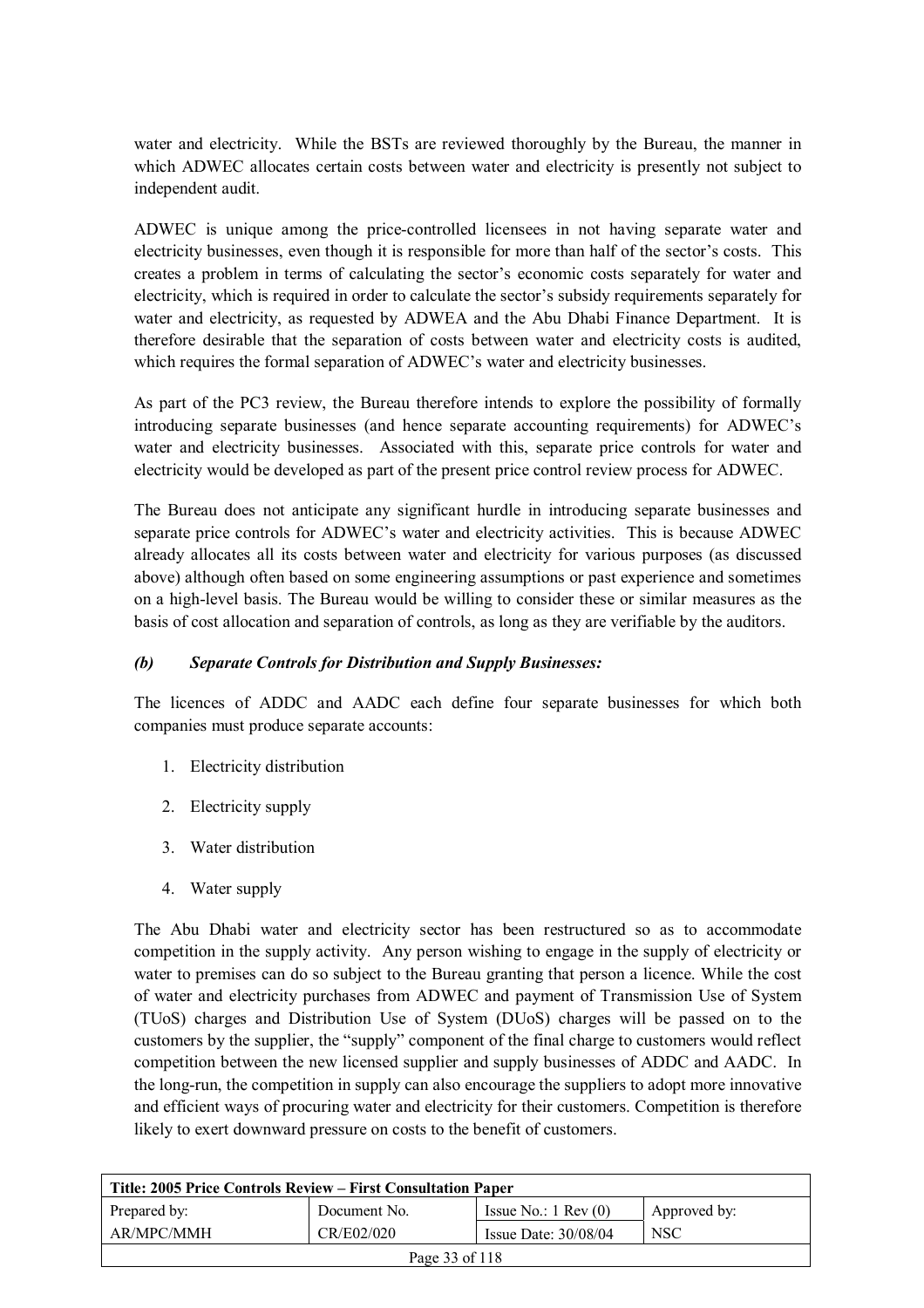During the 2002 price controls review, the Bureau provided the distribution companies an appropriate definition of the boundaries between distribution and supply:

- **Distribution Business:** The water and electricity distribution businesses are responsible for all matters relating to the development, maintenance, and operation of the distribution networks including metering equipment. They provide connections to the network and deal with all distribution related matters. These businesses do not sell or purchase water and electricity but receive connection charges from customers connecting to their distribution systems and DUoS charges from the supply businesses.
- **Supply Business:** The water and electricity supply businesses are responsible for meter reading, customer billing and account collection, and for maintaining customer records. The supply businesses purchase water and electricity from ADWEC (and RASCO) for sale to customers and arrange for the products to be transported and distributed to customers by the transmission and distribution businesses. The supply businesses pay TUoS and DUoS charges, to TRANSCO and the distribution businesses respectively, and collect income from customers and (as appropriate) from the Government in the form of subsidy. $16$

These transactions require separate charging mechanisms for supply and distribution. However, ADDC/AADC each presently has only two price controls: one for electricity (covering both electricity distribution and electricity supply), and one for water (covering both water distribution and water supply). In other words, for both water and electricity there is a single price control covering both distribution and supply activities.

The main reasons for this were as follows:

 $\overline{a}$ 

- At the time of the price control reviews prior to PC1 and PC2, audited information was not available separately for the four separate businesses. The Bureau therefore had to rely on unaudited information when setting price controls.
- In the case of the split between water and electricity, while there was concern about the quality of the separated cost information, this concern was over-ridden by the imperative to calculate sector costs separately for water and electricity (to facilitate the subsidy calculations).
- In the case of the potential split between distribution and supply, there were no strong arguments in favour of splitting the control in the absence at that time of prospective competition within the supply activities. Although the Bureau supported the principle of separate controls consistent with the definition of separate businesses, it was felt at that time to be prudent for the water and electricity controls to cover, in each case, both the distribution and supply activities.

<sup>16</sup> See *"Initial Consultation Paper on the Review of Price Controls for Al Ain and Abu Dhabi Distribution Companies, Transco and ADWEC",* Bureau, January 2001. The said document included meter reading in the responsibilities of the distribution businesses. However, in line with international best practice, the Bureau agreed with the distribution companies during the course of 2002 price controls review to include meter reading in the functions of the supply businesses instead.

| Title: 2005 Price Controls Review – First Consultation Paper |              |                               |              |
|--------------------------------------------------------------|--------------|-------------------------------|--------------|
| Prepared by:                                                 | Document No. | Issue No.: $1 \text{ Rev}(0)$ | Approved by: |
| AR/MPC/MMH                                                   | CR/E02/020   | Issue Date: $30/08/04$        | <b>NSC</b>   |
| Page 34 of 118                                               |              |                               |              |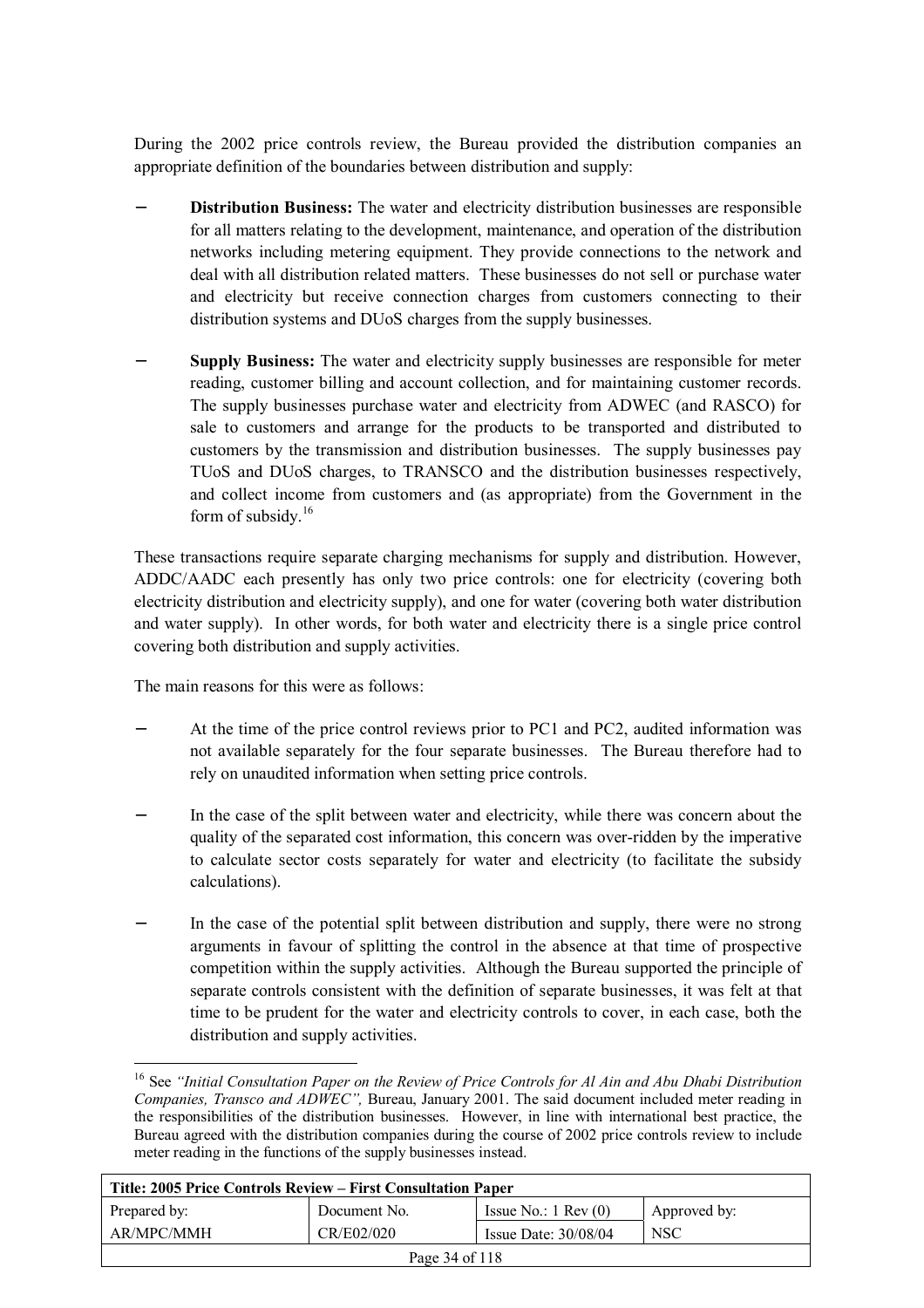However, since that time, the sector has made significant progress in auditing accounting information dating back to 1999. In the course of the PC3 review period, the Bureau expects to receive audited accounts from both the distribution companies separately for each of their four businesses for the period 1999 – 2004. This would provide a much firmer foundation for having separate controls for distribution and supply.

Separating the distribution and supply controls would consolidate the recent initiative taken by ADWEA to introduce an internal charging mechanism (Distribution Use of System Charge, or "DUoS") between the distribution business and supply business of each company. Such a mechanism is required to allocate income appropriately between distribution and supply businesses so as to enable the preparation of separate accounts for distribution and supply businesses. Associated to this, separate price controls for distribution and supply would also (by enabling different elements of cost to be more easily identified) ease the task of calculating large user tariffs in the case where the customer is connected directly to the transmission system of TRANSCO (rather than the distribution system of ADDC/AADC) but has a supply contract with ADDC/AADC.

There are therefore strong arguments in favour of introducing four separate controls for each of ADDC and AADC, corresponding to their separate businesses defined for the purposes of producing separate accounts, listed above.

A further option is to introduce separate controls for water distribution and electricity distribution, but have a single supply control covering both water supply and electricity supply. The argument for this is that the distribution companies are organisationally structured in such a way that, in each case, their 'Sales' division covers both electricity and water, while they have separate 'Network' divisions, one each for electricity and water. This option of having three price controls was discussed extensively with ADDC at the time of the 2002 Price Controls Review. The Bureau does not support this option as a single control covering both water and electricity supply businesses would reduce the transparency required to produce calculations of sector costs separately for water and electricity. Further, the distribution companies already allocate supply costs between water and electricity for the purposes of producing separate accounts.

### **3.6 Scope of Controls**

### *3.6.1 Sector Regulation to Date*

Another issue to be addressed is the scope of the controls – that is, which activities are covered by the controls and which are excluded. Broadly speaking, with the exception of ADWEC, each company's existing price controls cover all revenue received in respect of licensed activities. Effectively, the revenue caps work as a "single till" – the overall level of revenue required by the company is determined via the price control review process (based on a forecast of total cost), and any revenue that is recovered from one group of customers of the licensed business is automatically deducted from the revenue which can be recovered from other customers of the licensed business. This approach was developed on the grounds that:

| Title: 2005 Price Controls Review – First Consultation Paper |              |                               |                  |
|--------------------------------------------------------------|--------------|-------------------------------|------------------|
| Prepared by:                                                 | Document No. | Issue No.: $1 \text{ Rev}(0)$ | Approved by:     |
| AR/MPC/MMH                                                   | CR/E02/020   | Issue Date: $30/08/04$        | NSC <sup>.</sup> |
| Page 35 of 118                                               |              |                               |                  |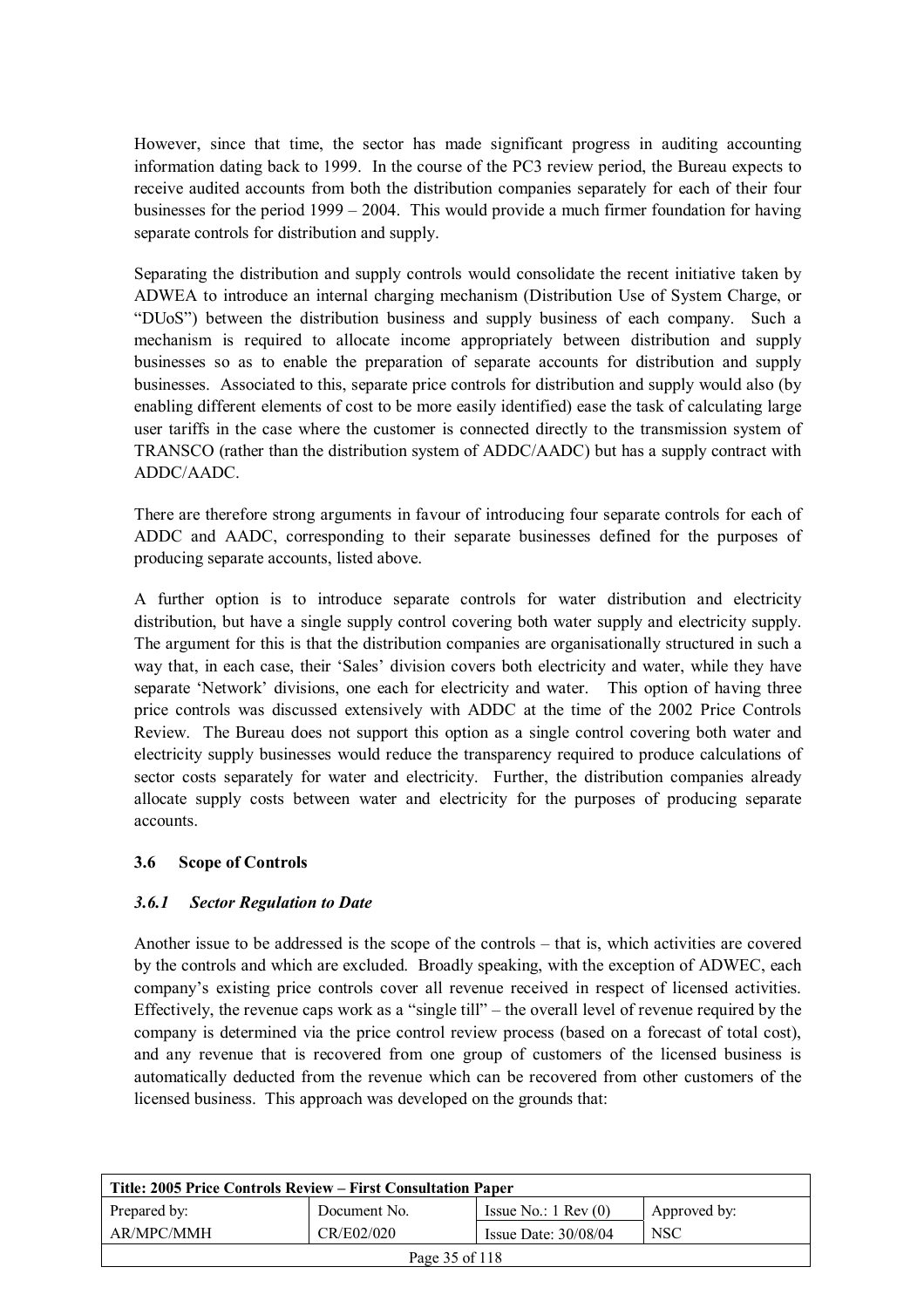- There was no evidence of effective competition in any area which would justify the narrowing of the scope of the control.
- Cost data provided by the companies was not sufficiently reliable to enable the control to focus on a narrower subset of any company's cost.

This means that, from the point of view of companies' income:

- For TRANSCO, the MAR caps both its TUoS charge and any connection charge incomes.
- For ADDC and AADC, the MAR (broadly speaking) caps the sum of income received from customers and from the Government in the form of subsidy. More specifically, "regulated revenue" for the PC2 controls is defined in the licences as "the revenue (measured on an accrual basis) derived from the distribution and supply of water [or electricity] in the relevant year including any revenue which should be billed to and collected from the customers according to tariffs and charges referred to in Conditions 27 and 28 of the Licence, fines, penalties, damages and claims received from customers, insurance claims received from insurers, and any subsidy from the government [or ADWEA], after deduction of any taxes based directly on the amounts so derived."
- For RASCO, the MAR caps its revenue which should be billed to and collected from distribution companies, fines, penalties, damages and claims received from the distribution companies, insurance claims received from insurers and subsidy from the Government (if any).
- For ADWEC, the MAR caps its BST revenue from the distribution companies but explicitly excludes the items below.

The following items are specifically considered outside the scope of the price controls:

- For ADWEC, any income received from production companies in the form of damages, claims, late payments or events of default is presently excluded from the calculation of its MAR.17
- For all companies, the MAR does not cover the revenues in respect of activities which are other than licensed activities and for which the concerned company has received the consent of the Bureau (as is required according to the licences in order for the companies to undertake such activities). Such activities undertaken at present are listed below:
	- 1. For ADDC and AADC, "Management of RASCO's Production Assets" on behalf of RASCO:  $18$

 $\overline{a}$  $17$  For the PC1 period only, such income was included in ADWEC's MAR via a derogation issued by the Bureau on ADWEC's request (see section 2.4.4 of this document). This derogation expired on 31 December 2002.

| Title: 2005 Price Controls Review – First Consultation Paper |              |                               |              |
|--------------------------------------------------------------|--------------|-------------------------------|--------------|
| Prepared by:                                                 | Document No. | Issue No.: $1 \text{ Rev}(0)$ | Approved by: |
| AR/MPC/MMH                                                   | CR/E02/020   | Issue Date: $30/08/04$        | <b>NSC</b>   |
| Page 36 of 118                                               |              |                               |              |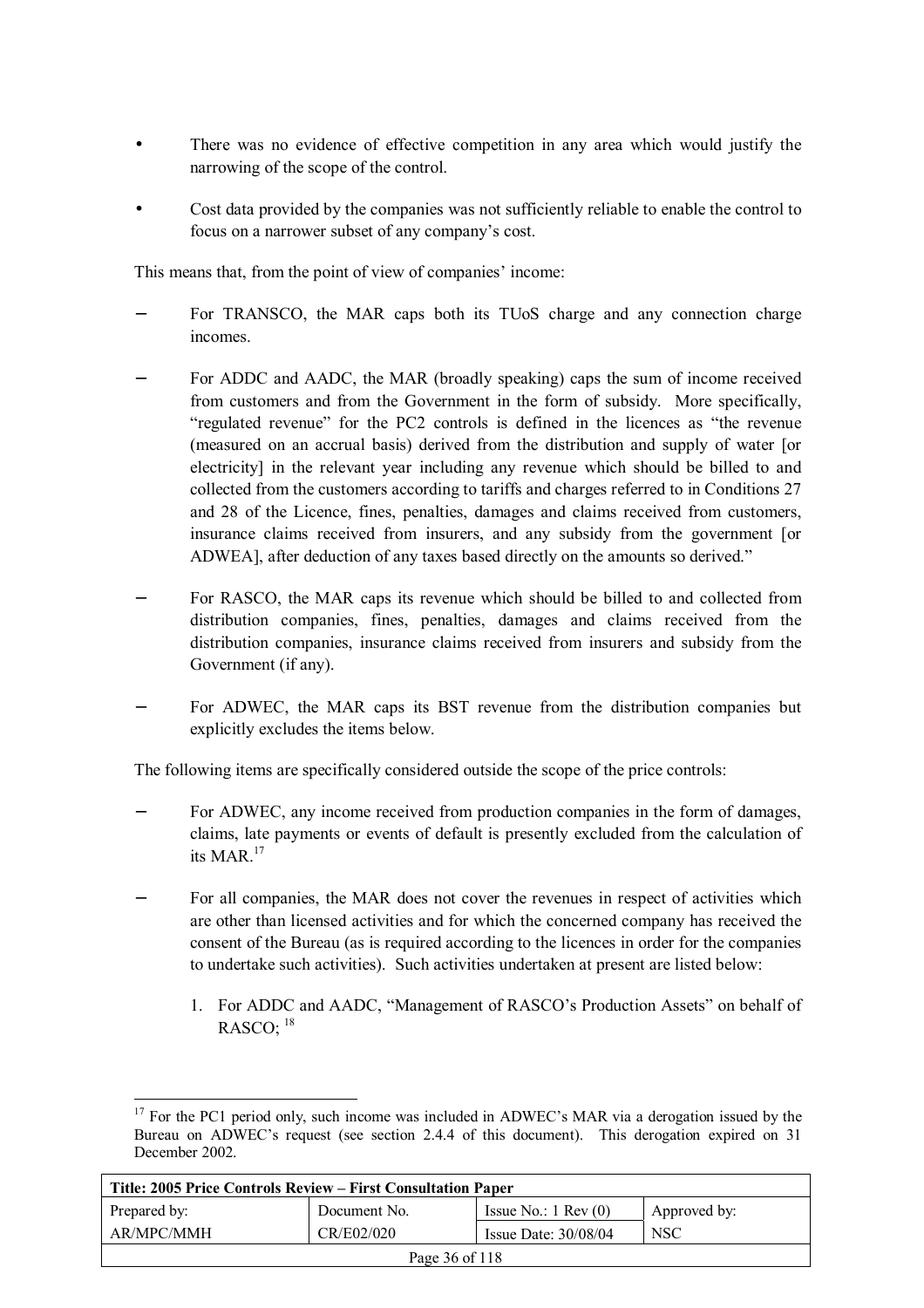- 2. For ADDC, "Central Laboratory Services" for third parties; and
- 3. For TRANSCO, provision of certain "Manpower Services" to third parties.

Consents have been issued for the above activities, to apply retrospectively as appropriate, but are subject to periodic renewal.

## *3.6.2 Assessment*

The recent work on the audit of the companies' price control returns (PCRs) for 1999 onwards has raised a number of important issues which are relevant to the scope of the PC3 controls. In the discussion below, the activities (and hence associated costs and revenues) of the companies are categorized into the following four classes:

- (a) Licensed activities not subject to competition
- (b) Licensed activities subject to competition
- (c) Unlicensed activities
- (d) Other activities indirectly related to licensed activities

Each of these is discussed below in turn to assess whether it should be covered by the scope of the PC3 controls:

## *(a) Licensed activities not subject to competition*

Licensed activities not subject to competition are treated as follows:

- For ADWEC, the procurement of water, electricity, ancillary services and fuel are within the scope of the price controls, but most of the costs (except for its own 'procurement costs') are treated on a pass-through basis subject to economic purchasing obligation. That is, all PWPA payments (including those for ancillary services) and fuel payments subject to ADWEC's economic purchasing obligation are covered by its MAR or pricecontrolled BST revenue. However, any income received from production companies in the form of damages, claims, late payments or events of default is explicitly excluded in the licence definition from the calculation of its MAR. Similarly, ADWEC's costs arising from penalties, damages, claims, late payments or event of defaults under the PWPAs are excluded from the term 'PWPA' in its MAR to be recovered from the distribution companies.
- For TRANSCO, provision of connection and use of system services, and procurement of ancillary services, are within the scope of price controls. Accordingly, income from both TUoS charges (and connection charges, if any) is covered by the price controls.

<sup>&</sup>lt;sup>18</sup> These activities and associated costs (and hence incomes) are excluded from the scope of price controls for the distribution companies. However, the efficient levels of the costs paid by RASCO to the distribution companies for these services are financed within the price controls for RASCO.

| Title: 2005 Price Controls Review – First Consultation Paper |              |                               |              |
|--------------------------------------------------------------|--------------|-------------------------------|--------------|
| Prepared by:                                                 | Document No. | Issue No.: $1 \text{ Rev}(0)$ | Approved by: |
| AR/MPC/MMH                                                   | <b>NSC</b>   |                               |              |
| Page 37 of 118                                               |              |                               |              |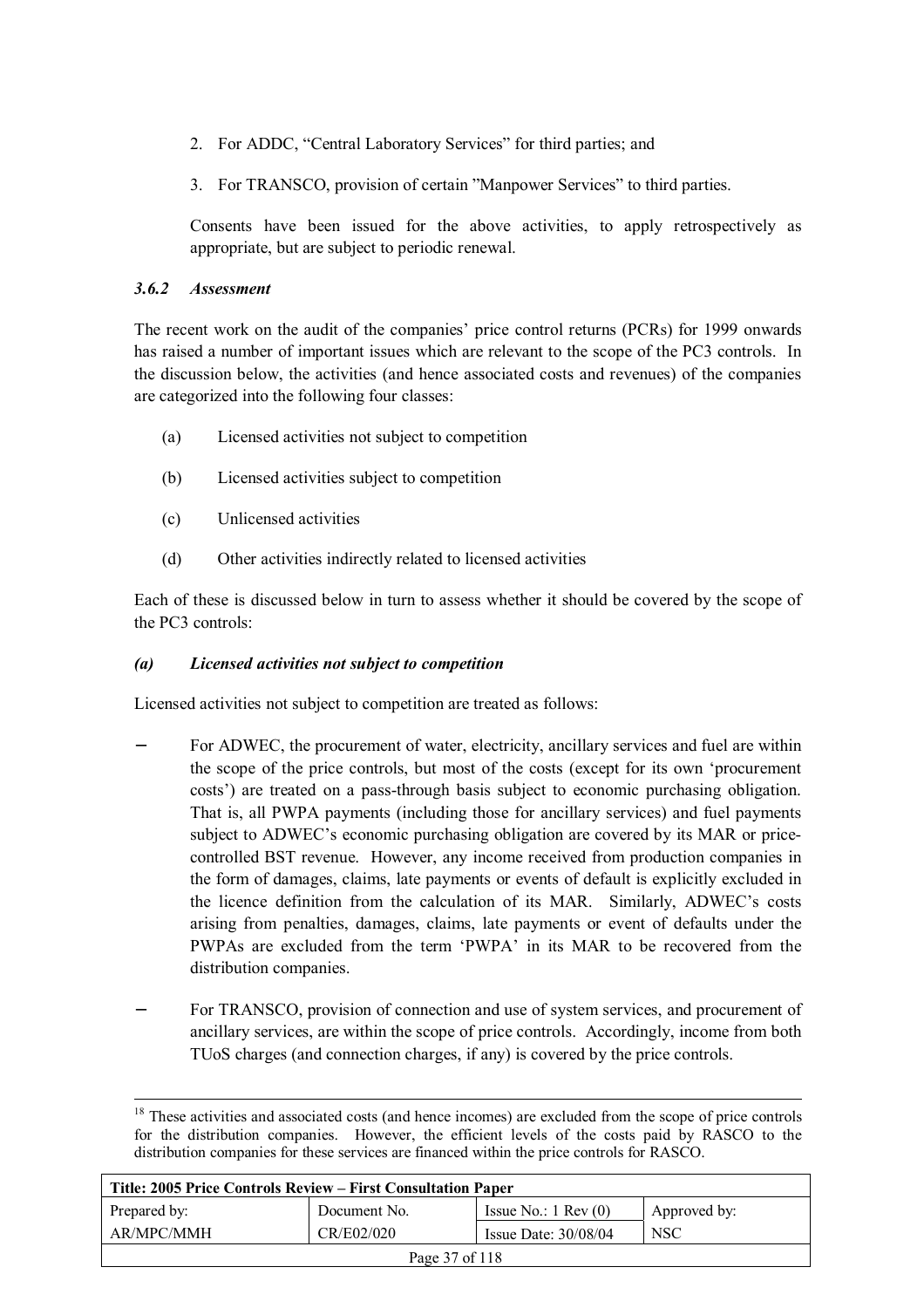- For ADDC and AADC, all activities relating to distribution and supply of water and electricity fall within the scope of price controls. That is, income from standard and nonstandard consumption tariffs, connection and disconnection charges, or any other charge or penalty from its water and electricity customers, and any subsidy from the Government is covered by the price controls.
- For RASCO, the scope of controls covers all generation and water production activities, and accordingly all income from the sale of water and electricity to the distribution companies is considered as regulated revenue.

The Bureau considers the above approach remains appropriate.

# *(b) Licensed activities subject to competition*

In principle, if competition is effective in providing a constraint on the companies' pricing and service for any activities, then it may be thought appropriate to exclude such activities from the scope of the price control.

At present, competition only exists in relation to ADWEC's procurement of water and electricity from IWPPs. This is not directly subject to price controls but treated on a pass-through basis under its overall MAR formula (subject to economic purchasing obligation). Otherwise, the Bureau is presently not aware of any licensed activities or parts thereof (such as provision of new connections, meter reading, supply) which are yet subject to competition.

Even if competitive licensed activities could be identified, it is not obvious that the most sensible regulatory treatment at present would be to exclude them from the scope of the price controls. There would be a need to protect both customers of the remaining monopoly activities, and competitors of the competitive activities, from any cross-subsidy of the competitive activities from the monopoly activities. This would necessitate the robust allocation of costs between activities within and outside the price controls, and the implementation of transparent transfer pricing principles for transactions between the different activities – effectively, separate accounts for each of the competitive activities.

Unless competition for a licensed activity can be demonstrated to be effective, and its costs can be robustly ring-fenced from the company's other costs to the satisfaction of the Bureau, the Bureau's present view is to continue with the existing wide scope of the control for the next price control period. The controls will therefore cover all licensed activities undertaken by the companies, as at present, and charges within this will be required to be cost-reflective, consistent with the non-discrimination provision in the companies' licences.

## *(c) Unlicensed activities*

The Bureau is aware of a number of activities that the companies presently undertake or have plans to undertake which do not fall within the definitions of "regulated activities" according to the Law and require the Bureau's consent under the respective licences. These activities are as follows:

| Title: 2005 Price Controls Review – First Consultation Paper |              |                               |              |
|--------------------------------------------------------------|--------------|-------------------------------|--------------|
| Prepared by:                                                 | Document No. | Issue No.: $1 \text{ Rev}(0)$ | Approved by: |
| AR/MPC/MMH                                                   | CR/E02/020   | Issue Date: $30/08/04$        | <b>NSC</b>   |
| Page 38 of 118                                               |              |                               |              |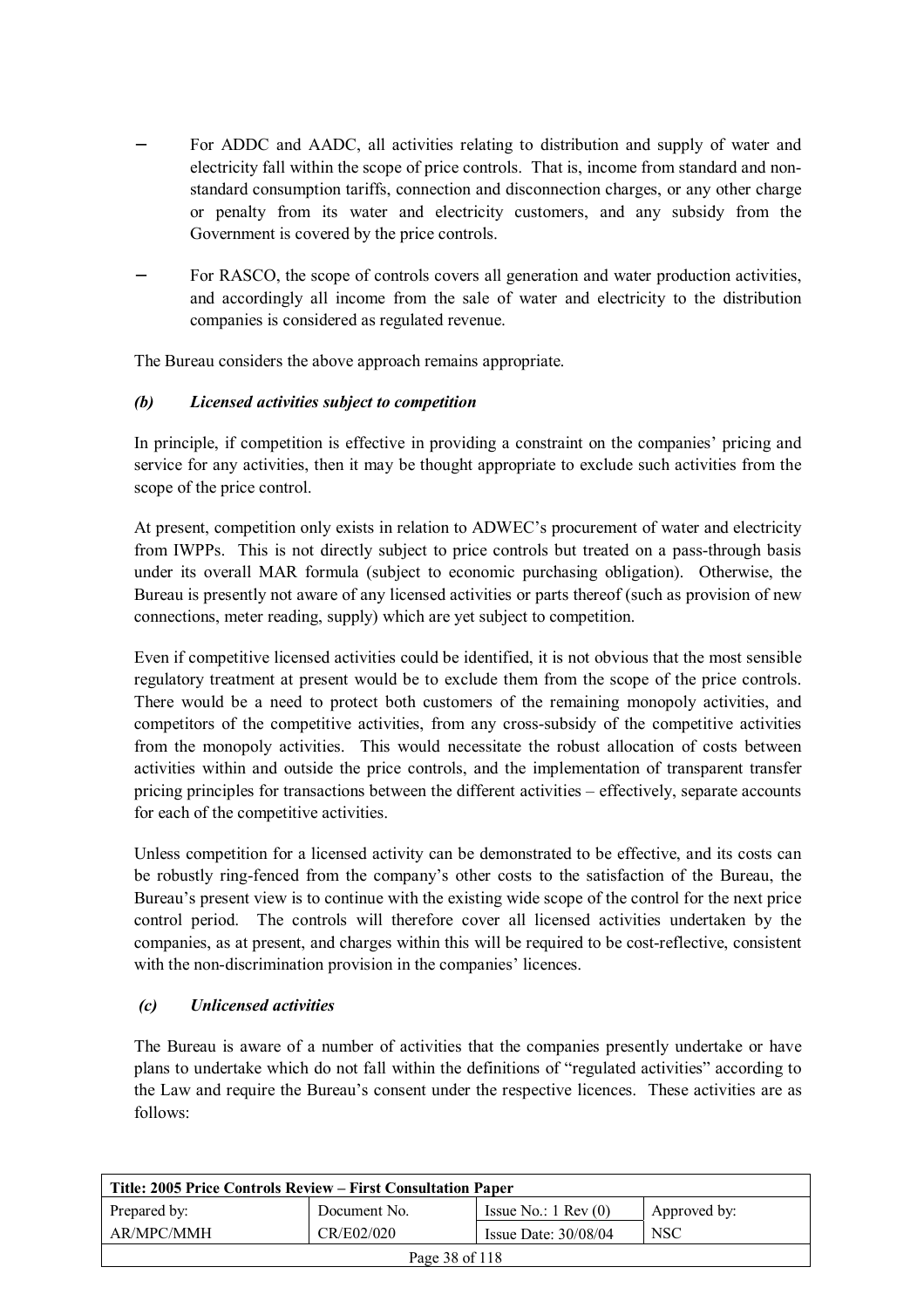- Management of RASCO's production assets by ADDC and AADC on behalf of RASCO;
- − ADDC's central laboratory services for third parties;
- TRANSCO's manpower services for third parties;
- Procurement by ADWEC of water and electricity from UWEC for sale to third parties outside the Emirate of Abu Dhabi; and
- Transmission by TRANSCO of water and electricity produced by UWEC for third parties outside the Emirate of Abu Dhabi.
- − Other possible arrangements to which licensees may be party to in future in connection with the Emirates National Grid and/or GCC Interconnection.

The Bureau's present thinking is that the above activities should not be within the scope of the PC3 controls. That is, the revenue from these activities should not be considered part of "regulated revenue" and not be capped by the relevant MARs. Accordingly, the assets and costs associated with these activities should not be financed by the PC3 controls. This would require the relevant companies to establish sound and transparent principles and mechanisms for allocation of assets and costs between the regulated businesses and the above activities and to exclude them from the past and future projections of data to be submitted in response to the Bureau's information requests for this review. Consents for the first three activities have been issued recently. Consents for the other activities are under consideration. As a matter of principle, all these consents contain conditions designed to ensure appropriate accounting data is made available to the Bureau.

## *(d) Other activities indirectly related to licensed activities*

Finally, there are incomes (or losses) that the price-controlled companies receive from parties other than their customers. These incomes include:

- Insurance claims from insurers in relation to the licensed businesses;
- − Penalties from the general public for affecting or damaging the assets of licensed businesses;
- Penalties, liquidated damages, claims or late payment interest from contractors working for a licensed business;
- − Interest income on bank deposits or return on investments made out of the cash flows or incomes from the licensed businesses; and
- − Foreign exchange gains or losses on amounts held by the companies in foreign currency for payments to third parties in relation to the licensed businesses.

| Title: 2005 Price Controls Review – First Consultation Paper |              |                               |              |
|--------------------------------------------------------------|--------------|-------------------------------|--------------|
| Prepared by:                                                 | Document No. | Issue No.: $1 \text{ Rev}(0)$ | Approved by: |
| AR/MPC/MMH                                                   | CR/E02/020   | Issue Date: $30/08/04$        | <b>NSC</b>   |
| Page 39 of 118                                               |              |                               |              |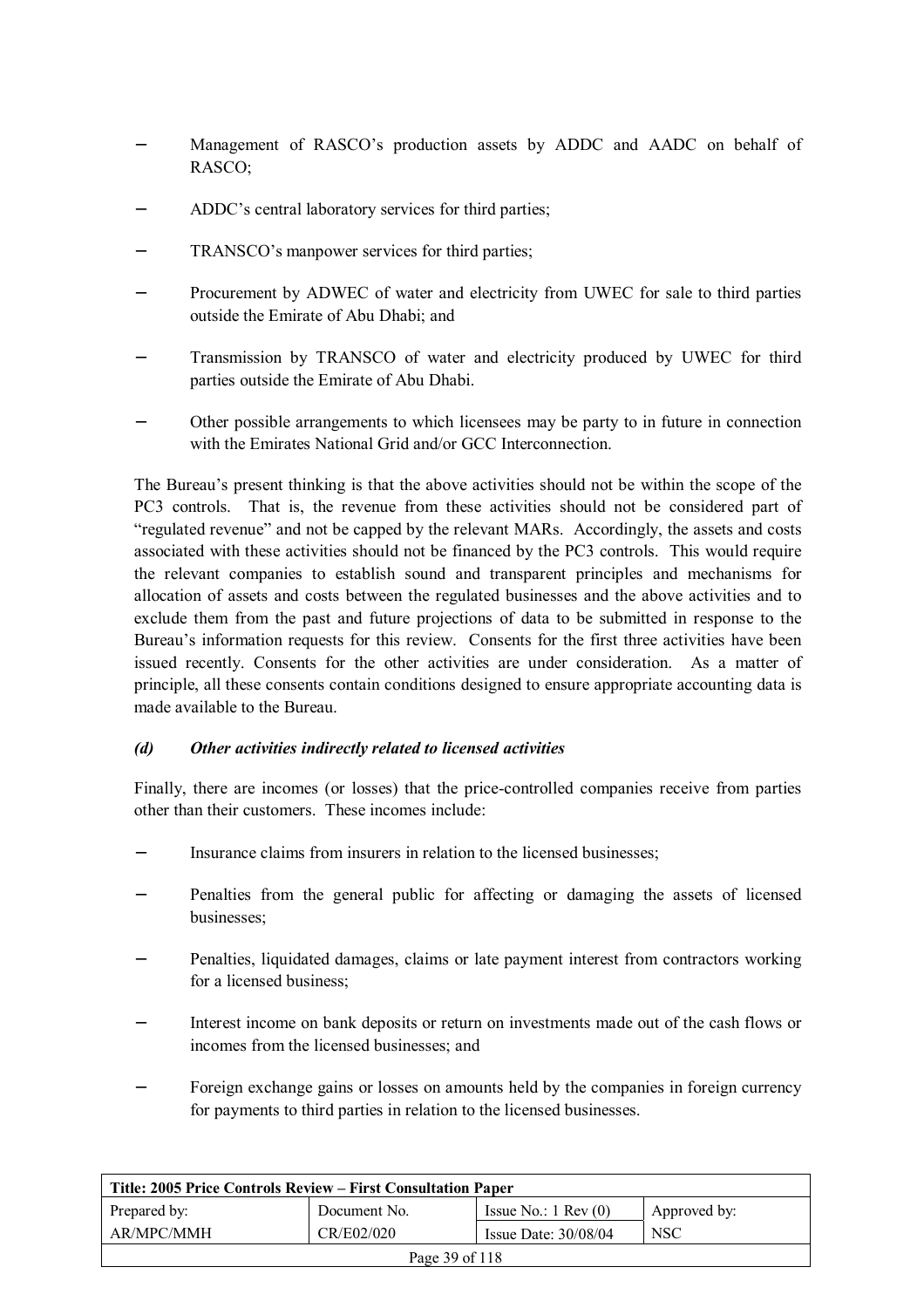A key issue that arises is whether the above income streams should be recognized as part of "regulated revenue" when assessing compliance with the price control (and hence in calculating any over- or under-recovery of revenue requiring to be corrected in the following year's MAR).

Although the above incomes do not come from the customers of the companies, they arise only because the companies are undertaking regulated businesses. Further, the receipt of most of these incomes requires the time and efforts of the companies' staff, for example, in gathering evidence, negotiating and enforcing contracts, exploring and managing investments or policies. The companies' regulated businesses therefore incur costs in managing these activities.

Furthermore, the past cost data for the regulated businesses, which forms an important part of the assessment to make future costs projections while setting the price controls, includes the costs of the above activities. Similarly, the companies' own cost projections for the future submitted in response to the Bureau's information requests are also usually based on past cost data including the costs of these activities. In other words, the costs of the above activities which may not be directly related to the regulated businesses are financed via the price controls. For insurance, for example, the regulated businesses pay insurance premia which are included in the cost base.

In view of the above, the Bureau considers that it is not appropriate to exclude the incomes from the above activities from the scope of price controls, and that an further amendment is required to the definition of "regulated revenue" to remove any remaining ambiguity on this point. However, the Bureau would welcome the views of respondents on these matters.

Efforts were made at the 2002 price controls review to improve the definition of "regulated revenue" in the licences for the distribution companies to clarify what income streams are covered by regulated revenue. However, the recent experience on the audit work for PCRs has highlighted the need for further improvement. During the course of this review, the Bureau will therefore consult with the interested parties on the appropriate licence definition of "regulated revenue" for each price-controlled business.

## **3.7 Issues for Consultation**

The above discussion raises the following main issues for consultation in relation to the PC3 controls:

- 1. The Bureau's current thinking is to continue with CPI-X type of regulation for the new price controls.
- 2. The Bureau's current thinking is to continue with a hybrid of a pure revenue cap and revenue driver approach for the form of the price controls.
- 3. Should the duration of the PC3 controls be three years as at present, or be extended to, say, four years?
- 4. Should separate water and electricity businesses be defined for ADWEC's activities, allowing separate controls for the two businesses?

| Title: 2005 Price Controls Review – First Consultation Paper |              |                               |              |
|--------------------------------------------------------------|--------------|-------------------------------|--------------|
| Prepared by:                                                 | Document No. | Issue No.: $1 \text{ Rev}(0)$ | Approved by: |
| AR/MPC/MMH                                                   | CR/E02/020   | Issue Date: $30/08/04$        | <b>NSC</b>   |
| Page 40 of 118                                               |              |                               |              |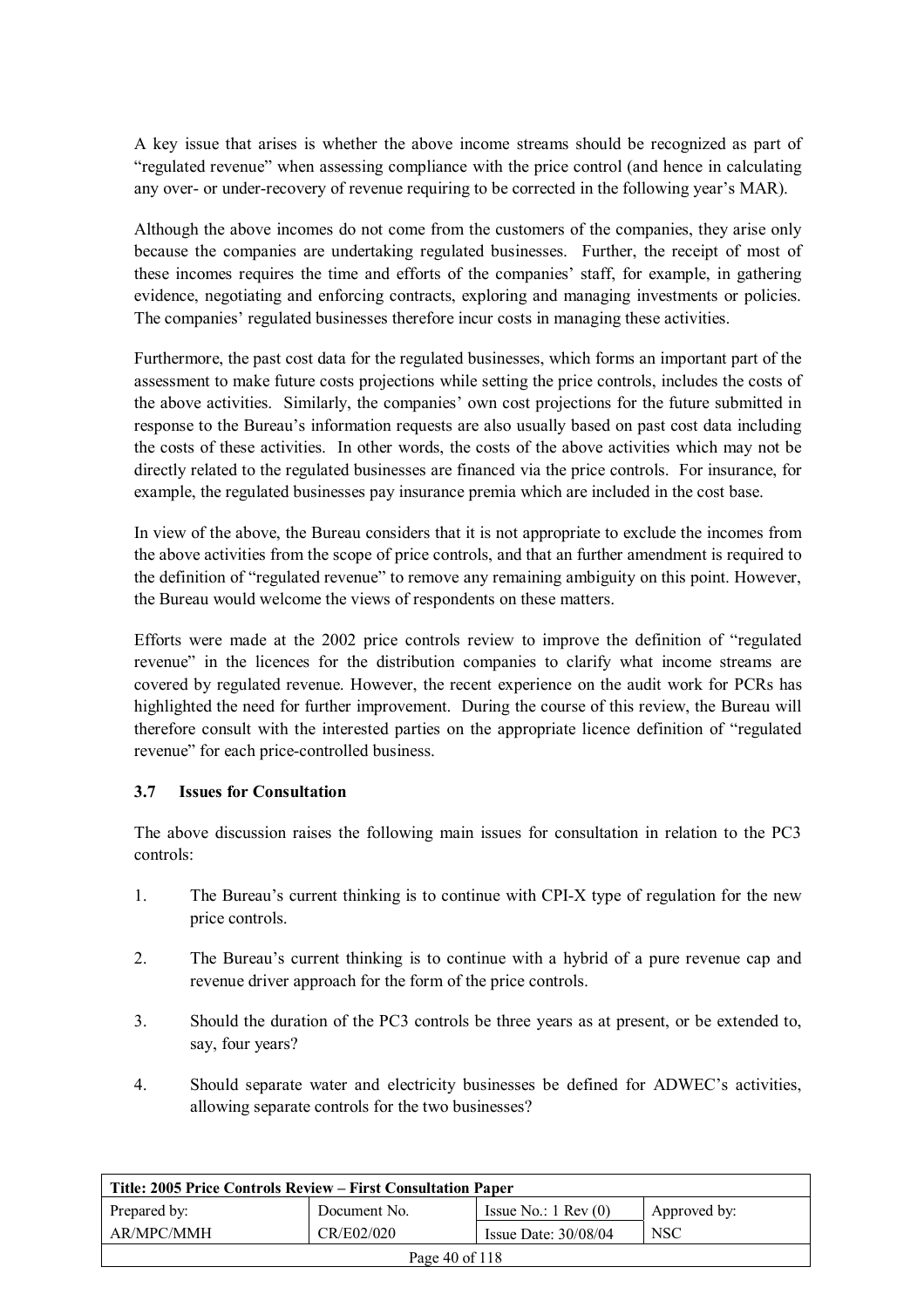- 5. Should there be separate price controls for the supply and distribution businesses of ADDC and AADC? (That is, four controls in total for each company: (i) electricity distribution, (ii) electricity supply, (iii) water distribution, and (iv) water supply.)
- 6. Do you agree that income associated with licensed activities but collected from parties other than customers should count towards "regulated revenue" in determining compliance with the price controls?

| Title: 2005 Price Controls Review – First Consultation Paper                  |            |                        |            |
|-------------------------------------------------------------------------------|------------|------------------------|------------|
| Issue No.: $1 \text{ Rev}(0)$<br>Prepared by:<br>Approved by:<br>Document No. |            |                        |            |
| AR/MPC/MMH                                                                    | CR/E02/020 | Issue Date: $30/08/04$ | <b>NSC</b> |
| Page 41 of 118                                                                |            |                        |            |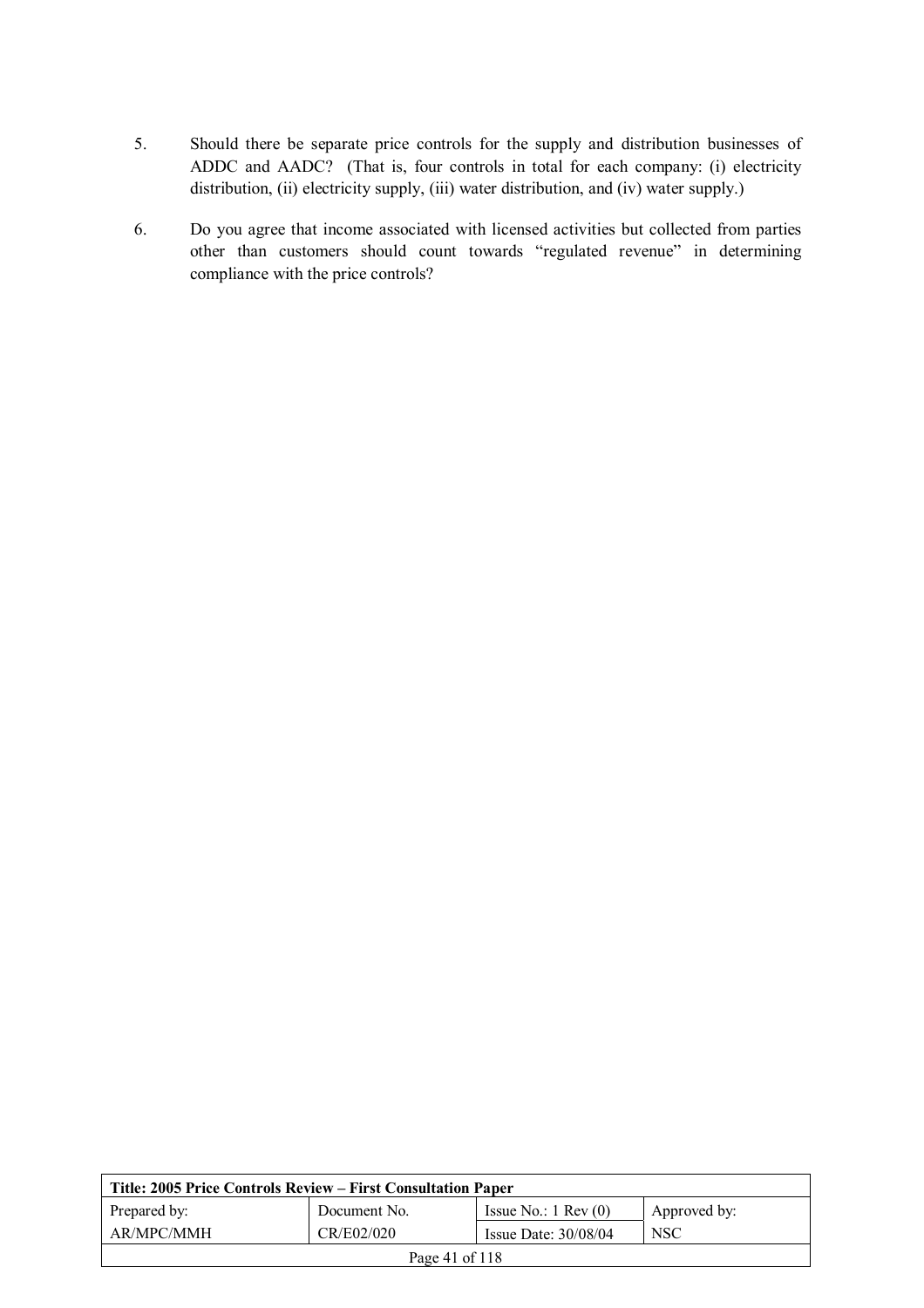# **4 Structure of Price Controls**

# **4.1 Introduction**

Section 3 discussed the fundamental issues in relation to the design of the PC3 controls such as the type, form, duration, separation and scope of the controls. This Section 4 discusses the possible structure of the PC3 controls in more detail (see Section 2.5 for description of the structure of present price controls). In particular, assuming continuation of revenue driver based price controls, this section discusses whether there is a need to review the present definitions of revenue drivers, and what should be the revenue drivers if the price controls of distribution companies are to be split between the separate controls for their distribution and supply businesses.

This section also identifies some high level issues in relation to other terms in the price control formulae relating to allowed ancillary services costs (A) for TRANSCO, correction factor (K), and the 'Q' term related to the Performance Incentive Scheme (PIS).

# **4.2 Bureau's Approach to Price Control Calculations**

In order to understand the context for revenue driver projections, this section briefly describes the overall approach to the price control calculations used by the Bureau for setting the price controls. The discussion is based on the existing (revenue driver) form of control – the approach would be amended appropriately in the event of any changes to the form of control.

Setting the price controls means, for each business, determining the values of the co-efficients on the fixed term and the variable terms in the MAR formulae (i.e. presently A for ADWEC, and a, b and c for other companies); the 'X' factor; and (for RASCO only) the benchmark unit fuel costs ('BUFs') and the weights of actual and benchmark fuel costs.

The Bureau proposes to continue with the existing approach whereby, in essence, the values of 'A', 'a', 'b' and 'c' are determined by setting the MAR equal to the required revenue (sufficient to finance an efficient business) over the control period. (PWPA and fuel costs for ADWEC, fuel costs for RASCO, pass-through costs for the distribution companies, and Q terms for all businesses are excluded from this calculation and the correction factor is assumed to be zero for the purposes of the calculations.)

The above calculations will be carried out in post-tax<sup>19</sup> present value (PV) terms over the control period (2006 onwards), and in real 2006 price terms (i.e., excluding the effect of inflation) for each business separately. That is:

NPV of projected annual MARs = NPV of Required Revenues

(in real terms, over the control period)

 $\overline{a}$  $19$  Presently, there is no corporate income tax in the Emirate of Abu Dhabi.

| Title: 2005 Price Controls Review – First Consultation Paper |              |                               |              |
|--------------------------------------------------------------|--------------|-------------------------------|--------------|
| Prepared by:                                                 | Document No. | Issue No.: $1 \text{ Rev}(0)$ | Approved by: |
| AR/MPC/MMH                                                   | CR/E02/020   | Issue Date: $30/08/04$        | <b>NSC</b>   |
| Page 42 of 118                                               |              |                               |              |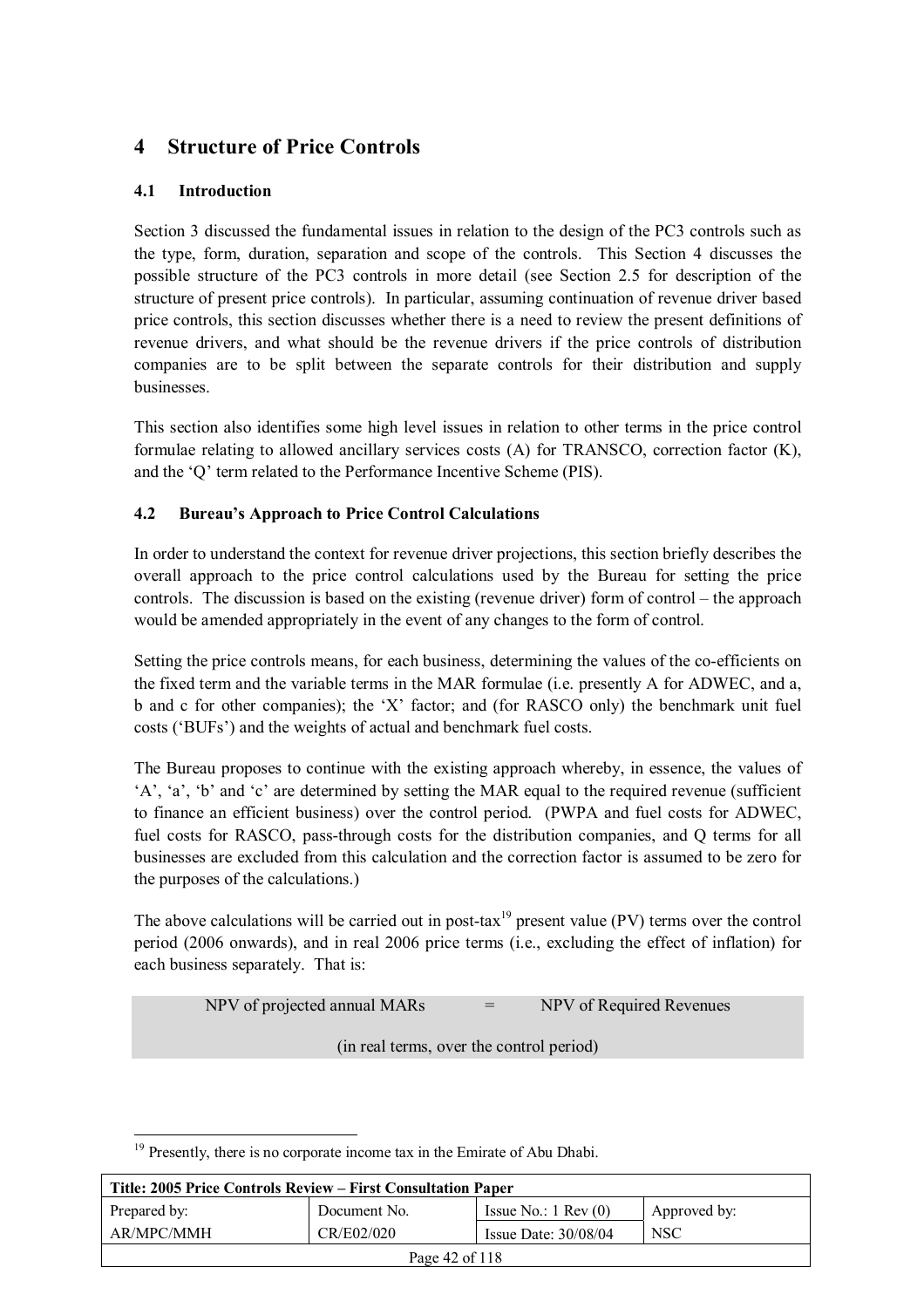For a given value of X, and an assumed distribution of revenue between the fixed and variable elements in the MAR formula, solving the above equation will give the values of 'A', 'a', 'b' and 'c' for the first year of the control period (i.e. 2006).

At the 2002 review, the X factor was used by the Bureau to reflect a number of factors other than just efficiency improvements. In essence, the X factor has been used as a revenue profiling or smoothing factor and does not necessarily accurately represent the underlying efficiency improvement assumption. For example, X was set to zero at the last review in view of the following considerations:

- To avoid any confusion between the efficiency improvement (which was incorporated into opex projections separately) and the X factor; and
- To allow lower revenue in the early part of the control period and higher in the later (than would have been the case with a higher X factor), consistent with the companies' submissions for generally increasing costs and demands (implying increasing requirement for revenue) over the control period.

#### *Estimating annual MARs*

The estimation of annual allowed revenue thus requires:

- setting an appropriate value of 'X' factor (discussed above);
- − making reasonable projections of the revenue drivers for each year of the control period (see Section 4.8 below); and
- deciding the appropriate proportions of the allowed revenue which should be recovered from the fixed term 'a' and the variable terms involving the revenue drivers with coefficients 'b' and 'c' (see Section 4.9 below for more details).

#### *Estimating annual required revenues*

The required revenue can be calculated in two ways, which can be shown to be arithmetically equivalent:

#### **For each year (Building Block Approach) to be summed over control period in NPV terms:**

Required Revenue = Operating Expenditure + Depreciation + Return on Assets

Or

## **Over the entire control period (Cash Flow Approach):**

PV of Required Revenues = PV of Operating Expenditure + PV of Capital Expenditures

+ PV of Opening Asset Value – PV of Closing Asset Value

| Title: 2005 Price Controls Review – First Consultation Paper |              |                               |              |
|--------------------------------------------------------------|--------------|-------------------------------|--------------|
| Prepared by:                                                 | Document No. | Issue No.: $1 \text{ Rev}(0)$ | Approved by: |
| AR/MPC/MMH                                                   | CR/E02/020   | Issue Date: $30/08/04$        | <b>NSC</b>   |
| Page 43 of 118                                               |              |                               |              |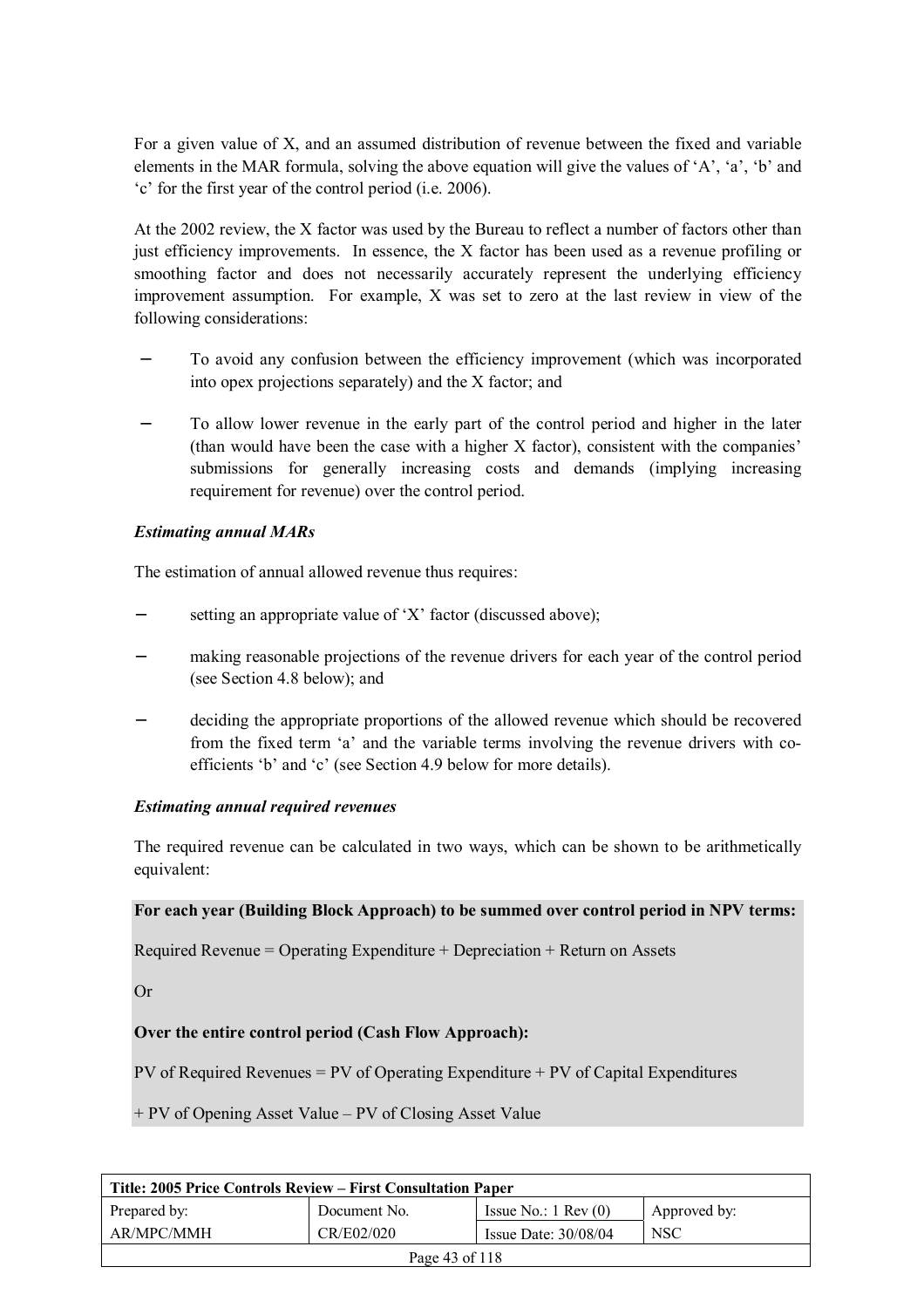The two approaches may sound different, but on a given set of assumptions they give the same answer in PV terms over the control period. The first approach calculates the required revenue separately for each year of the control period using a "building block" methodology. Annual required revenues are then discounted to determine their present values at the beginning of the control period and then summed up to calculate the present value of the total required revenue for the period. The second approach directly calculates the present value of the total required revenue for the period. The Bureau used the second approach to set both the PC1 and PC2 controls and cross-checked the result against the building block approach.

However, the building block approach, being made up of three obvious components (operating expenditure, depreciation and return on capital), is more intuitive and is being increasingly used by regulators around the world. The Bureau therefore adopted this approach for calculating the required revenue for setting 2004-2005 price controls for RASCO. At that time, the objective was to increase the familiarity of the sector companies with the building block approach before it could be used at this 2005 price controls review for all companies.

Both the approaches require projections of efficient operating expenditures (opex), capital expenditures (capex), depreciation and regulatory asset values (RAVs) to be made over the control period; and a decision on the cost of capital which can be used as the rate of return on RAVs and as the discount rate to calculate present values (PVs).

## **4.3 Revenue Drivers for PC3**

As described in Section 2, each revenue cap (except for ADWEC) changes each year by a number of "revenue drivers", set to broadly reflect each company's cost drivers. For example, TRANSCO's price control is made up of a fixed element and elements reflecting peak demand and metered units transmitted. However, the choice and calibration of revenue drivers can have objectives other than cost-reflectiveness, such as:

- incentives to improve metering on the systems;
- incentives to reduce system losses;
- incentives to meet growing demands; and
- incentives to serve new customers and new areas.

**Table 4.1** sets out the present definitions of the revenue drivers for various companies.

| Title: 2005 Price Controls Review – First Consultation Paper |              |                               |              |
|--------------------------------------------------------------|--------------|-------------------------------|--------------|
| Prepared by:                                                 | Document No. | Issue No.: $1 \text{ Rev}(0)$ | Approved by: |
| AR/MPC/MMH                                                   | CR/E02/020   | Issue Date: $30/08/04$        | <b>NSC</b>   |
| Page 44 of 118                                               |              |                               |              |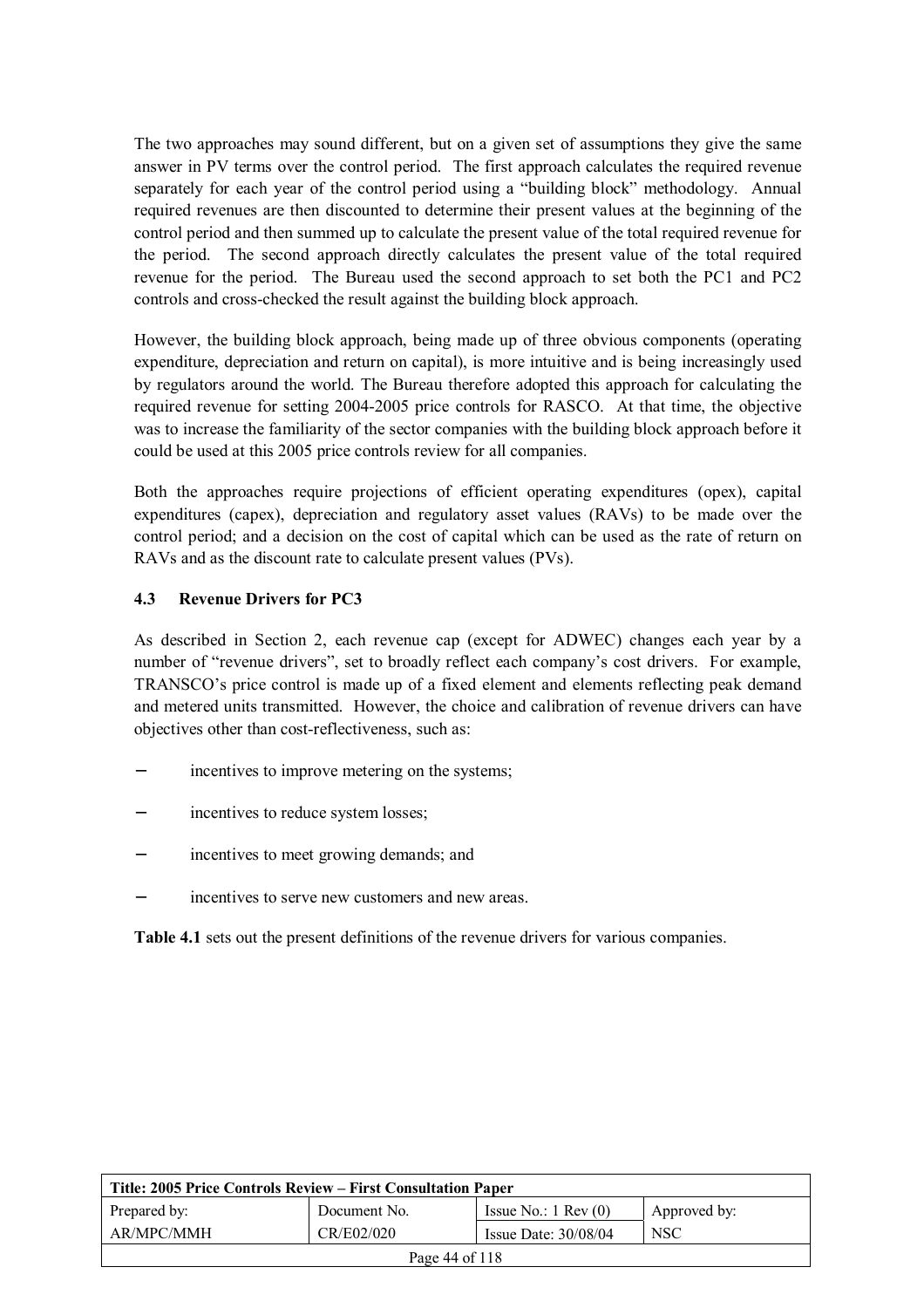**Table 4.1: Present Definitions of Revenue Drivers** 

| Company          | <b>Revenue Driver</b>                                  | <b>Present Definition</b>                                                                                                                                                                                                                                                                                                                                                                                                                                                                                                                                                                                             |
|------------------|--------------------------------------------------------|-----------------------------------------------------------------------------------------------------------------------------------------------------------------------------------------------------------------------------------------------------------------------------------------------------------------------------------------------------------------------------------------------------------------------------------------------------------------------------------------------------------------------------------------------------------------------------------------------------------------------|
| <b>TRANSCO</b>   | <b>Peak Electricity</b><br><b>Demand</b>               | The maximum average electricity demand in an hour (expressed in kilowatts) as<br>metered or otherwise measured at exit points on leaving the Licensee's<br>electricity transmission system in relevant year t.                                                                                                                                                                                                                                                                                                                                                                                                        |
|                  | <b>Metered Electricity</b><br><b>Units Transmitted</b> | The aggregate quantity of electricity units transmitted (expressed in kilowatt-<br>hours) through the Licensee's electricity transmission system in relevant year t<br>metered (in compliance with the Metering and Data Exchange Code) at exit<br>points on leaving the Licensee's transmission system.                                                                                                                                                                                                                                                                                                              |
|                  | <b>Peak Water Demand</b>                               | The maximum average water demand in a day (expressed in imperial gallons<br>per day) as metered or otherwise measured at exit points on leaving the<br>Licensee's water transmission system in relevant year t.                                                                                                                                                                                                                                                                                                                                                                                                       |
|                  | <b>Metered Water Units</b><br><b>Transmitted</b>       | The aggregate quantity of water units transmitted (expressed in imperial<br>gallons) through the Licensee's water transmission system in relevant year t<br>metered (in compliance with the Metering and Data Exchange Code) at exit<br>points on leaving the Licensee's transmission system.                                                                                                                                                                                                                                                                                                                         |
| <b>ADDC/AADC</b> | <b>Electricity Customer</b><br><b>Accounts</b>         | The number of electricity customer accounts registered with the Licensee as of<br>31 December of relevant year t for the supply of electricity by the Licensee in<br>that relevant year.                                                                                                                                                                                                                                                                                                                                                                                                                              |
|                  | <b>Metered Electricity</b><br><b>Units Distributed</b> | The aggregate quantity of electricity units distributed (expressed in kilowatt-<br>hours) through the Licensee's electricity distribution system in relevant year t<br>metered at exit points on leaving the Licensee's distribution system.                                                                                                                                                                                                                                                                                                                                                                          |
|                  | <b>Water Customer</b><br><b>Accounts</b>               | The number of water customer accounts registered with the Licensee as of 31<br>December of relevant year t for the supply of water by the Licensee in that<br>relevant year.                                                                                                                                                                                                                                                                                                                                                                                                                                          |
|                  | <b>Metered Water Units</b><br><b>Distributed</b>       | The aggregate quantity of water units distributed (expressed in imperial gallons)<br>through the Licensee's water distribution system in relevant year t metered at<br>exit points on leaving the Licensee's distribution system.                                                                                                                                                                                                                                                                                                                                                                                     |
| <b>RASCO</b>     | Electricity<br><b>Generation Capacity</b>              | The aggregate electricity generation capacity (expressed in kilowatts) owned by<br>the Licensee as of 31 December of a relevant year t (a) as measured or<br>reasonably estimated net of auxiliary or internal consumption of the generation<br>facility, (b) whether used on standby, emergency or continuous basis, (c)<br>whether connected to the electricity distribution or transmission systems of a<br>licensed distribution or transmission operator or connected directly to one or<br>more customers of such operator, and (d) which is required to meet the demand<br>or security of supply requirements. |
|                  | <b>Water Annual</b><br>Production                      | The aggregate amount of water (expressed in thousand imperial gallons per<br>year) produced by the Licensee in relevant year t (a) as measured or reasonably<br>estimated net of auxiliary or internal consumption of the production facility, (b)<br>whether produced from desalination units or ground water wells (in each case,<br>owned by the Licensee), and (c) whether the production facility is connected to<br>the water distribution or transmission systems of a licensed distribution or<br>transmission operator or connected directly to one or more customers of such<br>operator.                   |

| Title: 2005 Price Controls Review – First Consultation Paper                  |            |                        |            |  |
|-------------------------------------------------------------------------------|------------|------------------------|------------|--|
| Issue No.: $1 \text{ Rev}(0)$<br>Prepared by:<br>Document No.<br>Approved by: |            |                        |            |  |
| AR/MPC/MMH                                                                    | CR/E02/020 | Issue Date: $30/08/04$ | <b>NSC</b> |  |
| Page 45 of 118                                                                |            |                        |            |  |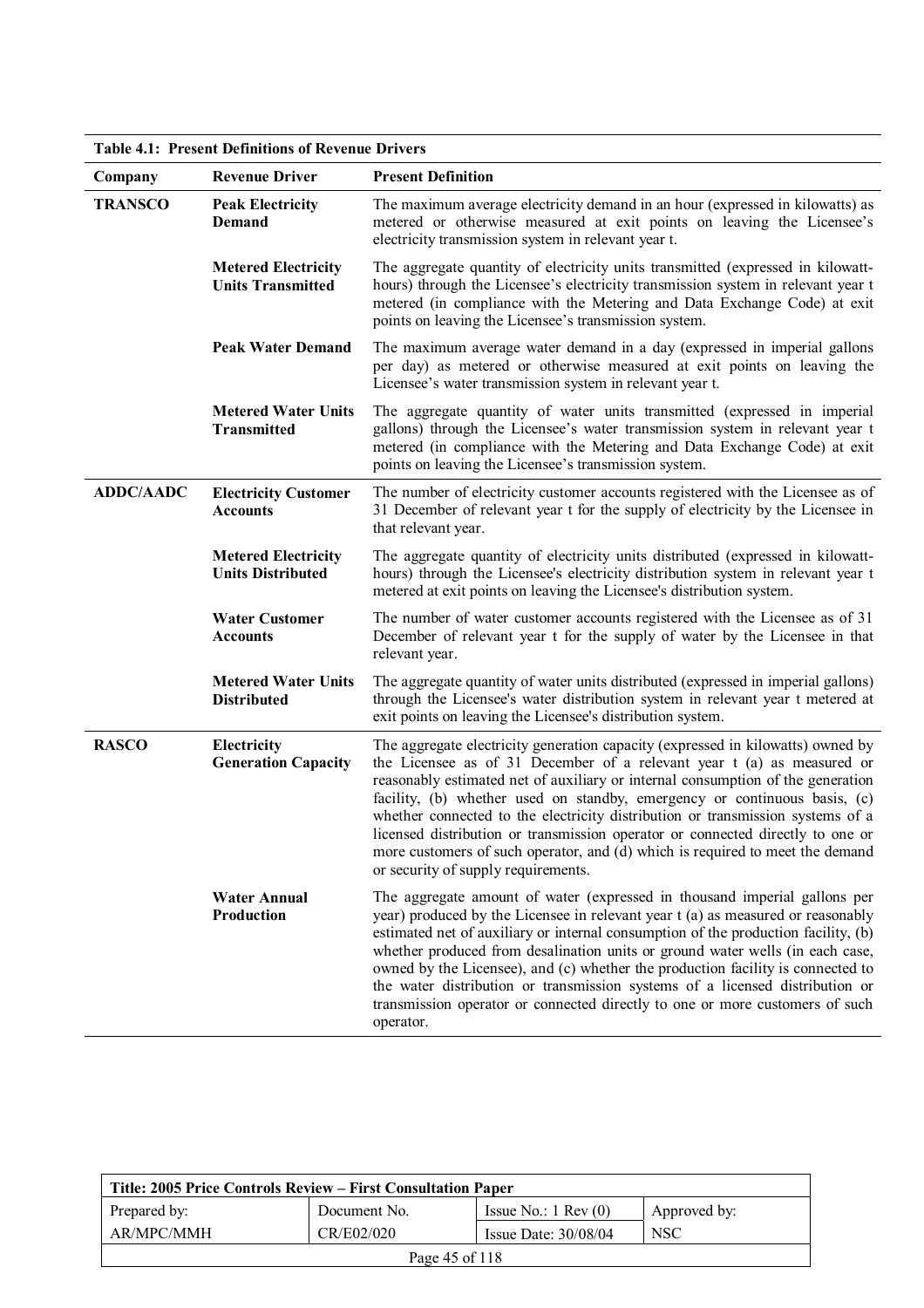At the 2002 price controls review, the definitions of the revenue drivers were reviewed on the basis of experience with the previous definitions and of considerations to strengthen incentives to improve performance. However, a number of issues need to be considered at this review in relation to the revenue drivers:

- Both the peak demand revenue drivers for TRANSCO and both the revenue drivers for RASCO presently do not have strict requirements of metering and allow estimation if meters do not exist. This is in contrast to other demand-related revenue drivers, all of which require demand or units transmitted or distributed to be measured by a meter compliant with Metering and Data Exchange Code (MDEC). The Bureau considers that the sector is now sufficiently mature that all revenue drivers should now be defined in terms of metered units (both on a peak and annual basis).
- If the price controls for distribution companies are to be split between separate controls for distribution and supply businesses at this review, such separate controls need to contain appropriate revenue drivers. Possibilities include:
	- o same revenue drivers for both distribution and supply businesses as presently apply to single control (i.e. customer accounts and metered units distributed);
	- o one revenue driver (say metered units distributed) for distribution business controls and one revenue driver (say customer accounts) for supply business controls; and
	- o some combination of the above, or additional revenue drivers.
- The ongoing audit of the price control returns (PCRs) has highlighted the need for review of the customer account-related revenue drivers for the distribution companies. The definitions of these drivers need to be improved to precisely define which customer categories are to be included or excluded. For example, in the case of water customer numbers:
	- o it may be appropriate to specify that such a revenue driver will include only those customers which are connected to the networks of the distribution companies and will exclude those which are supplied by tankers or by other means. This will also incentivise the distribution companies to minimise the usage of tankers as an alternative to distribution via their pipeline network (in addition, "water supply method" is a PIS Category B indicator for the distribution companies) ; and
	- o although the definition covers all water customers connected to the network, this may need to be made more explicit (ie, to explicitly state that it includes customers who are charged a fixed monthly amount).
- − ADWEC's control presently consists solely of a constant term for its own procurement cost which is subject to the CPI-X formula. During the last review, it was proposed that ADWEC's control should also include a measure of its "activity" or workload to reduce

| Title: 2005 Price Controls Review – First Consultation Paper |              |                               |              |
|--------------------------------------------------------------|--------------|-------------------------------|--------------|
| Prepared by:                                                 | Document No. | Issue No.: $1 \text{ Rev}(0)$ | Approved by: |
| AR/MPC/MMH                                                   | CR/E02/020   | Issue Date: $30/08/04$        | <b>NSC</b>   |
| Page 46 of 118                                               |              |                               |              |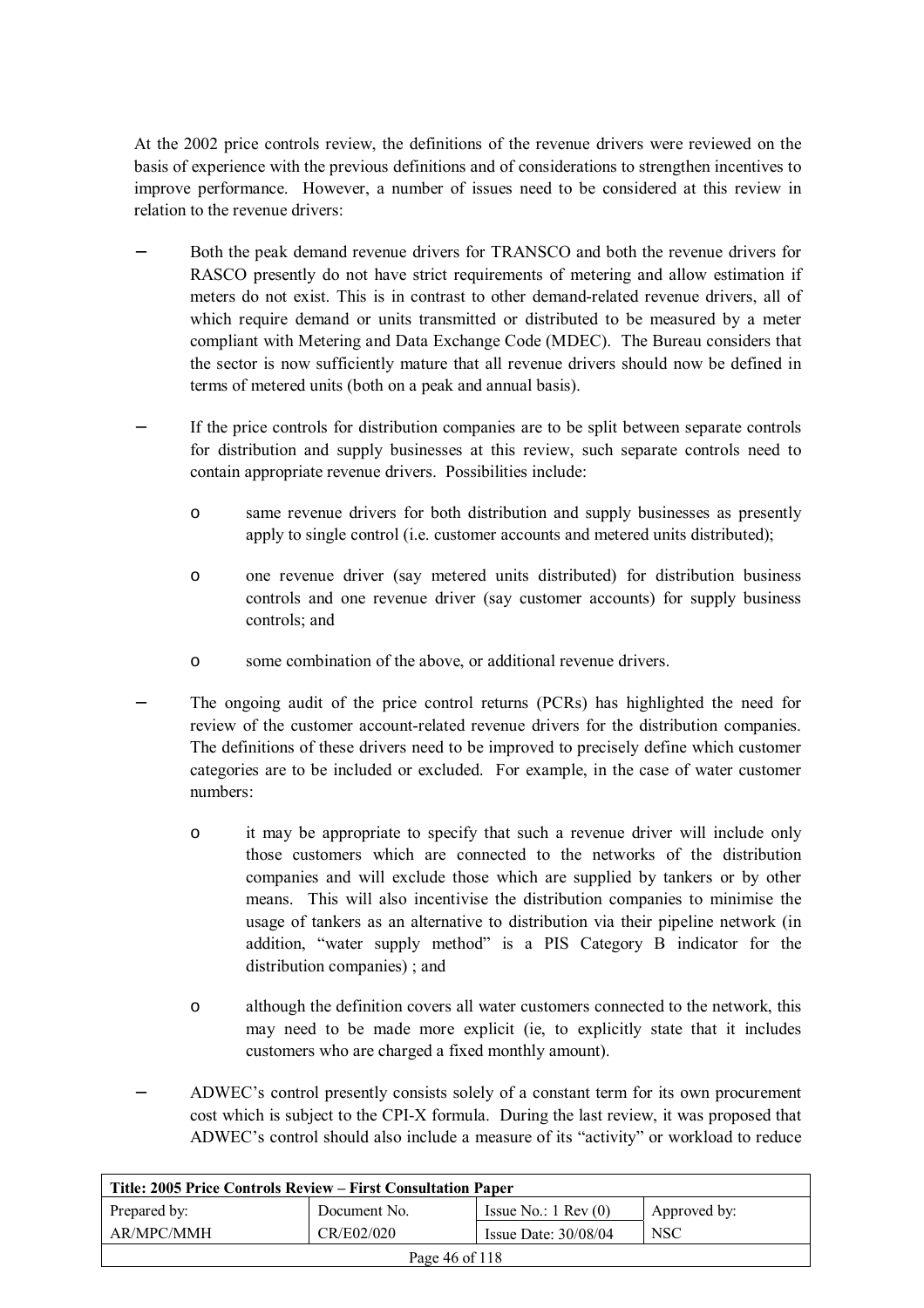ADWEC's exposure to risks associated with potential increases to its own costs arising from unexpected increases in its workload. A number of measures such as installed electricity and/or water capacity, and the number of IWPPs were considered as the possible activity-based revenue drivers, but rejected by ADWEC.

If separate price controls need to apply to electricity and water businesses of ADWEC for the PC3 period, separate constant terms and/or revenue drivers for the procurement costs of these businesses would have to be determined at this review.

#### **4.4 Pass-Through Terms**

 $\overline{a}$ 

For Abu Dhabi companies, certain costs are pass-through in the price control formulae:

- For ADWEC, PWPA and fuel costs;
- For ADWEC and TRANSCO, allowed ancillary services costs; and
- For ADDC and AADC, power and water purchases and transmission charges.<sup>20</sup>

In the case of PWPA, fuel and ancillary service costs, these costs are pass-through as they are difficult to predict and are subject to an economic purchasing obligation. (Ancillary services costs are further discussed in Section 4.5 below.)

In the case of power and water purchases and transmission charges, these costs are pass-through for the distribution companies as they are costs recharged from ADWEC / RASCO and TRANSCO which have already been subject to regulation (via the economic purchasing obligation or price controls in the case of power and water purchases from ADWEC / RASCO and via the price controls on TRANSCO's transmission businesses).

Pass-through of ADWEC's PWPA and fuel costs has been considered appropriate to date since indexing these costs to movements in demand or general price inflation or other measures (as has been used in some circumstances in other countries) would increase the business risk for ADWEC. However, while the Bureau endeavours to keep ADWEC's economic purchasing obligation in relation to PWPA and fuel costs under review, there have been difficulties for the Bureau in monitoring such costs due to the unavailability or delay in availability of the requisite data from ADWEC.

Furthermore, since 1999, the unit cost of electricity and water procured by ADWEC has increased substantially. This is at a time when cost reductions should have been expected, due to efficiency improvements and economies of scale.

 $20$  Note that prices of power and water purchases and transmission charges for the distribution companies are regulated at the levels of ADWEC / RASCO and TRANSCO, respectively. The terms 'electricity transmission system charges (ETC)' and 'water transmission system charges (WTC)' used in the MAR formulae for distribution companies are not specifically defined in the respective licences, but are generally understood to include both TUoS charges and connection charges payable by the distribution companies to TRANSCO.

| Title: 2005 Price Controls Review – First Consultation Paper |              |                               |              |
|--------------------------------------------------------------|--------------|-------------------------------|--------------|
| Prepared by:                                                 | Document No. | Issue No.: $1 \text{ Rev}(0)$ | Approved by: |
| AR/MPC/MMH                                                   | CR/E02/020   | Issue Date: $30/08/04$        | <b>NSC</b>   |
| Page 47 of 118                                               |              |                               |              |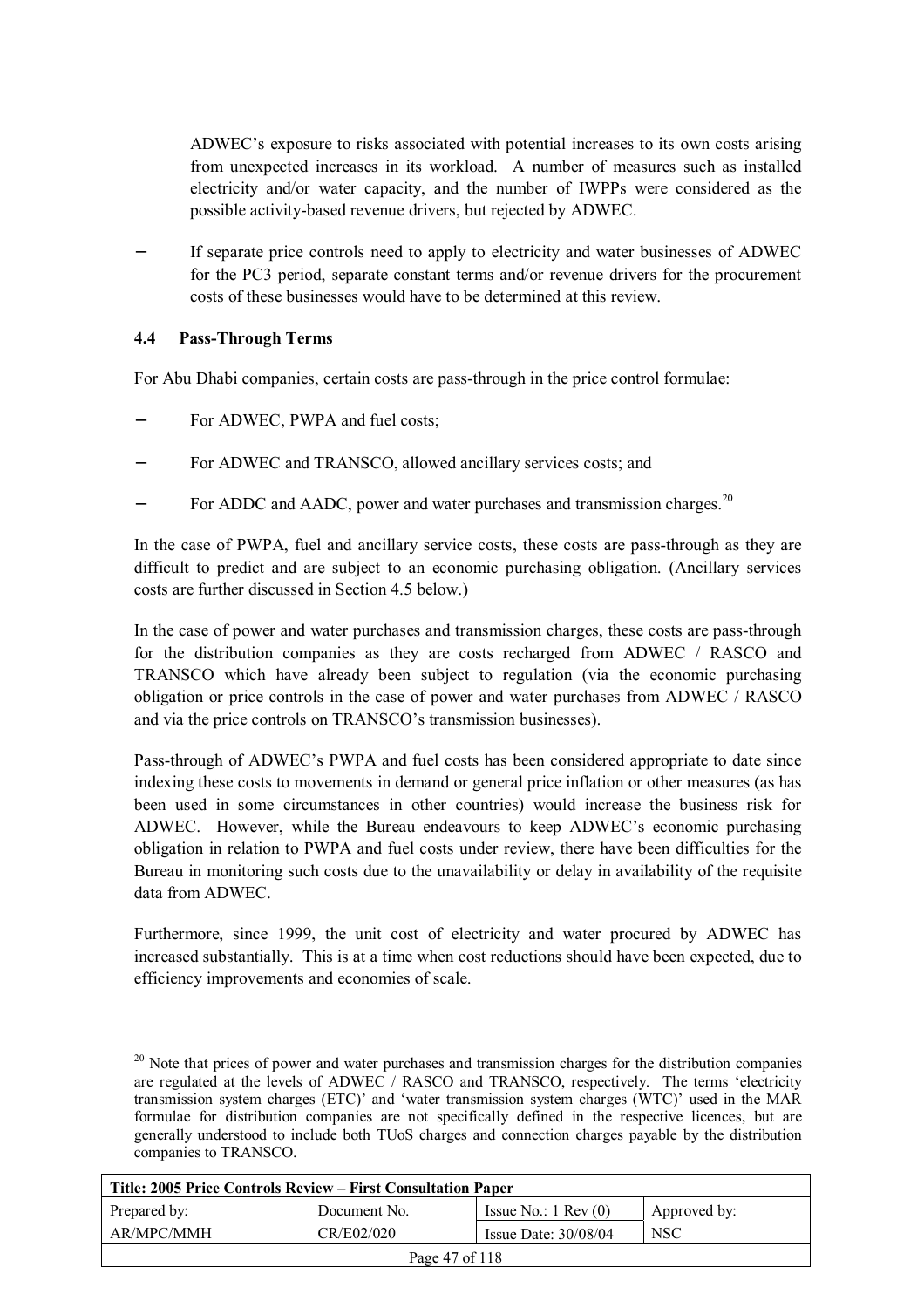The Bureau would therefore welcome suggestions as to other forms of price control which may be considered for ADWEC. It may be that an approach similar to that adopted for fuel costs for RASCO, involving pass-through of only a proportion of actual costs with the remainder linked to an index set by the Bureau, may provide a better incentive for ADWEC to minimise purchase costs and provide better protection for its customers from price increases if it fails to do so.

In relation to the potential separation of controls for ADWEC and ADDC/AADC, it may be necessary to address the following with respect to the pass-through items:

If separate price controls need to apply to the electricity and water businesses of ADWEC for the PC3 period, separate PWPA and fuel cost terms for these businesses would have to be defined for separate MAR formulae at this review. That is, the structure of ADWEC's price controls would be as follows:

#### **ADWEC's electricity business:**

 $\text{MAR}_{\text{F}}$  = PWPA Costs<sub>E</sub> + Fuel Costs<sub>E</sub> + A<sub>E</sub> + O<sub>E</sub> – K<sub>E</sub>

**ADWEC's water business:** 

 $\text{MAR}_w = \text{PWPA Costs}_w + \text{Fuel Costs}_w + A_w + Q_w - K_w$ 

Where, subscripts "E" and "W" mean that the concerned revenue or cost relates to electricity business and water business, respectively. Allocation of fuel costs in particular may give rise to some issues but ADWEC already does this for the purposes of the BST.

If separate controls are to be introduced for distribution and supply businesses of the distribution companies, pass-through terms for water and power purchases and transmission charges will need to be moved to the price controls for supply businesses. The latter controls will also need to include distribution charges levied by the distribution businesses of the distribution companies to the supply businesses. That is, the structure of price controls for distribution companies would be as follows:

#### **ADDC & AADC distribution businesses (separately for water and electricity)**

 $\text{MAR}_D = a + (b \times \text{Revenue Driver}_{D1}) + (c \times \text{Revenue Driver}_{D2}) + Q_D - K_D$ 

**ADDC & AADC supply businesses (separately for water and electricity)** 

 $MAR<sub>S</sub>$  = Electricity or Water Purchase Costs + Transmission Charges + Distribution Charges +  $SR + Q<sub>S</sub>$  - K<sub>S</sub>

 $SR = a + (b \times Revenue\,Driver_{S1}) + (c \times Revenue\,Driver_{S2})$ 

Where, subscripts "D" and "S" mean that the concerned term relates to the distribution business and supply business, respectively.

| Title: 2005 Price Controls Review – First Consultation Paper |              |                               |              |
|--------------------------------------------------------------|--------------|-------------------------------|--------------|
| Prepared by:                                                 | Document No. | Issue No.: $1 \text{ Rev}(0)$ | Approved by: |
| AR/MPC/MMH                                                   | CR/E02/020   | Issue Date: $30/08/04$        | <b>NSC</b>   |
| Page 48 of 118                                               |              |                               |              |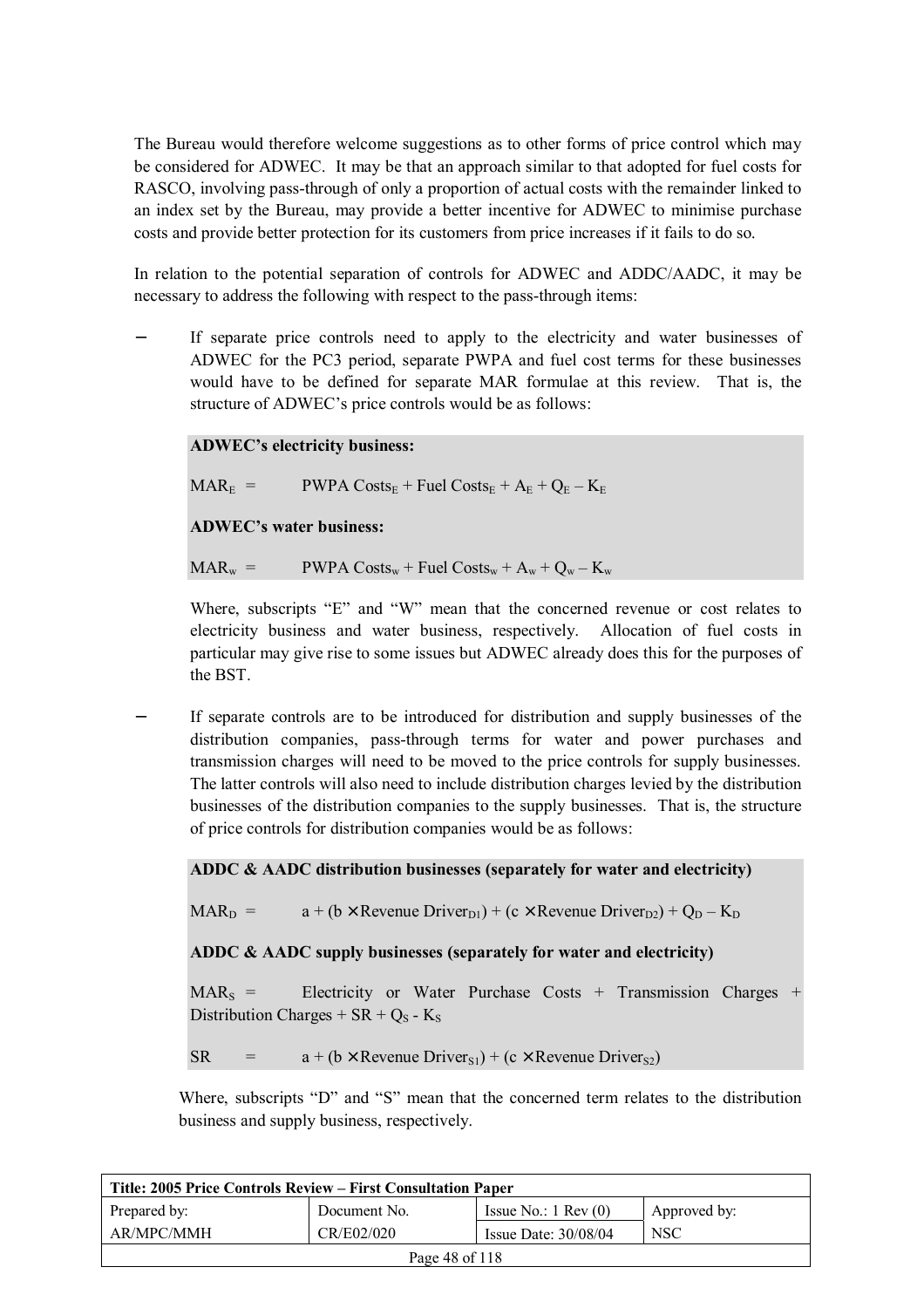# **4.5 Ancillary Services Costs**

The present price controls allow both TRANSCO's electricity business (through the term 'A') and ADWEC (within the term 'PWPA') to recover their costs of ancillary services.<sup>21</sup> While the mechanism to recover such costs existed since 1999 for ADWEC, the term 'A' was introduced in the price controls for TRANSCO at the 2002 price controls review.

It was agreed at the 2002 price controls review that the Bureau will monitor TRANSCO's licence obligation for economic purchase of electricity ancillary services through an annual statement by TRANSCO to demonstrate compliance with its obligation as part of the audited price control returns (PCRs). This statement should also demonstrate that procurement of ancillary services was necessary for system security and stability and/or resulted in a reduction in overall transmission costs. The introduction of this new term 'A' in TRANSCO's price control does not and should not prevent ADWEC from procuring ancillary services as necessary in accordance with its licence. However, TRANSCO and ADWEC must coordinate with each other on the procurement of ancillary services, as required by their licences.

During 2003, there had been some discussions among the Bureau, ADWEC and TRANSCO on matters relating to the procurement of ancillary services. TRANSCO requested ADWEC to provide a clear explanation of the ancillary services covered by the PWPAs. The retention of the term 'A' in the price controls for TRANSCO's electricity business will allow TRANSCO to procure in future necessary ancillary services (to the extent not covered by the PWPAs or other agreements of the GDs with ADWEC) in coordination with ADWEC.

# **4.6 Performance Incentive Scheme Term 'Q'**

The present price control formulae for all the companies contain a term 'Q' to provide an incentive to improve their performance against "Category A" performance indicators. This term was introduced at the last price controls reviews as part of the Performance Incentive Scheme (PIS).

For each separate business of the companies, there are two "Category A" performance indicators related to (i) the timeliness of audited accounts, and (ii) the timeliness of audited price control returns (PCRs). Good (poor) performance on these indicators leads to an upward (downward) adjustment to MARs via the term "Q" based on precise targets and incentive rates for these indicators. In order to reduce risk for the companies, the adjustment to MAR via the term "Q" in any year has been capped at 2% (5% in the case of RASCO) of MAR in respect of companies' "own costs" in that year. "Own costs" refer to the term "A" for ADWEC, MARs (less K factors) for TRANSCO and RASCO, and to the term "DSR" for ADDC and AADC (see Section 2.5.1 of this document).

A number of "Category B" performance indicators have also been introduced which are to be monitored over the PC2 period, with a possible financial adjustment made in respect of particularly good or poor performance at the present review. Furthermore, certain Category B

 $\overline{a}$  $21$  Ancillary Services are defined in the licences for ADWEC and TRANSCO as the services which may be required from time to time for reasons of system security and stability as identified in the Electricity Transmission Code.

| Title: 2005 Price Controls Review – First Consultation Paper |              |                               |              |
|--------------------------------------------------------------|--------------|-------------------------------|--------------|
| Prepared by:                                                 | Document No. | Issue No.: $1 \text{ Rev}(0)$ | Approved by: |
| AR/MPC/MMH                                                   | CR/E02/020   | Issue Date: $30/08/04$        | <b>NSC</b>   |
| Page 49 of 118                                               |              |                               |              |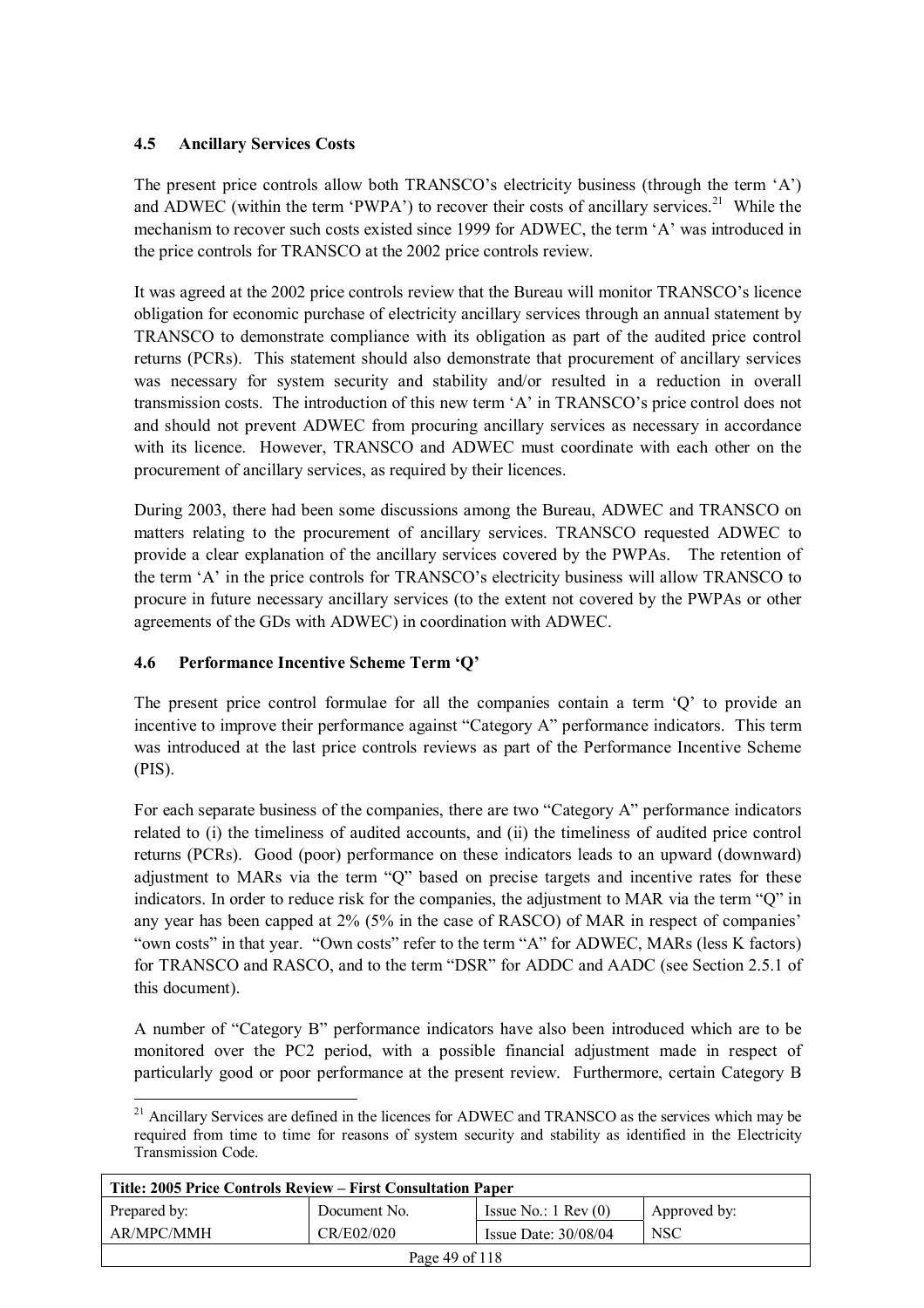indicators may be moved to Category A indicators with precise definitions, targets and incentive rates at this 2005 price controls review. These matters are discussed in detail in Section 8 of this document.

To increase the number of Category A indicators and/or to provide stronger incentives for improved performance, the present annual caps on the term 'Q' may need to be increased to say 5% or 10% of MAR in respect of companies' own costs. It may be worth noting that the Bureau initially suggested a cap of 5% - 10% for the Q term at the 2002 review. However, some companies argued for a lower cap due to the fact that the PIS was being applied for the first time. In view of the companies' responses and consideration of the companies' financial positions, the Bureau reduced the cap to 2%. The Bureau considered that a lower cap was also justified in view of the fewer Category A performance indicators at that time. This will now be reviewed.

Further, as mentioned in Section 4.4 above, if there are changes in respect of the separation of controls, separate Q terms may need to be defined for the two possible separate businesses of ADWEC (i.e., electricity procurement business and water procurement business) and for the four possible separate businesses of each distribution company (i.e. electricity distribution business, electricity supply business, water distribution business, and water supply business).

# **4.7 Correction Factor**

The correction factor "K" in all the price control formulae is intended to adjust the MAR for one year for any over or under-recovery of MAR in the preceding year. Such an over or underrecovery arises mainly due to actual or out-turn demands or revenue driver values being different from those forecast at the beginning of a year while estimating MAR. This under- or overrecovery (in year 't-1') needs to be recovered from, or paid back to, the customers of the company in the following year ('t') with interest via a correction factor calculated as follows:

$$
K_t = (Actual Revenue_{t-1} - MAR_{t-1}) x (1 + i_t / 100)
$$

Where  $i_i$ <sup>"</sup> means that interest rate which is equal to:

- the "average specified rate" when there is over-recovery by 2% or less of MAR or when there is any under-recovery; and
- the average specified rate plus a 3% 'penalty' rate if there is over-recovery by more than 2% of MAR.

The average specified rate is defined by the licences as "the average of the monthly average one year inter-bank deposit rates published by the Central Bank of U.A.E. (or such other bank as the Bureau shall specify from time to time) during the period in respect of which the calculation falls to be made". That is, such a rate is published in respect of the same year to which the actual revenue and MAR in the above formula relate. In other words, the K-factor for the under or over-recovery of revenue during a year 't-1' will be calculated by using the average specified rate published for the year 't-1' (and this K-factor will then be used in the calculation of the MAR for the year 't').

| Title: 2005 Price Controls Review – First Consultation Paper |              |                               |              |
|--------------------------------------------------------------|--------------|-------------------------------|--------------|
| Prepared by:                                                 | Document No. | Issue No.: $1 \text{ Rev}(0)$ | Approved by: |
| AR/MPC/MMH                                                   | CR/E02/020   | Issue Date: $30/08/04$        | <b>NSC</b>   |
| Page 50 of 118                                               |              |                               |              |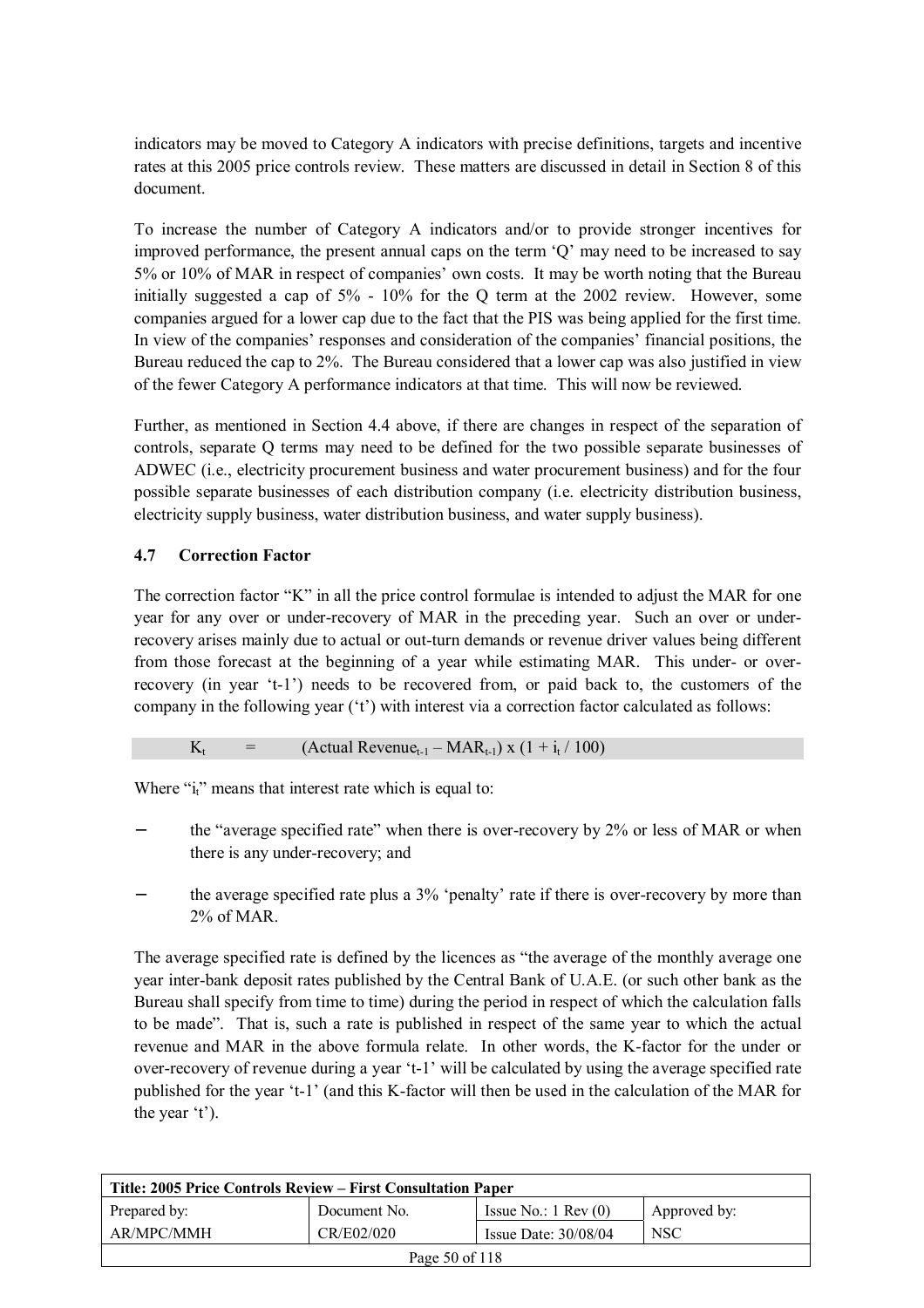The main objective of the above mechanism is to allow the return in the following year of any under-recovery (or over-recovery) in the preceding year *with interest* so as to keep the company (or customers) indifferent in terms of the time value of money. Further, the additional 3% 'penalty' over and above the average specified rate in case of over-recovery by more than 2% is intended to provide the companies with incentives to improve their forecasting; in particular, to ensure that they do not over-recover significantly in any year.

If there is a further separation of controls for certain companies as proposed in section 3.5, separate K factors would need to be defined for the new separate businesses. Furthermore, any K-factor in respect of 2005 carried forward to the PC3 control period would need to be appropriately allocated between the affected businesses.

In the case of ADWEC, which is exposed to the risk of very large financial flows compared to its own costs, the Bureau agreed that ADWEC could amend the 2003 BST to bring BST income for that year more in line with ADWEC's actual costs in that year. This ensured that the 2003 BST charges are truly cost-reflective. With such an approach, it is for consideration whether the incentive for ADWEC to forecast accurately should be enhanced via the PIS.

# **4.8 Revenue Driver Projections**

As explained in Section 4.2 above, calculation of the notified values, a, b, c and X requires assumptions to be made at the time of setting the price controls of revenue driver data such as peak demands, customer numbers and metered units transmitted or distributed over the control period.

These assumptions have important implications for the accuracy of the price controls and therefore require careful consideration. If, at the price control review, a revenue driver is assumed at a level higher than the expected level, the relevant notified value (being expressed in a payment per unit of the revenue driver) would be unreasonably understated, which would have the effect of lowering the future allowed revenue to below its correct value, to the disadvantage of the company. Similarly, if the revenue driver data for the future is assumed at a level lower than its expected level, the notified value would be overstated and therefore allow more revenue in future than it should, to the disadvantage of the customers.

Equal care is required to ensure that revenue driver projections are made on the same basis as the actual revenue driver would be measured in future. For instance, if the units used in the price control calculations are assumed to be metered in future, the units assumed when calibrating the revenue drivers must also be metered units. Any inconsistency between the basis of revenue driver data used at the price control review and that of actual revenue driver data to be used in Price Control Returns during implementation of price controls would result in lower or higher revenue than what should be allowed.

The accuracy of the revenue driver projection, and hence whether the companies concerned earned higher or lower revenue and profits than assumed when setting the price controls, also depends on how the companies responded to the incentives provided by the revenue drivers – if the companies have responded positively to an incentive provided by the design of revenue drivers (such as to improve metering) then it is reasonable for them to make additional profits.

| Title: 2005 Price Controls Review – First Consultation Paper |              |                               |              |
|--------------------------------------------------------------|--------------|-------------------------------|--------------|
| Prepared by:                                                 | Document No. | Issue No.: $1 \text{ Rev}(0)$ | Approved by: |
| AR/MPC/MMH                                                   | CR/E02/020   | Issue Date: $30/08/04$        | <b>NSC</b>   |
| Page 51 of 118                                               |              |                               |              |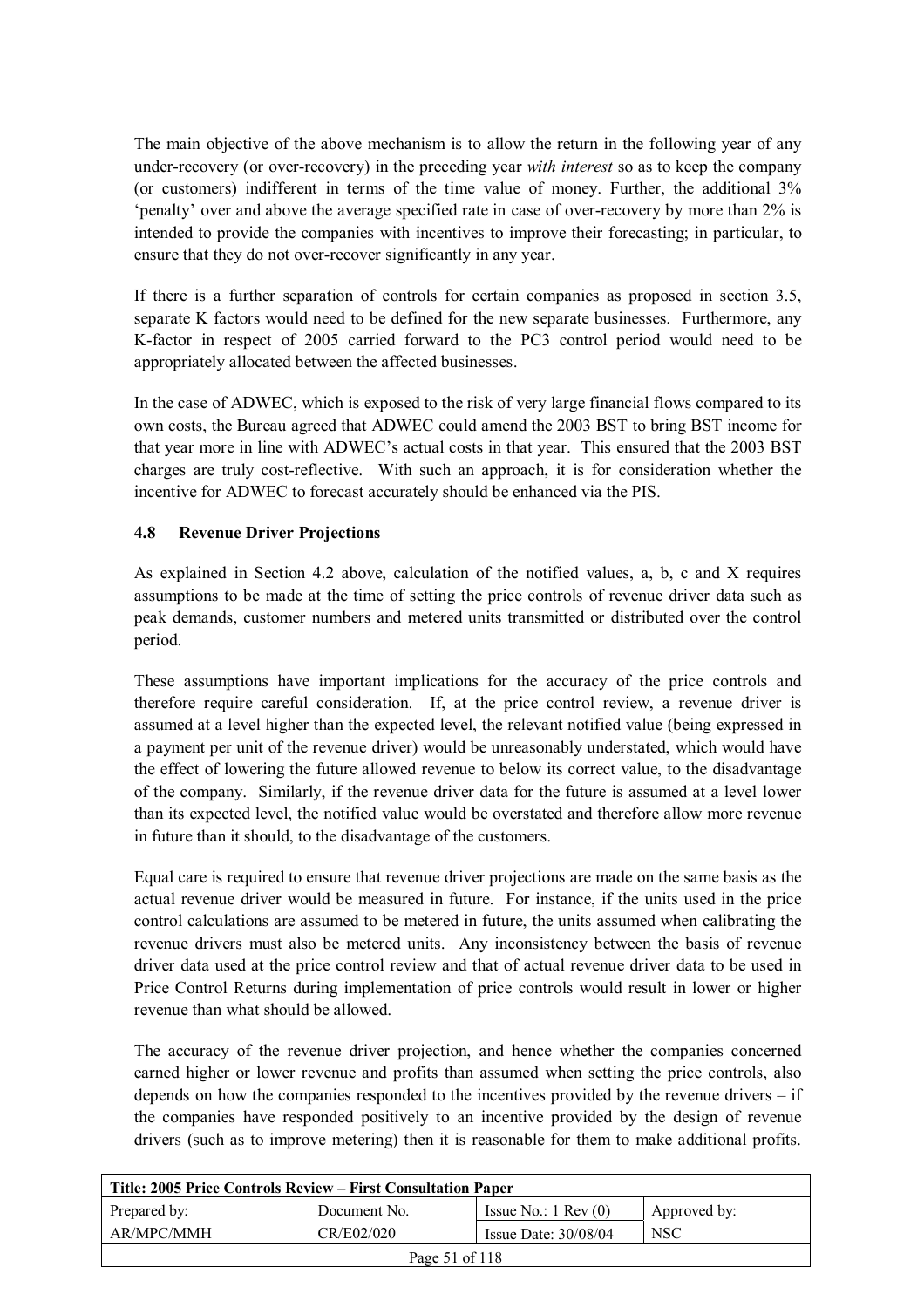Similarly, if companies have not met reasonable expectations as to improvements that could be made to the revenue drivers, then profits will justifiably be lower than assumed.

As at the previous price control reviews, the Bureau will take into account the revenue driver projections made by the companies in their responses to the Bureau's information requests during the course of this review. However, these projections would need to be assessed against the cost projections and past data of the company and the revenue driver or demand projections of other companies in the sector. Further adjustments to these projections may be necessary to reflect stronger incentives for performance and/or to reflect realistic achievable targets for performance, for example, in relation to the extent of metering and reductions in system losses.

#### **4.9 Weights of Revenue Drivers in Price Control Calculations**

As mentioned in Section 4.2 above, a decision on the appropriate proportions of the allowed revenue which should be recovered from the fixed term 'a' and the variable terms involving the revenue drivers with co-efficient 'b' and 'c' is required as part of the price control calculations. This decision has important implications. While the weights are generally intended to reflect the cost structure of a company, these weights (along with the revenue driver projections) can also be used to incentivise the company to perform well on the objectives of the revenue drivers (for example, to improve metering or to meet new demand). A higher weight for a variable term means a greater incentive for performance against the objective of the relevant revenue driver. On the other hand, a higher weight for the fixed term means greater surety for companies to earn revenue irrespective of the outturn demand or revenue driver performance.

At the last price control reviews for all the businesses, an overall break-up of 65:35 was used for the split of allowed revenue between fixed and variable components (except for ADWEC, which had full 100% weight for the fixed term). The following table summarises the revenue driver weights used at the last price control reviews:

| Table 4.2: Weights of Revenue Terms at 2002 and 2003 Price Control Reviews |                                             |                   |  |
|----------------------------------------------------------------------------|---------------------------------------------|-------------------|--|
| <b>Business</b>                                                            | <b>Revenue Term or Revenue Driver</b>       | Weight in Revenue |  |
| <b>ADWEC</b>                                                               | Fixed Amount                                | 100%              |  |
| <b>TRANSCO Electricity</b>                                                 | Fixed Amount                                | 65%               |  |
|                                                                            | Peak Electricity Demand                     | 25%               |  |
|                                                                            | Metered Electricity Units Transmitted       | 10%               |  |
| <b>TRANSCO Water</b>                                                       | Fixed Amount                                | 65%               |  |
|                                                                            | Peak Water Demand                           | 25%               |  |
|                                                                            | Metered Water Units Transmitted             | 10%               |  |
| ADDC / AADC Electricity                                                    | Fixed Amount                                | 65%               |  |
|                                                                            | 25%<br><b>Electricity Customer Accounts</b> |                   |  |
|                                                                            | Metered Electricity Units Distributed       | 10%               |  |
| ADDC / AADC Water                                                          | Fixed Amount                                | 65%               |  |
|                                                                            | Water Customer Accounts                     | 25%               |  |
|                                                                            | Metered Water Units Distributed             | 10%               |  |
| <b>RASCO Electricity</b>                                                   | 65%<br>Fixed Amount                         |                   |  |
|                                                                            | Electricity Generation Capacity             | 35%               |  |
| <b>RASCO Water</b>                                                         | Fixed Amount                                | 65%               |  |
|                                                                            | Water Annual Production                     | 35%               |  |

| Title: 2005 Price Controls Review – First Consultation Paper |              |                               |              |
|--------------------------------------------------------------|--------------|-------------------------------|--------------|
| Prepared by:                                                 | Document No. | Issue No.: $1 \text{ Rev}(0)$ | Approved by: |
| AR/MPC/MMH                                                   | CR/E02/020   | Issue Date: $30/08/04$        | <b>NSC</b>   |
| Page 52 of 118                                               |              |                               |              |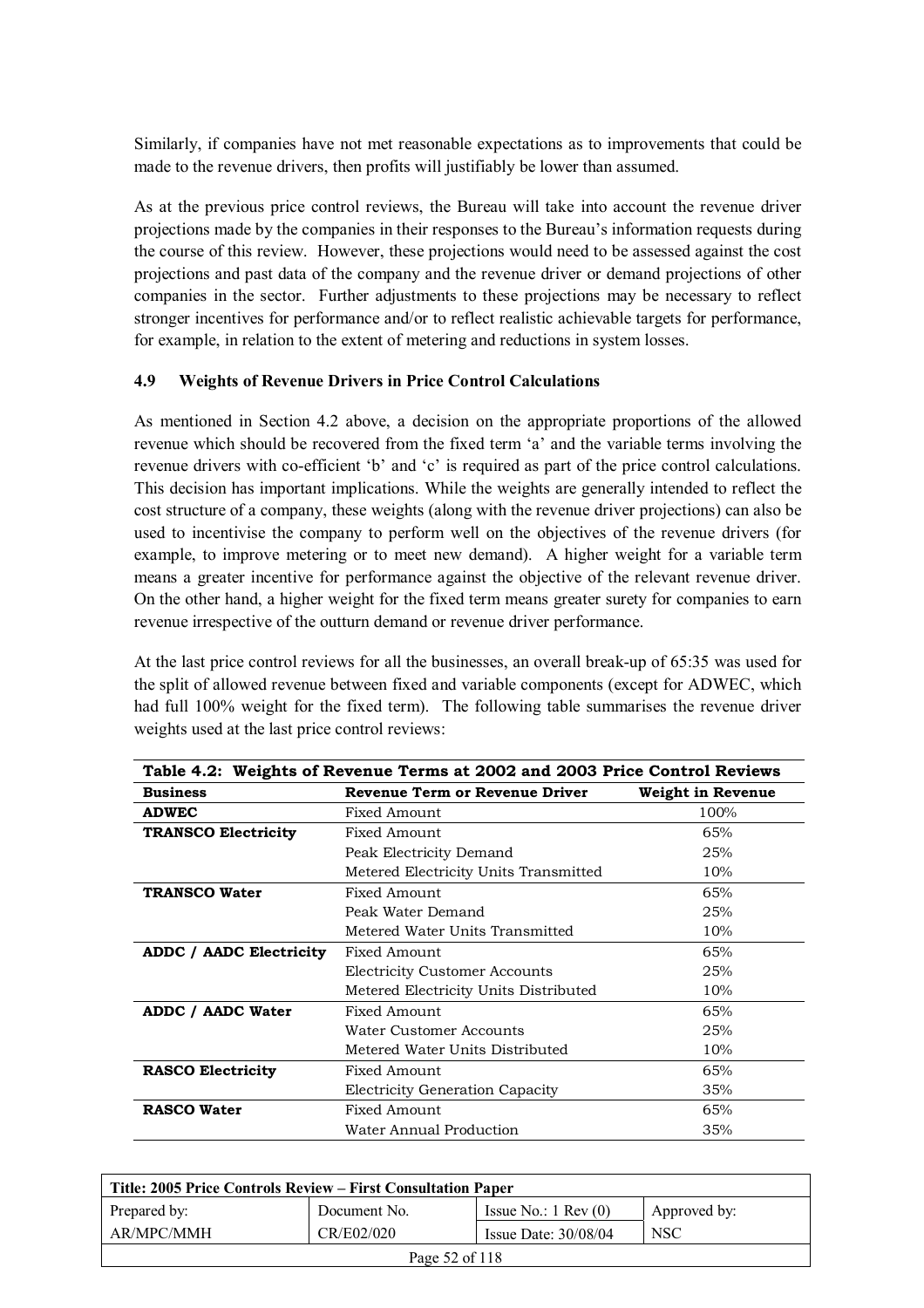These weights relate to the present value of total revenue over the control period. The weights thus vary slightly from year to year, depending on the relative movement in revenue drivers in each year.

These assumptions may need to be reviewed at this review, for example to strengthen the incentives for improved performance via revenue drivers (by increasing weights for variable terms), or, alternatively, to increase the weight of fixed terms to better reflect the cost structure of the companies, and/or to alter the revenue profile over the control period as desired.

#### **4.10 Issues for Consultation**

This Section 4 raises the following issues for consultation in relation to the PC3 controls:

- 1. Should the revenue drivers (and/or the present definitions of existing revenue drivers) be reviewed? If so, which alternative revenue drivers or what changes to the definitions of existing revenue drivers should be considered?
- 2. The Bureau's current thinking is that the TRANSCO peak demand revenue drivers, and the RASCO revenue drivers, should be amended so that they are based solely on metered units.
- 3. If there are to be separate price controls for distribution and supply businesses, what should be the revenue drivers for each business?
- 4. Should one or more revenue driver(s) be introduced into ADWEC's price control (whether or not there is a separation of control into water and electricity businesses)?
- 5. Should the treatment of PWPA and fuel costs on a pass-through basis for ADWEC be reviewed? If so, what alternative approaches may be considered?
- 6. Do you agree that the cap on the PIS-related MAR adjustment via the term "Q" for Category A performance indicators should be increased to, say, 5% or 10%?
- 7. How should the weights for the fixed term and variable terms (involving revenue drivers) in the price controls be set?

| Title: 2005 Price Controls Review – First Consultation Paper     |              |                               |              |
|------------------------------------------------------------------|--------------|-------------------------------|--------------|
| Prepared by:                                                     | Document No. | Issue No.: $1 \text{ Rev}(0)$ | Approved by: |
| AR/MPC/MMH<br>CR/E02/020<br><b>NSC</b><br>Issue Date: $30/08/04$ |              |                               |              |
| Page 53 of 118                                                   |              |                               |              |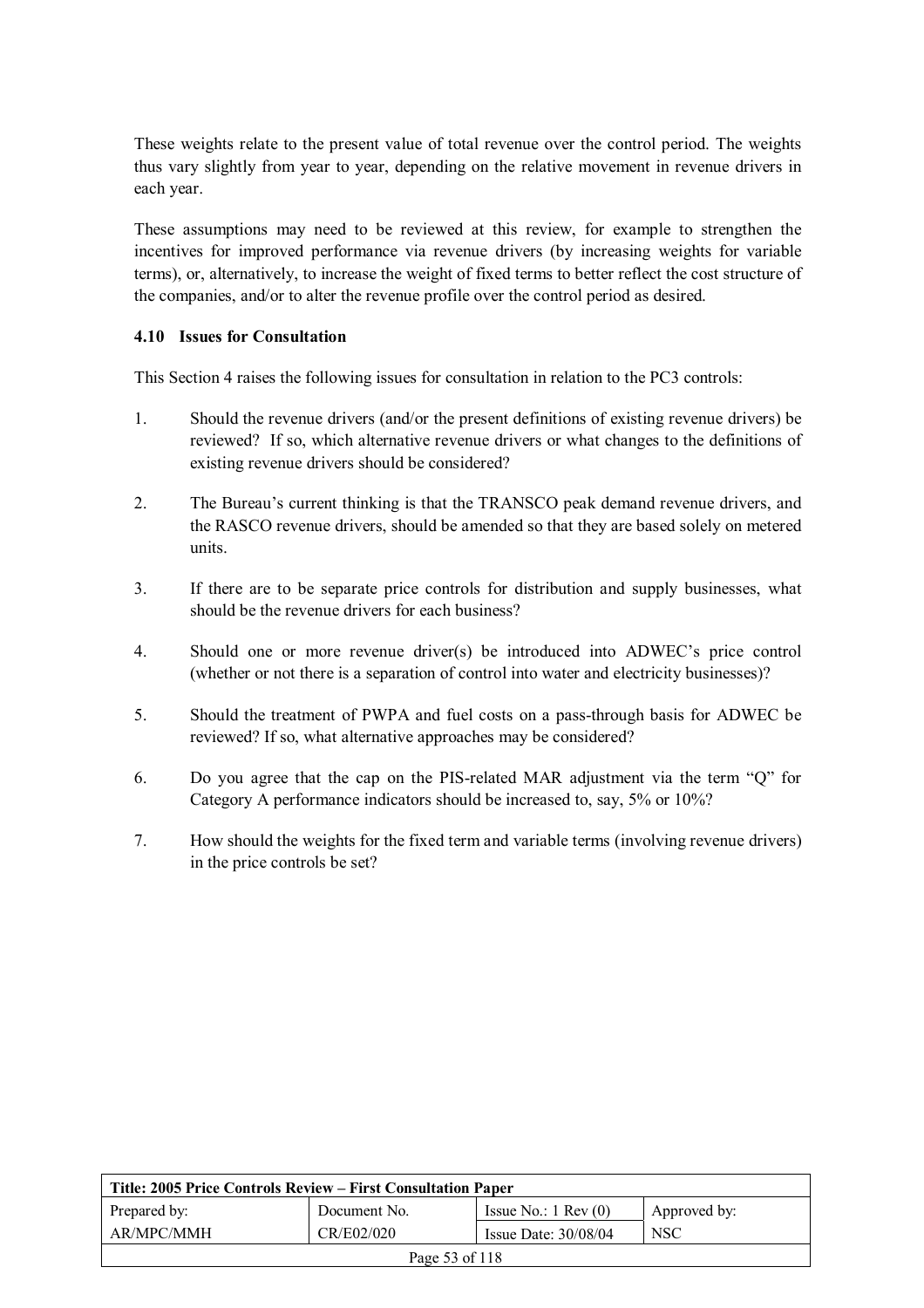# **5 Assessment of Operating Expenditures**

# **5.1 Introduction**

As discussed in Section 4.2, projections of operating expenditures (opex) are one of the important inputs to the price control calculations. In this document, the term "operating expenditure", or "opex", generally refers to operating costs excluding depreciation. Exceptions to this are ADWEC, for which opex includes capex and depreciation; and RASCO, for which opex excludes fuel costs.

This section discusses possible approaches to the assessment of future opex for PC3. In order to ensure that the companies are able to finance their businesses, the revenues allowed to be recovered under the price controls are set at a level sufficient to cover projected operating and capital costs, including a return on capital. However, under Law No.2 of 1998, the Bureau has a duty (among other things) to ensure the operation and development of an *efficient* and *economic* water and electricity sector. This means that, in common with other regulators charged with administering an incentive-based regulatory regime, the Bureau must be satisfied that the cost projections underpinning the price controls reflect the costs which could be expected of a reasonably efficient operator. Thus while the companies' historical level of costs, and their future projections of costs, are taken into account by the Bureau, adjustments are made where necessary to ensure that future projections of "efficient costs" are not over-stated.

# **5.2 Assessment of Operating Expenditures**

## *5.2.1 Bureau's Approach at Previous Reviews*

The Bureau's approach to assessing future opex at the previous price control reviews has been as follows:

- 1. **Base Level:** To determine a "base" level of opex, assess the actual level of opex immediately prior to the forthcoming price control period, based on the most reliable recent actual data submitted by the companies. This is then projected forward in real terms (to allow for general price inflation).
- 2. **Adjustment for Demand Increases:** To forecast future opex from this base level, make necessary adjustments to reflect increased costs associated with meeting increases in demand.
- 3. **Adjustment for Opex Efficiency Improvement:** Make a further adjustment to this demand-adjusted level of opex to take account of the assumed opex efficiency improvement over the price control period.
- 4. **Further Adjustments:** Make any further adjustments to opex projections which may be appropriate – for example, for one-off costs (or cost reductions) which are known about in advance, or for anticipated changes in the real price of inputs used in the production process.

| Title: 2005 Price Controls Review – First Consultation Paper |              |                               |              |
|--------------------------------------------------------------|--------------|-------------------------------|--------------|
| Prepared by:                                                 | Document No. | Issue No.: $1 \text{ Rev}(0)$ | Approved by: |
| AR/MPC/MMH                                                   | <b>NSC</b>   |                               |              |
| Page 54 of 118                                               |              |                               |              |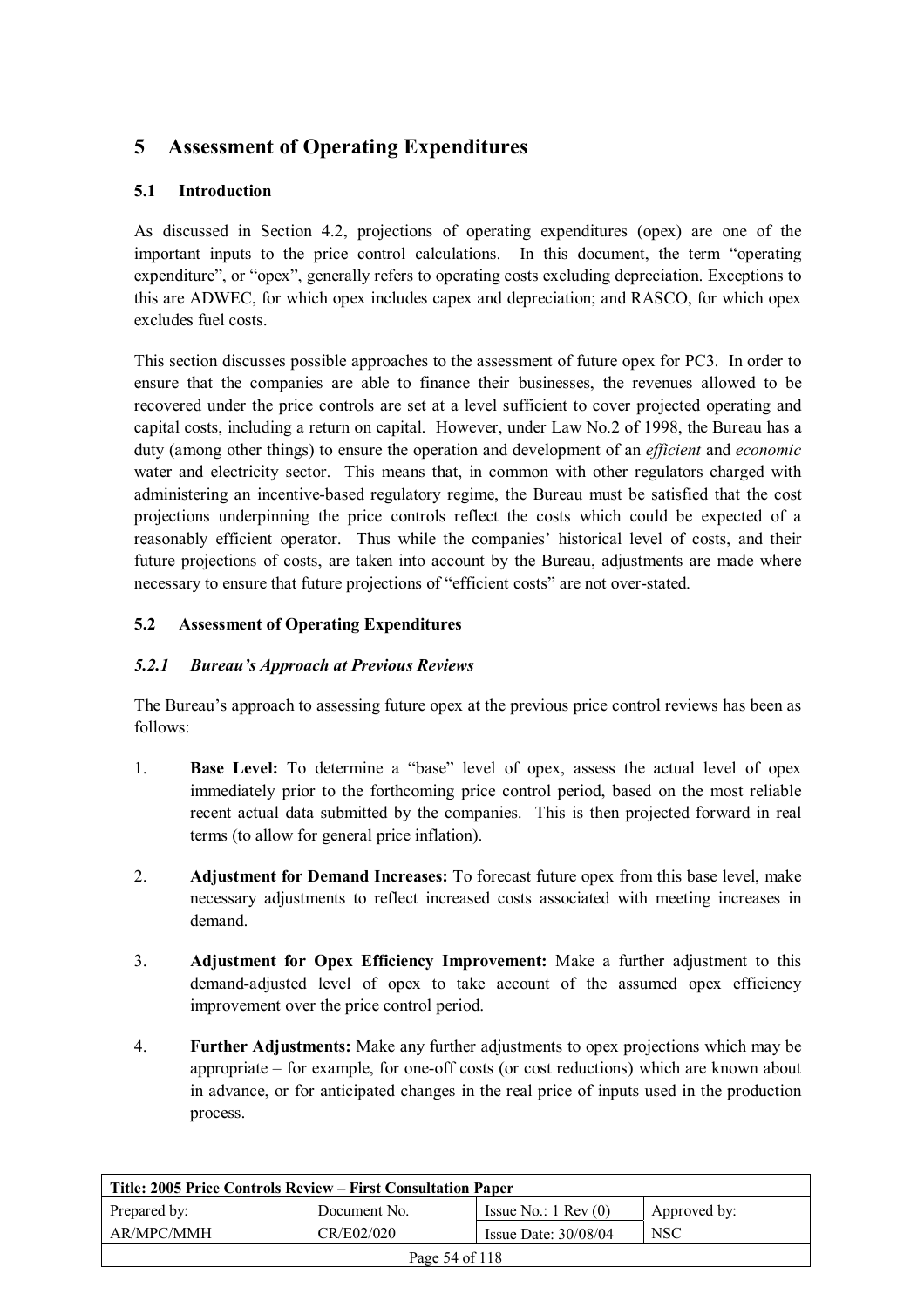This approach pays regard to the current levels of cost of the companies while at the same time providing strong incentives for efficiency improvement.

At the 2002 review, in view of the absence at that time of audited financial data for 2001, the Bureau used the average of 2000 and 2001 opex (adjusted to 2003 prices) as the base level for future opex projections. Further, the Bureau assumed that any increases in opex over the next price control period that would be expected to result from demand growth can be offset by efficiency improvements of 5% a year.<sup>22</sup> No further adjustments were made.

As a result of the above approach, the methodology at the 2002 review was to assume that opex for 2003, 2004 and 2005 can remain constant in real terms at the base level.

In the case of RASCO, the Bureau at the 2003 review used 2003 opex (adjusted for 2004 prices) as the base level of opex for 2004-2005 and employed the same assumption of 5% a year efficient assumption as for other companies. $^{23}$ 

## *5.2.2 Possible Approaches to the Assessment of Opex*

 $\overline{a}$ 

A number of approaches may be taken to assessing future opex requirements at this review:

- 1. **Bottom-Up Approach:** Some regulators have adopted the approach of assessing or benchmarking each main item of expenditure against that of similar companies in the sector or elsewhere. The main difficulty with such an approach is finding comparators which are sufficiently similar to the business being analysed. Even then, there may be a limited amount of publicly available data on which to base comparisons.
- 2. **Top-Down Approach:** An alternative (or complementary) approach is to assess the total opex of the business / company as a whole. This can take a number of forms:
	- a. **Use of Benchmarking Tools:** Regulators can use benchmarking tools to assess the efficient levels of total opex for a company. The advantage of such an approach over bottom-up benchmarking is that cost data for the overall business or company is more likely to be in the public domain than more disaggregated cost data. The benchmarking tools vary from simple ratios of total opex to outputs (such as average total cost per customer) to more 'formal' techniques (e.g., regression analysis, data envelopment analysis) linking total opex (and capex or asset values) to multiple outputs and other factors. The Bureau made use of simple comparative assessments such as cost per unit of output when setting the PC1 controls in 1999 and in the past has investigated the scope for more sophisticated analysis.
	- b. **Actual Outturn Costs with Efficiency Assumptions:** The regulator can use the present cost of the company as the base level for the next control period, and

<sup>&</sup>lt;sup>23</sup> See *"Review of Economic Regulation of RASCO from 2004 – Final Proposals"*, Bureau, November 2003 for more details.

| Title: 2005 Price Controls Review – First Consultation Paper |              |                               |              |
|--------------------------------------------------------------|--------------|-------------------------------|--------------|
| Prepared by:                                                 | Document No. | Issue No.: $1 \text{ Rev}(0)$ | Approved by: |
| AR/MPC/MMH                                                   | CR/E02/020   | Issue Date: $30/08/04$        | <b>NSC</b>   |
| Page 55 of 118                                               |              |                               |              |

<sup>&</sup>lt;sup>22</sup> See "2002 Price Controls Review – Final Proposals for PC2", Bureau, November 2002 for more details.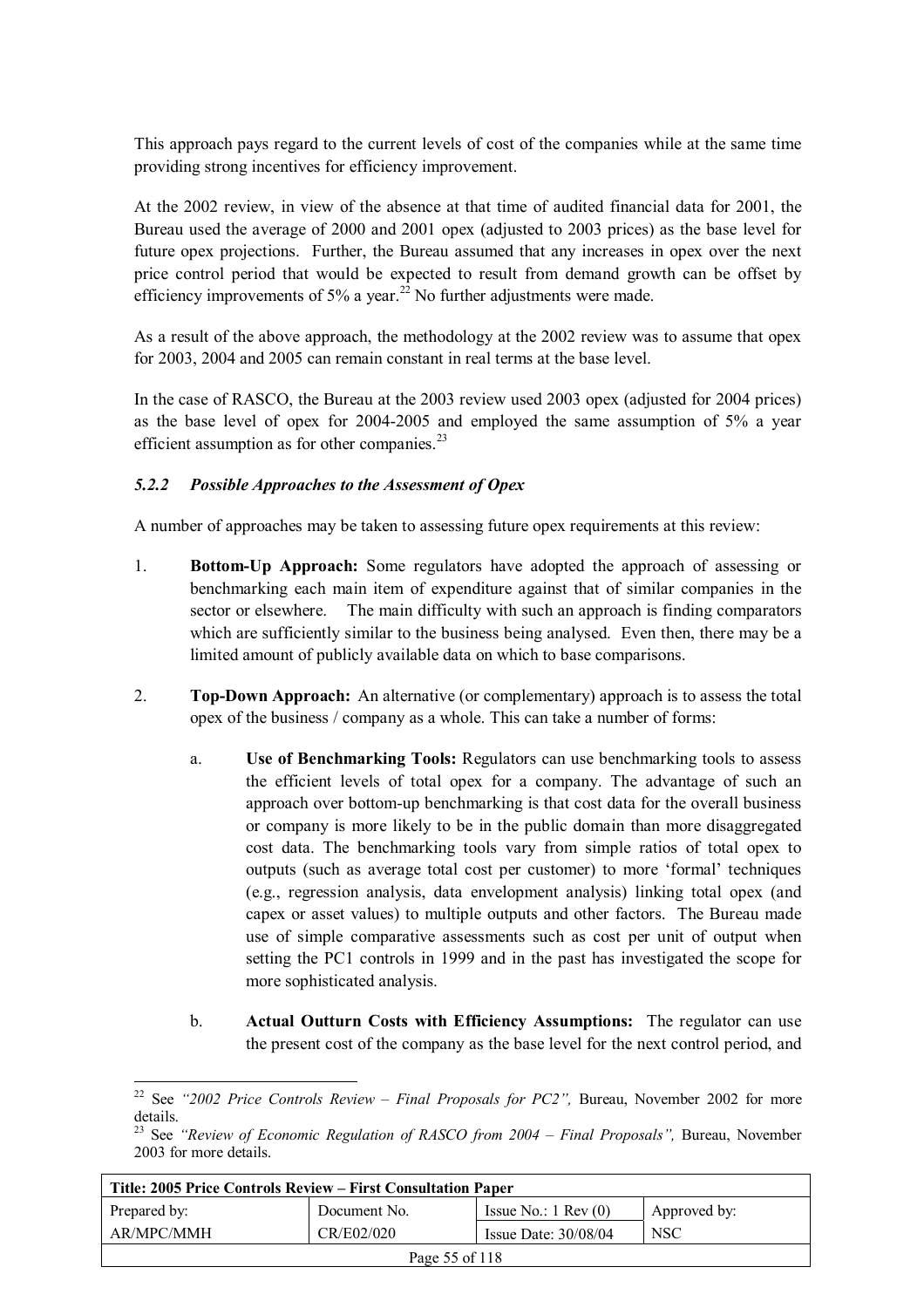then make various adjustments to ensure it provides reasonable projections of efficient opex for the next control period. As described in 5.2.1 above, the Bureau used this approach in setting the current price controls. The regulator needs to be aware of the possibility (and make adjustments where necessary) that such an approach may provide poor incentives towards the end of the price control period for licensees to reduce costs (if they think higher costs at the end of one control period will result in higher allowed opex in the next control period).

c. **Extending Previous Projections with Efficiency Assumptions:** This approach is similar to (b) above, but uses the opex projected at the last review (instead of actual out-turn opex) as the base level for the next control period. This approach may be considered suitable if using actual out-turn costs would result, in the regulator's view, in an inefficient level of costs (for example, if the company has not achieved the assumed efficiency improvements in the previous price control period).

In practice, regulators will tend to use a combination of approaches and assess a wide range of information before forming a judgment about the efficiency improvement that can be reasonably expected from the company over the next control period.

# *5.2.3 Assessment of Opex Approaches*

One of the purposes of the restructuring of the Abu Dhabi water and electricity sector and the introduction of incentive regulation was to provide the regulated companies with improved incentives to improve their efficiency. Further, the Bureau has a duty to ensure the economy and efficiency of the sector. Improvements in efficiency over time will have important benefits in terms of reducing charges to customers, reducing the subsidy requirements of the sector, and increasing the value of the companies.

While any of the approaches discussed in Section 5.2.2 for the assessment of opex can help achieve the above objectives, a number of factors need to be considered in selecting the approach for this price controls review.

The bottom-up approach requires the identification of suitable comparators from elsewhere in the country or overseas and is highly data intensive. Further, this approach may involve the regulator in the "second-guessing" of detailed operational decisions which are often best left to the management of the company.

Nevertheless, the Bureau will wish during the course of the review to undertake investigation of certain cost components which are particularly significant or which give cause for concern. Such components may include fault repairs, vehicle costs, staff costs, and general overhead expenses.

The difficulty of identifying suitable comparators also applies to the top-down benchmarking approaches. For example, the most suitable comparators would be similar companies elsewhere in the region, but there is virtually no publicly available data about such companies.

| Title: 2005 Price Controls Review – First Consultation Paper |              |                               |              |
|--------------------------------------------------------------|--------------|-------------------------------|--------------|
| Prepared by:                                                 | Document No. | Issue No.: $1 \text{ Rev}(0)$ | Approved by: |
| AR/MPC/MMH                                                   | CR/E02/020   | Issue Date: $30/08/04$        | <b>NSC</b>   |
| Page 56 of 118                                               |              |                               |              |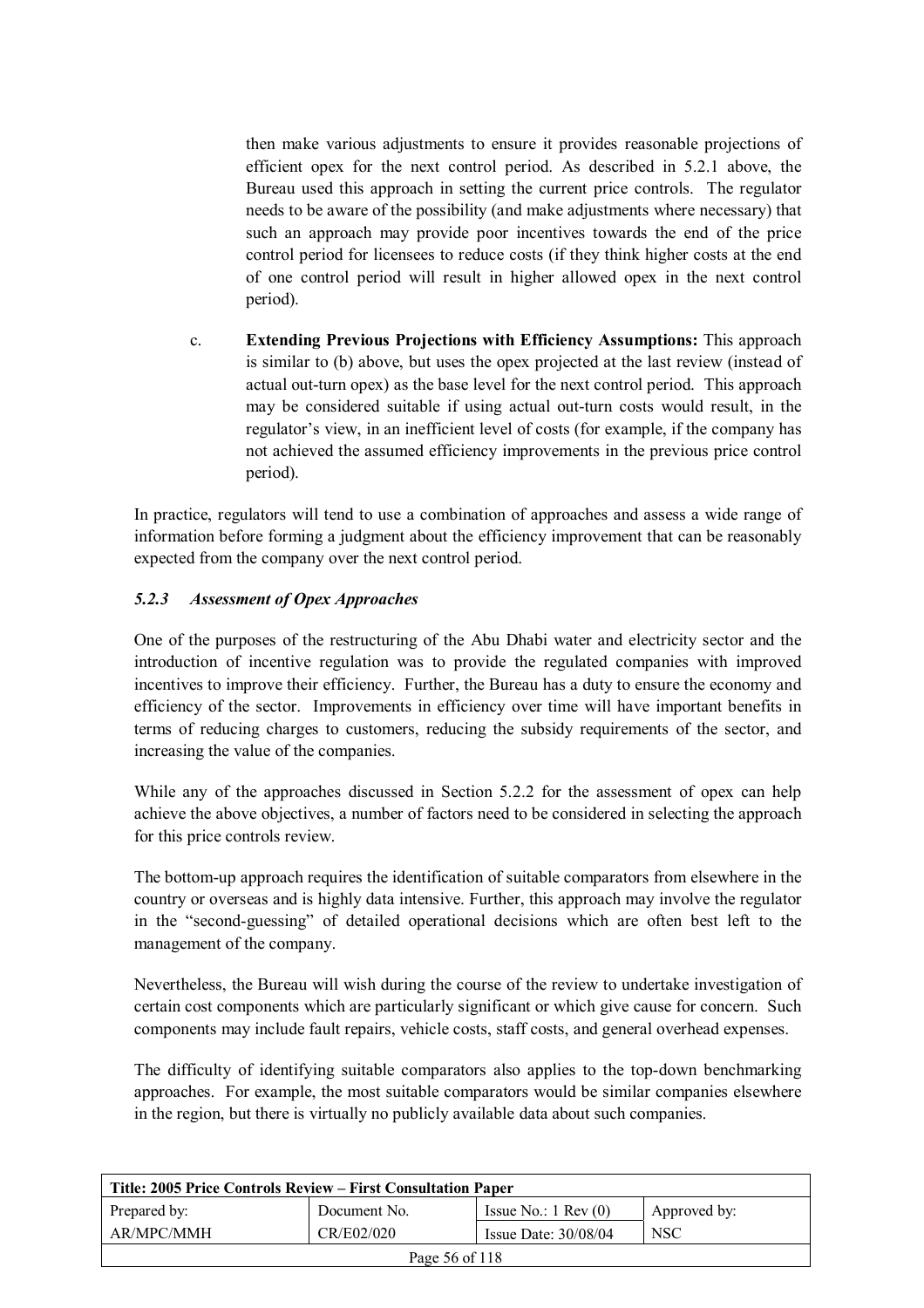Notwithstanding the above, the Bureau presently favours placing most emphasis on a top-down approach to projecting future opex which uses appropriate costs levels as the base level and provides strong incentives for efficiency improvement from this starting point. It is to be determined whether the base level can be the actual outturn cost levels for the latest year prior to the next control period (2b above) or the cost levels projected at the last price control review for the last year of the present control period (2c above), or perhaps some combination of the two. This will be assessed once the Bureau is in receipt of and has assessed the required data from the companies. Where companies have not responded adequately to efficiency incentives included in the PC2 controls, the Bureau will be reluctant to fully reflect this in higher opex allowances in the PC3 period than those the Bureau considers should have been achievable.

The Bureau would also welcome the results of any benchmarking analysis undertaken by the companies, either at the level of the business/company as a whole or for individual components of cost. For example, TRANSCO is a member of a group of electricity transmission companies which undergoes a regular benchmarking exercise, which the Bureau understands has also now been extended to its water business. The company would need to make a case on how the results of its benchmarking analysis can be used at this review. The Bureau would also expect to receive the results of benchmarking analysis that the Bureau understands has been commissioned by the distribution companies.

Furthermore, the Bureau will keep under review the possibility of undertaking more detailed analysis of individual components of opex to inform its overall assessment.

## *5.2.4 Application of Top-Down Approach*

Assuming a top-down approach is used to inform the efficiency assessment, a number of issues would need consideration:

**Base Level of Opex:** In the case of approach 2(b) ("top-down approach – actual outturn costs with efficiency assumptions"), audited accounts for 2004 are due to be received from the companies by 30 June 2005, prior to the scheduled issue of Final Proposals in August 2004. The Bureau's preferred methodology would therefore be to use the audited level of opex in 2004 as the base level of opex. However, if audited 2004 data is not available before the Final Proposals are due to be published, the Bureau would use other suitable data (e.g., the latest year for which audited data is available) to determine the base level of opex for the next price controls.

In the case of approach  $2(c)$  ("top-down approach – extending previous projections with efficiency assumptions"), the Bureau could use the opex projected for 2005 at the last reviews, converted to 2006 prices, as the base level of opex for the PC3 controls.<sup>24</sup> Table **5.1** below shows the projections for opex for 2005 (in 2003 prices) made at the last price control reviews:

 $\overline{a}$ <sup>24</sup> These projections may need to be allocated to separate businesses if the PC3 controls are to be split for ADWEC and distribution companies.

| Title: 2005 Price Controls Review – First Consultation Paper |              |                               |              |
|--------------------------------------------------------------|--------------|-------------------------------|--------------|
| Prepared by:                                                 | Document No. | Issue No.: $1 \text{ Rev}(0)$ | Approved by: |
| AR/MPC/MMH                                                   | CR/E02/020   | Issue Date: $30/08/04$        | <b>NSC</b>   |
| Page 57 of 118                                               |              |                               |              |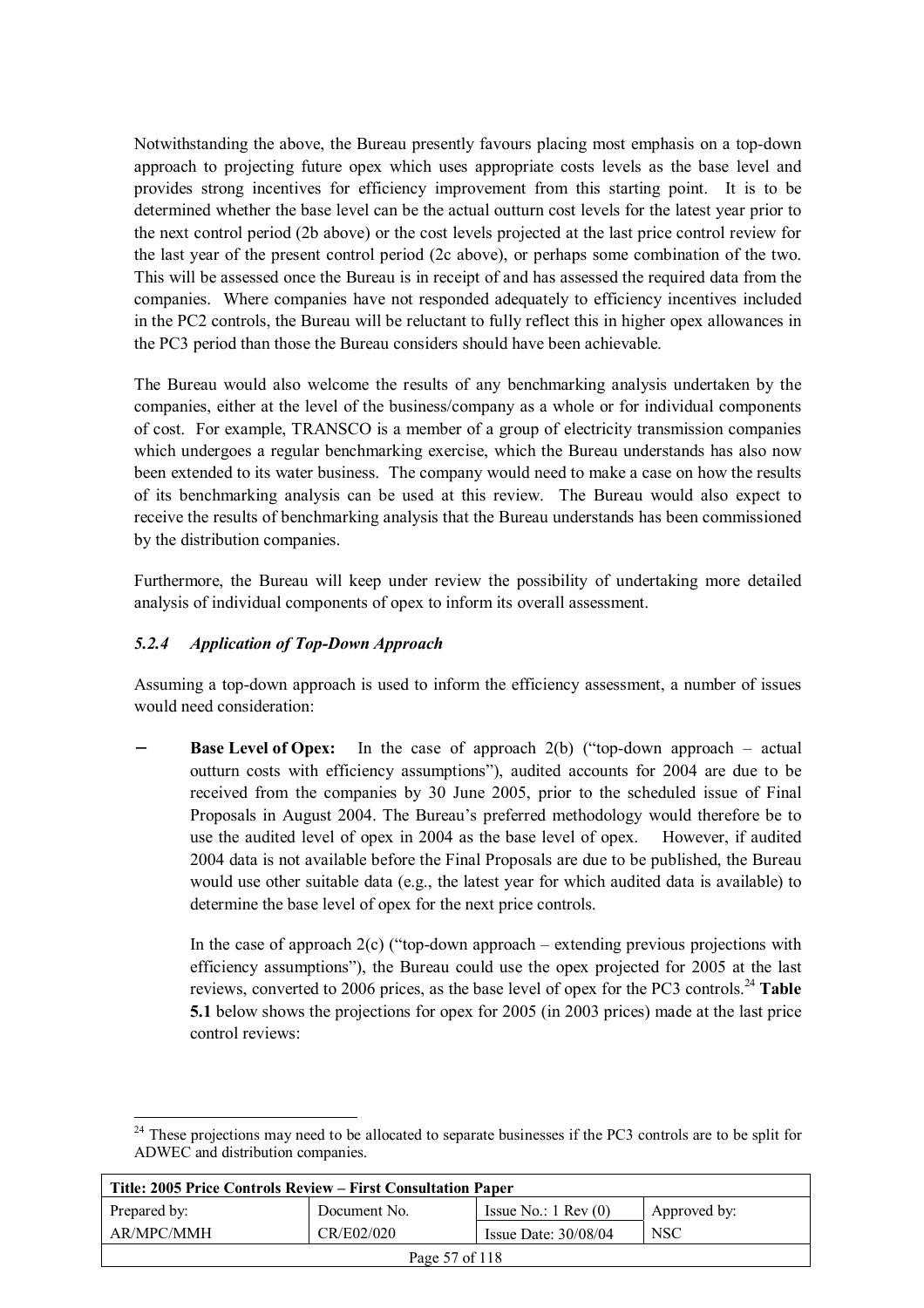| Table 3.1. Operating Expenditure Allowances at Frevious Frite Collition Reviews |         |         |         |
|---------------------------------------------------------------------------------|---------|---------|---------|
| AED m, 2003 prices                                                              | 2003    | 2004    | 2005    |
| ADWEC(1)                                                                        | 9.798   | 9.798   | 9.798   |
| <b>TRANSCO Electricity</b>                                                      | 96.809  | 96.809  | 96.809  |
| <b>TRANSCO Water</b>                                                            | 93.255  | 93.255  | 93.255  |
| <b>ADDC</b> Electricity                                                         | 196.367 | 196.367 | 196.367 |
| <b>ADDC</b> Water                                                               | 122.575 | 122.575 | 122.575 |
| <b>AADC</b> Electricity                                                         | 100.117 | 100.117 | 100.117 |
| <b>AADC</b> Water                                                               | 93.097  | 93.097  | 93.097  |
| RASCO Electricity (2)                                                           |         | 33.950  | 32.860  |
| RASCO Water (2)                                                                 |         | 87.880  | 82.340  |

**Table 5.1: Operating Expenditure Allowances at Previous Price Control Reviews** 

Note (1): ADWEC's opex includes capital expenditure and depreciation

Note (2): RASCO costs are in 2004 prices and exclude fuel costs

**Adjustment for Demand Increases:** In Abu Dhabi, water and electricity demands have been typically growing by  $5 - 10$  % a year. It is therefore necessary to make adjustments to the base level of opex to reflect increased opex associated with meeting increases in demand.<sup>25</sup> However, since a proportion of opex is fixed in nature, or only semi-variable, opex can be expected to increase at a slower rate than demand. The effect of such "economies of scale" is to lead to reductions in unit opex in industries where demand is expanding, even if there is no underlying improvement in the efficiency of operations.

At the 2002 price control review, the Bureau assumed that the anticipated demand growth for the sector of about 10% a year would lead to an increase in opex of about 5 % a year, all else equal. This was based on evidence from the academic literature and other regulators which suggested that, in capital-intensive industries, each 1% a year increase in demand could be expected to lead to an increase in opex of about 0.5% a year.

The Bureau would welcome the views of the respondents on the appropriate assumption for opex increases due to demand growth.

**Adjustment for Efficiency Improvement:** It is also necessary to take account of the assumed efficiency improvement over the duration of the PC3 controls. At the 2002 price controls review, the Bureau presented evidence which demonstrated that efficiency improvements of  $3 - 7$  per cent a year seemed a reasonable expectation for PC2 in the light of the efficiency improvements made by similar firms in comparable circumstances. On this basis, the Bureau adopted an opex efficiency improvement of 5% a year. The evidence supporting this is reproduced in **Table 5.2**:

 $\overline{a}$ <sup>25</sup> Opex projections should also be adjusted to finance anticipated improvements in service quality. However, the Bureau has adopted an approach whereby such costs are financed via the incentives incorporated into the Performance Incentive Scheme (PIS) – see Section 8 of this document.

| Title: 2005 Price Controls Review – First Consultation Paper     |              |                               |              |  |  |
|------------------------------------------------------------------|--------------|-------------------------------|--------------|--|--|
| Prepared by:                                                     | Document No. | Issue No.: $1 \text{ Rev}(0)$ | Approved by: |  |  |
| AR/MPC/MMH<br><b>NSC</b><br>CR/E02/020<br>Issue Date: $30/08/04$ |              |                               |              |  |  |
| Page 58 of 118                                                   |              |                               |              |  |  |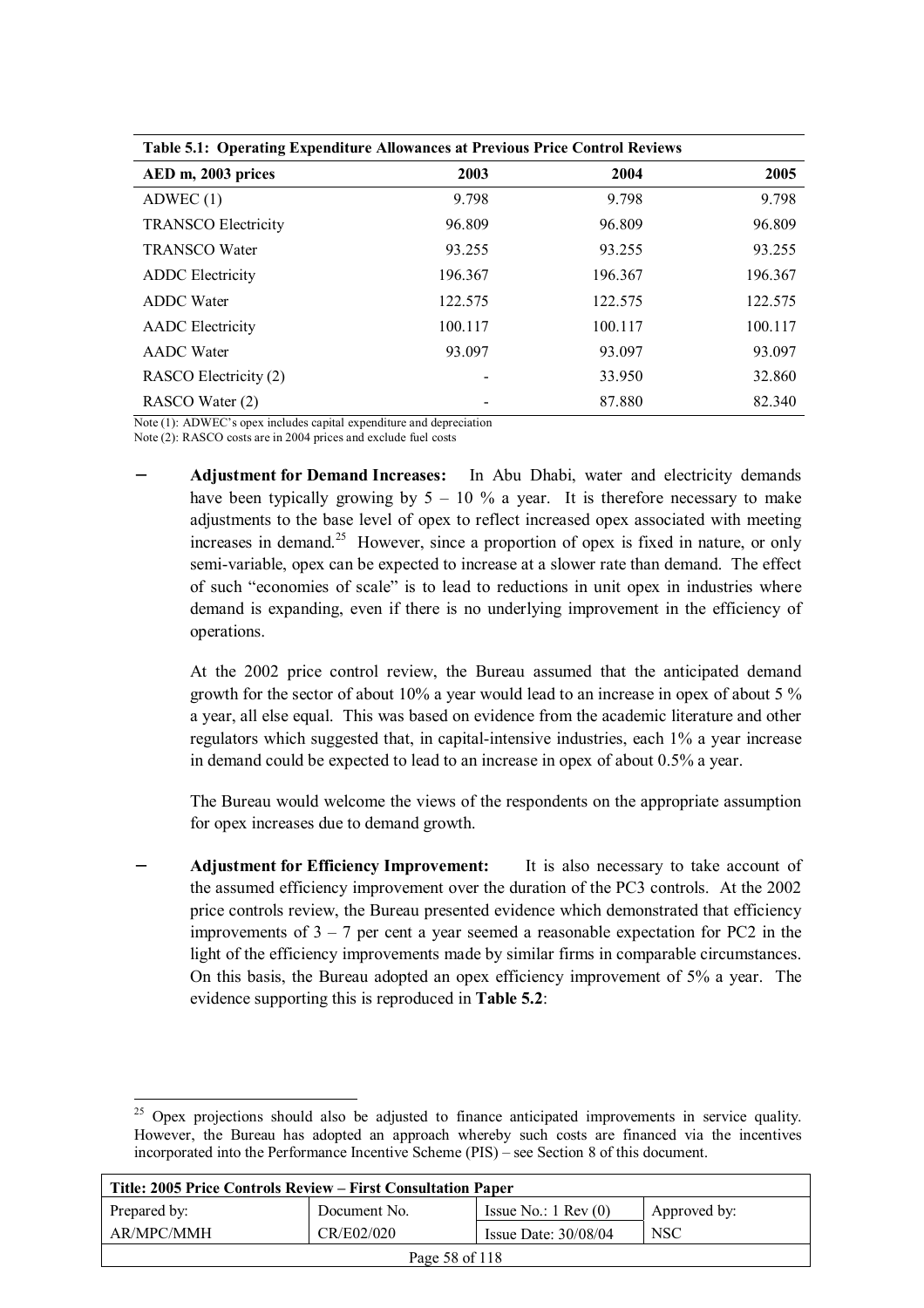| Table 5.2: Annual Real Unit Operating Cost Reductions in UK Utilities Since Privatisation |                         |        |             |         |         |        |        |             |
|-------------------------------------------------------------------------------------------|-------------------------|--------|-------------|---------|---------|--------|--------|-------------|
|                                                                                           | 1992                    | 1993   | 1994        | 1995    | 1996    | 1997   | 1998   | <b>CAGR</b> |
| Water                                                                                     | $\sim 100$ km s $^{-1}$ |        | $-10$ $-31$ |         | $-4.4$  | $-4.5$ | $-4.1$ | $-37$       |
| Electricity transmission                                                                  | 15.6                    | $-6.1$ | $-150$      | $-14.4$ | $-7.0$  | -64    | -111   | $-6.5$      |
| Electricity distribution                                                                  | $-33$                   | $-1.5$ | 18          | $-58$   | $-12.5$ | $-144$ | -89    | $-6.8$      |

Source: Adapted from ORR (1999) The Periodic Review of Railtrack's Access Charges: Provisional Conclusions on Revenue **Requirement** 

Notes CAGR denotes Compound Annual Growth Rate.

These improvements in the UK were calculated after taking account of the effect on costs of changes in output levels and in the level of service quality, and so could be taken to represent "underlying" efficiency improvements.

Since then, this research has been updated by several UK regulators (e.g. Ofgem, Ofwat and ORR) in their most recent price reviews (2003, 2004). This latest evidence will be analysed by the Bureau in the course of this review so that the Bureau can update its opex efficiency improvement assumption in view of recent experience and research.

The Bureau will also attempt to analyse the efficiency improvements made by the Abu Dhabi companies over the PC2 period. In other regulatory environments, efficiency assumptions in price limits have tended to reduce over time as companies have responded to the incentives provided by the price controls, reducing the scope for future improvements. There is little evidence of this effect yet in Abu Dhabi. On the contrary, there may be a case for finding means to further strengthen the efficiency incentives.

The Bureau will also be interested in receiving details as to specific efficiency initiatives that have been taken by the companies during PC2 or which they plan to undertake during PC3.

- Further Adjustments: The Bureau also needs to consider any further adjustments for other factors not adequately dealt with by the above methodology. These include:
	- o One possible factor affecting future levels of opex is the **degree of capital intensity of each business**. In most network businesses, one would expect an ongoing substitution of capital for operating costs. New equipment sometimes reduces the number of people who need to be employed, whether in production or administrative tasks. It may also allow materials to be used more economically. As a result, the stock of capital tends to increase in relation to other inputs, and opex tends to reduce more rapidly (or increase less rapidly) than costs overall. No adjustment was made for capital substitution effects at the last reviews.
	- o Another possible adjustment to opex projections is for the **effect of real input prices** on a firm's costs. Adjustments to opex projections would be required where increases or decreases in real input prices faced by the sector companies are expected (i.e., other than movements reflected in the changes in the UAE CPI already accounted for in the CPI-X indexation formula). In principle, such an adjustment could be upwards or downwards (depending on whether real input

| Title: 2005 Price Controls Review – First Consultation Paper |                                                    |                               |              |  |
|--------------------------------------------------------------|----------------------------------------------------|-------------------------------|--------------|--|
| Prepared by:                                                 | Document No.                                       | Issue No.: $1 \text{ Rev}(0)$ | Approved by: |  |
| AR/MPC/MMH                                                   | CR/E02/020<br><b>NSC</b><br>Issue Date: $30/08/04$ |                               |              |  |
|                                                              | Page 59 of 118                                     |                               |              |  |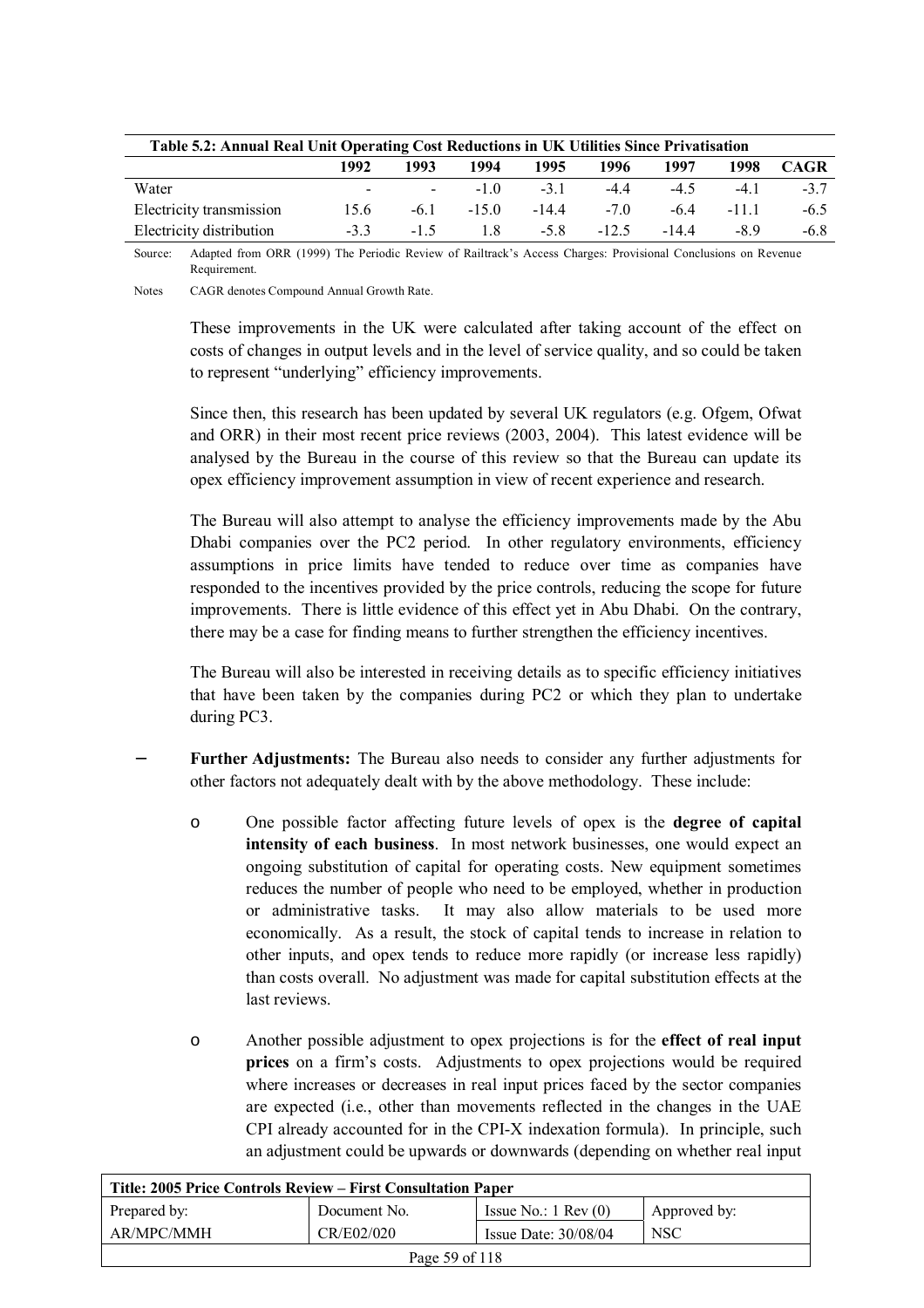prices were expected to rise or fall). No adjustment was made at the 2002 price control review since none of the companies presented the Bureau with convincing evidence for any such movements.

In addition, certain costs may be argued to be outside the direct control of the companies. It may be necessary to consider alternative treatment of such costs. For example, the Bureau believes that costs such as a corporate income tax (which is not presently imposed in Abu Dhabi) imposed during a control period after the new controls are set would truly be beyond the control of a company. The Bureau would welcome companies' views on costs which are genuinely outside the companies' control.

However, even if costs are identified as being outside companies' control, it does not mean that pass-through of such costs is the appropriate regulatory treatment. Pass-through would require separate, audited data relating to the costs in question to be recorded. In view of the companies' performance to date in providing audited information on a timely basis, this may not be realistic. A better alternative may be to make due allowance for such prospective costs when setting the price controls, or to exclude such costs from the controls and make an appropriate adjustment for any outturn costs at the subsequent price control review.

# **5.3 Defining "Operating Expenditure"**

As mentioned earlier, the term "operating expenditure", or "opex", is generally used in this document to refer to all operating costs excluding depreciation. However, there are two exceptions to this:

- 1. ADWEC has few capital assets and to the extent that it has invested (or plans investment) in IT and communications, and in furniture and fittings, the capital costs (both capex and depreciation) are proposed to be included in opex rather than capex for the purposes of price control calculations. This is consistent with the approach used to date in setting price controls for ADWEC. A similar approach may also be considered for the supply businesses of ADDC/AADC (assuming separate controls for distribution and supply) if the projected capital investment of the supply businesses is not significant.
- 2. For RASCO, the cost of fuel used for electricity generation and water production make a significant part of its total operating costs. Therefore, careful consideration is required to assess fuel costs and to incentivise RASCO to improve its fuel efficiency. Accordingly, these costs are treated separately to other operating expenditures and are discussed later in this section.

Further, based on the arguments made for the scope of the price controls in Section 3.6, all opex relating to the licensed activities, including activities indirectly related to licensed activities, will be accounted for in the opex projections for the relevant businesses. It is proposed that the only exclusion will be opex related to unlicensed activities for which the company has received the Bureau's consents. This will also be reflected in the definition of "regulated revenue" used for monitoring compliance with the price control.

| Title: 2005 Price Controls Review – First Consultation Paper |              |                               |              |  |  |
|--------------------------------------------------------------|--------------|-------------------------------|--------------|--|--|
| Prepared by:                                                 | Document No. | Issue No.: $1 \text{ Rev}(0)$ | Approved by: |  |  |
| AR/MPC/MMH                                                   | <b>NSC</b>   |                               |              |  |  |
| Page 60 of 118                                               |              |                               |              |  |  |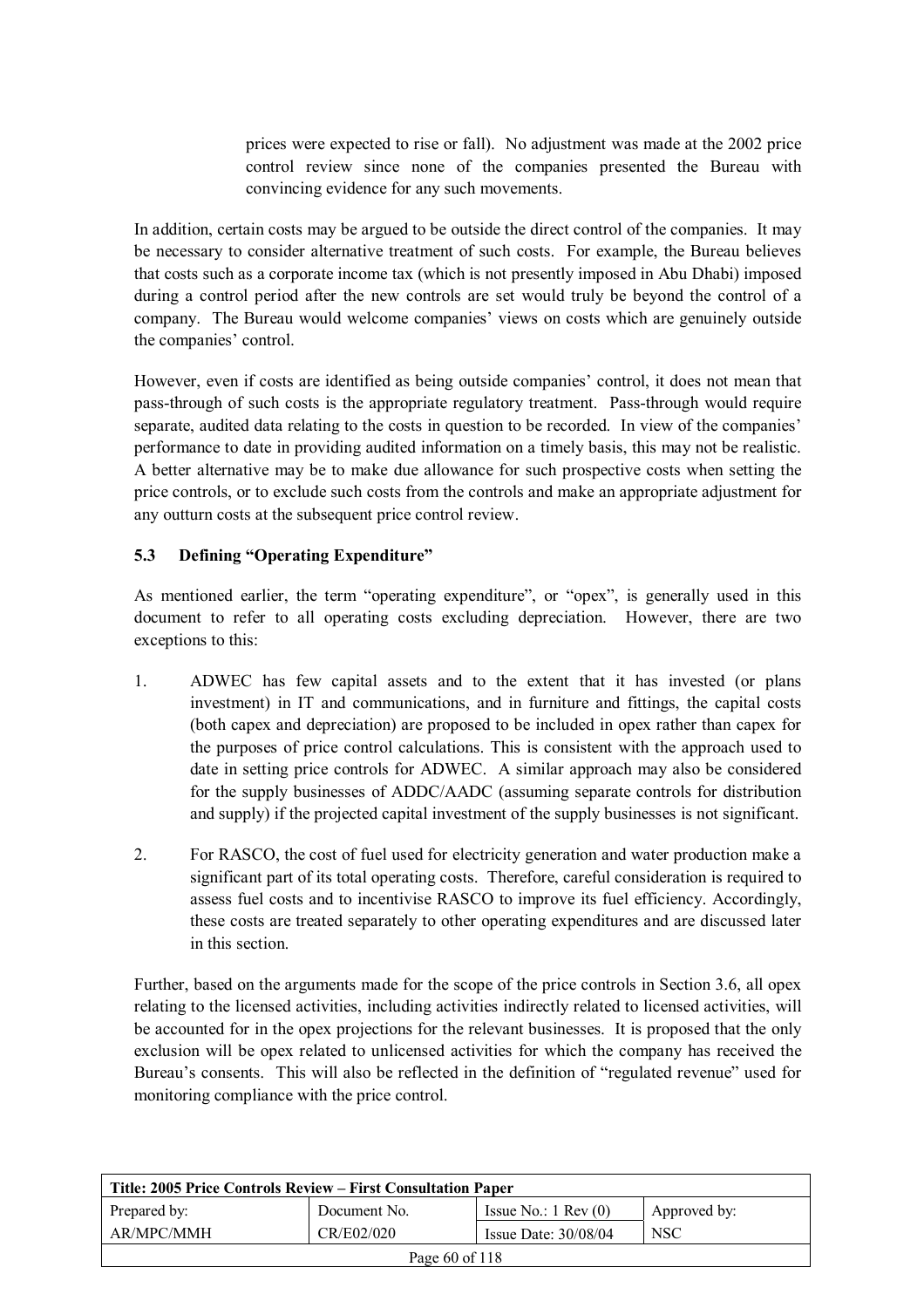# **5.4 Possible "Rolling" Incentive Adjustment**

In CPI-X regulation, companies have incentives to reduce actual opex below the levels of opex assumed by the regulator in setting the price controls, and hence to earn additional profits (at least until the next price control review). At the next price control review, such opex efficiency is usually transferred to customers by the regulator re-setting opex projections for the future by reference to the recently achieved levels of opex.

However, the effect of this is that the companies can retain the benefits of opex efficiency for varying periods depending on the time within the price control period at which such improvement were made. For example, for a control period of 5 years, benefits achieved in the first year are retained by the companies for four years, benefits of the second year are retained for three years, and so on.

To address this concern, some regulators have proposed or employed an approach whereby the efficiency benefits achieved in one control period are retained by companies for a "rolling" period of fixed duration. The purpose of such a rolling scheme is to ensure consistency of incentives within and between price control periods.

With a rolling scheme, benefits for each year of the control period can be allowed to be retained by the companies for the same fixed period, say 5 years. The objective is to enable companies to retain the benefit of lower than expected opex for a fixed period, irrespective of whether lower opex occurred early or late in the price control period. Some regulators have applied this rolling approach to both opex and capex (in view of the potential trade-off between the two) by using a rolling allowance for opex and a rolling RAV for the capital costs. In order to provide complete consistency of incentives between opex and capex and to avoid undue variations in price limits (both within and between the price control periods), some researchers have even proposed a "regulatory reserve" (which is used as a "store" for efficiency out-performance to be returned to customers progressively over a relatively long period similar to a time profile used for depreciation of network assets or investments).<sup>26</sup>

Such an approach could have benefits in Abu Dhabi, by ensuring consistency of efficiency incentives over time. However, given the complexity of the approach it may be premature to introduce it at this review. The Bureau would welcome the views of respondents on this point.

## **5.5 RASCO's Fuel Costs**

As discussed in Section 4 of this document, RASCO's price controls for 2004-2005 are based on the following basic formula for its maximum allowed revenue (MAR) in any year 't':

$$
MAR_t = a_t + (b_t \times Revenue\,text{ Driver}_t) + F_t + Q_t - K_t
$$

Components involving 'a' and 'b' of the MAR are subject to CPI-X regulation and are discussed in other sections of this document, but the allowed fuel costs "F" are subject to a different form of regulation.

 $\overline{a}$ <sup>26</sup> See *"Rolling Schemes in Price Control Reviews"*, Europe Economics, 10 June 2003 for more details.

| Title: 2005 Price Controls Review – First Consultation Paper     |              |                               |              |  |
|------------------------------------------------------------------|--------------|-------------------------------|--------------|--|
| Prepared by:                                                     | Document No. | Issue No.: $1 \text{ Rev}(0)$ | Approved by: |  |
| AR/MPC/MMH<br>CR/E02/020<br><b>NSC</b><br>Issue Date: $30/08/04$ |              |                               |              |  |
| Page 61 of 118                                                   |              |                               |              |  |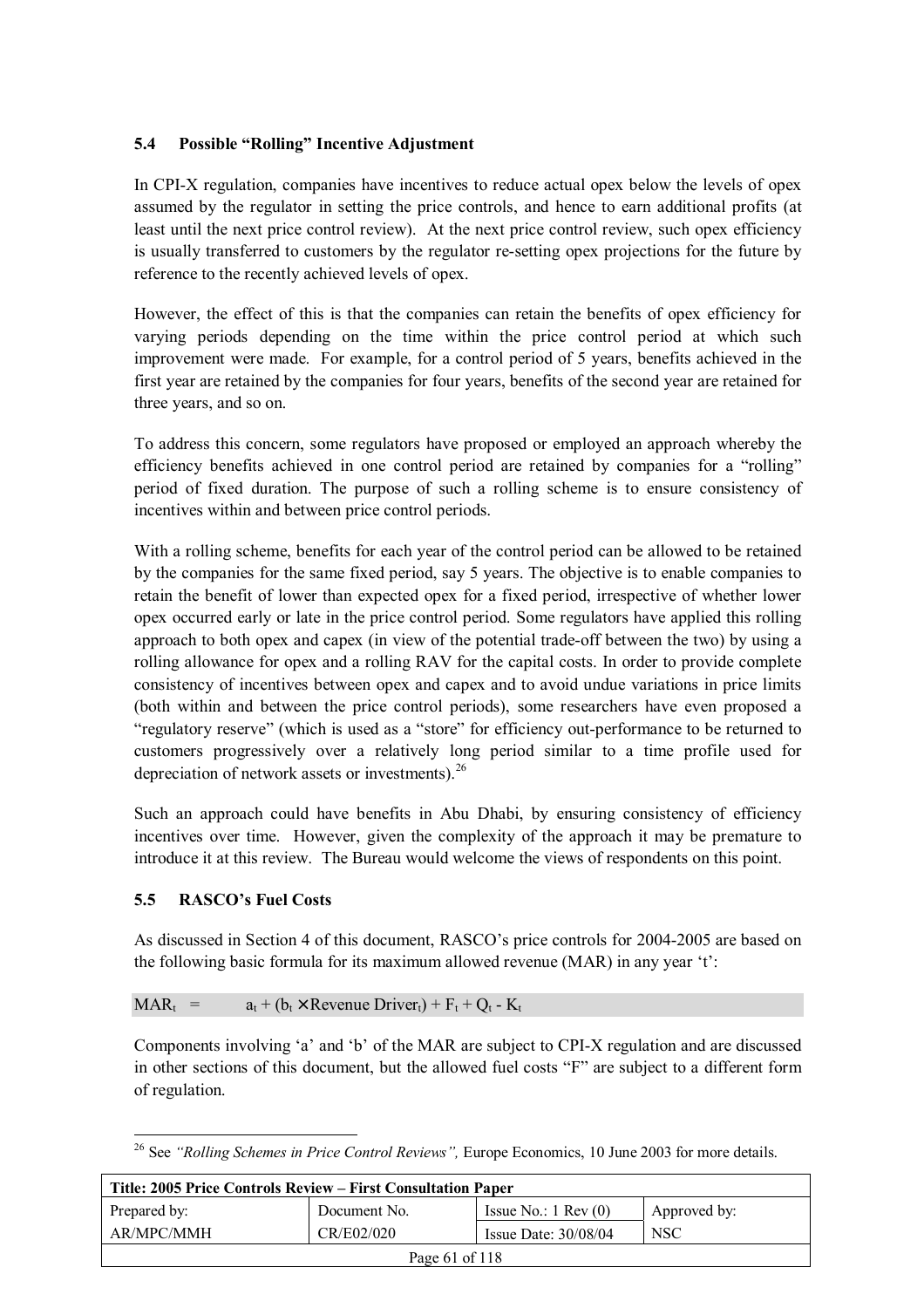Fuel costs make up to significant part of the total operating costs of RASCO. The 2003 price control review for RASCO showed that allowed fuel costs make up about 44% and 28% of total allowed revenue for RASCO's electricity and water businesses, respectively. Further, the unit fuel costs for RASCO's water and electricity are significantly higher than those of the distillers and generators selling water and electricity to ADWEC. Although there may be good reasons for this, the extent of the difference requires justification.

The Bureau therefore considered it important to establish incentives for RASCO to manage its fuel consumption more efficiently. The mechanism introduced for the present price controls for RASCO requires that the allowed fuel costs for any year 't' of the control period (2004-2005) are calculated by using the following formula, separately for water and electricity:

$$
F_t = (W_A \times AF_t) + (W_B \times Z_t \times BUF)
$$

Where:

| Actual fuel costs of RASCO for electricity or water in year t (AED)<br>$AF_t$ |  |
|-------------------------------------------------------------------------------|--|
|-------------------------------------------------------------------------------|--|

- $Z_t$  = Quantity of electricity or water produced in year t (kWh or TIG) as defined below.
- $BUF =$  Benchmark unit fuel cost for electricity or water (fils/kWh or AED/TIG) as set by the Bureau based on expected levels of fuel consumption efficiency which could be achieved by RASCO over the control period.
- $W_A$  = Weight of the actual fuel costs of RASCO in year 't' in the allowed fuel costs. This weight will be the same for all the years of the control period.
- $W_B$  = Weight of the allowed fuel costs for RASCO in year 't' which should be based on the BST unit fuel cost benchmark. This weight will be the same for all the years of the control period.

This formula allows RASCO to recover a proportion (at the 2003 review: 95%) of its actual fuel costs and the remaining fuel costs are based on the benchmark fuel unit costs. This provides RASCO with the incentive to improve its fuel consumption efficiency and earn additional revenue if it reduces its unit fuel cost below the benchmarks. The above formula requires the Bureau to establish the values of the weights  $W_A$  and  $W_B$  and the benchmark unit fuel cost (BUF), separately for electricity generation and water production businesses of RASCO.

At the 2002 review, the data submissions on RASCO indicated that the average fuel unit costs for RASCO's electricity and water production were in the range of  $22 - 31$  fils/kWh and  $11 - 13$ AED/TIG, respectively. These unit costs were found to be significantly higher than the average BST unit fuel costs for any year and higher than any specific station in ADWEC's system. The Bureau recognized that there can be various obvious reasons for such higher fuel costs for RASCO, such as differences in fuel types, in plant locations, in technologies, and in plant loadings. The Bureau therefore set 20 fils/kWh and 8 AED/TIG as the benchmark unit fuel costs (BUFs) for RASCO's electricity and water price controls, respectively, for 2004-2005. These were significantly higher than the average BST unit fuel costs and other comparators and were

| Title: 2005 Price Controls Review – First Consultation Paper     |                |                               |              |  |
|------------------------------------------------------------------|----------------|-------------------------------|--------------|--|
| Prepared by:                                                     | Document No.   | Issue No.: $1 \text{ Rev}(0)$ | Approved by: |  |
| AR/MPC/MMH<br>CR/E02/020<br><b>NSC</b><br>Issue Date: $30/08/04$ |                |                               |              |  |
|                                                                  | Page 62 of 118 |                               |              |  |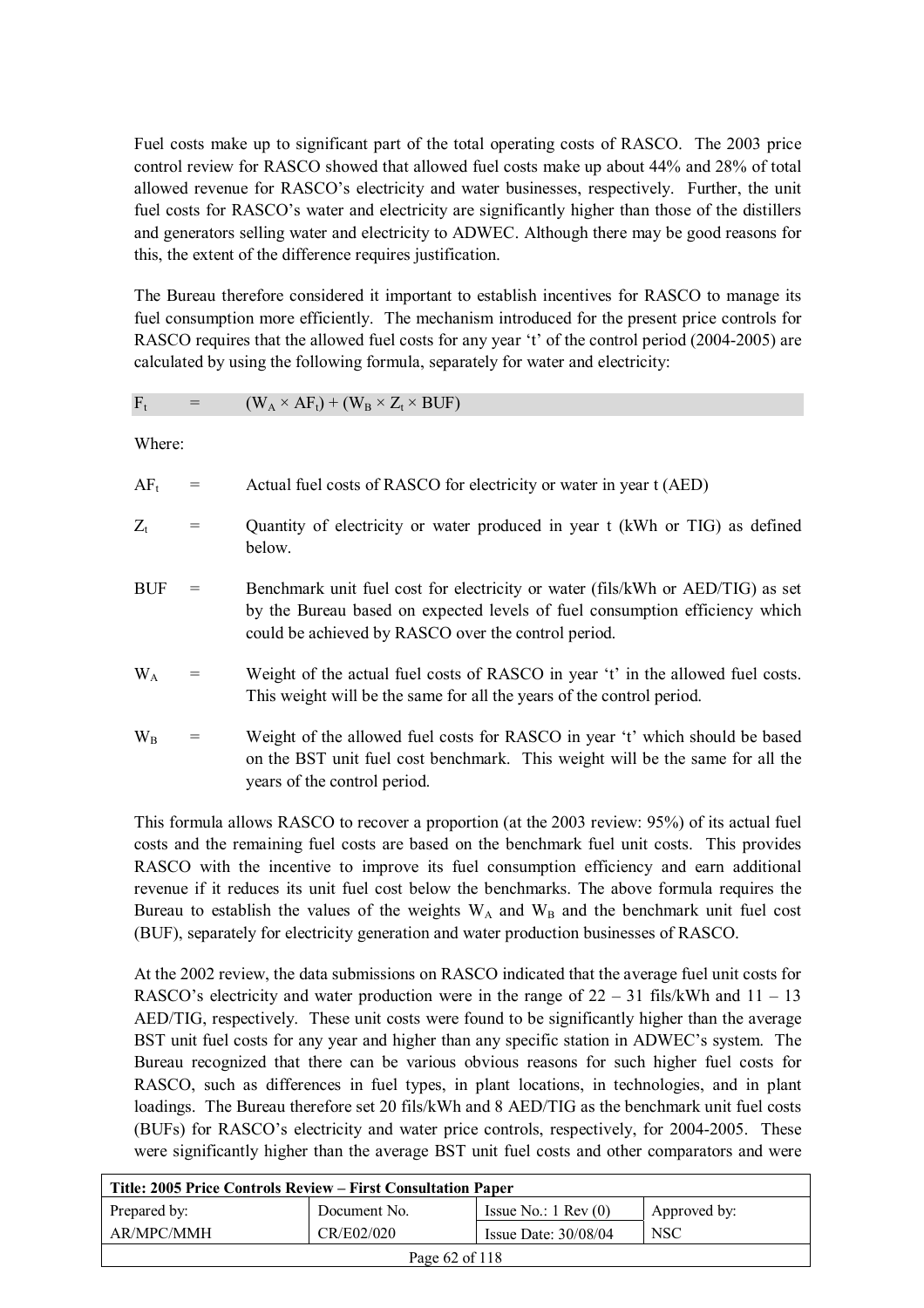intended to make allowances for the different operating environment for RASCO compared to the networked generators.

As part of this review and assuming continuation of the existing form of control for RASCO (see Sections 3 and 4), the Bureau intends to review the regulatory framework for RASCO's allowed fuel costs so as to provide stronger incentives for RASCO to reduce its fuel costs. The Bureau wishes to strengthen the incentive for RASCO, first, to recover its actual fuel costs as much as possible by approaching the benchmarks, and then to earn additional profits by going beyond the benchmarks. There are three options available to further strengthen the incentives for fuel efficiency:

- 1. Reduce the benchmark unit fuel costs (BUFs);
- 2. Increase the weight of the benchmark fuel costs  $(W_B)$  in the formula for allowed fuel costs – presently this weight is 5% for both water and electricity businesses; or
- 3. an appropriate combination of the above two options.

The values of benchmarks and weights are closely related to how the "Z" terms in the formula for allowed fuel costs are defined. The definitions of the 'Z' terms used for the 2004-2005 price controls are as follows:

| "Zt for Electricity: | means the net quantity of electricity produced by, or on behalf of,<br>RASCO in any year t (expressed in kWh) from any generator (whether<br>continuous, emergency or standby) as metered or reasonably estimated;<br>where net means net of any auxiliary or internal consumption of the<br>generating plant or facility."                                |
|----------------------|------------------------------------------------------------------------------------------------------------------------------------------------------------------------------------------------------------------------------------------------------------------------------------------------------------------------------------------------------------|
| "Zt for Water:       | means the net quantity of water produced by, or on behalf of, RASCO in<br>any year t (expressed in TIG) from any water production plant<br>(excluding water well-fields and reverse osmosis distillers) as metered or<br>reasonably estimated; where net means net of any auxiliary or internal<br>consumption of the water production plant or facility." |

The Bureau would welcome the views of respondents on whether there is a need to review the above definitions, for example on whether the figures should be continued to be allowed to be "reasonably estimated" as an alternative to "metered", or whether the Bureau should require that they must be metered.

## **5.6 Issues for Consultation**

This Section 5 raises the following issues for consultation in relation to the PC3 controls:

- 1. The Bureau favours a "top-down" approach to the assessment of efficient levels of opex. With such an approach, what should be the base level of opex?
- 2. What role should benchmarking play in the assessment of opex efficiency?

| Title: 2005 Price Controls Review – First Consultation Paper     |              |                               |              |  |  |
|------------------------------------------------------------------|--------------|-------------------------------|--------------|--|--|
| Prepared by:                                                     | Document No. | Issue No.: $1 \text{ Rev}(0)$ | Approved by: |  |  |
| AR/MPC/MMH<br>CR/E02/020<br><b>NSC</b><br>Issue Date: $30/08/04$ |              |                               |              |  |  |
| Page 63 of 118                                                   |              |                               |              |  |  |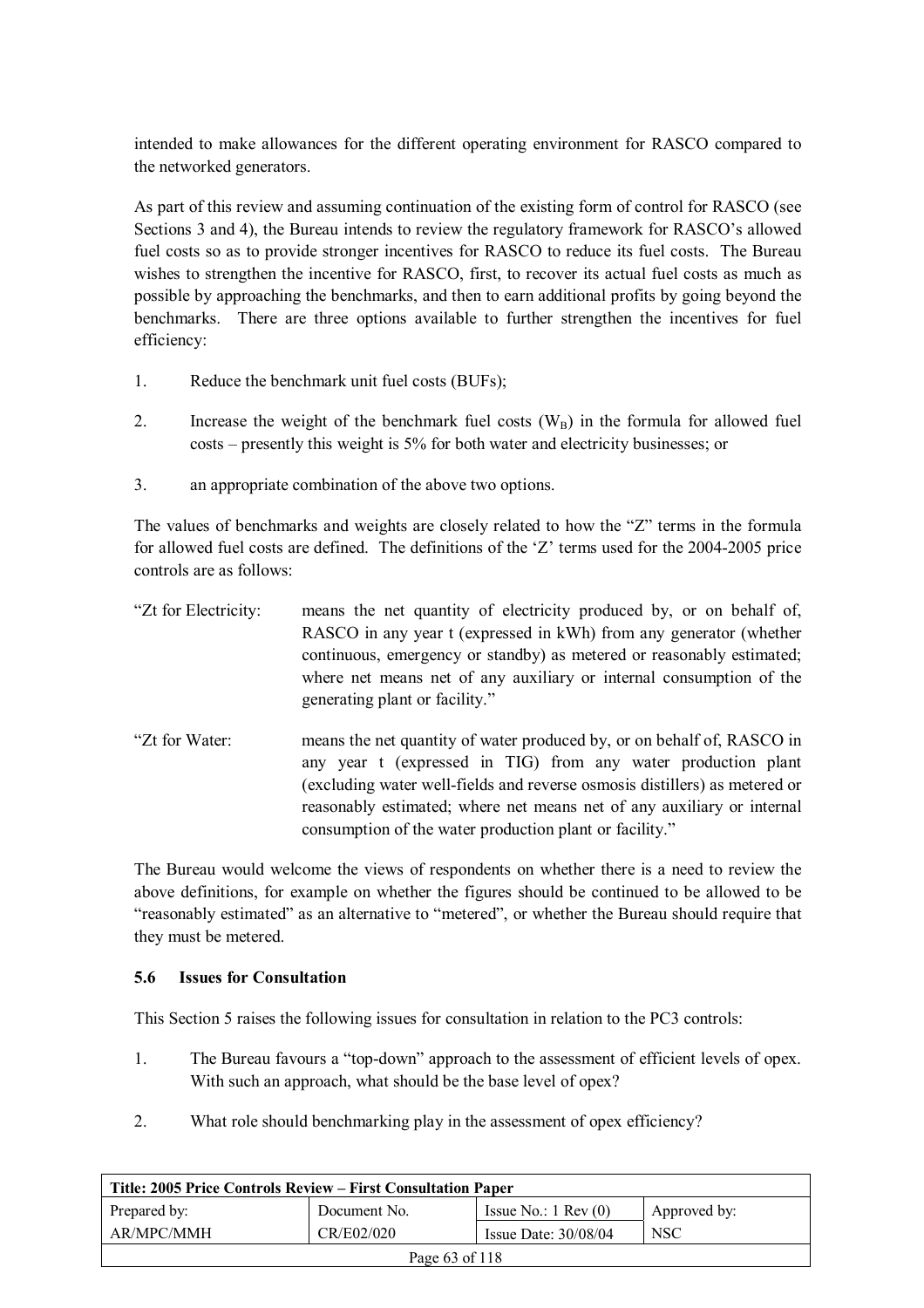- 3. What is the scope for opex efficiency improvements over the PC3 period?
- 4. To what extent can opex be expected to vary with increases in demand over the PC3 period?
- 5. What other factors should be taken into account in assessing future opex requirements (e.g., capital substitution, movements in real input prices, one-off events)?
- 6. Should a 'rolling' scheme be introduced to allow companies to retain the benefits of outperformance of efficiency assumptions for a period of fixed duration?
- 7. How should the incentives for fuel efficiency for RASCO be improved?

| Title: 2005 Price Controls Review – First Consultation Paper |                                                    |                               |              |  |
|--------------------------------------------------------------|----------------------------------------------------|-------------------------------|--------------|--|
| Prepared by:                                                 | Document No.                                       | Issue No.: $1 \text{ Rev}(0)$ | Approved by: |  |
| AR/MPC/MMH                                                   | CR/E02/020<br><b>NSC</b><br>Issue Date: $30/08/04$ |                               |              |  |
| Page 64 of 118                                               |                                                    |                               |              |  |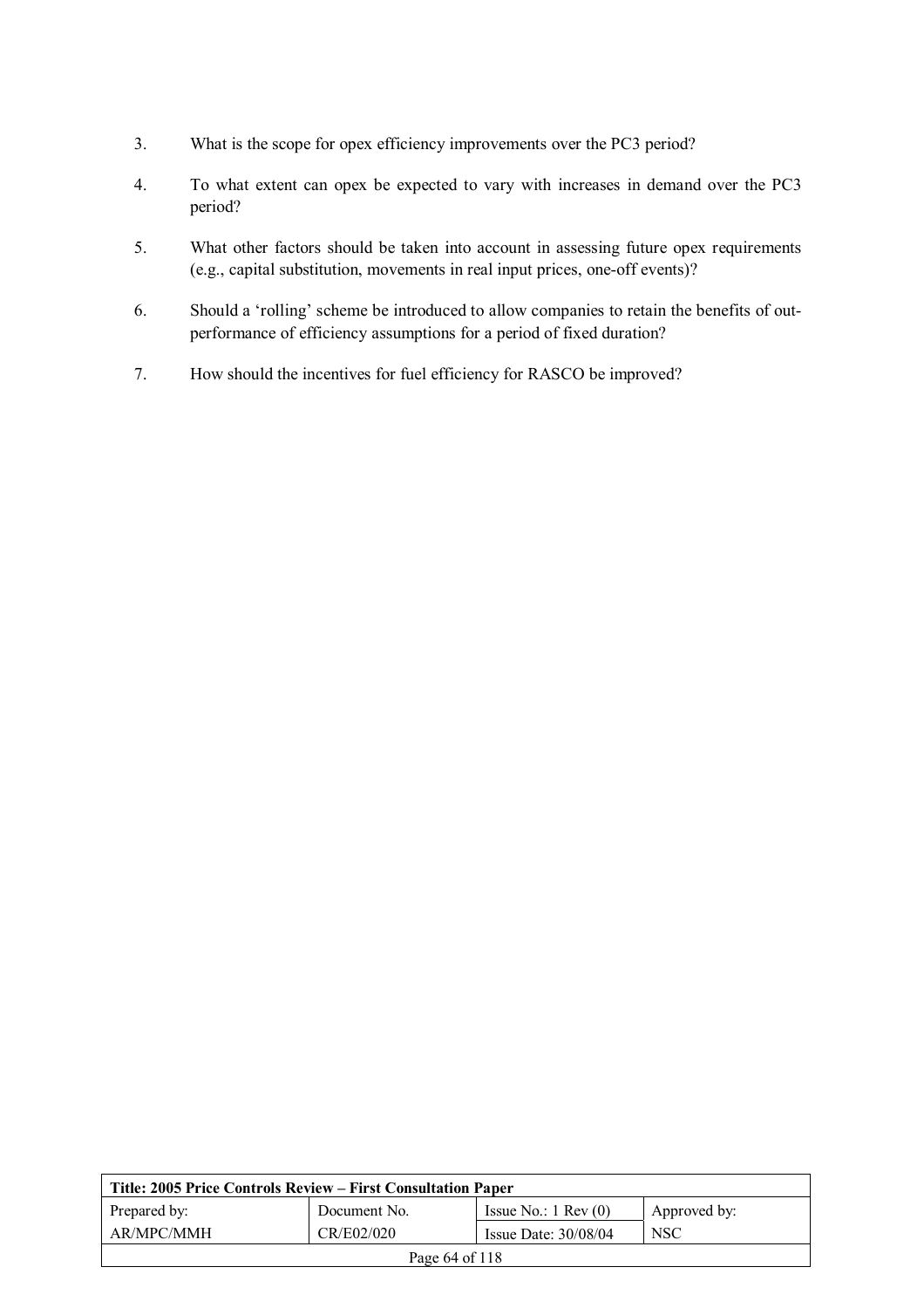# **6 Treatment of Capital Expenditure and Asset Valuation**

# **6.1 Introduction**

The Bureau's approach to setting the PC3 controls will be based, broadly speaking, on setting the allowed revenues for each business to recover an efficient level of its costs – that is, operating expenditure (opex) and capital costs (depreciation plus a return on capital). Using the "buildingblock" approach discussed in Section 4.2 of this document, the annual revenue requirement for each business can be calculated as follows:

## Required Revenue = Operating Expenditure + Depreciation + Return on Assets

This calculation over the next price control period requires the following:

- projections of opex over the next control period (discussed in Section 5 of this document);
- projections of depreciation over the control period; and
- projections of return on regulatory asset values (RAVs) which in turn require projections of RAVs at the start of the control period, capital expenditure (capex) for each year of the period and annual depreciation.

For capital-intensive industries, capital costs account for a significant proportion of overall costs and hence of charges to customers. For example, TRANSCO reported capex and net fixed assets of the order of AED 3 billion and AED 13 billion, respectively, in 2003. Compare these magnitudes with the sector overall turnover of about AED 6-7 billion in 2003. **Table 6.1** below presents the actual outturn data on capex, depreciation and fixed assets for 1999-2003 for TRANSCO, broken down into its electricity and water businesses. These magnitudes highlight the importance of the regulatory regime that should apply to the assessment and treatment of the capital costs at the price control review.

| Table 6.1: Actual Outturn Financial Data for TRANSCO |       |       |       |        |        |  |  |
|------------------------------------------------------|-------|-------|-------|--------|--------|--|--|
| <b>AED million, nominal prices</b>                   | 1999  | 2000  | 2001  | 2002   | 2003   |  |  |
| Capex – Electricity                                  | 493   | 824   | 1,103 | 969    | 1,159  |  |  |
| $Capex - Water$                                      | 124   | 133   | 205   | 651    | 1,967  |  |  |
| Capex - Total                                        | 617   | 958   | 1,308 | 1,619  | 3,127  |  |  |
| Depreciation – Electricity                           | 150   | 166   | 200   | 242    | 264    |  |  |
| Depreciation – Water                                 | 123   | 129   | 137   | 123    | 143    |  |  |
| Depreciation - Total                                 | 273   | 295   | 336   | 366    | 407    |  |  |
| Fixed Assets – Electricity                           | 4,316 | 4,957 | 5,951 | 6,675  | 7,547  |  |  |
| Fixed Assets – Water                                 | 2,852 | 2,806 | 2,890 | 3,397  | 5,213  |  |  |
| Fixed Assets – Total                                 | 7,168 | 7,764 | 8,841 | 10,072 | 12,759 |  |  |

Source: TRANSCO's Audited Separate Business Accounts for 1999-2003

| Title: 2005 Price Controls Review – First Consultation Paper |              |                               |              |  |
|--------------------------------------------------------------|--------------|-------------------------------|--------------|--|
| Prepared by:                                                 | Document No. | Issue No.: $1 \text{ Rev}(0)$ | Approved by: |  |
| AR/MPC/MMH                                                   | CR/E02/020   | Issue Date: $30/08/04$        | <b>NSC</b>   |  |
| Page 65 of 118                                               |              |                               |              |  |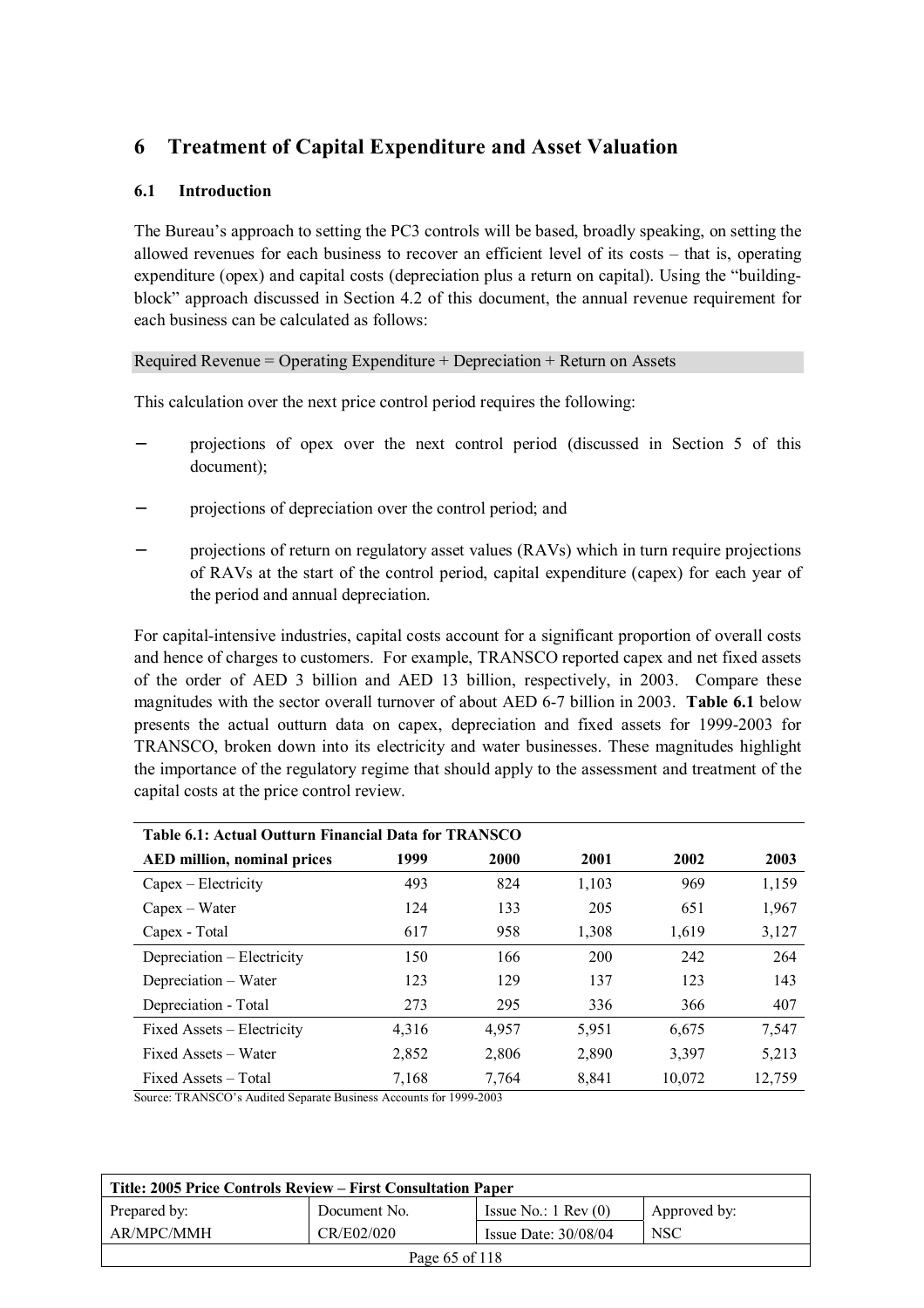This section discusses:

- The Bureau's treatment of capex at the 1999, 2002 and 2003 (RASCO) price controls reviews;
- The Bureau's ongoing efficiency review of capex undertaken over 1999 -2002 and 2003 – 2005, and the remuneration of such capex; and
- The treatment of future capex at the present price controls review.

# **6.2 Bureau's Approach at 1999 Price Control Review**

The PC1 controls were set in 1999 assuming no capex in the PC1 period for the three network companies (TRANSCO, ADDC and AADC). This was due to the unavailability of reliable projections at that time. It was then agreed that when setting the PC2 controls, the Bureau would take account of capex incurred during the PC1 period (along with its associated foregone financing costs), provided that capex carried out could be shown to be in accordance with the "efficiency criteria" established by the Bureau at the time of setting the PC1 controls. These criteria are that the expenditures:

- were required to meet growth in customer demand or the relevant security standards; and
- were efficiently procured.

Therefore, in essence, the assessment of, and remuneration for, *efficient* capex was deferred to the future price control review when audited data on actual outturn capex would be available. This is termed as an *ex post* approach – i.e., the assessment of efficient capex is made after the event.

Furthermore, in setting the PC1 controls, the opening asset value of TRANSCO at 1 January 1999 was reduced by 15%, following analysis by the Bureau which suggested that the accounting valuation of TRANSCO was over-stated in comparison with current costs of corresponding assets. Such an adjustment was necessary to ensure that TRANSCO's allowed revenues reflected economic costs.

No adjustment to the opening asset values of the distribution companies was made when setting the PC1 controls, on the grounds that insufficient data was available at that time to justify such an adjustment.

As allowed capex was zero, the opening RAV was carried forward to each subsequent year of the PC1 period (i.e. 2000 onwards) by simply depreciating the opening RAV for the previous year by using the **straight-line** depreciation method and assuming an average asset life of **30 years**:

Opening RAV for year **t** = Opening RAV for year **t-1** - Depreciation for year **t-1**

| Title: 2005 Price Controls Review – First Consultation Paper |              |                               |              |  |
|--------------------------------------------------------------|--------------|-------------------------------|--------------|--|
| Prepared by:                                                 | Document No. | Issue No.: $1 \text{ Rev}(0)$ | Approved by: |  |
| AR/MPC/MMH                                                   | CR/E02/020   | Issue Date: $30/08/04$        | <b>NSC</b>   |  |
| Page 66 of 118                                               |              |                               |              |  |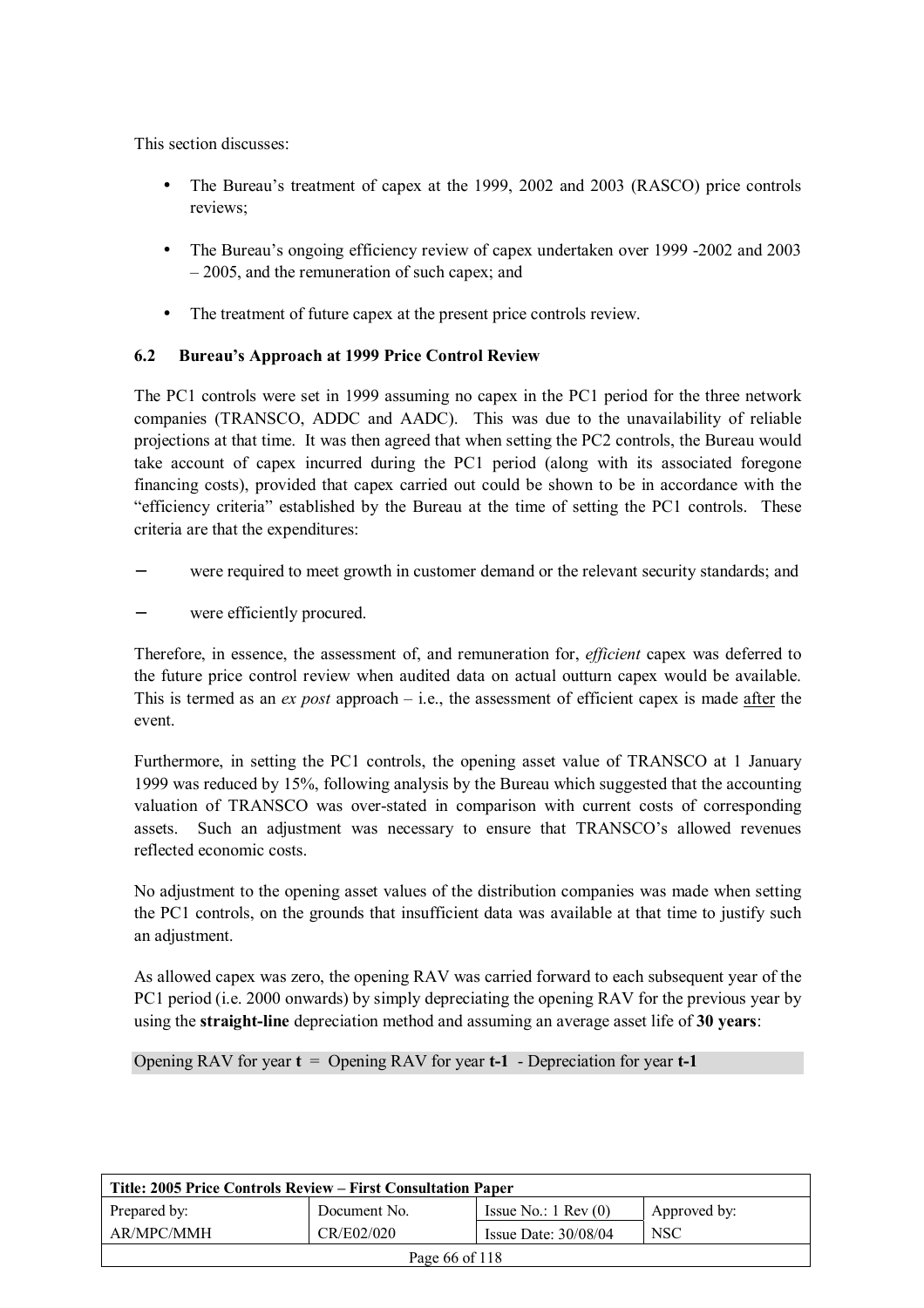## **6.3 Bureau's Approach at 2002 Price Control Review**

#### *6.3.1 Provisional Allowances for Past and Future Capex*

At the 2002 review, the Bureau faced difficulties in accurately identifying the amount of capex actually undertaken by the companies over the PC1 period due to the lack of audited data for the period at that time. The Bureau was also concerned with the uncertainties associated with the companies' projections of future capex for the PC2 period. The Bureau therefore made provisional capex allowances for both the PC1 and the PC2 periods, as described below and deferred the assessment and full remuneration of efficient capex for both periods to the future:

- − For TRANSCO and ADDC, for 1999 and 2000, 75% of draft audited 1999 and 2000 capex (split between water and electricity in the same proportion as unaudited capex reported by the companies in their information submissions) were taken as the provisional figures. For 2001-2005, the provisional figures were calculated as 75% of the unaudited or forecast capex (separately for water and electricity) provided in companies' information submissions.
- For AADC, the provisional capex allowances for all the years of the PC1 and PC2 periods were based on the reported levels of capex in 1999, which appeared to the Bureau to be the most reliable figures available for AADC at that time.

The resulting provisional capex allowances for the PC1 period (in 1999 prices) and for the PC2 period (in 2003 prices) which were included within the PC2 controls are reproduced in **Tables 6.2** and **6.3**, respectively:

| Table 6.2: 2002 Price Control Review – Provisional Capex Allowances for 1999-2002 |         |             |         |           |
|-----------------------------------------------------------------------------------|---------|-------------|---------|-----------|
| AED million, 1999 prices                                                          | 1999    | <b>2000</b> | 2001    | 2002      |
| TRANSCO - Electricity                                                             | 344.172 | 533.792     | 795.288 | 1,222.498 |
| TRANSCO – Water                                                                   | 118.735 | 123.456     | 92.110  | 289.037   |
| ADDC – Electricity                                                                | 196.511 | 300.858     | 398.342 | 389.889   |
| $ADDC - Water$                                                                    | 69.105  | 44.923      | 130.471 | 380.707   |
| AADC – Electricity                                                                | 188.675 | 188.675     | 188.675 | 188.675   |
| $AADC-Water$                                                                      | 66.350  | 66.350      | 66.350  | 66.350    |
| Source: Bureau                                                                    |         |             |         |           |

**Table 6.3: 2002 Price Control Review – Provisional Capex Allowances for 2003-2005** 

| AED million, 2003 prices | 2003      | 2004      | 2005    |
|--------------------------|-----------|-----------|---------|
| TRANSCO - Electricity    | 1,267.791 | 730.378   | 346.036 |
| TRANSCO - Water          | 1,261.103 | 1,280.087 | 243.243 |
| ADDC - Electricity       | 461.876   | 484.969   | 509.218 |
| ADDC - Water             | 151.420   | 158.991   | 166.941 |
| AADC - Electricity       | 205.796   | 205.796   | 205.796 |
| $AADC-Water$             | 72.370    | 72.370    | 72.370  |
| Source: Bureau           |           |           |         |

| Title: 2005 Price Controls Review – First Consultation Paper |              |                               |              |  |  |
|--------------------------------------------------------------|--------------|-------------------------------|--------------|--|--|
| Prepared by:                                                 | Document No. | Issue No.: $1 \text{ Rev}(0)$ | Approved by: |  |  |
| AR/MPC/MMH                                                   | CR/E02/020   | Issue Date: $30/08/04$        | <b>NSC</b>   |  |  |
| Page 67 of 118                                               |              |                               |              |  |  |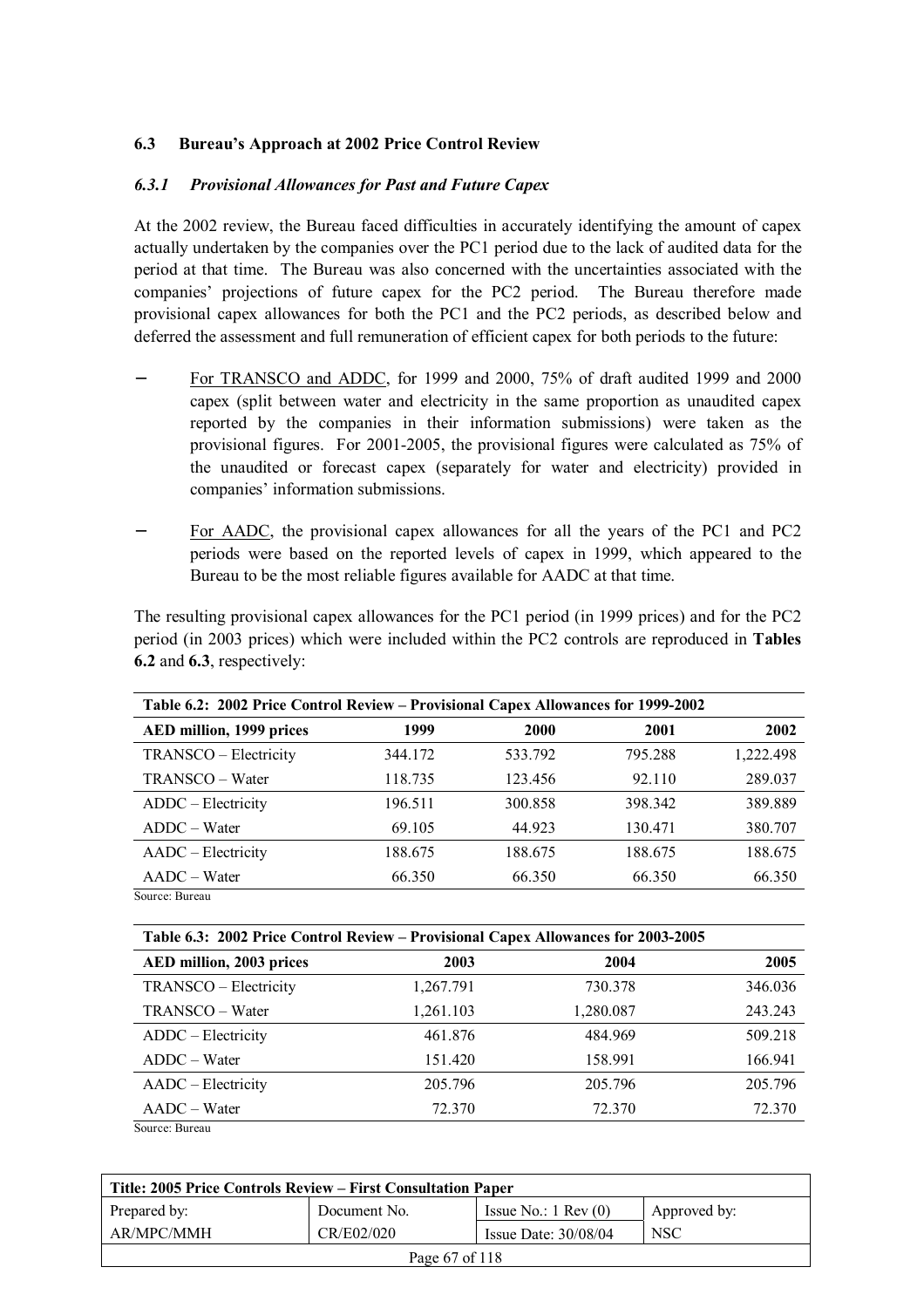This approach was thus in contrast to that adopted at the 1999 review when no allowance for future capex was included in setting the PC1 controls. This approach of allowing some provisional amounts of capex (for both past and future) was principally aimed at minimizing revenue volatility across price control periods, and was thus preferred to the alternative of continuing to allow zero capex pending the receipt of audited data.

# *6.3.2 Capex Assessment Deferred to the 2005 Review*

It was agreed at the 2002 review that, once the Bureau receives a full set of audited data reporting capex for the period 1999 – 2002, the Bureau will undertake an efficiency audit to judge the extent to which the actual capex undertaken complied with the Bureau's efficiency criteria. The actual capex undertaken over the period 2003-2005 will also be reviewed at a future price control review against the Bureau's efficiency criteria. An adjustment – upwards or downwards – will then be made to the RAV at the 2005 (or subsequent) price controls review to appropriately remunerate the actual investments over 1999-2002 and 2003 – 2005 that can be shown to be consistent with the Bureau's efficiency criteria. This upward or downward adjustment will also take account of the financing costs (at the cost of capital underlying the price controls) associated with any delay in including or excluding the expenditure concerned in the RAV.

Due to the absence of audited data, no judgment was made at the 2002 review regarding the efficiency or otherwise of capex undertaken by the companies over 1999-2002 or as to the appropriate level of capex over  $2003 - 2005$ . This assessment was deferred to a later date, when improved information should be available. It was made clear that the levels of past and future capex and depreciation used in setting the PC2 controls were simply provisional and should not be taken as in any way indicative of the Bureau's views of the appropriate level of capex and depreciation over the periods 1999-2002 and 2003-2005.

# *6.3.3 Projected RAVs for 2003-2005*

As mentioned above, in setting the PC1 controls, the opening asset value (1999) of TRANSCO was reduced by 15%, following analysis by the Bureau, with no such adjustment for the distribution companies. At the 2002 review, the Bureau raised the question of whether these opening RAVs should be subject to any further adjustment. Following the analysis of responses, the Bureau concluded that it would not be appropriate to make any further adjustment to these opening RAVs for any network company.

The RAVs at the start of the PC1 period used in the previous price control calculations are summarized in **Table 6.4**, alongside their annual depreciation.

| Title: 2005 Price Controls Review – First Consultation Paper |              |                               |              |  |
|--------------------------------------------------------------|--------------|-------------------------------|--------------|--|
| Prepared by:                                                 | Document No. | Issue No.: $1 \text{ Rev}(0)$ | Approved by: |  |
| AR/MPC/MMH                                                   | CR/E02/020   | Issue Date: $30/08/04$        | <b>NSC</b>   |  |
| Page 68 of 118                                               |              |                               |              |  |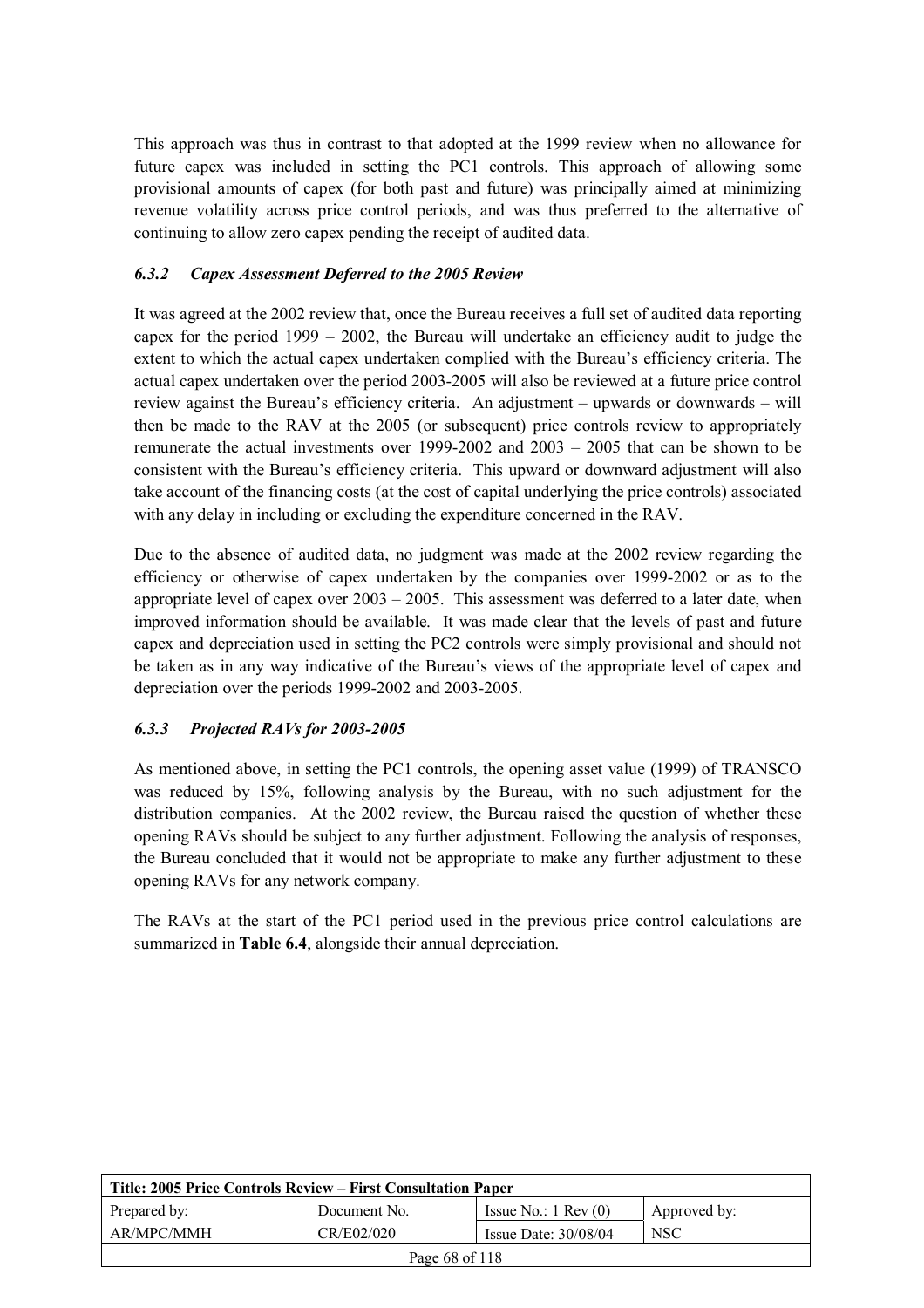| Table 6.4: Initial (1 January 1999) RAVs |            |                            |
|------------------------------------------|------------|----------------------------|
| AED million, 1999 prices                 | <b>RAV</b> | <b>Annual depreciation</b> |
| TRANSCO - Electricity                    | 2,907.1    | 115.1                      |
| TRANSCO – Water                          | 2,053.2    | 113.6                      |
| ADDC – Electricity                       | 2,939.2    | 131.0                      |
| $ADDC - Water$                           | 845.6      | 57.1                       |
| AADC – Electricity                       | 1,516.1    | 78.8                       |
| $AADC - Water$                           | 129.3      | 3.9                        |

Source: Bureau

Note: TRANSCO figures incorporate 15% reduction made at the 1999 price control review.

To calculate the regulatory asset values (RAVs) over 2003-2005 based on the provisional figures for past and future capex and associated depreciation, the Bureau employed the following steps:

The opening RAVs for each network company at 1 January 2003 were calculated by rolling forward for provisional PC1 capex the initial (1 January 1999) RAVs . That is, opening RAV for each year of the PC1 period was adjusted upwards by the provisional capex for that year and downward by the depreciation on both opening RAV and provisional capex for that year to derive the opening RAV for the next year. All these calculations were carried out in 1999 price terms.

Opening RAV for year  $t =$  Opening RAV for year  $t-1$  + Provisional Capex for year  $t-1$ Depreciation in year **t-1** on Opening RAV and on Provisional Capex for year **t-1**

To this opening RAV at 1 January 2003 was added the net present value (at 1 January 2003) of the financing costs foregone over the PC1 period associated with the provisional PC1 capex shown in **Table 6.2**. These foregone financing costs for each year of the PC1 period were calculated by adding the depreciation and return on capital foregone in relation to the provisional capex for that year.

Opening RAV for 2003 = Opening RAV for 2003 from previous step  $+ NPV$  at 1 January 2003 of depreciation and return on capital for Provisional Capex for 1999-2002

The resulting opening RAVs at 1 January 2003 were adjusted for 2003 prices and then rolled forward for 2003 - 2005 provisional capex (see **Table 6.3**) to derive RAVs for each year of the PC2 period.

Opening RAV for year **t** = Opening RAV for year **t-1** + Provisional Capex for year **t-1** - Depreciation in year **t-1** on Opening RAV and Provisional Capex for year **t-1**

The resultant opening RAVs (at 1 January each year) of the PC2 period in 2003 prices are summarized in **Table 6.5** (the opening RAV for 2006 also acts as the closing RAV for 2005).

| Title: 2005 Price Controls Review – First Consultation Paper |              |                               |              |  |
|--------------------------------------------------------------|--------------|-------------------------------|--------------|--|
| Prepared by:                                                 | Document No. | Issue No.: $1 \text{ Rev}(0)$ | Approved by: |  |
| AR/MPC/MMH                                                   | CR/E02/020   | Issue Date: $30/08/04$        | <b>NSC</b>   |  |
| Page 69 of 118                                               |              |                               |              |  |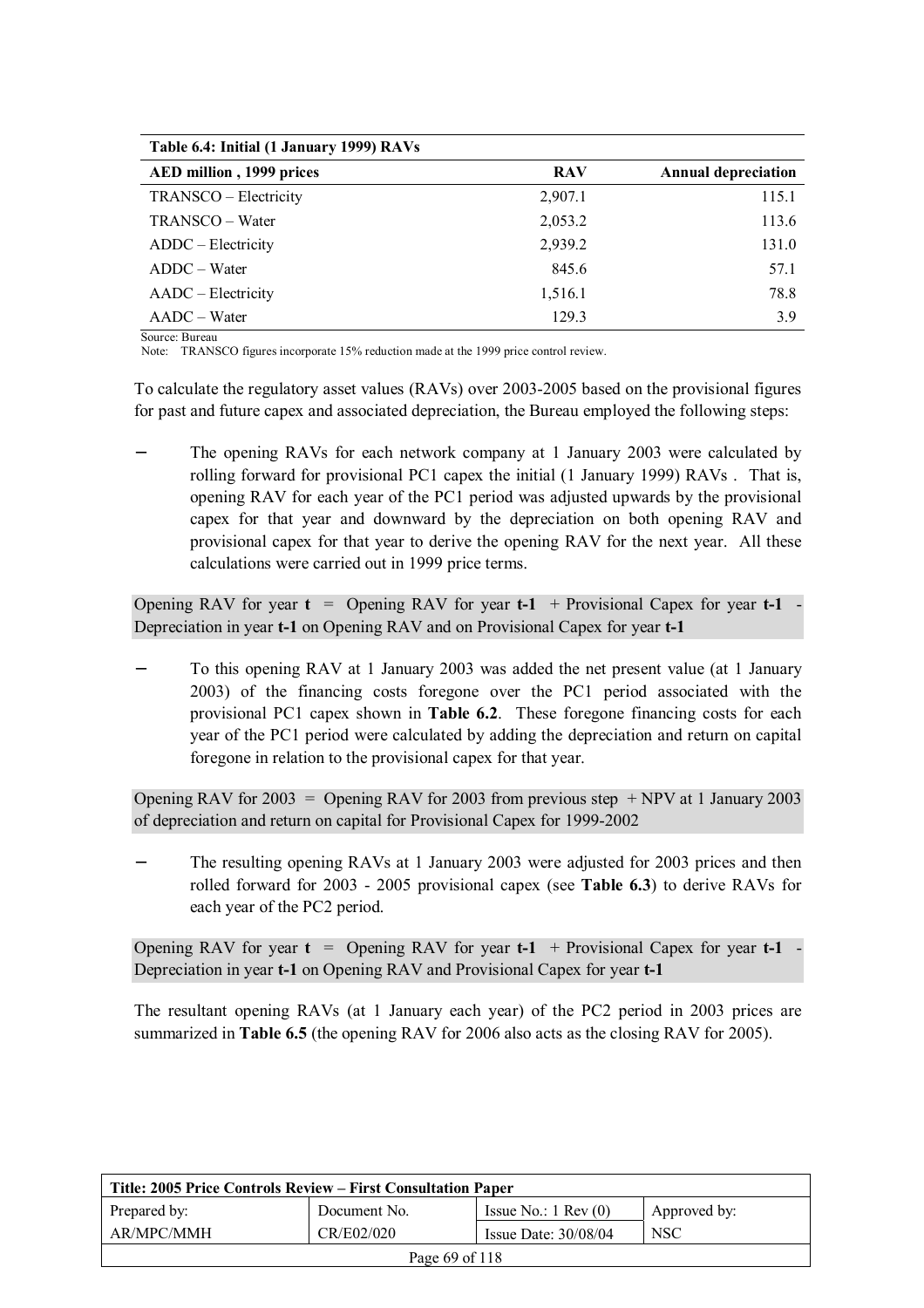| Table 6.5: 2002 Price Control Review - Opening RAVs for 2003 - 2006 |          |          |          |          |  |
|---------------------------------------------------------------------|----------|----------|----------|----------|--|
| AED m, 2003 prices                                                  | 2003     | 2004     | 2005     | 2006     |  |
| <b>TRANSCO Electricity</b>                                          | 6,150.55 | 7,149.01 | 7,585.72 | 7,626.55 |  |
| <b>TRANSCO Water</b>                                                | 2,480.35 | 3,555.19 | 4,606.34 | 4,612.53 |  |
| <b>ADDC</b> Electricity                                             | 4,180.40 | 4,440.40 | 4,707.32 | 4,981.52 |  |
| <b>ADDC</b> Water                                                   | 1,408.11 | 1,470.82 | 1,535.81 | 1,603.18 |  |
| <b>AADC</b> Electricity                                             | 2,237.50 | 2,324.91 | 2,405.47 | 2,479.17 |  |
| <b>AADC</b> Water                                                   | 455.90   | 512.24   | 566.16   | 617.67   |  |
| Source: Bureau                                                      |          |          |          |          |  |

The depreciation associated with each of provisional capex assumptions and RAVs was, following consultation, estimated by assuming an overall average asset life of **30 years**, and **straight-line** depreciation.

## **6.4 2003 Price Control Review for RASCO**

The main features of the approach adopted by the Bureau at the 2003 review for RASCO in relation to the asset valuation and treatment of capex are as follows:

- **Initial RAV.** In setting the price controls for RASCO's electricity and water production businesses for 2004-2005, the Bureau undertook certain benchmarking analyses to compare the value of RASCO's production assets with those of other generators and distillers of a comparable nature around the world, based on asset value per unit of net capacity. Based on these comparisons, the accounting values of RASCO production assets were not found to be overstated. The Bureau therefore decided to use the accounting asset values on 1 January 2004 as the opening RAVs for 2004, for both businesses.
- **Capex allowance.** In contrast to the price controls for network companies, the price controls for RASCO were set with firm (not provisional) allowances for future capex (2004-2005), with no further review. This is termed as an "*ex ante*" approach, i.e., assessment of the efficient level of capex was made before the event. If actual capex is less than projected, RASCO will retain any benefit for the duration of the price control period, before the actual capex and depreciation are incorporated into the RAV at this review. The projections for capex were made by applying projected demand or output growth rates to the opening RAVs. This approach resulted in an annual capex allowance of AED 5.329 million (equivalent to 3.54% of opening RAV for 2004) for the electricity business (largely reflecting growth in standby generation capacity), and zero capex for the water business. The Bureau did not consider it appropriate to subject the allowances to ex post review in view of the simplicity of the *ex ante* approach and since significant new assets were not expected to be introduced for RASCO given the forecast capacity and output growth over 2004-2005 and the growing networks of ADDC and AADC (which would gradually result in connecting the remote areas presently supplied by RASCO assets to the main networks).

| Title: 2005 Price Controls Review – First Consultation Paper |              |                               |              |  |  |
|--------------------------------------------------------------|--------------|-------------------------------|--------------|--|--|
| Prepared by:                                                 | Document No. | Issue No.: $1 \text{ Rev}(0)$ | Approved by: |  |  |
| AR/MPC/MMH                                                   | CR/E02/020   | Issue Date: $30/08/04$        | <b>NSC</b>   |  |  |
| Page 70 of 118                                               |              |                               |              |  |  |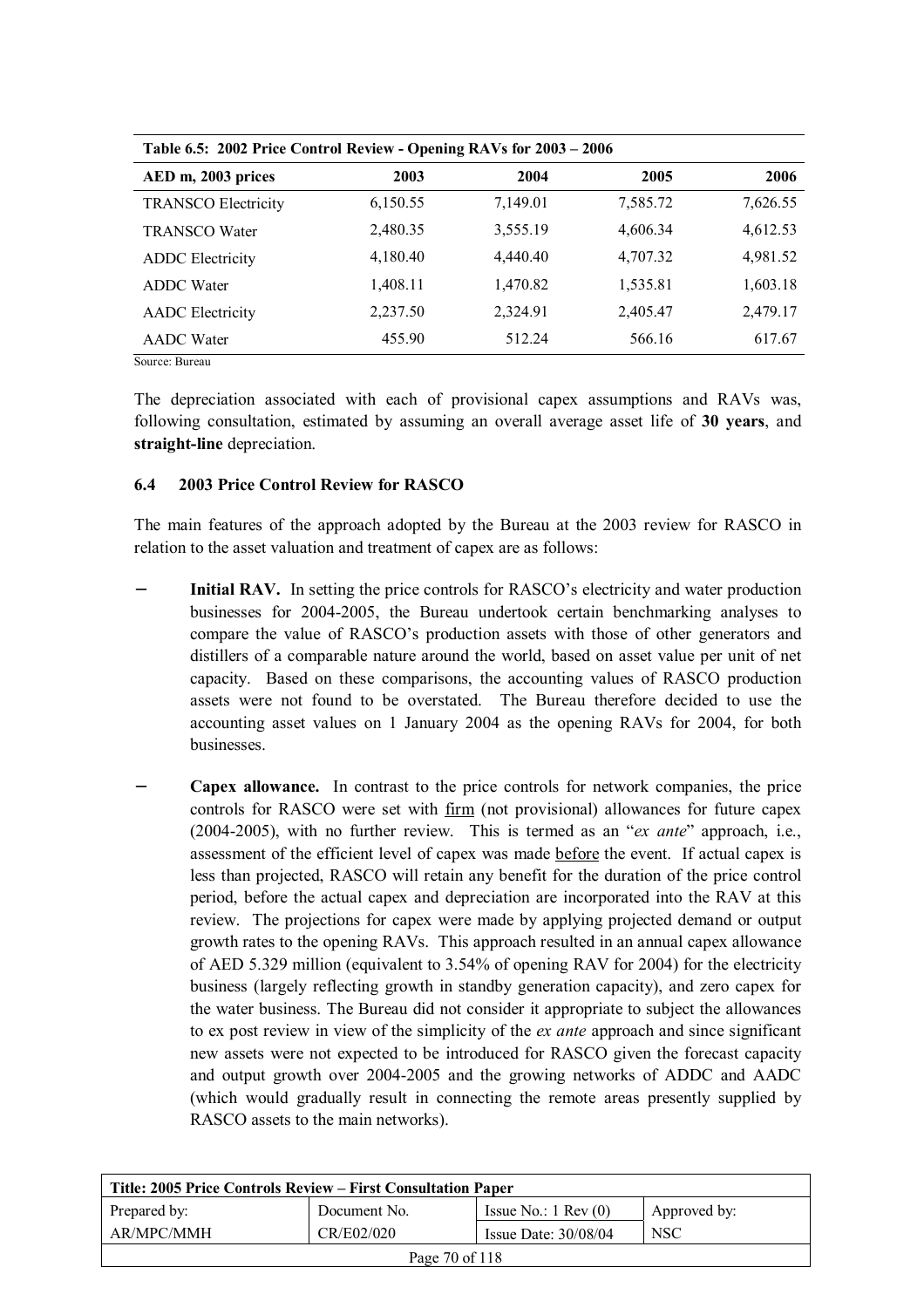**Depreciation.** Straight-line depreciation was assumed for both opening RAVs and new investment with an average asset life of 20 years, in view of the typical average life of production assets and of the depreciation policy adopted in RASCO's draft audited accounts for 1999-2000.

The opening RAVs on 1 January 2004 were rolled forward with the capex allowances and depreciation for the relevant year (2004 or 2005) to establish the closing RAVs on 31 December 2004 and on 31 December 2005 (the latter also act as the opening RAVs for 2006). These RAVs are reproduced in **Table 6.6** below:

| Table 6.6: 2003 Price Control Review - Opening RAVs for RASCO |         |         |         |  |  |
|---------------------------------------------------------------|---------|---------|---------|--|--|
| AED million in 2004 prices                                    | 2004    | 2005    | 2006    |  |  |
| <b>Electricity Generation</b>                                 | 150.550 | 148 219 | 145.621 |  |  |
| Water Production                                              | 344 570 | 327 342 | 310 113 |  |  |

#### **6.5 Bureau's Review of Past Capex at this Price Control Review**

As explained earlier, the PC1 controls were set in 1999 without any allowance for capex to be undertaken by the network companies during the PC1 period (1999 – 2002). The assessment and remuneration of *efficient* capex incurred during the PC1 period was deferred to the future price controls reviews pending the availability of reliable (audited) information on such capex. In contrast, the PC2 controls were set in 2002 with *provisional* allowances for *efficient* capex undertaken during the PC1 period and to be undertaken during the PC2 period (2003-2005). Similar to PC1, the full assessment and remuneration of *efficient* capex for PC2 period was deferred to the future pending the availability of reliable information on such capex.

A review of capex for network companies (TRANSCO, ADDC and AADC) is therefore required to be carried out by the Bureau to assess how much of the capex undertaken during the PC1 and PC2 periods was in compliance with the efficiency criteria earlier established by the Bureau.<sup>27</sup> The outcome of such a review will determine the adjustment to the future revenue requirement at this price control review (or at the future price control review as discussed later in this section) for the difference between the provisional capex allowed at the 2002 review and the capex which is found to be *efficient*. Such an adjustment can be upward or downward depending on whether the efficient capex (as assessed) is greater or lower than the provisional capex (see Section 6.7 for full discussion of the precise adjustments required).

In 2004, the Bureau initiated a review of capex undertaken by the network companies during the PC1 period. The overall objective of the review is to assess the PC1 capex against the efficiency criteria established at the 1999 price control review; that is, whether the capex:

 $\overline{a}$ 

| Title: 2005 Price Controls Review – First Consultation Paper |              |                               |              |  |
|--------------------------------------------------------------|--------------|-------------------------------|--------------|--|
| Prepared by:                                                 | Document No. | Issue No.: $1 \text{ Rev}(0)$ | Approved by: |  |
| AR/MPC/MMH                                                   | CR/E02/020   | Issue Date: $30/08/04$        | <b>NSC</b>   |  |
| Page 71 of 118                                               |              |                               |              |  |

 $27$  No such review is required for ADWEC and RASCO. This is because ADWEC has insignificant capex which has already been allowed *ex ante* via the opex allowance in the PC1 and PC2 controls. Similarly, firm *ex ante* capex allowances for RASCO have been made at the 2003 review for its 2004-2005 price controls, without ex post review.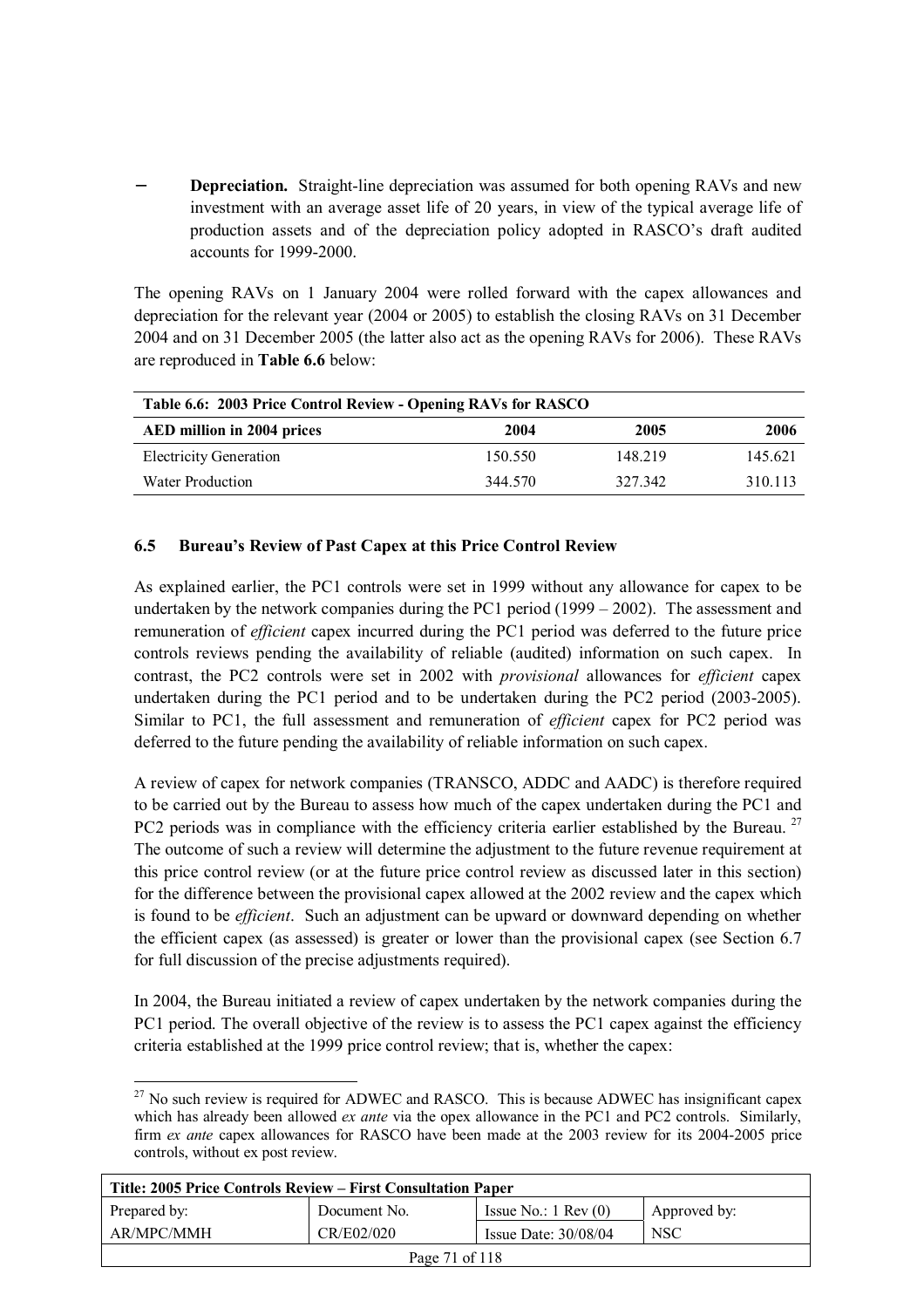- was required to meet growth in customer demand or the relevant security standards; and
- was efficiency procured.

The overall approach of this capex review is to review the processes undertaken by the companies in planning, procuring and managing capex projects and to assess a number of selected projects.

The initial indication is that the capex review will overall show a total amount of *efficient* capex for the PC1 period in excess of the *provisional* capex allowance made at the 2002 price control review and hence will result in a positive or upward adjustment to the revenue requirement at this price control review. **Table 6.7** shows the potential additional capex allowances for the past to be remunerated appropriately for TRANSCO (combined water and electricity) at this price control review, for a sample of different potential outcomes of the ongoing PC1 capex review:

| Table 6.7: Possible Past Capex Allowances at this Review – Difference Scenarios for TRANSCO |      |      |       |        |       |  |
|---------------------------------------------------------------------------------------------|------|------|-------|--------|-------|--|
| <b>AED million, nominal prices</b>                                                          | 1999 | 2000 | 2001  | 2002   | 2003  |  |
| Capex – Reported at 2002 Review                                                             | 617  | 895  | 1,225 | 2,132  | 3,325 |  |
| Capex – Provisional Allowance at 2002 Review                                                | 463  | 671  | 919   | 1,599  | 2,494 |  |
| Capex – Actual Outturn (audited)                                                            | 617  | 958  | 1,308 | 1,619  | 3,127 |  |
| Difference between Provisional and Actual Capex                                             | 155  | 286  | 390   | 20     | 633   |  |
| <b>Possible Capex Adjustments at this Review</b>                                            |      |      |       |        |       |  |
| If 100% of actual capex found <i>efficient</i>                                              | 155  | 286  | 390   | 20     | 633   |  |
| If 90% of actual capex found <i>efficient</i>                                               | 92   | 191  | 258   | $-142$ | 320   |  |
| If 80% of actual capex found <i>efficient</i>                                               | 31   | 95   | 127   | $-304$ | 8     |  |

Source: Bureau, TRANSCO's Audited Separate Business Accounts for 1999-2003 and earlier data

At this 2005 price control review, a view may also need to be taken on the capex incurred during the PC2 period (for which only a provisional allowance has, to date, been made). By the time of publication of the Final Proposals for PC3 in August 2005, audited data will be available for 2003 and 2004. The Bureau is therefore considering three options for assessing PC2 efficient capex at this price control review:

- 1. Separately review PC2 capex for those years in the PC2 period for which audited data is available at the time of finalizing the PC3 controls, and defer consideration of other years (2005 and maybe earlier year(s)) to the subsequent price control review in, roughly, 2009. Or:
- 2. Apply the PC1 capex assessment outcome to those years in PC2 period for which audited data is available at the time of finalizing the PC3 controls, and defer consideration of other years (2005 and maybe earlier year(s)) to the subsequent price control review in, roughly, 2009. Or:
- 3. Defer consideration of whole PC2 capex to the next (about 2009) price control review, when audited data for all years of the PC2 period will be available.

| Title: 2005 Price Controls Review – First Consultation Paper |              |                               |              |
|--------------------------------------------------------------|--------------|-------------------------------|--------------|
| Prepared by:                                                 | Document No. | Issue No.: $1 \text{ Rev}(0)$ | Approved by: |
| AR/MPC/MMH                                                   | CR/E02/020   | Issue Date: $30/08/04$        | <b>NSC</b>   |
| Page 72 of 118                                               |              |                               |              |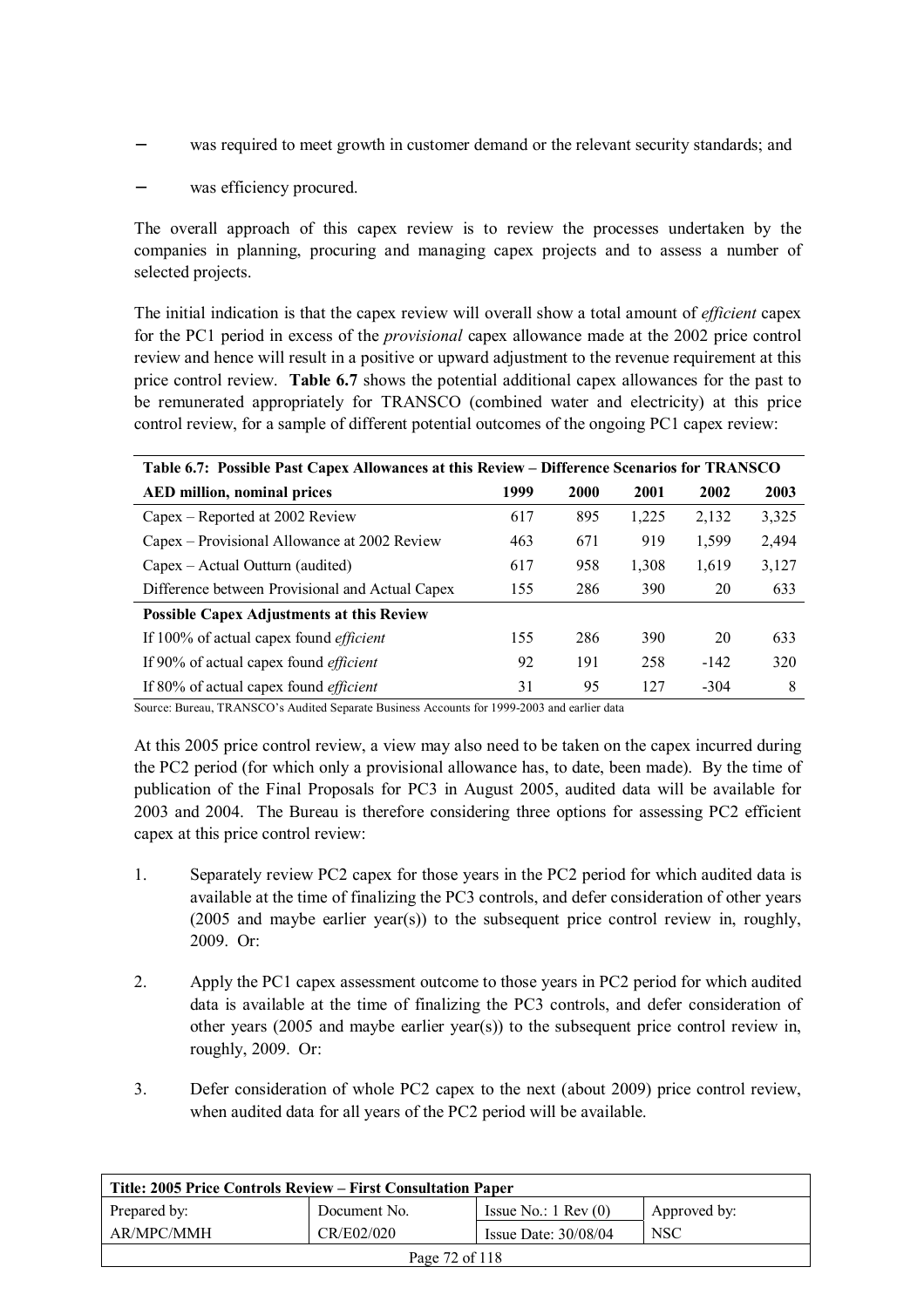The Bureau is also considering whether, in any case, the magnitude of water capex undertaken by TRANSCO during 2003 and 2004 requires separate assessment.

### **6.6 Treatment of Future Capex at this Review**

### *6.6.1 Criteria for Assessing Regulatory Approaches*

In addition to an assessment and remuneration of past capex, a decision has to be made at this price control review on the approach to the assessment and treatment of capex to be undertaken during the course of the PC3 period (2006 onwards).

For capital-intensive industries such as water and electricity networks, it is often difficult to determine upfront the amount of investment that will be required. Therefore, there is a need to put in place a clear regulatory regime that provides an environment within which investment can occur. There are a number of mechanisms that have been used by other regulators for the treatment of future capex. However, any regulatory framework for investment has to be assessed against a number of criteria, such as:

- incentives for efficiency;
- − certainty / risk to companies or their investors;
- timing and accuracy requirements of the data; and
- − complexity and administrative cost of implementation.

The incentives for efficiency or cost minimization are often considered to be the most important criterion for assessing any approach. However, information asymmetries (between the regulator and the regulated company) can make it difficult for the regulator to assess the efficiency of investment decisions. Therefore, the regulator's emphasis will usually be on regulation by incentives rather than micro-managing the projects. However, contradictory incentives may coexist within a regulatory approach – i.e., incentives to over-invest and incentives to under-invest.

Incentives to over-invest are a consequence of the rate of return element of the framework and would result from:

- − if the firm's expected return is greater than or equal to its true cost of capital; and
- if the regulator is expected to allow the assets created to be added to the RAV.

Under-investment may result if there is a perceived risk that the regulator will not fully remunerate expenditure. This can be overcome if the regulator develops a clear-cut methodology to allow the company to earn a fair return on investment that fully recovers efficiently-incurred costs.

| Title: 2005 Price Controls Review – First Consultation Paper |              |                               |              |
|--------------------------------------------------------------|--------------|-------------------------------|--------------|
| Prepared by:                                                 | Document No. | Issue No.: $1 \text{ Rev}(0)$ | Approved by: |
| AR/MPC/MMH                                                   | CR/E02/020   | Issue Date: $30/08/04$        | <b>NSC</b>   |
| Page 73 of 118                                               |              |                               |              |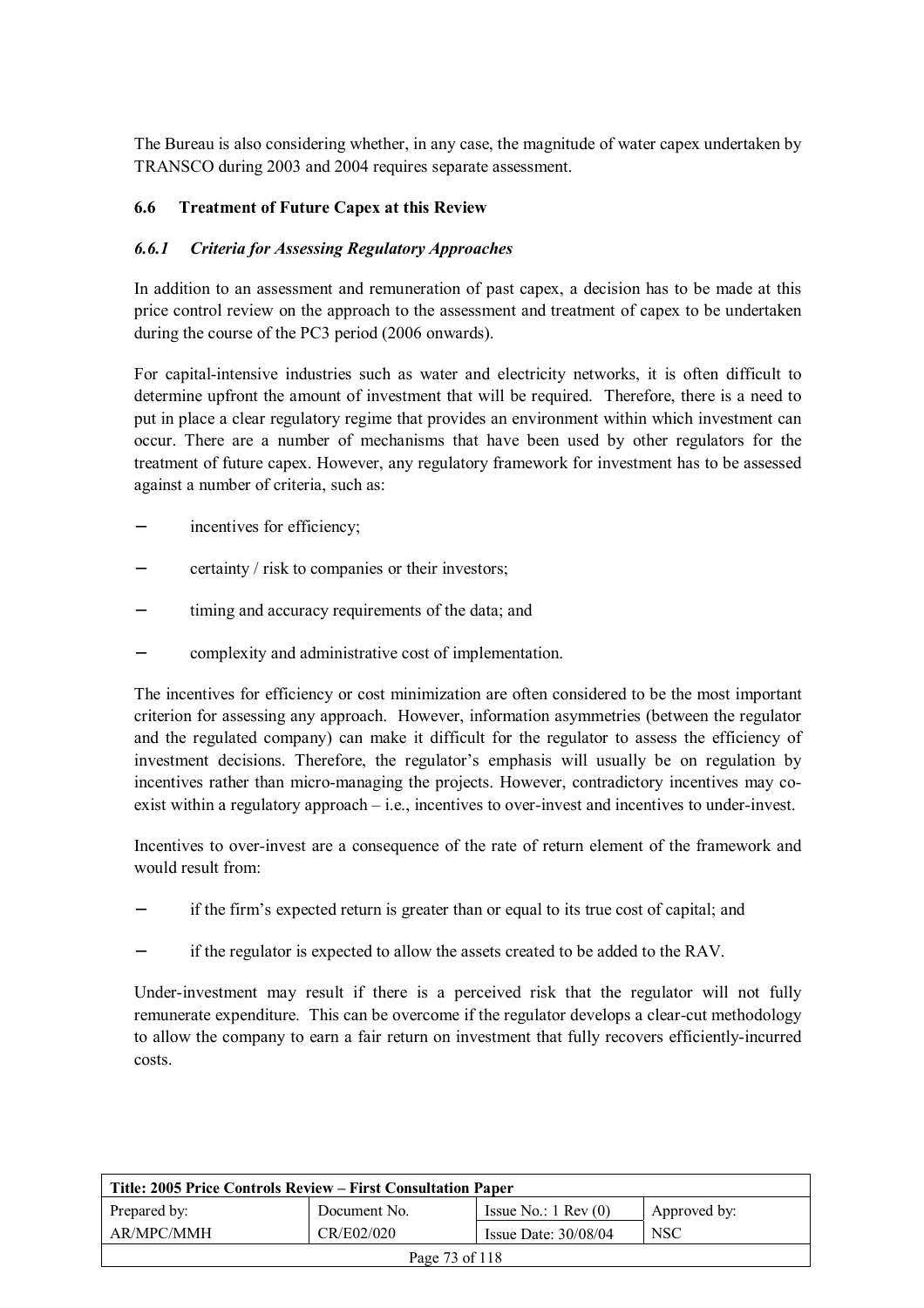# *6.6.2 Assessment of Main Regulatory Approaches*

The earlier sections highlighted two broad approaches to the assessment and treatment of future capex while setting the price controls:

- 1. *Ex Ante* approach which includes an allowance for a forecast of future capex within the price controls with no (or limited) review subsequently of actual capex incurred; and
- 2. *Ex Post* approach which includes no (or only some) allowance for the forecast of future capex in the price controls and then makes an ex-post adjustment at the subsequent price control review for the capex judged by the regulator to have been efficiently incurred.

The *ex post* approach has been used by the Bureau at the 1999 review (assuming no future capex) and at the 2002 review (with provisional allowances for future capex). The *ex ante* approach has been adopted at the 2003 review for RASCO.

Both approaches provide incentives for efficient capex but in different ways. The e*x ante* approach allows the companies to retain benefits (depreciation and return on capital) of any under-spend on capex until the next price control review when the RAVs used to set the next controls are adjusted for the actual outturn capex spent during the control period. The *ex post*  approach provides incentives for companies to undertake efficient capex as any capex found by the regulator in the ex post assessment to be inefficient will be disallowed at the next review.

The *ex post* approach with no allowance for future capex may be regarded as more pragmatic in that it does not require an accurate forecast of future capex requirements – the situation that the Bureau faced at the previous reviews. Further, this approach being ex post can easily handle both anticipated and unanticipated investment. However, a number of issues can arise in relation to this approach:

- The companies can face a risk of some capex already incurred being disallowed by the regulator particularly if the efficiency criteria is not clearly defined by the regulator at the outset. On the other hand, this also incentivises them to ensure *efficiency* of the capex incurred.
- It may be difficult to make an accurate ex-post assessment of the efficiency of past capex. If a company has, for example, incurred less capex than was expected, this can either be because it has increased its efficiency more than was assumed (which is to be encouraged), or because it has failed to undertake necessary investments (which is undesirable). The two cases may be difficult to be distinguished in practice, at least in the short term. Similarly, it is difficult to distinguish between the efficiency gains due to company's efforts and those due to external factors outside the company's control (e.g., lower construction prices in the wider economy).
- While the companies are compensated in future for the foregone financing costs and depreciation from the time when an *efficient* capex was incurred until the time when such capex was allowed, the companies may face cash flow problems in financing its operations due to the delay in compensation of efficient capex.

| Title: 2005 Price Controls Review – First Consultation Paper |              |                               |              |
|--------------------------------------------------------------|--------------|-------------------------------|--------------|
| Prepared by:                                                 | Document No. | Issue No.: $1 \text{ Rev}(0)$ | Approved by: |
| AR/MPC/MMH                                                   | CR/E02/020   | Issue Date: $30/08/04$        | <b>NSC</b>   |
| Page 74 of 118                                               |              |                               |              |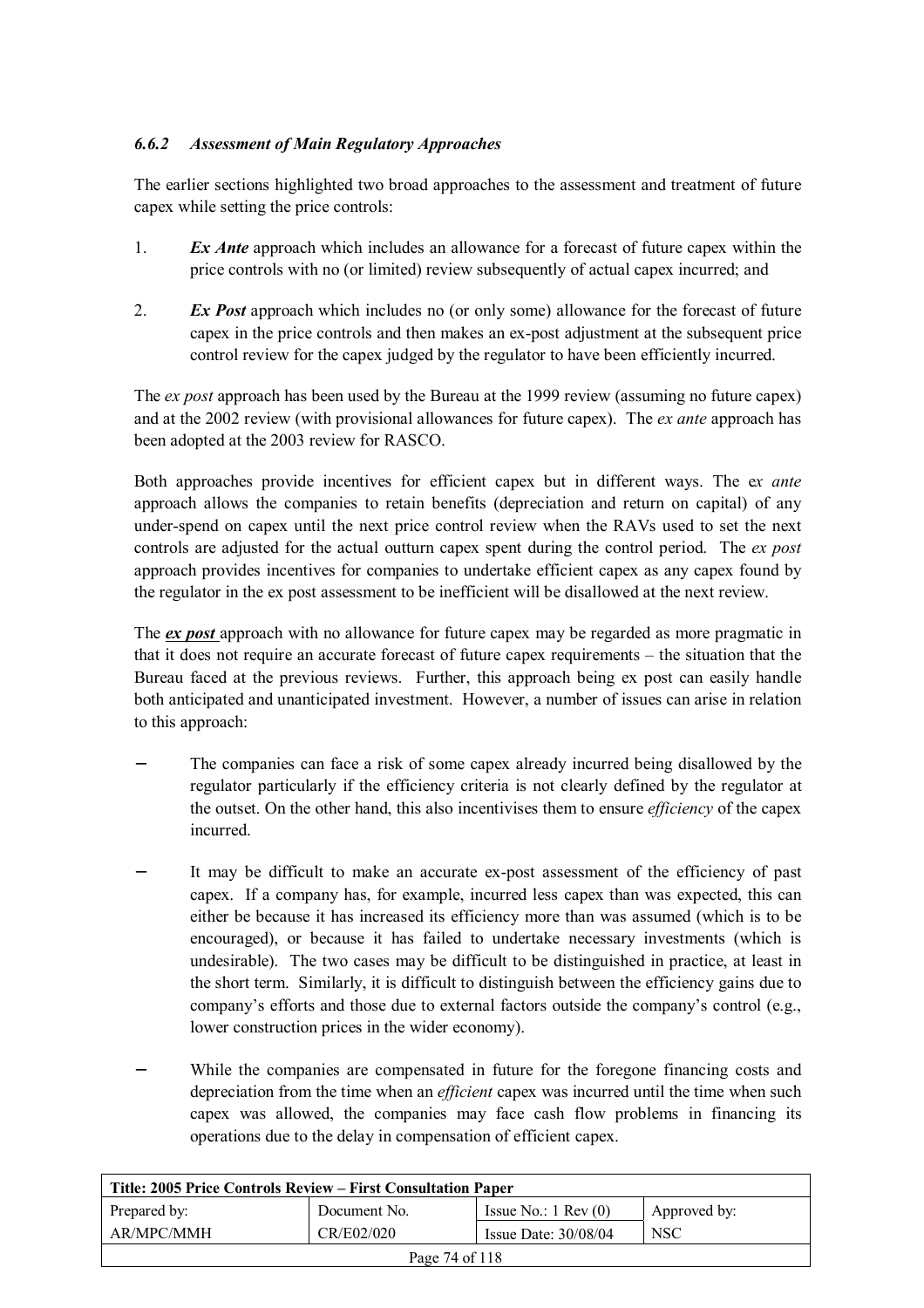The step changes in the prices or revenue requirement between the control periods (due to allowing capex ex post in the future period) are undesirable. This may also raise the issue of customers' equity, as future customers have to bear the burden of past capex.

Issues associated with the effective regulation of capex have arisen in a number of cases in UK regulation and elsewhere, and have yet to be resolved satisfactorily. In some cases where companies have under-spent against capex projections, relatively arbitrary judgments have been made by regulators to attribute this to improved efficiency, on one hand, or failure to invest in a way that jeopardises outputs, on the other. Continuing concerns on behalf of the regulators over this approach have lead to an increased degree of annual monitoring of companies' capex programmes, and an increased regulatory burden for both the companies and the regulator.

An alternative approach which we would like to consider would be to include an allowance for future capex within the price controls, with no subsequent review of the expenditure actually incurred – that is an *ex ante* approach. This would remove the regulator from the need to make an ex post judgement as to whether past capex had been efficiently incurred. However, this approach may pose the following challenges:

- It would place greater emphasis on the accuracy of the allowed capex projections included in the price controls – they might, for example, be based on an average of the annual capex incurred in the previous period (with any necessary adjustments for efficiency improvement or for differences in growth of outputs or for large one-off schemes undertaken in the past or future).
- The regulator may need to employ consultants to assess the investment plans, which may be costly and become overly intrusive. The requirement for specialized engineering expertise for the regulator, both in-house and external consultants, is often higher with an ex ante approach than that for the ex post approach, as in the latter case the outturn capex provides the starting point for the assessment of efficient capex.
- It would also require careful incentivisation and/or monitoring of each company's outputs, to ensure that any cost savings compared to projections were not the result of a deteriorating quality of service rather than efficiency improvements.
- There can be unanticipated investments which cannot be forecast, say because they arise from a change in law (for example, environmental standards) or because of an unforeseen event or development (for example, a new development launched by the Government).

In practice, the ex ante approach may therefore also require an ex post assessment for certain factors such as for any unanticipated investment obligations, for under-spends against the allowed capex and for output performance. However, such a review could be structured to be much more limited in scope (limited to pre-defined circumstances) than is necessary with the present ex post approach to capex regulation.

At present, the Bureau therefore prefers to move towards an *ex ante* approach of assessment and treatment of future capex with minimal or limited *ex post* assessment and adjustment (discussed

| Title: 2005 Price Controls Review – First Consultation Paper |              |                               |              |
|--------------------------------------------------------------|--------------|-------------------------------|--------------|
| Prepared by:                                                 | Document No. | Issue No.: $1 \text{ Rev}(0)$ | Approved by: |
| AR/MPC/MMH                                                   | CR/E02/020   | Issue Date: $30/08/04$        | <b>NSC</b>   |
| Page 75 of 118                                               |              |                               |              |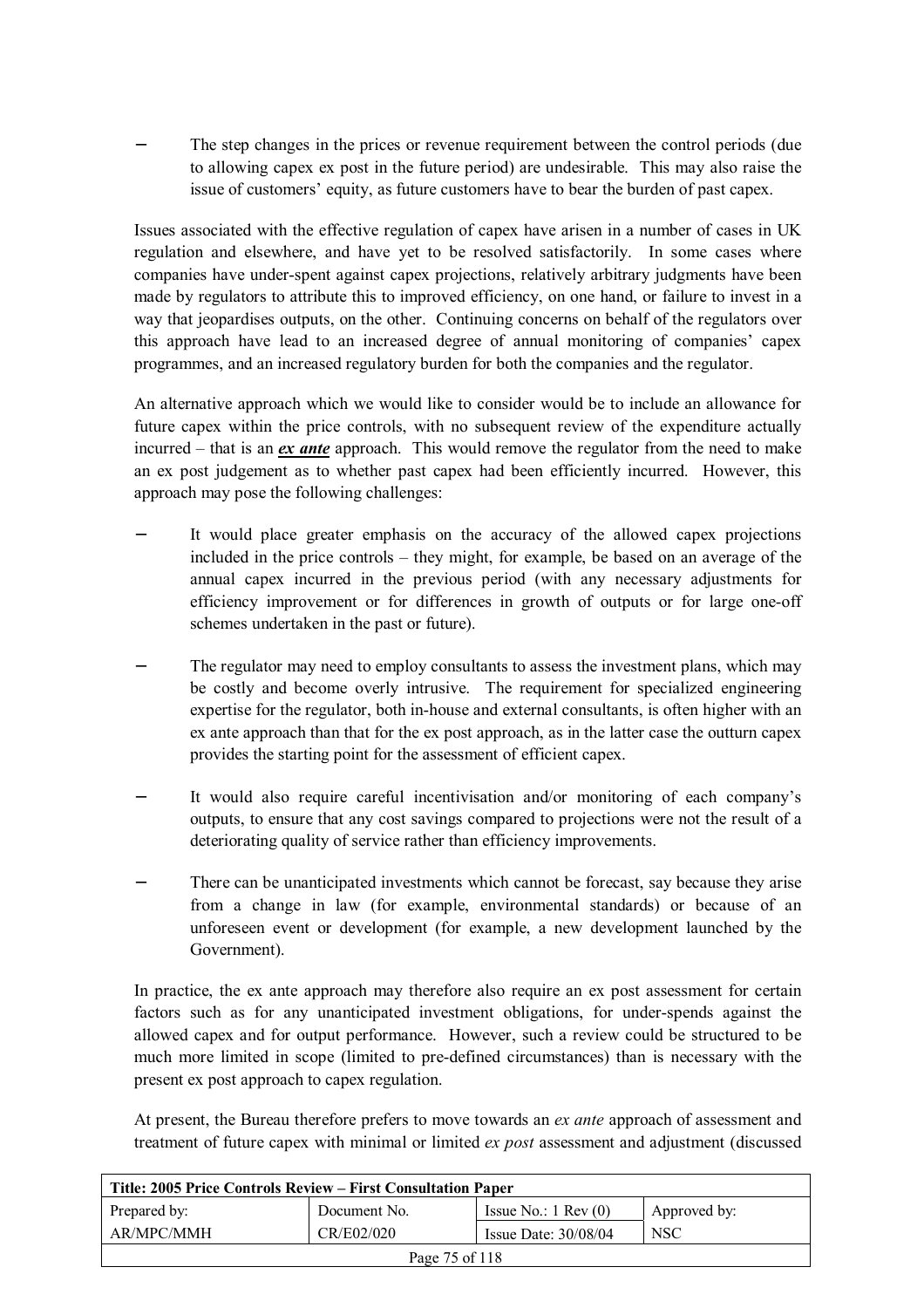further below). This would in turn require the companies to submit robust projections of future capex and to demonstrate to the Bureau that:

- the projects underlying these projections are required to meet the demand or security standards; and
- the estimated costs are efficient.

As discussed in Section 3.4, the Bureau is presently minded to set the PC3 controls for a longer duration (say 4 years) than the present price controls. If adopted, a longer duration of PC3 controls would further increase the requirement for the Bureau to have more information on the companies' future capex and to undertake a more detailed review of future capex than previous reviews before it makes any firm or provisional capex allowances.

Nevertheless, the Bureau believes that, after six to seven years of sector restructuring and after two price control reviews, the companies should be able to make robust plans for their capital projects over a medium term period. TRANSCO already incorporates most of its projects in its five-year planning statement. Distribution companies also have plans to develop similar planning statements. The costs for those projects which have already been tendered may be readily available whereas the costs for other planned projects can be estimated on the basis of recently achieved prices. The introduction of the Performance Incentive Scheme (PIS) at the last review, and its retention and further enhancement at this review, means that the sector should also be able to move more towards output-based regulation – a requirement for the ex ante approach.

The *ex ante* approach also requires the Bureau to assess the future capex plans submitted by the companies at this price control review before allowing them to be included in the price control calculations. Such an assessment could be carried out along similar lines to the Bureau's ongoing review of past capex – that is, review of the processes and sample projects.

It seems appropriate that an *ex ante* approach would need to be supplemented by *ex post*  assessments in certain pre-specified areas. However, such an ex post assessment and adjustment should be limited in scope - in contrast to the ex post approach used by the Bureau to date. For example, any ex post assessment and adjustment for an *ex ante* approach could be limited to the following cases:

- − if there is an under-spending compared to the *ex ante* capex plan allowed in the PC3 controls, and if the company can demonstrate that such under-spending was the result of efficiency gains of the company, the company will be allowed to retain these efficiency gains during the PC3 control period (but its RAV will be adjusted downward at the next price control review to exclude the under-spent capex);
- − if there is an under-spending compared to the *ex ante* capex plan allowed in the PC3 controls, but if the company cannot demonstrate such under-spending was the result of efficiency gains of the company (i.e., if it cannot demonstrate the planned outputs were achieved but for a lower cost), the company's RAV will be adjusted downward at the next price control review to exclude both the under-spent capex and an appropriate

| Title: 2005 Price Controls Review – First Consultation Paper |              |                               |              |
|--------------------------------------------------------------|--------------|-------------------------------|--------------|
| Prepared by:                                                 | Document No. | Issue No.: $1 \text{ Rev}(0)$ | Approved by: |
| AR/MPC/MMH                                                   | CR/E02/020   | Issue Date: $30/08/04$        | <b>NSC</b>   |
| Page 76 of 118                                               |              |                               |              |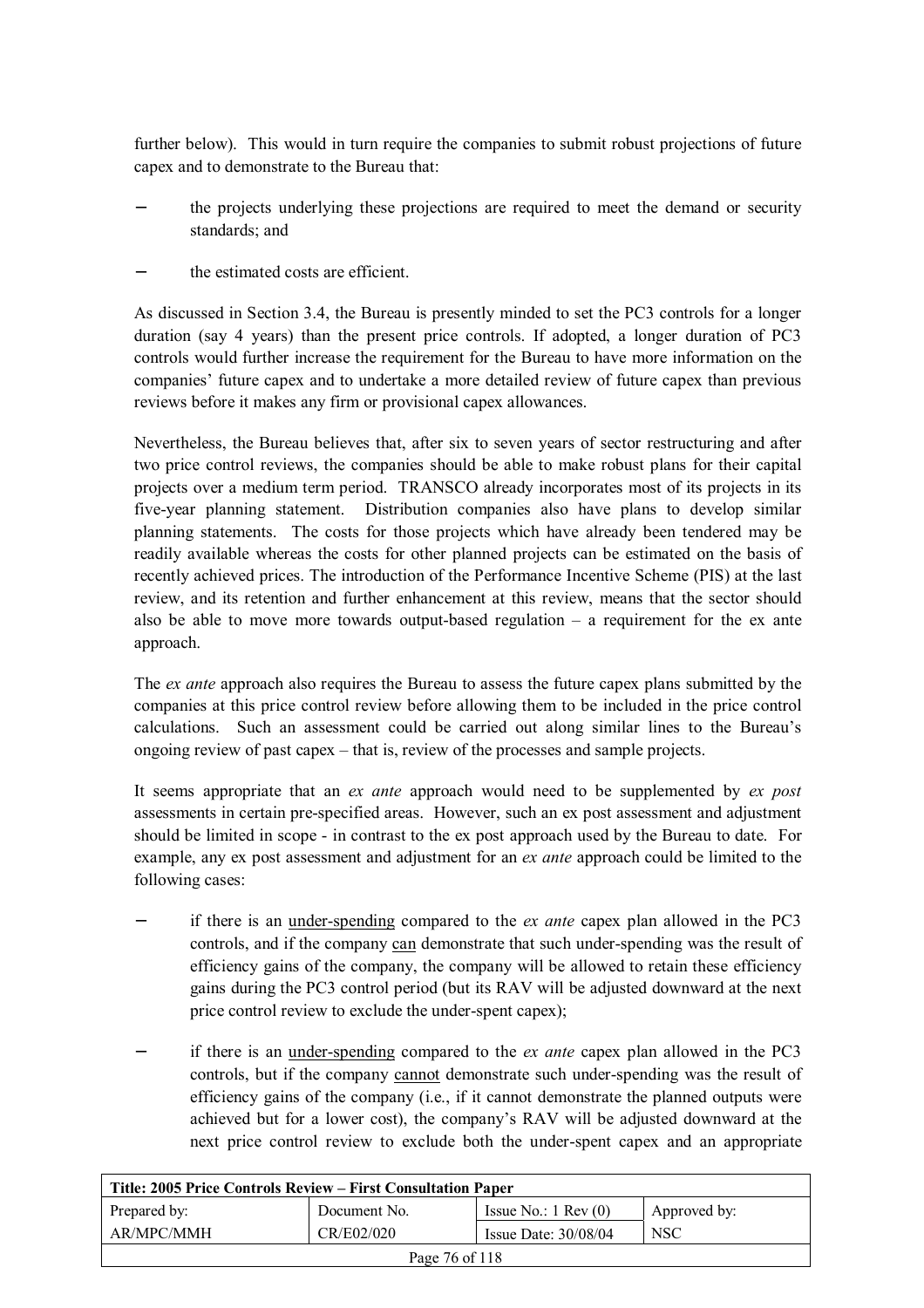proportion of the benefits the company received in respect of the under-spent capex accrued by virtue of inclusion of such capex in the PC3 controls;

- − if there is an over-spending compared to the *ex ante* capex plan allowed in the PC3 controls, and if the company can demonstrate that such over-spending was the result of an external factor (such as the passage of an environmental legislation) and was efficiently procured, at the next price control review the company will be allowed to recover the foregone financing costs of this over-spending (and its RAV will be adjusted upward to include the over-spent capex); and
- − if there is an over-spending compared to the *ex ante* capex plan allowed in the PC3 controls, but the company cannot demonstrate that some or all of such over-spending was the result of an external factor or that it was efficiently procured, at the next price control review the company will not be allowed to recover the foregone financing costs of this over-spending and its RAV will not be adjusted upward to include the over-spent capex.

It thus follows that a detailed ex post review by the Bureau will only be required if the company is unable to demonstrate that any significant underspend is due to efficiency improvements or that any significant overspend is due to additional investment obligations.

There might be a need to specify at this review a materiality threshold (e.g., 10%) for any underspend or over-spend which will trigger the above review / adjustments at the next price control review. However, even when actual capex spend is within the materiality threshold, it is necessary to confirm that the outputs/schemes assumed in setting the controls have been delivered.

The Bureau would welcome respondents' views on all of the issues covered in this section.

# **6.7 Updating of Regulatory Asset Values (RAVs)**

The Bureau intends to employ an approach to updating the RAVs for the next control period similar to the one used at the previous reviews. Broadly this will involve the following steps:

1. The opening RAVs for each network company at 1 January 2006 will be calculated from the closing RAVs at 31 December 2005 as used in setting the PC3 controls by (a) adding the difference between the *efficient* capex for PC1 period (as determined by the ongoing review of PC1 capex) and the *provisional* capex for PC1 period allowed at the 2002 review, and (b) subtracting the difference between the depreciation on *efficient* capex for PC1 period and the depreciation on *provisional* capex for PC1 period allowed at the 2002 review. A similar adjustment would also be required for PC2 capex to the extent the Bureau's review of PC2 capex efficiency is completed.

For RASCO, the closing RAVs at 31 December 2005 as used in setting the 2004-2005 price controls will be used as the opening RAVs at 1 January 2006, unless actual capex is less than the projected capex (in which case the RAVs at 1 January 2006 will be adjusted to reflect the actual capex and depreciation).

| Title: 2005 Price Controls Review – First Consultation Paper |              |                               |              |
|--------------------------------------------------------------|--------------|-------------------------------|--------------|
| Prepared by:                                                 | Document No. | Issue No.: $1 \text{ Rev}(0)$ | Approved by: |
| AR/MPC/MMH                                                   | CR/E02/020   | Issue Date: $30/08/04$        | <b>NSC</b>   |
| Page 77 of 118                                               |              |                               |              |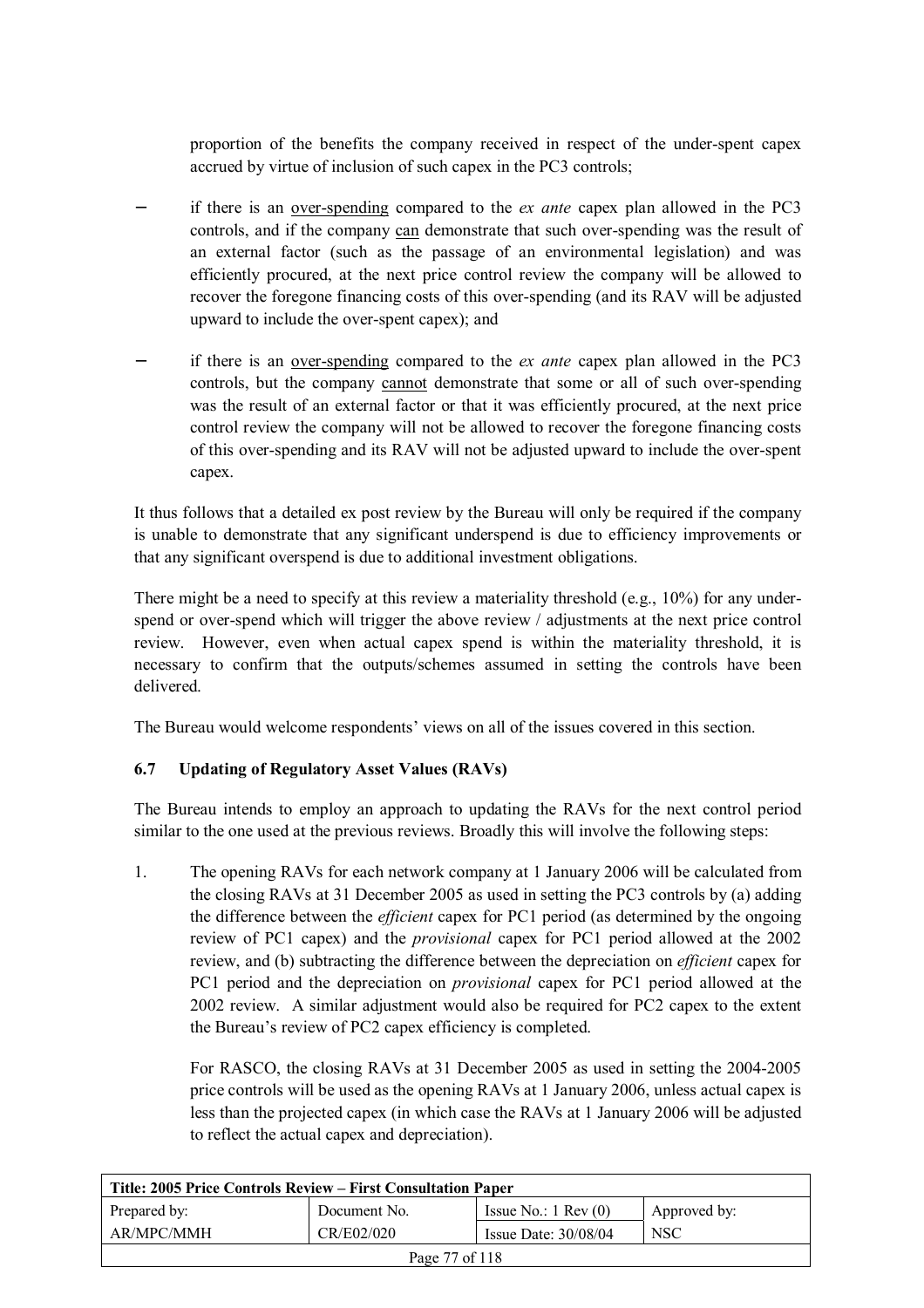2. To the opening RAVs at 1 January 2006 calculated in the previous step, the net present value of the foregone financing costs (both return on capital and depreciation) associated with the difference between the *efficient* capex for PC1 period and the *provisional* capex for PC1 period will be added. (Alternatively, these foregone costs may be spread over the PC3 control period only by treating them, effectively, similar to future opex within the price control calculations. However, such an approach may result in significant price variation from the PC2 period to the PC3 period.)

A similar adjustment would also be required for PC2 capex to the extent the Bureau's review of PC2 capex efficiency is completed.

No such adjustment is required for RASCO as it was allowed capex on *ex ante* basis at the last review.

3. The resulting opening RAVs at 1 January 2006 will then be rolled forward for future capex allowances (net of depreciation) to derive the RAVs for each year of the PC3 period.

All the above calculations will be converted into 2006 prices.

If separate price controls are introduced for distribution and supply, a suitable method for allocating the distribution companies' RAVs between their separate businesses will need to be identified.

#### **6.8 Issues for Consultation**

This Section 6 raises a number of important issues for consultation in relation to the treatment of past and future capex in the PC3 controls:

- 1. Do you agree with how the Bureau proposes to apply the results of the PC1 capex review?
- 2. Should the assessment of PC2 capex be undertaken at this price control review for those PC2 years for which audited data becomes available or deferred completely to the next price control review (when audited data for all PC2 years will be available)?
- 3. To the extent that PC2 capex is assessed at this price control review, can the findings of PC1 capex review also be applied to PC2 capex or should PC2 capex be reviewed separately?
- 4. The Bureau wishes to, if possible, adopt more of an ex ante approach to the regulation of PC3 capex. How can the scope of any ex post review of capex at the next price review be limited?

| Title: 2005 Price Controls Review – First Consultation Paper |              |                               |              |
|--------------------------------------------------------------|--------------|-------------------------------|--------------|
| Prepared by:                                                 | Document No. | Issue No.: $1 \text{ Rev}(0)$ | Approved by: |
| AR/MPC/MMH                                                   | CR/E02/020   | Issue Date: $30/08/04$        | <b>NSC</b>   |
| Page 78 of 118                                               |              |                               |              |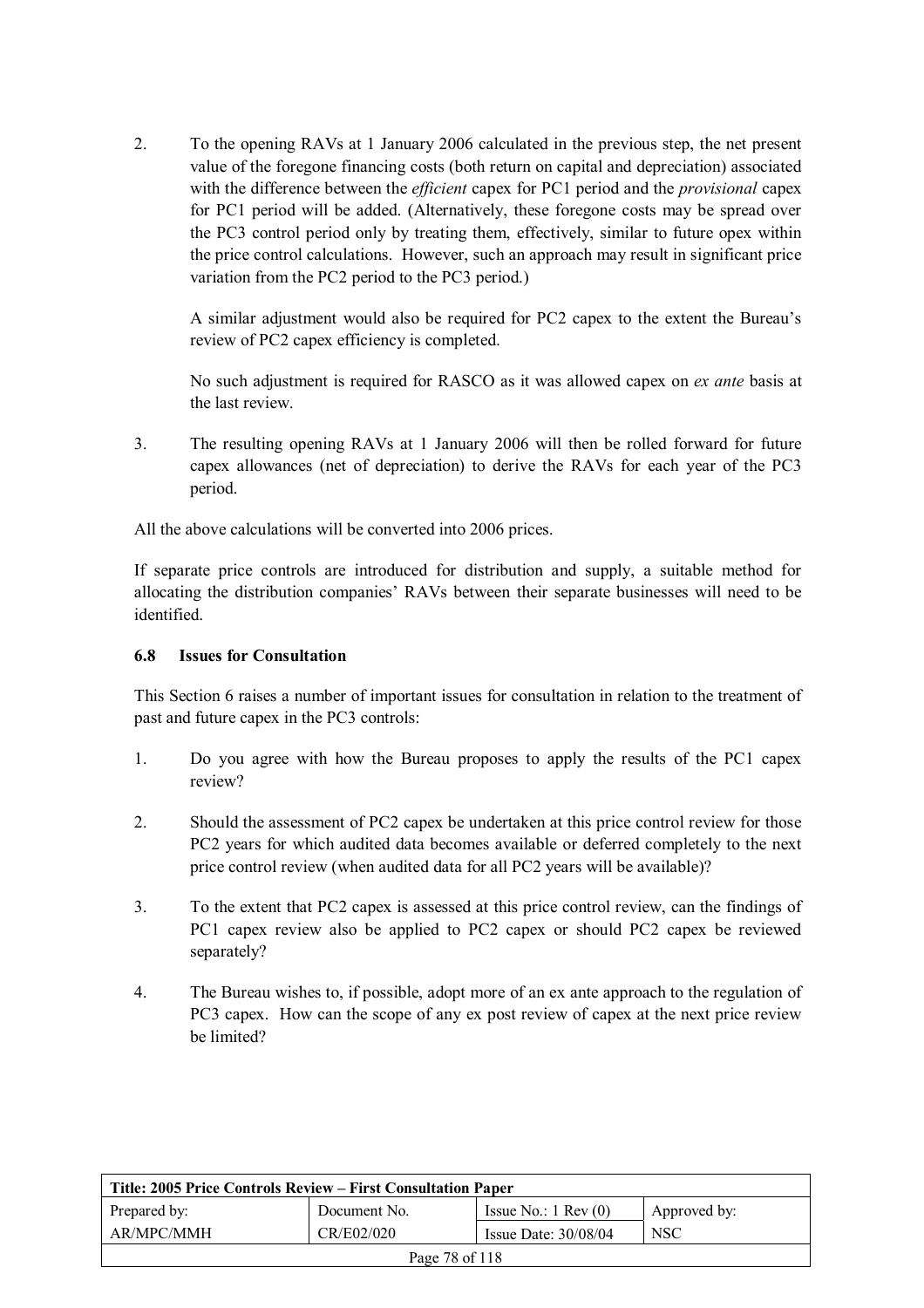# **7 Cost of Capital and Profit Margin**

# **7.1 Introduction**

This section discusses the overall approach to the calculation of the cost of capital for network businesses. In normal circumstances a business must seek to make a return on the capital that is actively employed by the business that is at least equal to its cost of capital. The Bureau's cost of capital calculations draw on estimates of the cost of capital of similar businesses in other countries such as the UK, USA, and Australia. The Bureau however intends to cross-check these estimates against the information available on various components of the cost of capital from local and regional capital markets in order to capture any particular factors that may be specific to the Abu Dhabi businesses.

In contrast to the network businesses, ADWEC and, to some extent, the supply businesses of distribution companies have few capital assets but are exposed to risks associated with large financial flows. Therefore, the application of a cost of capital to an asset value may not be the best means of estimating the allowed returns for these businesses. This section therefore discusses the Bureau's intention to, as at the last review, express ADWEC's allowed return in the form of a margin on its turnover although still based on the cost of capital estimated for network businesses. A similar approach may be considered for the supply businesses of ADDC / AADC.

Similarly, the Bureau expects to apply a similar cost of capital to RASCO as to other businesses since RASCO enjoys similar monopoly status in its geographical areas and faces similar risks as the other monopoly businesses.

# **7.2 Approach to Cost of Capital Calculations for Network Businesses**

# *7.2.1 Overall Approach*

Most companies will usually be financed by a mixture of debt and equity. The cost of capital is therefore usually calculated as a weighted-average of the cost of debt finance and the cost of equity finance, known as the weighted average cost of capital (WACC), as follows:

# WACC =  $[Cost of Equity \times Proportion of Equity] + [Cost of Debt \times Proportion of Debt]$

As well as providing a return on debt and equity, companies must also finance their tax liabilities (where applicable) and the cost of capital is adjusted, when necessary, to allow for taxation. Since in the UAE there are no business or personal taxes, the pre-tax and post-tax rates of return are equal. In jurisdictions where taxation is applicable, investors are concerned with the return they receive after the deduction of taxes (i.e., the post tax cost of capital). It is therefore the posttax cost of capital that provides the relevant comparison from other countries.<sup>28</sup>

 $\overline{a}$ <sup>28</sup> Regulators vary in whether they use a pre-tax cost of capital or a post-tax cost of capital or some variant of the two. For example, Ofwat uses a post-tax cost of capital whereas Ofgem presently uses a "vanilla" cost of capital (which is a combination of pre-tax and post-tax costs of capital). The objective is to be consistent when performing the price control calculations. If a post-tax cost of capital is used, the tax payments the company is expected to make must be included as part of the costs it is allowed to recover.

| Title: 2005 Price Controls Review – First Consultation Paper |              |                               |              |
|--------------------------------------------------------------|--------------|-------------------------------|--------------|
| Prepared by:                                                 | Document No. | Issue No.: $1 \text{ Rev}(0)$ | Approved by: |
| AR/MPC/MMH                                                   | CR/E02/020   | Issue Date: $30/08/04$        | <b>NSC</b>   |
| Page 79 of 118                                               |              |                               |              |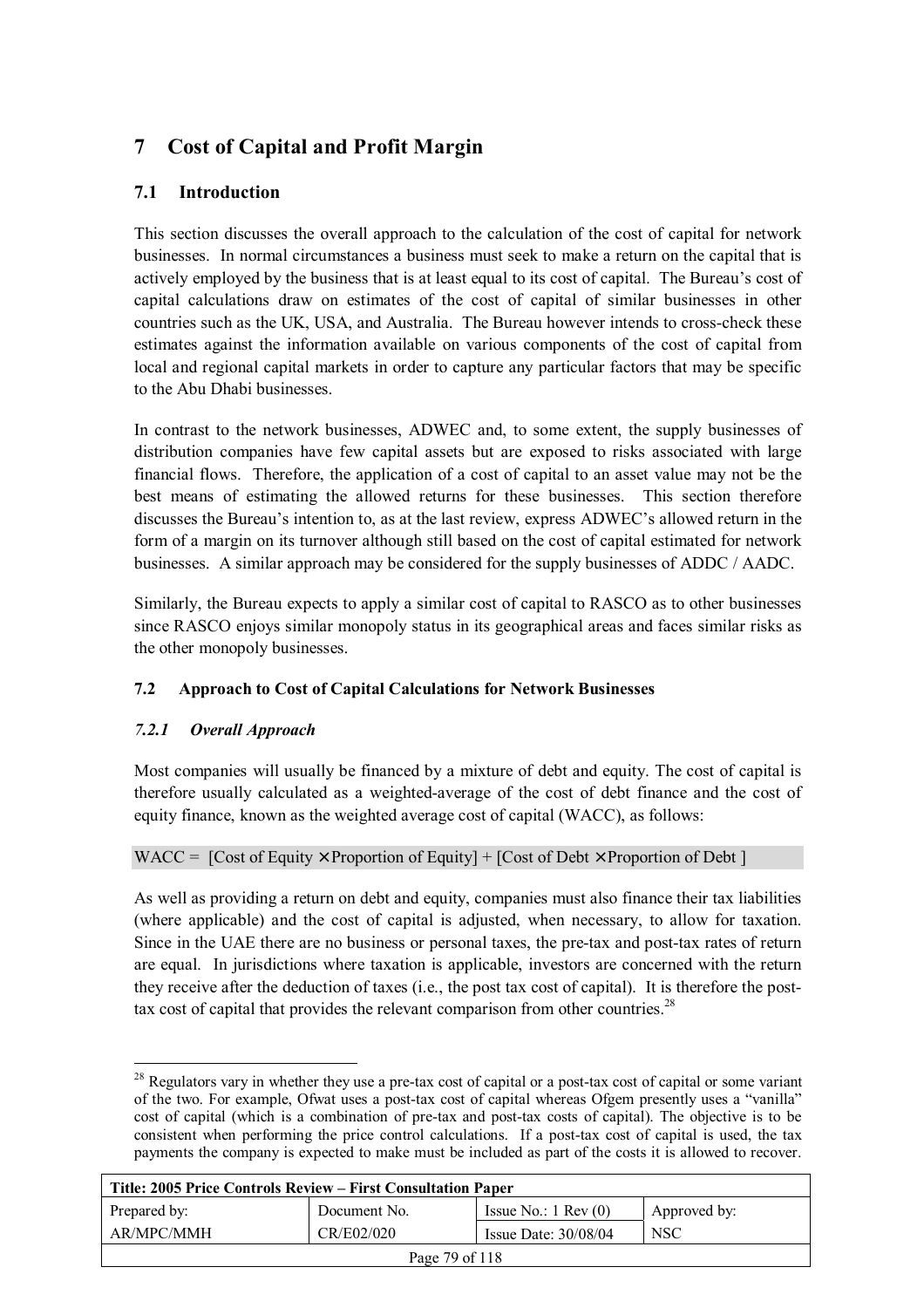The cost of capital calculation therefore requires estimation of the **cost of debt**, the **cost of equity**, and the **gearing** (the ratio of debt to the sum of debt and equity), which are discussed below in turn.

Further, since the price control calculations are carried out by the Bureau in real terms, the Bureau uses a real post-tax cost of capital, calculated as follows:

Real Post-Tax WACC = [Real Cost of Equity  $\times$  (1-Gearing)] + [Real Cost of Debt  $\times$  Gearing  $\times$  (1-Tax Rate)]

Price controls are forward-looking and so regulators and researchers often prefer cost of capital calculations on a forward-looking basis rather than simply based on historical data. However, historical data are often used to set forward-looking estimates of future cost of capital components if there is an absence of reliable alternative sources.

#### *7.2.2 Gearing*

A business is usually financed partly by shareholders' equity and lenders' debt. The cost of capital that a firm faces represents the return investors expect from investing in a firm with a specific set of risks. The risks that an investor in a company faces are influenced by the ratio of debt versus equity that comprises the capital structure of the company. There are two main advantages of debt financing which should be taken into account while deciding the capital structure or gearing of a business:

- Debt, by virtue of the fact that it has a higher priority on claims in the event that a firm goes into bankruptcy, implies a lower risk for lenders than for equity holders.
- Interest payments, unlike dividends for equity holders, are normally a tax deductible expense for a company. While not presently applicable in Abu Dhabi, in jurisdictions where corporate taxation applies it is therefore possible to reduce the overall cost of capital by switching from equity to debt.

Higher gearing will increase the firm's equity cost (due to increased volatility of equity earnings) but over a certain range this will be more than compensated for by cheaper cost of debt finance. The simple stylized illustration in **Figure 7.1** shows the effect of gearing on the costs of equity and debt and thus on the overall cost of capital. This shows that as gearing increases, the cost of equity increases but this is more than offset by the 'cheaper' debt financing, resulting in a decreasing overall cost of capital or WACC. However, beyond a certain point, the WACC starts increasing as the increase in the cost of equity due the increasing gearing is no longer fully offset by the cheaper debt financing (in addition, the cost of debt also starts increasing due to increasing

 The combination of the lower post-tax cost of capital and the higher costs should yield the same result as the higher pre-tax cost of capital, excluding tax payments from the company's costs. See *"Resetting Price Controls for Privatized Utilities – A Manual for Regulators",* Richard Green and Martin Rodriguez Pardina, Economic Development Institute of the World Bank, 1999.

| Title: 2005 Price Controls Review – First Consultation Paper |              |                               |              |
|--------------------------------------------------------------|--------------|-------------------------------|--------------|
| Prepared by:                                                 | Document No. | Issue No.: $1 \text{ Rev}(0)$ | Approved by: |
| AR/MPC/MMH                                                   | CR/E02/020   | Issue Date: 30/08/04          | <b>NSC</b>   |
| Page 80 of 118                                               |              |                               |              |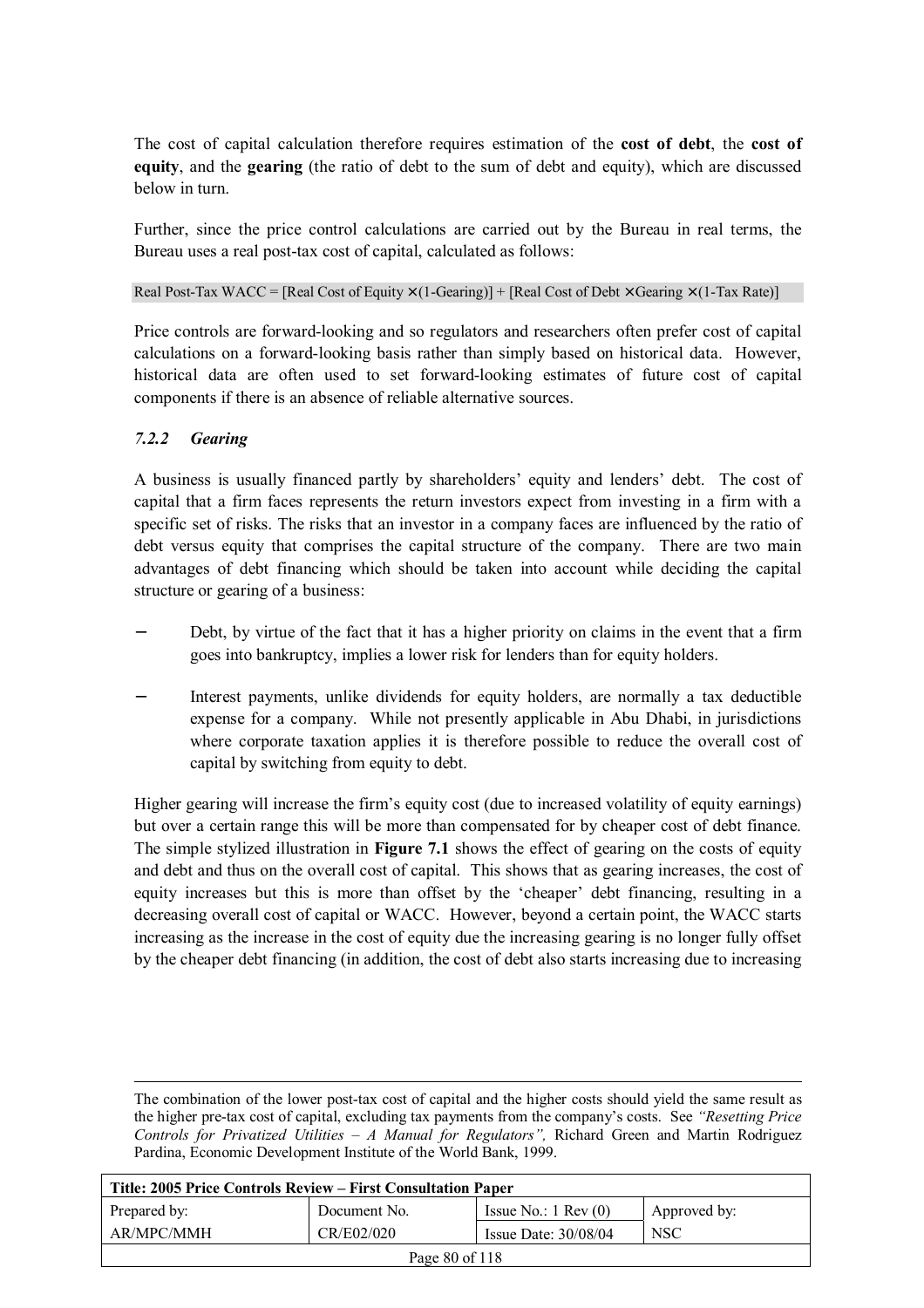default risk). The point of minimum WACC represents the optimal gearing or capital structure for the firm  $29$ 



In line with the overall objective to set price controls based on efficient levels of costs, an optimal gearing (irrespective of the actual capital structure of the companies) is often assumed by regulators when assessing the cost of capital – thus giving incentives for companies to achieve an optimal gearing over the medium to long term.

# *7.2.3 Cost of Debt*

The cost of debt is usually estimated by adding a suitable corporate debt premium to a risk-free rate. That is:

#### Cost of Debt = Risk Free Rate + Debt Premium

The **risk-free rate** represents the return available from a completely riskless form of investment; that is, one whose cashflows are fixed and that carries no (or very low) risk of default. Typically, bonds issued by the UK or US Governments are taken as the most suitable risk-free investment (as the risk of default for these governments is negligible). A suitable risk-free rate for Abu Dhabi needs to be identified. An advantage of using bonds issued by the UK and US Governments is that both issue index-linked securities; that is, bonds that, to all intents and purposes, guarantee a real rate of return unaffected by inflation. No such bonds are issued by the Government of Abu Dhabi or by the UAE Central Bank. A further issue is the maturity of the bond used to provide the risk-free rate. The yield on a medium- to long-term government bond is normally chosen to determine this parameter. These bonds have an advantage as a benchmark in that they reflect not only today's short-term interest rate, but also future expected interest rates.

A corporate **debt premium** is added to the risk-free rate to estimate the cost of debt for businesses. This is because the risk-free rate is not an appropriate measure of the cost of debt for

 $\overline{a}$ <sup>29</sup> The classic "Modigliani-Miller" theory holds that gearing has no effect on the firm's cost of capital. This theory assumes a perfect capital market where there are no taxes and other market frictions; however it has not been proved in the real world.

| Title: 2005 Price Controls Review – First Consultation Paper |              |                               |              |
|--------------------------------------------------------------|--------------|-------------------------------|--------------|
| Prepared by:                                                 | Document No. | Issue No.: $1 \text{ Rev}(0)$ | Approved by: |
| AR/MPC/MMH                                                   | CR/E02/020   | Issue Date: $30/08/04$        | NSC          |
| Page 81 of 118                                               |              |                               |              |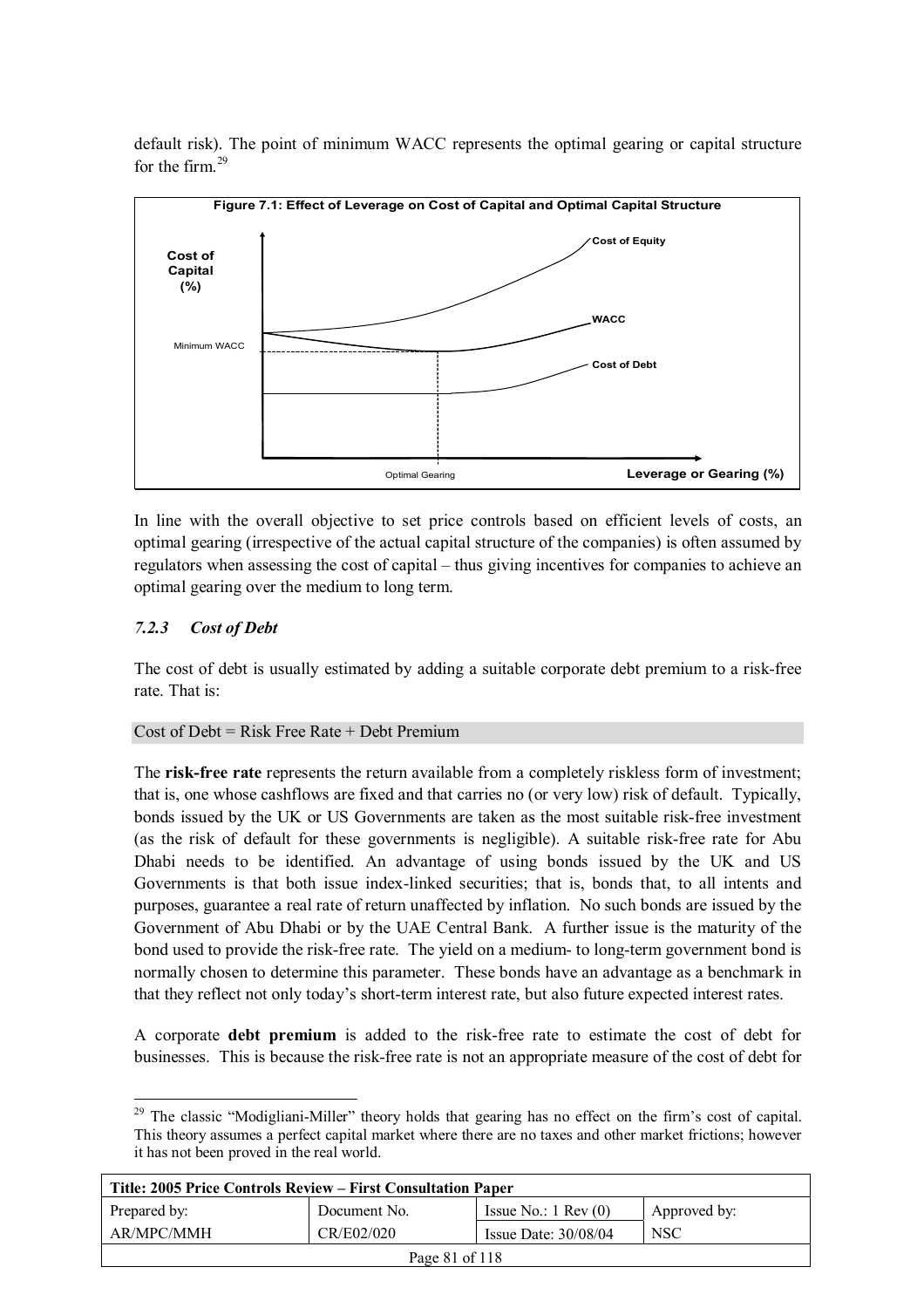businesses with uncertain cashflows and default risk. The debt premium measures the additional return required over and above the risk-free rate by a given business. The credit rating awarded to a business by an international credit rating agency such as Moody's Investors Services and Standard & Poor's is often helpful in determining an appropriate debt premium for a business. The lower the credit rating, the higher will be the default risk and hence the higher the debt premium. This is shown in **Figure 7.2** below:



In the absence of sufficient information on an appropriate debt premium for Abu Dhabi water and electricity businesses, the debt premium can be estimated by analyzing the yields that corporate bonds of similar businesses in the country or elsewhere with the same credit rating have produced over and above the risk-free rate.

Most of the overseas regulatory decisions generally assume regulated companies have an "investment grade" credit rating i.e. Moody's Baa or higher. The Bureau's cost of capital calculations to date have effectively treated Abu Dhabi companies as having the same debt rating as the UAE Government (Moody's A2 country rating given to the UAE).

Whereas any company would normally require an additional premium over and above that of the government of the country in which it is based, the UAE's country rating probably overstates the country risk of the Abu Dhabi Government whose financial position is significantly stronger than that of the rest of the UAE federation. The Bureau has in the past therefore regarded the UAE country rating as incorporating a premium over the cost of debt for the Abu Dhabi Government and hence as probably close to the credit rating that would be accorded to the Abu Dhabi companies (which are wholly owned by the Abu Dhabi Government).

# *7.2.4 Cost of Equity*

The standard method to estimate cost of equity is the Capital Asset Pricing Model (CAPM). In principle, this model assumes that the return on any asset is equal to the risk-free rate of return, plus an equity risk premium to reflect that the returns to shareholders are much riskier.

| Title: 2005 Price Controls Review – First Consultation Paper |              |                               |              |
|--------------------------------------------------------------|--------------|-------------------------------|--------------|
| Prepared by:                                                 | Document No. | Issue No.: $1 \text{ Rev}(0)$ | Approved by: |
| AR/MPC/MMH                                                   | CR/E02/020   | Issue Date: $30/08/04$        | <b>NSC</b>   |
| Page 82 of 118                                               |              |                               |              |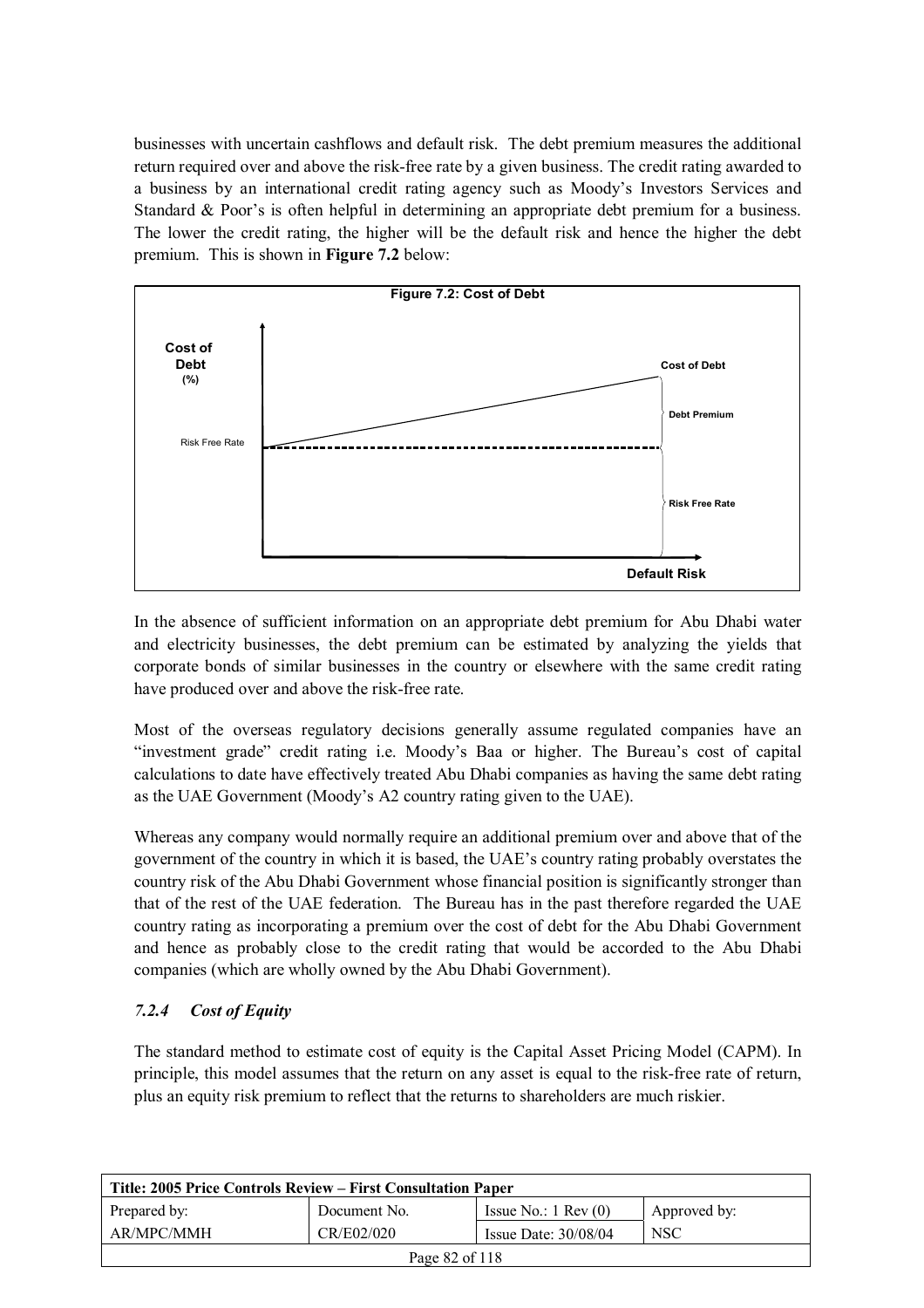The CAPM assumes that the equity risk premium required for a business is proportional to its *beta* coefficient. The equity risk premium for a specific business is determined by multiplying the market risk premium by the beta for the business. That is:

Cost of Equity = Risk Free Rate + [Equity Beta  $\times$  Market Risk Premium]

The **market risk premium** is the extra return required on *average* for investment in equities (i.e. shares or stocks) compared to the risk-free rate. This effectively measures the risk premium for the market as a whole and is usually calculated for a stock market index which covers many companies of varying business nature.

The **equity beta** measures the riskiness of a given investment (buying shares of a specific business) relative to the average level of risk in the market. Note that the beta measures only *systematic* risks for a business (i.e. the risks which affect all the businesses, albeit to different degrees, such as inflation) since it is assumed that *non-systematic* risks (i.e. risks specific to a business) can be eliminated by investors through diversification.



The CAPM is graphically illustrated in **Figure 7.3**:

A beta of one indicates that a company is perceived as having average risk; a lower figure suggests lower than average risk; and a higher figure indicates higher than average risk. Utilities are generally regarded as comparatively low risk investments (ie, a beta of less than one).

The beta coefficient for a specific company quantifies the sensitivity of the returns for the company to changes in the returns for the market as a whole. In academic terms, a stock's beta is the slope of the stock's "characteristic line" – that is, the regression line showing the relationship between expected returns on the market and the stock, as shown in **Figure 7.4** below:

| Title: 2005 Price Controls Review – First Consultation Paper |              |                               |              |
|--------------------------------------------------------------|--------------|-------------------------------|--------------|
| Prepared by:                                                 | Document No. | Issue No.: $1 \text{ Rev}(0)$ | Approved by: |
| AR/MPC/MMH                                                   | CR/E02/020   | Issue Date: $30/08/04$        | <b>NSC</b>   |
| Page 83 of 118                                               |              |                               |              |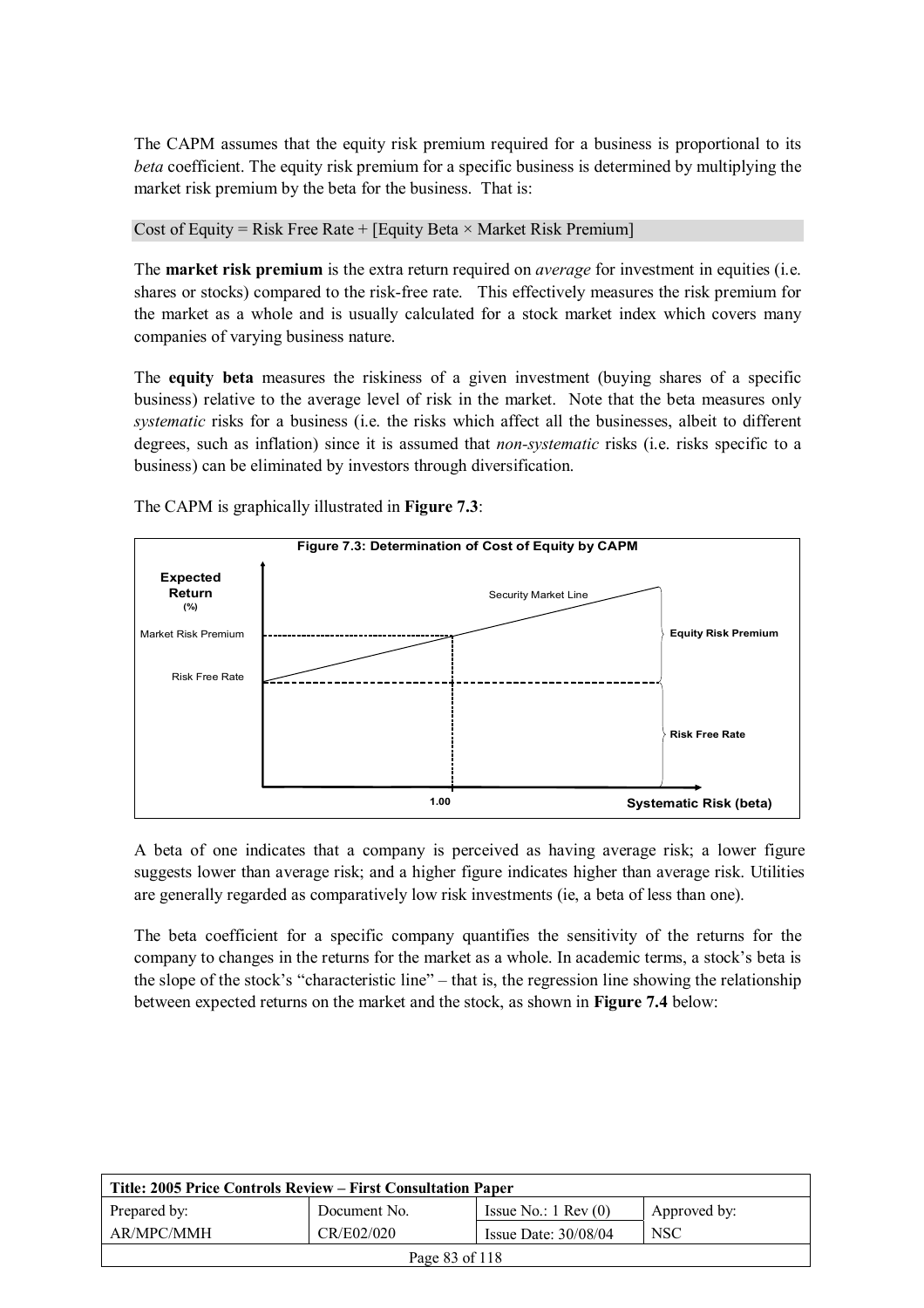

The beta is calculated as the ratio between (a) the covariance between the return on the company's share and the return on the market, and (b) the variance of return on the market. The choice of period, market index, and other details of measurement can produce a wide range of beta estimates. The principal areas of contention are: whether to include dividends to estimate returns; what should be the frequency of data (daily, weekly, monthly, annual); and whether to make a so-called "Bayesian adjustment" (to move the final beta towards the value of 1).<sup>30</sup> The most widely used method is to calculate beta from five-year monthly data (pioneered by the London Business School).

Further complications can arise if the regulated company is not quoted on a liquid stock market, or is only quoted as part of a much larger group, which may mean that the CAPM can not be used reliably. Even when it is applicable, calculations based on CAPM should still be supplemented with other information, such as the proportion of regulated business within the overall group of companies, and betas for other parts of the group.

Further, as mentioned earlier, to forecast the future cost of capital, all inputs to CAPM should in theory be ex ante (i.e., forward-looking), yet only ex post (historical) out-turn data are available. Regulators therefore often draw on a mixture of historical data and assumptions about the future in determining the cost of capital.

Finally, like any financial or economic theory, the CAPM has a number of underlying assumptions which in practice may not necessarily be observable.<sup>31</sup> It is therefore considered appropriate to have a range of estimates by varying details of measurements.<sup>32</sup>

 $\overline{a}$ 

<sup>&</sup>lt;sup>31</sup> CAPM assumptions include: only systematic risk is relevant as non-systematic risks can be eliminated by diversification by investors; all investors are wealth maximisers who choose among alternative portfolios based on expected returns and risks; all investors can borrow or lend an unlimited amount at a given risk-free rate; all investors have identical estimates of returns; all assets are perfectly divisible and

| Title: 2005 Price Controls Review – First Consultation Paper |              |                               |              |
|--------------------------------------------------------------|--------------|-------------------------------|--------------|
| Prepared by:                                                 | Document No. | Issue No.: $1 \text{ Rev}(0)$ | Approved by: |
| AR/MPC/MMH                                                   | CR/E02/020   | Issue Date: $30/08/04$        | <b>NSC</b>   |
| Page 84 of 118                                               |              |                               |              |

<sup>&</sup>lt;sup>30</sup> Numerous studies reach the conclusion that the betas tend to regress towards the market mean. In other words, high beta stocks tend to decline over time towards unity, while low beta stocks tend to increase towards unity over time. Because all the betas are estimated with some error, this means that high (low) estimated betas tend to be overestimated (underestimated). Therefore, some adjustment towards the market mean value of 1.0 may be appropriate.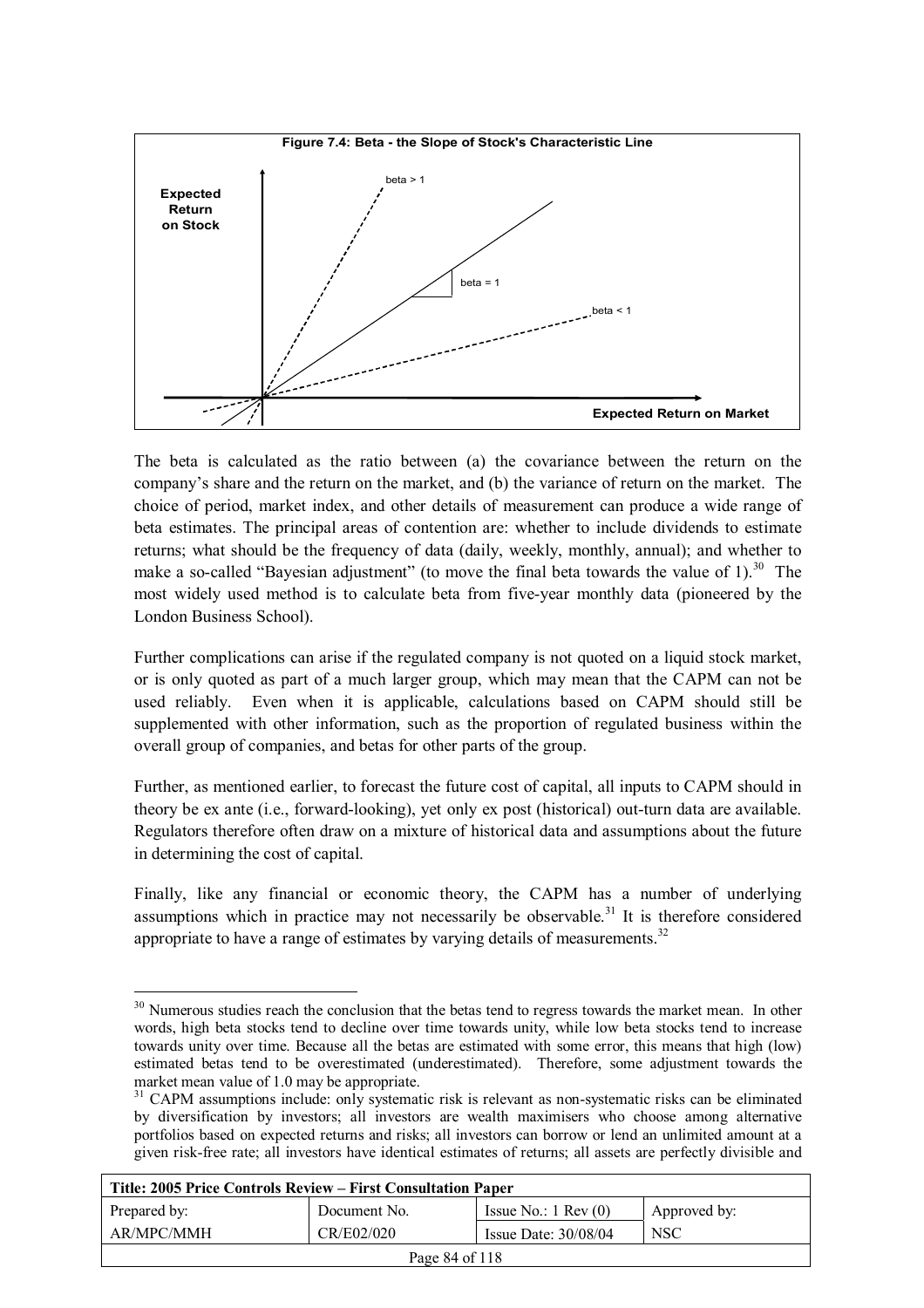The CAPM is the standard method to calculate the cost of equity used by regulators and investors around the world. However, there are alternative or complementary methods, such as Arbitrage Pricing Theory (APT) and the Dividend Growth Model (DGM):

As with CAPM, APT assumes that only non-diversifiable risk is relevant in determining expected returns. However, there may be several non-diversifiable risk factors that are systematic or macroeconomic in nature and thus affect the returns of all stocks to some degree. Unlike CAPM, APT may specify returns as a linear function of more than a single factor. That is, according to APT:

Expected return = risk free rate +  $[b_1 \times f_1]$  +  $[b_2 \times f_2]$  +  $[b_3 \times f_3]$  + ...... +  $[b_n \times f_n]$ 

Where  $f_i$  is any factor  $i$  and  $b_i$  is the reaction or sensitivity coefficient for factor  $i$ .

However, APT faces several major hurdles in implementation, of which the most severe is that the APT does not identify the relevant factors beforehand, nor does it even identify how many factors should appear in the model. APT requires intensive data analysis in order for the researcher to identify the relevant factors and estimate their reaction coefficients.<sup>33</sup> Although the APT model is widely discussed in literature, practical usage to date has been limited.

The DGM uses the expected annual dividend growth rate for a stock to estimate the rate of return on that stock. Using the simplest example of a constant dividend growth (g) forever, if  $D_0$  is the most recent dividend paid per share and  $P_0$  is the current share price, the expected or required return on equity according to DGM is:

Expected return = Expected dividend yield + Expected dividend growth

 $=$   $[D_0 \times (1 + g) / P_0] + g$ 

The DGM methodology is based on the principle that investors are concerned with expected dividend payments and their present value. The major difficult in applying the DGM is how to determine the forward-looking expected annual dividend growth rate. Some regulators have attempted to use DGM, but its use has been limited mainly to cross-check or supplement the CAPM results rather than as an alternative.<sup>34</sup>

Finance, December 1980.<br><sup>34</sup> For example, at the last two price reviews, the UK water regulator, Ofwat, assessed the cost of equity using the CAPM, supplemented by DGM. See *"Setting the Right Cost of Capital",* The Utilities Journal, May 2004.

| Title: 2005 Price Controls Review – First Consultation Paper |              |                               |              |  |
|--------------------------------------------------------------|--------------|-------------------------------|--------------|--|
| Prepared by:                                                 | Document No. | Issue No.: $1 \text{ Rev}(0)$ | Approved by: |  |
| AR/MPC/MMH                                                   | CR/E02/020   | Issue Date: $30/08/04$        | <b>NSC</b>   |  |
| Page 85 of 118                                               |              |                               |              |  |

perfectly liquid; there are no transaction costs; there are no taxes; all investors are price takers' and quantities of all assets are given and fixed. However, research work has shown that relaxing many of these assumptions has produced reasonable results for practical purposes.<br><sup>32</sup> "Setting the Right Cost of Capital", The Utilities Journal, May 2004.

<sup>&</sup>lt;sup>33</sup> Ross and Roll have identified five specific factors: 1) change in expected inflation; 2) unanticipated change in inflation; 3) unanticipated change in industrial production; 4) unanticipated change in the yield differential between low and high grade bonds (the default risk premium); and 5) unanticipated change in the yield differential between long-term and short-term bonds (the term structure of interest rates). See *"An Empirical Investigation of the Arbitrage Pricing Theory",* Richard Roll and Stephen Ross, Journal of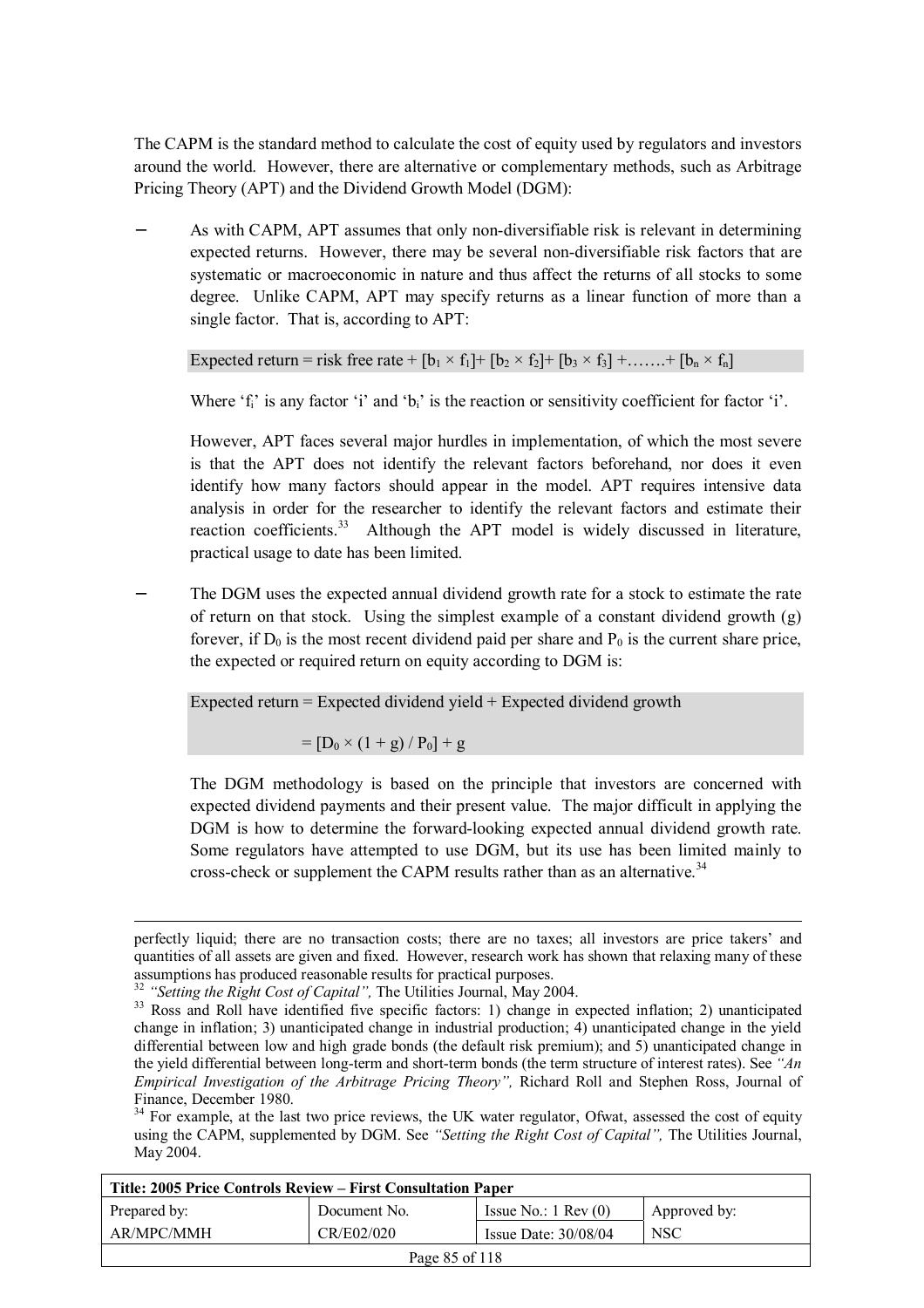In view of the unproven use of other techniques combined with the limitations of data for Abu Dhabi, the Bureau intends to continue to use the CAPM for its cost of capital calculations. The CAPM is well understood and widely used by the financial community, regulators and companies around the world. Further, betas and equity risk premiums for listed companies in developed markets are readily available.<sup>35</sup>

### **7.3 Bureau's Cost of Capital Calculations at Previous Reviews**

At the previous price control reviews, the Bureau used the Capital Asset Pricing Model (CAPM) to estimate the cost of equity to the Abu Dhabi businesses. The cost of debt was found by adding a suitable debt premium to a risk-free rate. For all these reviews (including RASCO), the Bureau estimated a cost of capital of 6% (real, post-tax).

In view of the lack of information on the cost of capital from the UAE capital markets to date, the Bureau's cost of capital calculations drew heavily on estimates of the cost of capital of network businesses in the UK, USA, and Australia. The Bureau's review of the component elements of the cost of capital calculations is described in detail in Annex E of the January 2001 Consultation Document for PC2 and is summarized in **Table 7.1** below:

| Table 7.1 Bureau's Estimates of the Cost of Capital at 2002 Review |      |             |
|--------------------------------------------------------------------|------|-------------|
|                                                                    | Low  | <b>High</b> |
| Real Risk-free rate $(\% )$                                        | 3    |             |
| Debt premium $(\% )$                                               |      |             |
| <b>Real Cost of debt</b>                                           | 4    | 6           |
| Real Risk-free rate $(\% )$                                        | 3    |             |
| Equity risk premium                                                | 3.5  |             |
| Equity beta                                                        | 0.6  | 0.8         |
| <b>Real Cost of equity</b>                                         | 5.1  | 8           |
| Debt proportion $(\%)$                                             | 50   | 70          |
| Real (Post-tax) WACC                                               | 4.55 | 6.6         |

On the basis of these estimates, the Bureau at the 2002 review initially proposed a real cost of capital for the second price control period in the range  $4.55 - 6.6$  % and finally used a cost of capital of 6% (real, post-tax). The Bureau also highlighted latest examples at that time where overseas regulators adopted estimates of the cost of capital towards the lower end of the Bureau's proposed range. These examples are reproduced in **Table 7.2** below and are all converted, where necessary, to real, post-tax terms to provide a suitable comparison. These examples demonstrated that the Bureau's decision for a cost of capital of 6% (real, post-tax) was towards the upper range of recent regulatory decisions elsewhere.

 $\overline{a}$  $35$  For example, from London Business School (UK) and Ibbotson Associates (USA).

| Title: 2005 Price Controls Review – First Consultation Paper |              |                               |              |
|--------------------------------------------------------------|--------------|-------------------------------|--------------|
| Prepared by:                                                 | Document No. | Issue No.: $1 \text{ Rev}(0)$ | Approved by: |
| AR/MPC/MMH                                                   | CR/E02/020   | Issue Date: $30/08/04$        | NSC          |
| Page 86 of 118                                               |              |                               |              |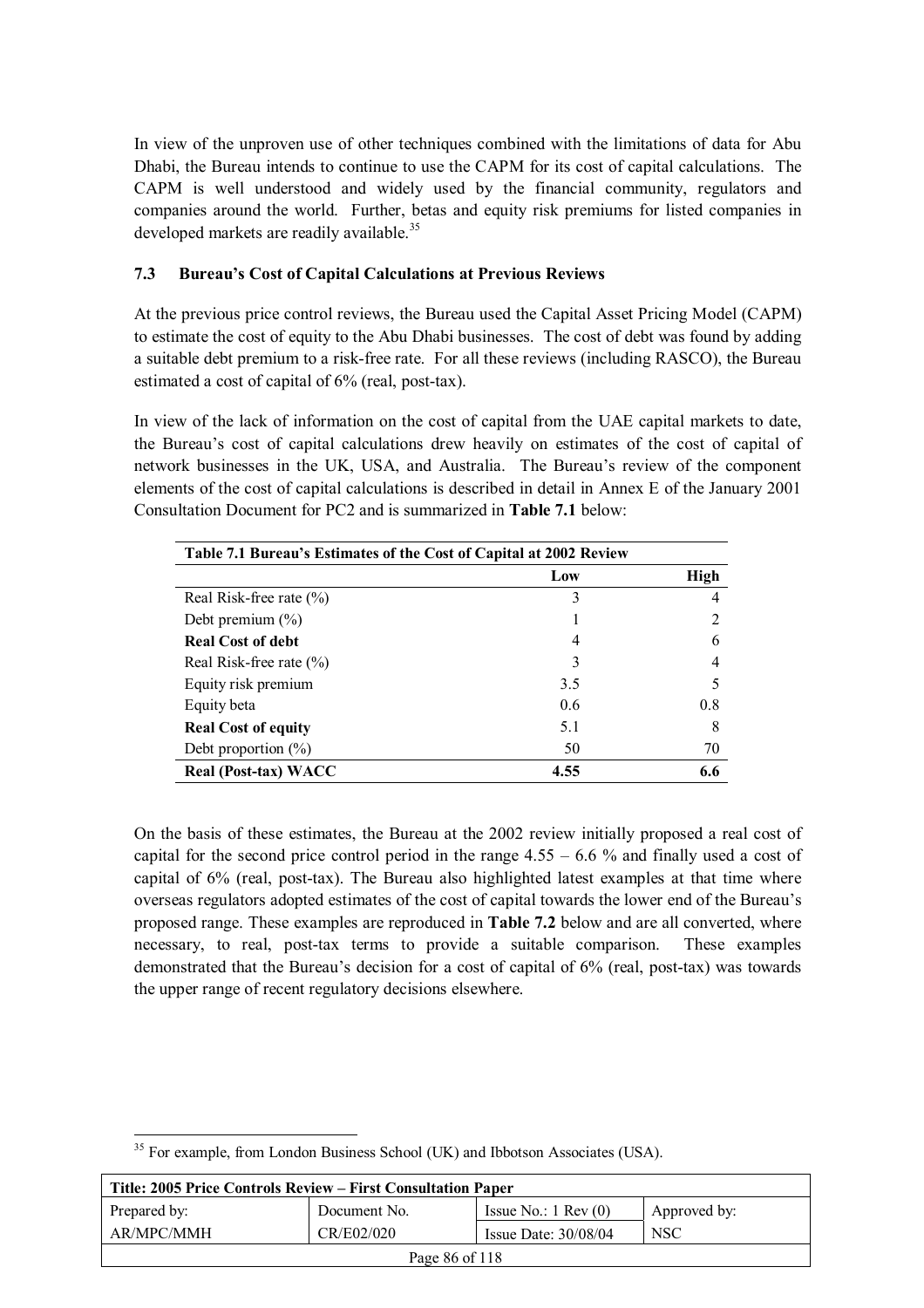| Table 7.2: Overseas Regulatory Decisions on Cost of Capital available at the 2002 Review |                                                                                                               |                           |  |
|------------------------------------------------------------------------------------------|---------------------------------------------------------------------------------------------------------------|---------------------------|--|
| S.No.                                                                                    | <b>Regulatory Decision or Proposal</b>                                                                        | <b>Post-Tax Real WACC</b> |  |
| $\mathbf{1}$                                                                             | England and Wales PESs' Distribution Business: OFGEM's Final<br>Proposals (December 1999)                     | 4.5%                      |  |
| 2                                                                                        | NSW Electricity Distributors, Australia: IPART determination<br>(December 1999)                               | $3.6 - 4.5\%$             |  |
| 3                                                                                        | TransGrid, Australia:                                                                                         |                           |  |
|                                                                                          | ACCC draft decision (May 1999)                                                                                | 3.81%                     |  |
|                                                                                          | TransGrid submission (June 1999)<br>$\bullet$                                                                 | 4.40%                     |  |
|                                                                                          | ACCC final decision (January 2000)<br>$\bullet$                                                               | 5.00%                     |  |
| 4                                                                                        | NGC Transmission Asset Owner, UK: OFGEM draft and final<br>proposals (September 2000)                         | $3.86 - 4.37\%$           |  |
|                                                                                          | (Final proposals were based on the high case.)                                                                |                           |  |
| 5                                                                                        | Electricity<br>Distributors, Victoria (Australia):<br><b>ORG</b><br>price<br>determination (September 2000)   | $5.82 - 5.90\%$           |  |
| 6                                                                                        | SMHEA, Australia: ACCC final decision (February 2001)                                                         | 6.3%                      |  |
| 7                                                                                        | Transco's Price Controls: OFGEM's Final Proposals (September<br>2001)                                         | 4.4%                      |  |
| 8                                                                                        | Heathrow, Gatwick, Stansted and Manchester Airports' Price Caps:<br>CAA Preliminary Proposals (November 2001) | $4.7 - 6.0\%$             |  |
| 9                                                                                        | Queensland Transmission, Australia:                                                                           |                           |  |
|                                                                                          | Powerlink's Proposal                                                                                          | 5.41%                     |  |
|                                                                                          | <b>ACCC's Draft Decision</b><br>$\bullet$                                                                     | 4.78%                     |  |
|                                                                                          | ACCC's Final Decision (November 2001)<br>٠                                                                    | 4.68%                     |  |
| 10                                                                                       | NIE Transmission and Distribution, Northern Ireland: OFREG<br>initial proposals (March 2002)                  | $4.05 - 4.74%$            |  |
|                                                                                          | (Final proposal was based slightly lower than the high case)                                                  |                           |  |
| 11                                                                                       | Dutch Electricity Network Companies, 2000                                                                     | 3.6%                      |  |
| 12                                                                                       | ENEL, vertically integrated Electricity Sector, Italy, 2000                                                   | 4.8%                      |  |
| 13                                                                                       | Scottish and Southern Energy, distribution activities, 2000                                                   | 4.6%                      |  |
| 14                                                                                       | EDP, regulated activities, Portugal                                                                           | 5.0%                      |  |

**Table 7.2: Overseas Regulatory Decisions on Cost of Capital available at the 2002 Review** 

Source: *"2002 Price Controls Review – Draft Proposals for PC2",* Bureau, September 2002 contains specific references to overseas documents

Despite some evidence that the cost of capital might have fallen since 1999, the Bureau at the 2002 review retained its estimate of 6% for real post-tax cost of capital from the 1999 review. The Bureau adopted such an approach *inter alia* to ensure that companies have a strong incentive to invest to meet the forecast demand growth in the sector in good time and to ensure that companies remain able to finance their operations. Such a return also intended to accommodate any additional risks that may have been perceived by the companies as being associated with the strengthening of incentive mechanisms within the PC2 controls. Some companies argued for a higher cost of capital but were unable to provide any convincing supporting evidence.

#### **7.4 Recent Overseas Regulatory Developments**

Since 2002, a number of overseas' regulators have published further analyses of the cost of capital in their respective sectors. These will be reviewed by the Bureau in detail during the course of this review to assess their relevance to the estimation of the cost of capital to the Abu Dhabi companies. The Bureau's initial research is summarised in **Table 7.3** below:

| Title: 2005 Price Controls Review – First Consultation Paper |              |                               |              |
|--------------------------------------------------------------|--------------|-------------------------------|--------------|
| Prepared by:                                                 | Document No. | Issue No.: $1 \text{ Rev}(0)$ | Approved by: |
| AR/MPC/MMH                                                   | CR/E02/020   | Issue Date: 30/08/04          | <b>NSC</b>   |
| Page 87 of 118                                               |              |                               |              |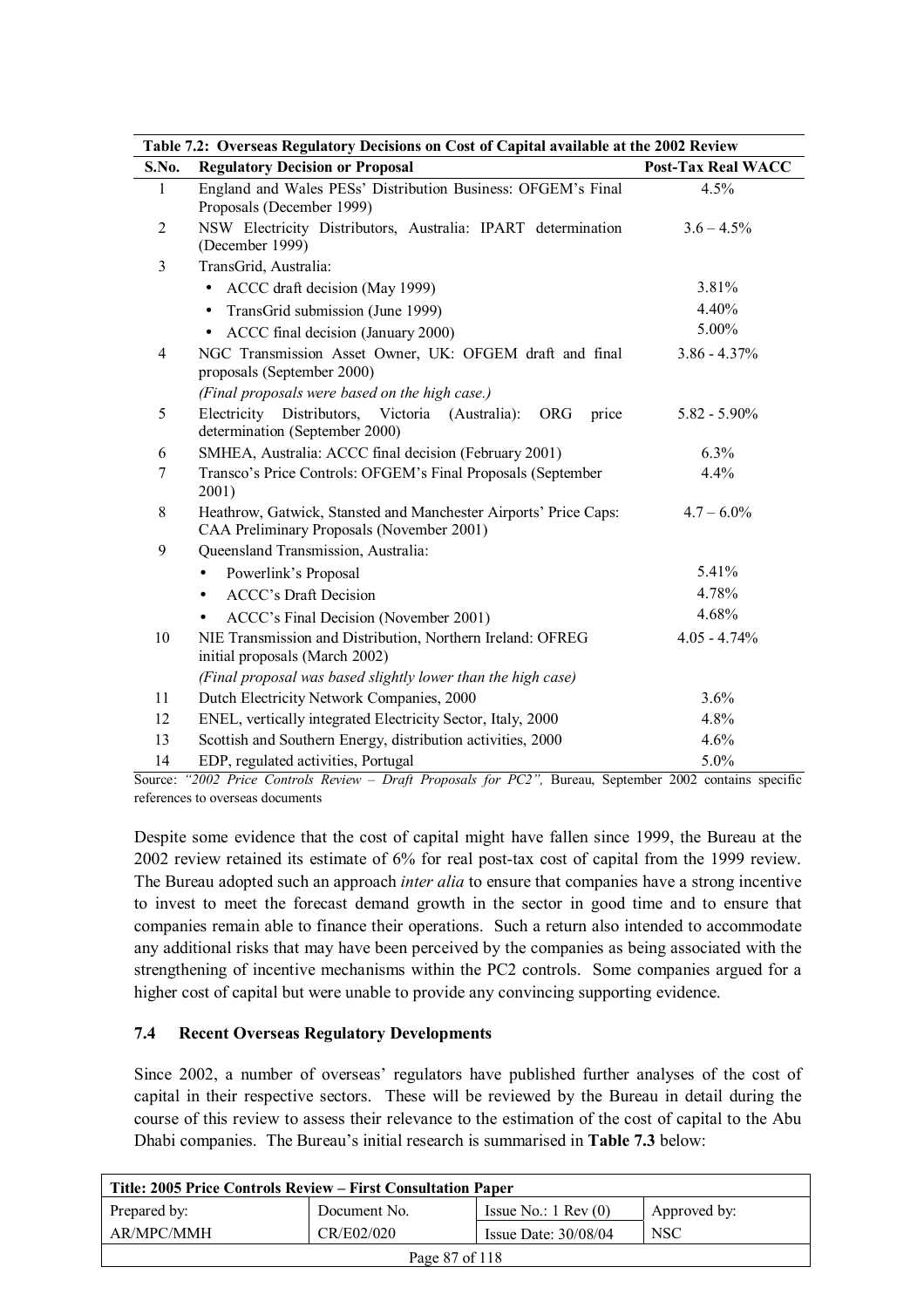| Table 7.3: Recent Overseas Regulatory Proposals or Decisions on Cost of Capital |                                                                                                                                        |                           |  |
|---------------------------------------------------------------------------------|----------------------------------------------------------------------------------------------------------------------------------------|---------------------------|--|
| S.No.                                                                           | <b>Regulatory Decision or Proposal</b>                                                                                                 | <b>Post-Tax Real WACC</b> |  |
| 1                                                                               | England and Wales water and sewerage business: Ofwat's Draft<br>Determinations (August 2004)                                           | $5.1\%$                   |  |
| 2                                                                               | England and Wales Electricity Distribution Businesses: OFGEM's<br>Initial Proposals (June 2004)                                        | $4.6\%$                   |  |
| 3                                                                               | New South Wales (Australia) Electricity Distribution Businesses:<br><b>IPART</b> Final Report (June 2004)                              | $3.6 - 4.6\%$             |  |
| 4                                                                               | TransGrid (Australia) Electricity Transmission: ACCC Draft<br>Decision (April 2004)                                                    | 4.59%                     |  |
| 5                                                                               | EnergyAustralia (Australia) Electricity Transmission: ACCC Draft<br>Decision (April 2004)                                              | $4.4\%$                   |  |
| 6                                                                               | BGE Gas Transmission, Distribution and Supply Businesses<br>(Ireland): NERA Report for Commission for Energy Regulation<br>(June 2003) | 5.72%                     |  |
|                                                                                 | Sydney Water Corporation (Australia): IPART (May 2003)                                                                                 | $3.00 - 4.10\%$           |  |
|                                                                                 | Sources: Various as indicated in the table:                                                                                            |                           |  |

It can be seen that recent regulatory decisions from overseas suggest a real, post-tax cost of capital significantly less than the 6% presently allowed in Abu Dhabi. The very recent price control reviews undertaken by Ofwat and Ofgem for the water and electricity sectors respectively suggest a real, post-tax cost of capital closer to 5%, or less. Given a total RAV for the Abu Dhabi companies combined likely to be in excess of AED 20 billion over the PC3 period, and increasing thereafter, a 1 percentage point reduction in the cost of capital would save the sector at least AED 200 million per year and reduce the annual subsidy requirement by a corresponding amount.

The Bureau considers that the overseas calculations of the cost of capital may provide a useful insight for the Abu Dhabi water and electricity sector. This is because the regulatory regime developed for Abu Dhabi has drawn deliberately on best practice in the UK and elsewhere to minimize the level of unnecessary risk to which the businesses might be exposed. Therefore, the return required by water and electricity distribution businesses in Abu Dhabi may not be materially different from that required by comparable businesses in the UK, Australia, US and elsewhere.

# **7.5 Local Capital Markets – Position at 2002 Review**

As discussed earlier, the Bureau's cost of capital calculations for the Abu Dhabi companies to date have been based on the estimates of the cost of capital of network businesses in the UK, USA, and Australia. Equity markets in these countries are well developed and are subject to robust regulation. Information issued to the markets by quoted companies must meet stringent standards of disclosure. Trading is active with high ratios of turnover and liquidity, and there is wide diversity in respect of sector coverage. These factors provide a degree of confidence that statistical analyses of information from these markets, such as those used in cost of capital calculations, are reliable.

In contrast, while there have been equity markets in the Middle East for some time, there were no official and regulated UAE stock markets until March 2000. In preparation for the 2002 price

| Title: 2005 Price Controls Review – First Consultation Paper |              |                               |              |
|--------------------------------------------------------------|--------------|-------------------------------|--------------|
| Prepared by:                                                 | Document No. | Issue No.: $1 \text{ Rev}(0)$ | Approved by: |
| AR/MPC/MMH                                                   | CR/E02/020   | Issue Date: $30/08/04$        | <b>NSC</b>   |
| Page 88 of 118                                               |              |                               |              |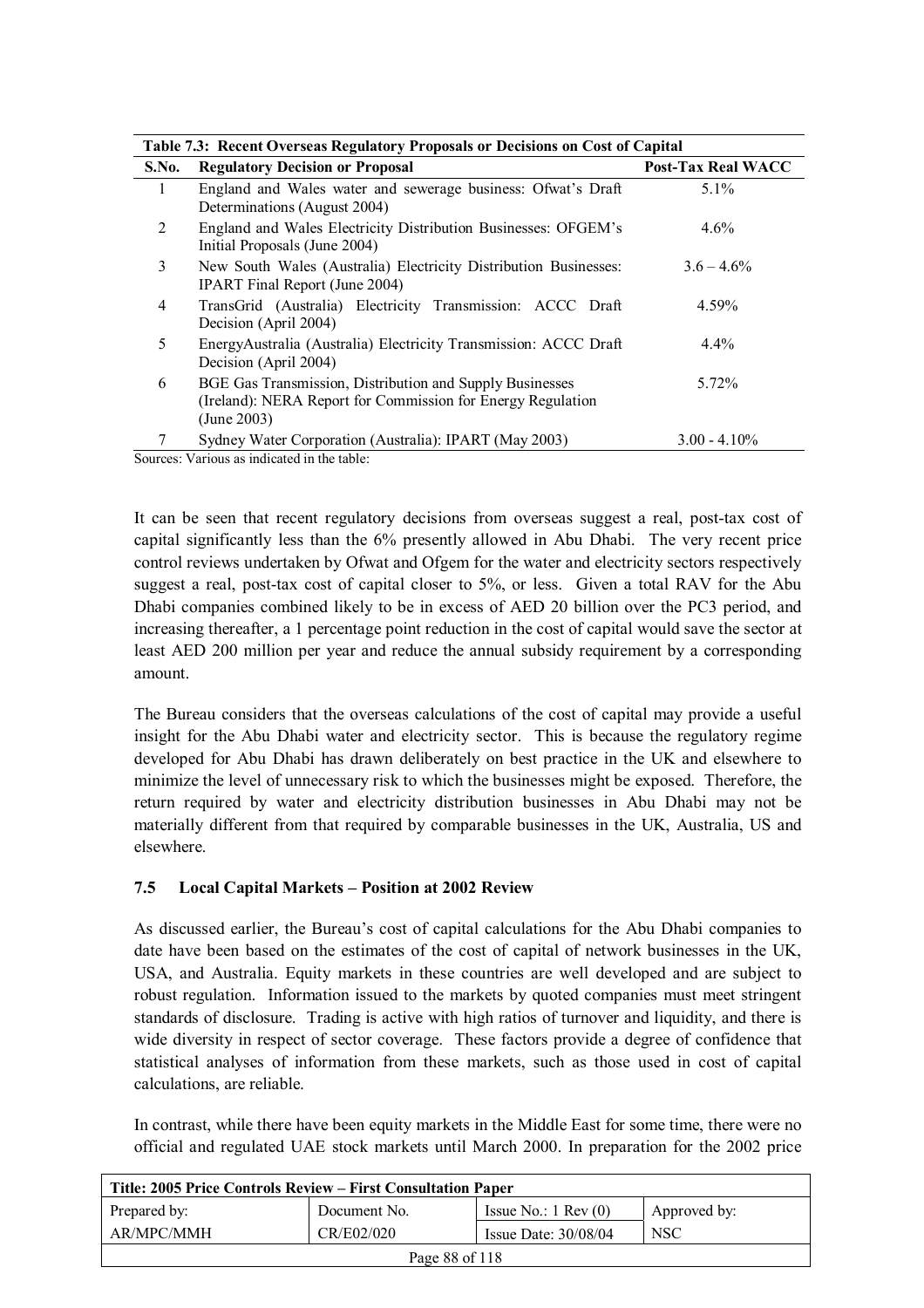controls review, the Bureau compared indicators of the size and liquidity of the UAE market with other markets. This comparison showed that:

- The value of UAE trades in 1999 expressed as a percentage of annual GDP was a little under 2%. This was the lowest ratio of all Middle East markets in that year and was significantly below the ratios observed in the UK (92%), Australia (116%), and the USA  $(164\%)$ .
- In terms of market liquidity, the UAE turnover ratio (the value of shares traded as a percentage of average market capitalization) in 1999 was just over 3%, compared to 53% for the UK, 52% for Australia, and 106% for USA.
- The capitalisation of the UAE market in 1999 was just 55% of annual GDP, compared to 173% in the UK, 224% in Australia, and 154% in the US.

The coverage and liquidity of the UAE capital markets were therefore such that the Bureau was reluctant to reference its cost of capital calculations to them at the 2002 review. Nevertheless, data available to the Bureau at that time suggested that the costs of capital of IWPPs and oil and gas companies in the Emirate of Abu Dhabi (data being confidential in nature is not reported here) were consistent with the cost of capital used by the Bureau.

The Bureau was hopeful that, as the official UAE stock markets develop, they will provide information relevant to an assessment of the required cost of capital of the Abu Dhabi businesses. The Bureau therefore indicated it would continue to monitor the development of the official UAE markets and review the situation at this review.

# **7.6 Local Capital Markets – Development since 2002 Review**

Since the 2002 price controls review, there have been a number of positive developments in the local and regional capital markets. Some examples of these developments are as follows:<sup>36</sup>

- − Abu Dhabi Securities Market (ADSM) and Dubai Financial Market (DFM), which were launched as the official stock exchanges in November 2000 and March 2000 respectively, along with the establishment of a regulatory authority, the Emirates Securities and Commodities Authority (ESCA), pursuant to Law No (4) of 2000, have witnessed increases in their size, liquidity and coverage increasing. For example:
	- o The number of listed companies on ADSM increased from 15 by the end of 2001 to 24 by the end of 2002 (and to 33 in 2004). During the same period, the market capitalization of ADSM increased from AED 21.2 billion to AED 74.8 billion.

 $\overline{a}$ <sup>36</sup> These are based on various sources including ADSM and UAE's annual reports, daily Gulf News, MEED magazine issues, National Bank of Abu Dhabi's economic and financial bulletins, National Bank of Dubai's economic reports, Economist Intelligence Unit's UAE country reports, BMI's UAE quarterly reports, Shua Capital's Insight reports.

| Title: 2005 Price Controls Review – First Consultation Paper |              |                               |              |  |
|--------------------------------------------------------------|--------------|-------------------------------|--------------|--|
| Prepared by:                                                 | Document No. | Issue No.: $1 \text{ Rev}(0)$ | Approved by: |  |
| AR/MPC/MMH                                                   | CR/E02/020   | Issue Date: $30/08/04$        | <b>NSC</b>   |  |
| Page 89 of 118                                               |              |                               |              |  |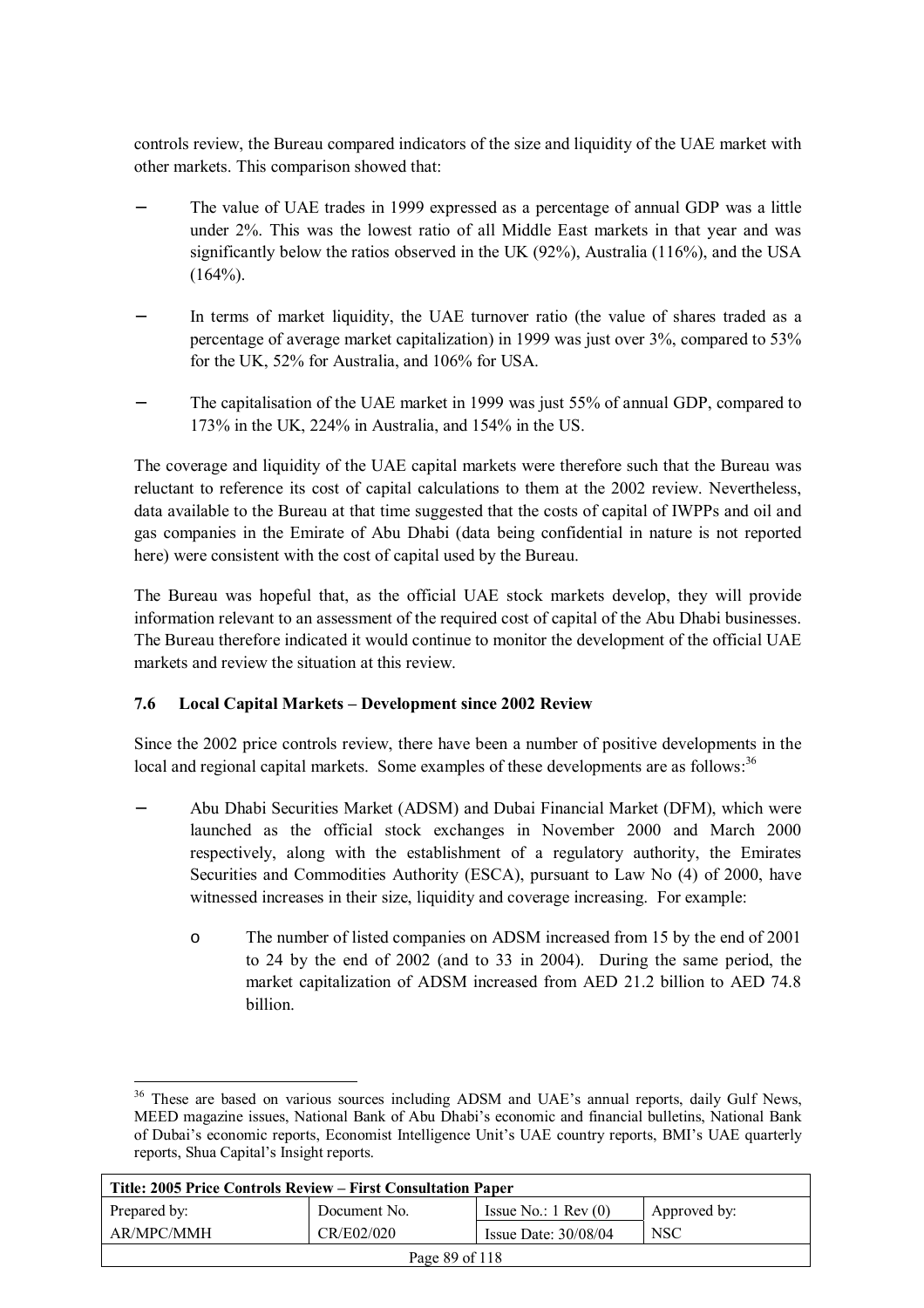- o The UAE official bourse presently has 48 listed companies, including 33 in ADSM and 15 in DFM.37 Further, there are at least 15 to 20 companies trading their shares "over the counter" (OTC) in unofficial markets.
- o The market capitalization of UAE stocks (all active shares traded at ADSM, DFM and OTC) has increased from about AED 130.2 billion by end December 2002 to AED 231.9 billion by end June 2004 (equivalent to about US\$ 63 billion). The current market capitalization of the UAE market therefore stands at about 79% of the 2003 GDP.<sup>38</sup> With respect to market capitalization, the UAE official market is the third largest market in the GCC after Saudi Arabia and Kuwait.
- o The value of traded shares in the UAE has increased from about AED 2 billion in 2001 to about AED 8 billion in 2003 and to AED 19.5 billion during the first half of 2004. This latter figure is equivalent to 6.65% of 2003 GDP, representing rapid growth in liquidity.<sup>39</sup> This represents a turnover ratio of about 8.4% (value traded as % of market capitalization) for a six-month period, which while an increase over previous years is still very low by international standards. The UAE lower turnover relative to other markets is due to a substantial part of the market being owned by the Government, a few large investors holding for the long term, and limited participation of foreign investors. Further, there are few mutual funds, no institutional investors such as pension funds, and few professional traders.
- o The markets have seen a number of initial public offerings (IPOs), which were oversubscribed, such as Finance House, Amlak Finance, and Abu Dhabi Islamic Bank. Particularly, the year 2004 got off to a strong start with an IPO in January in Amlak Finance, a property finance subsidiary of Emaar Properties. The offer was open to foreign investors as well (though subject to certain limits) and was 30 times oversubscribed.
- While the unofficial or OTC market still exists, its size has been declining over time. Further, the Government and the ESCA have been pressing on UAE joint stock companies which are being traded on OTC to list their shares in the country's official markets. The ESCA has been working on legislation that will make it compulsory for all UAE joint stock companies to list their shares on the official markets.
- The UAE Government has allowed citizens from the UAE's five partners in the GCC to set up companies and own and trade shares of listed firms.

 $\overline{a}$ 

<sup>&</sup>lt;sup>39</sup> This increased liquidity has moved the UAE stock market up to the third place in the GCC with respect to liquidity during the first half of 2004. Saudi Arabia with the total value of shares traded of AED785 billion tops the GCC markets, followed by Kuwait (AED 102 billion), UAE (AED 19.5 billion), Qatar (AED 15 billion), Oman and Bahrain. Out of AED 19.5 billion trading in the UAE, DFM accounted for AED 13.7 billion, ADSM for AED 5.5 billion and OTC for AED 0.3 billion. (Gulf News, 26 July 2004).

| Title: 2005 Price Controls Review – First Consultation Paper |              |                               |              |
|--------------------------------------------------------------|--------------|-------------------------------|--------------|
| Prepared by:                                                 | Document No. | Issue No.: $1 \text{ Rev}(0)$ | Approved by: |
| AR/MPC/MMH                                                   | CR/E02/020   | Issue Date: $30/08/04$        | <b>NSC</b>   |
| Page 90 of 118                                               |              |                               |              |

<sup>&</sup>lt;sup>37</sup> In addition, there are two bonds (Emirates Airlines and Dubai government) and five mutual funds listed on DFM.

<sup>&</sup>lt;sup>38</sup> On the basis of the UAE Ministry of Planning's estimated GDP of AED 293.12 billion for 2003.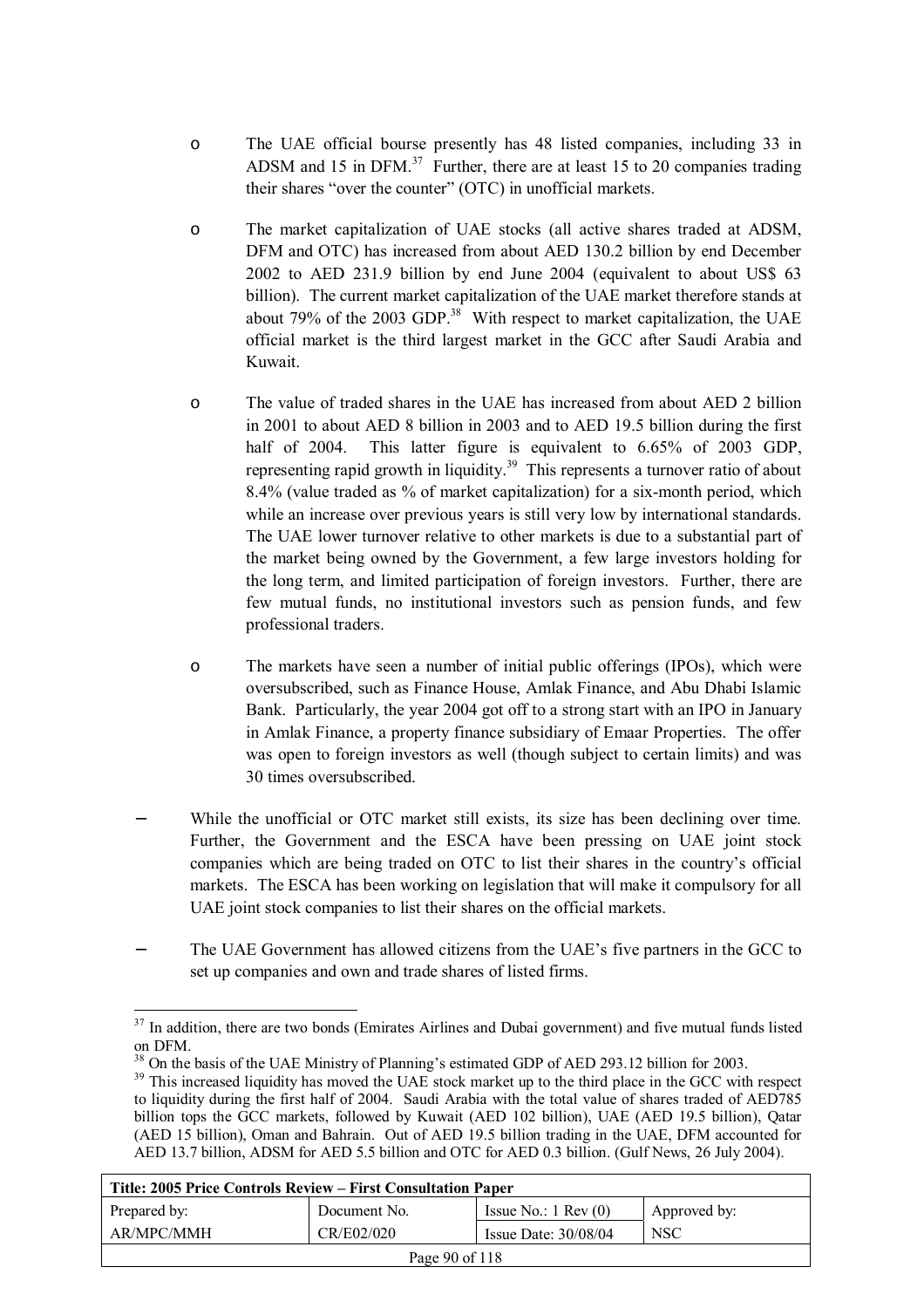- In May 2004, the ESCA has unified the display screen of ADSM and DFM which will save time and effort of investors to make investment decisions.
- A number of sovereign and corporate bonds have been issued in the region as well as in the UAE. Most of these are listed in the local / regional markets while some are listed in international markets. These bonds include those of Emirates Airline group (largest ever unrated Eurobond issue by an airline and the largest unsecured corporate bond issue in the Middle East), Emaar Properties, Emirates Bank, Mashreqbank, Bahrain Monetary Agency, Shuaa Capital, Omani Government and Dubai Government. Particularly, as part of debt refinancing for Taweelah A2 IWPP (Emirates CMS Power Company), Abu Dhabi Power Bond (containing both conventional and Islamic structured products) has been issued in mid 2004 to be listed in Luxembourg and perhaps on ADSM. These bonds will be analysed in detail by the Bureau in the course of this price control review to inform on the inputs to the cost of capital calculations.
- Efforts are also being made to establish Dubai International Financial Centre (DIFC) as the financial hub in the region and a globally recognized centre for institutional finance. The relevant regulatory authority, Dubai Financial Services Authority (DFSA), has been working on to develop an independent regulatory framework for DIFC.

The positive developments in the GCC financial markets are attributable to a number of factors, which include increase of oil prices, low returns in international markets, and a regional movement towards liberalization and transparency in the concerned companies.

The Bureau is aware that the above developments have led to certain research work on the cost of capital in the local / regional markets, for example, equity research for the IPOs and research reports on bond yields. Furthermore, the recently established Bahrain Telecommunications Regulatory Authority (TRA) has done some work to cross-check its cost of capital calculations for Bahrain Telecommunications Company (Batelco) drawn from overseas developed markets against the regional estimates.

The Bureau intends to undertake a thorough review of the available sources during the course of this price control review in order to gather information from local and regional capital markets on the cost of capital that can be used to cross-check its cost of capital calculations.

# **7.7 Profit Margin for Non-Network Businesses**

As mentioned earlier, in contrast to the network companies, ADWEC and the supply businesses of the distribution companies have few capital assets but are exposed to risks associated with large financial flows. Therefore, the application of a cost of capital to an asset value may not be the best means of estimating the allowed returns for non-network businesses.

At the 2002 price controls review, the Bureau therefore expressed ADWEC's allowed return in the form of a margin on its maximum allowed revenue. This involved analyzing the risks to which ADWEC is exposed and which it cannot mitigate (or which it would be costly to mitigate).

| Title: 2005 Price Controls Review – First Consultation Paper |              |                               |              |
|--------------------------------------------------------------|--------------|-------------------------------|--------------|
| Prepared by:                                                 | Document No. | Issue No.: $1 \text{ Rev}(0)$ | Approved by: |
| AR/MPC/MMH                                                   | CR/E02/020   | Issue Date: 30/08/04          | <b>NSC</b>   |
| Page 91 of 118                                               |              |                               |              |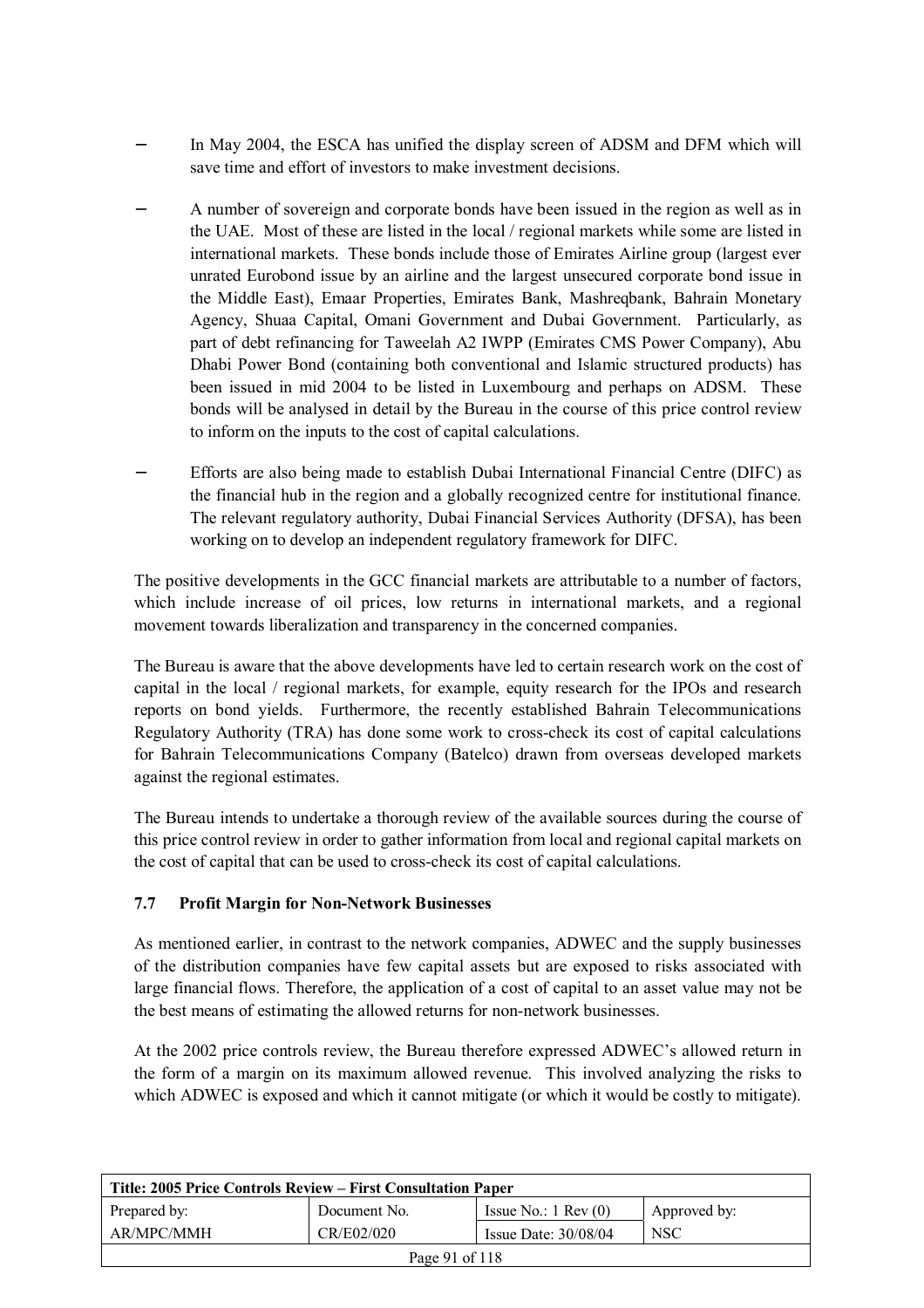Broadly speaking, the Bureau adopted a methodology which calculates the amount of hypothetical capital that would be required by a standalone company exposed to ADWEC's risks, and then calculates the profit margin that would be consistent with the application of the cost of capital to this hypothetical capital base. Such an approach has been used in the UK to determine the appropriate profit margin for regulated energy trading businesses and may therefore also be appropriate for the supply businesses of ADDC and AADC if separate distribution and supply controls are adopted.

The following steps were involved in calculating an appropriate profit margin for ADWEC:

- Identify the risks to which ADWEC is exposed;
- Calculate ADWEC's potential exposure to these risks;
- − Calculate the capital that would be required by a standalone company in order to "back" these risks;
- − Apply the cost of capital to this hypothetical capital value; and
- Express the resulting return in the form of a margin on BST turnover.

Based on the "hypothetical" capital requirement estimated at AED 14.5 million and a cost of capital of 6%, this equated to a margin of about 0.025% on ADWEC's turnover (at the time) of  $AED 3 - 4 billion$ 

The Bureau proposes to adopt a similar methodology for ADWEC at this review. It is for consideration whether a similar approach should be introduced for the supply businesses of ADDC and AADC (if separate supply business controls are introduced).

#### **7.8 Issues for Consultation**

This Section 7 raises the following issues for consultation in relation to the PC3 controls:

- 1. The Bureau intends to continue to apply the CAPM approach to calculate the real, posttax cost of capital.
- 2. The Bureau intends to draw upon estimates of the cost of capital for overseas companies similar to Abu Dhabi businesses with the same regulatory regime, and to cross-check these estimates against the information available from the local / regional capital markets to capture local risks.
- 3. Is it reasonable to assume the same cost of capital for RASCO as for the network companies?
- 4. Do you agree that the profit margin approach to calculate allowed return for ADWEC at the 2002 review remains appropriate at this review?
- 5. How should the rate of return for ADDC/AADC's supply businesses be calculated / applied?

| Title: 2005 Price Controls Review – First Consultation Paper |              |                               |              |  |
|--------------------------------------------------------------|--------------|-------------------------------|--------------|--|
| Prepared by:                                                 | Document No. | Issue No.: $1 \text{ Rev}(0)$ | Approved by: |  |
| AR/MPC/MMH                                                   | CR/E02/020   | Issue Date: $30/08/04$        | <b>NSC</b>   |  |
| Page 92 of 118                                               |              |                               |              |  |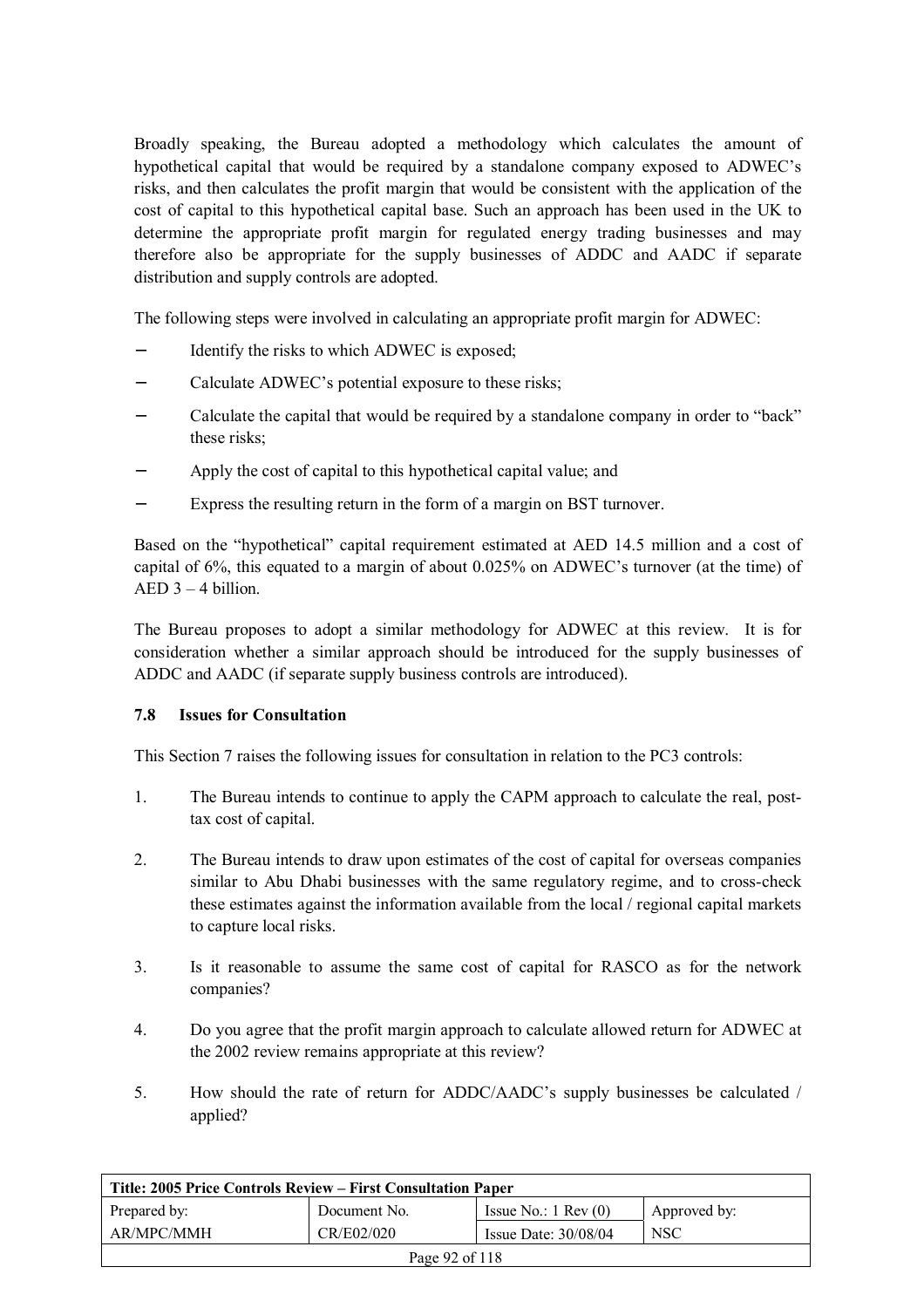# **8 Performance Incentive Scheme**

## **8.1 Introduction**

In competitive markets, customers choose between services or products on the basis of quality as well as price. Customers in a regulated industry generally do not have this flexibility, creating a need for regulation of both prices and quality.

By effectively fixing revenues for a medium-term period (subject to changes in CPI and in the revenue drivers), the price controls of CPI-X form give companies an incentive to reduce costs. However, the CPI-X price controls do not by themselves provide sufficient incentives to companies to meet service standards or improve their output performance. Regulating prices without corresponding regulation of outputs runs the risk that companies will be able to increase profits at the expense of service quality.

There is therefore a clear trend worldwide towards incorporating service quality incentives into price controls. For example, there is increasing interest from the US regulators in the application of "Performance Based Regulation" (PBR) to factor in quality as well as price concerns. Similarly, the UK and Australian regulators have developed incentive schemes to reward or penalize companies via the CPI-X price controls for good or poor performance on various aspects of their operations and services.<sup>40</sup>

Furthermore, one of the Bureau's functions under Law No 2 of 1998 (Article 55) is to establish and enforce technical and performance standards. A number of the Bureau's duties under the Law (Article 54) also require it to establish, monitor and enforce technical and performance standards.

The Bureau therefore introduced a Performance Incentive Scheme (PIS) at the last price controls reviews, linking important aspects of each company's performance to its price controls. Companies are rewarded via the scheme for improved output performance and penalized for deteriorating output performance.

This section describes the features of the PIS that presently applies to the monopoly companies. While the Bureau intends to retain the overall regulatory framework of the present PIS for the PC3 controls, it is timely to review the operation of the scheme and, if necessary, modify certain aspects of the framework.

# **8.2 Main Features of the Current PIS**

#### *8.2.1 Performance Indicators*

The 2002 price controls review identified the urgent need for a PIS for each monopoly company in the sector. The current PIS has two types of performance indicators:

 $\overline{a}$ 40 For more details on the need for, and examples of, performance incentive schemes, see *"2002 Price Controls Review: Performance Incentive Scheme",* Bureau's Discussion Paper, May 2002.

| Title: 2005 Price Controls Review – First Consultation Paper |              |                               |              |  |
|--------------------------------------------------------------|--------------|-------------------------------|--------------|--|
| Prepared by:                                                 | Document No. | Issue No.: $1 \text{ Rev}(0)$ | Approved by: |  |
| AR/MPC/MMH                                                   | CR/E02/020   | Issue Date: $30/08/04$        | <b>NSC</b>   |  |
| Page 93 of 118                                               |              |                               |              |  |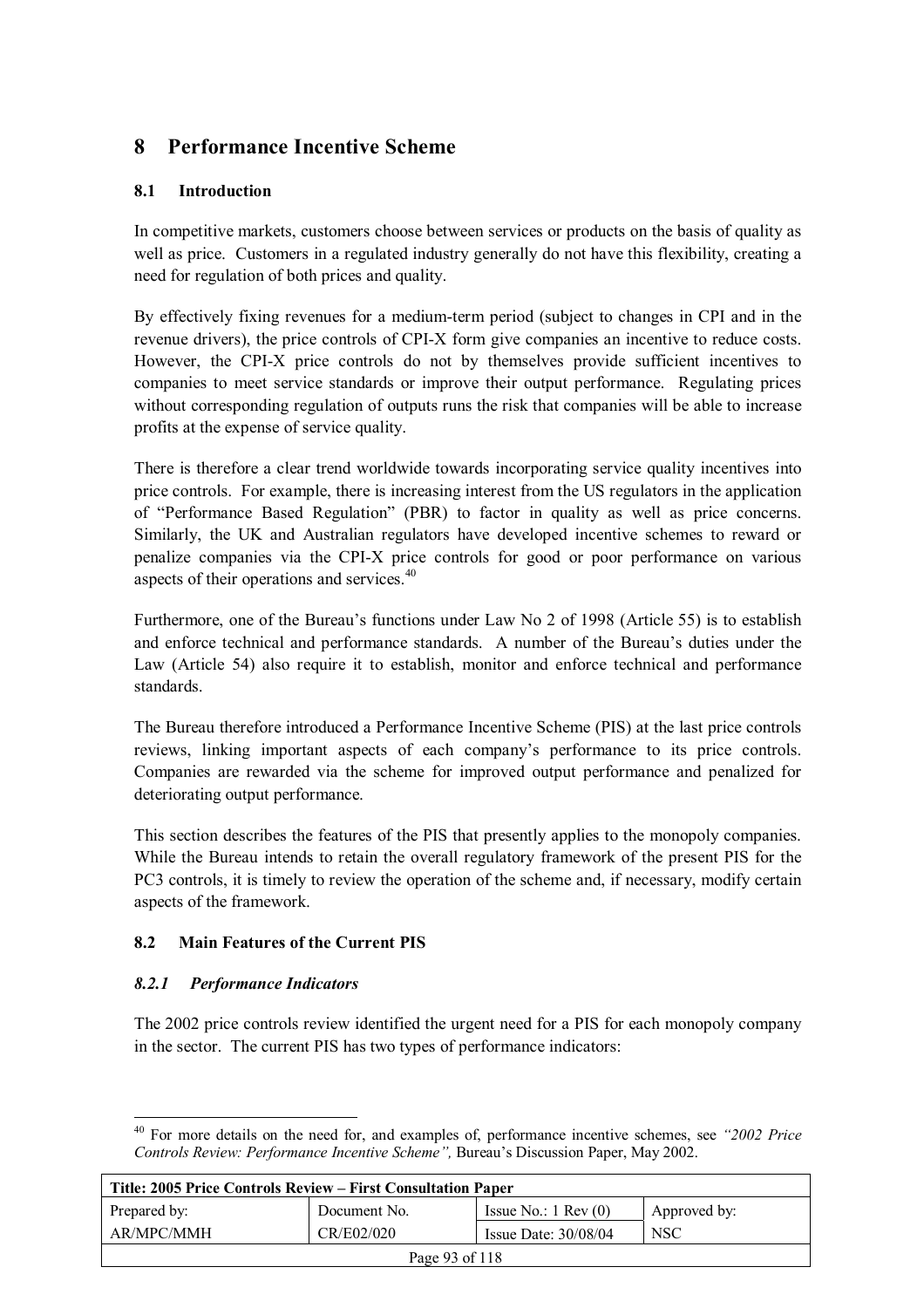- − **"Category A"** performance indicators, which are incentivised on a year on year basis through a mechanistic annual financial adjustment to the company's maximum allowed revenue (MAR) in the next year; and
- − **"Category B"** performance indicators, which are monitored during the current control period. This is so that they can be ready for consideration as Category A indicators at this present price control review, and also for a possible ad hoc financial adjustment at this review for a poor or superior performance during the current control period.

For Category A indicators, the Bureau introduced a term "Q" in the MAR formula for each business at the last review, as discussed in Section 3 and 4 of this document. This term "Q" adjusts MAR upwards or downwards each year for performance during the preceding year against the set targets for Category A indicators.

For Category B indicators, any adjustment for good or poor performance will be made to future allowed revenues determined at this or subsequent price reviews.

#### *8.2.2 Category A Performance Indicators*

Two Category A indicators were introduced at the previous price controls reviews:

#### − **Audited Accounts Timeliness**; and

#### − **Audited Price Control Return (PCR) Timeliness**

In each case, there are separate indicators for the separate licensed businesses of all the monopoly companies. Each Category A indicator has been precisely defined along with a clearcut target date and incentive rate. Other important features are as follows:

- Performance on both measures is assessed as the difference (in months) between the actual date of submission and the target date for submission to the Bureau of the relevant audited statement in the preceding year.
- While the licences set out the due dates for the submission of audited accounts and audited PCRs (30 June and 31 March, respectively), the target dates for the purposes of the PIS have been set on a "glide-path" basis, initially allowing the companies more time to submit these audited statements than required by the licence. These glide-path target dates have been structured so that by the end of the current price control period (i.e. by end 2005) the sector companies will not get a reward unless they comply with the due dates stated in the licences and will be penalised otherwise.
- Incentive rates have been defined as the amount expressed in AED per month of delay or earliness. The methodology for calculating the incentive rates, which were set proportional to the size of each business, is set out in detail in the consultation papers for PC2.

| Title: 2005 Price Controls Review – First Consultation Paper     |              |                               |              |  |
|------------------------------------------------------------------|--------------|-------------------------------|--------------|--|
| Prepared by:                                                     | Document No. | Issue No.: $1 \text{ Rev}(0)$ | Approved by: |  |
| AR/MPC/MMH<br>CR/E02/020<br><b>NSC</b><br>Issue Date: $30/08/04$ |              |                               |              |  |
| Page 94 of 118                                                   |              |                               |              |  |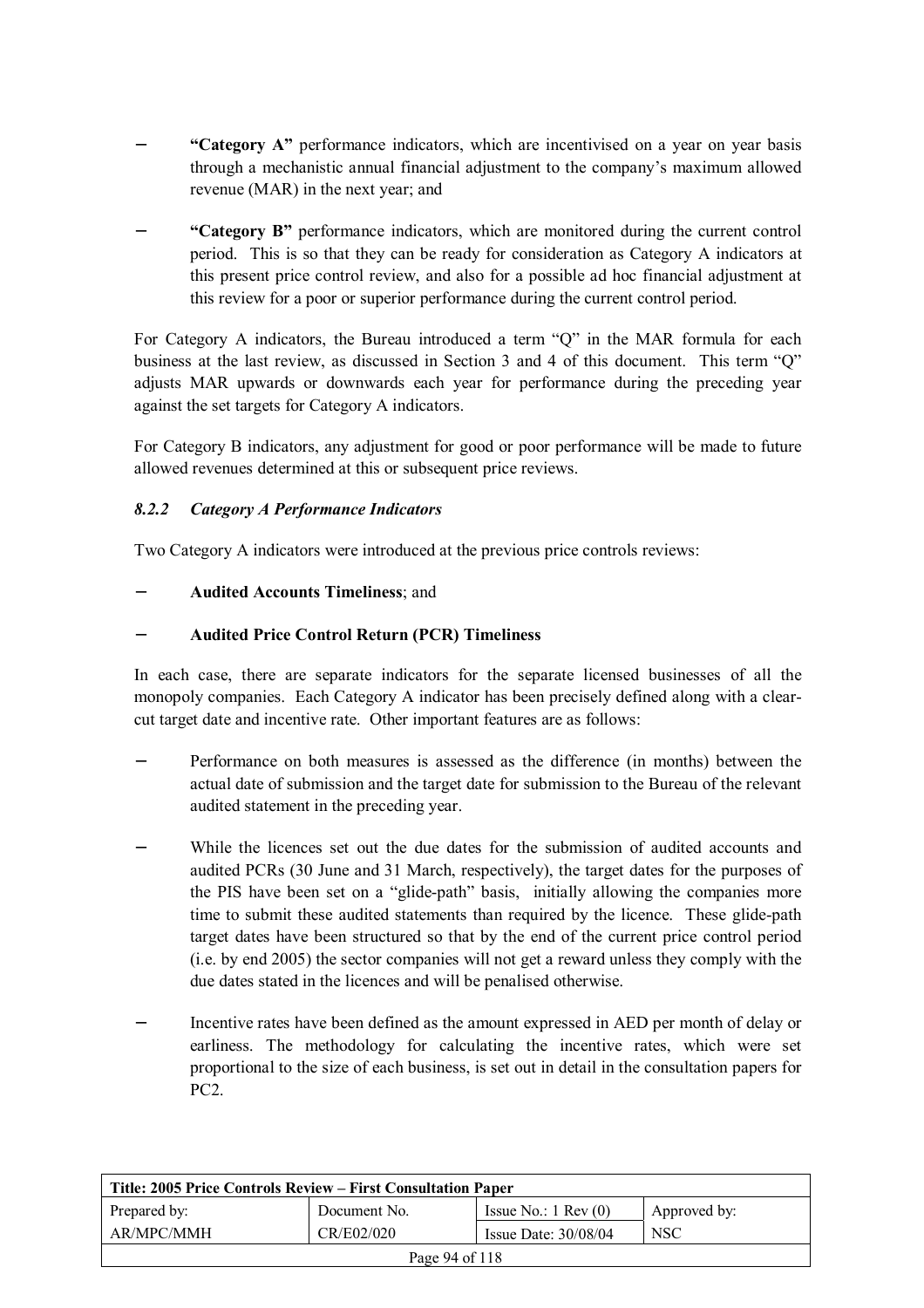The parameters of the scheme are set out in the Schedule Restriction Conditions Schedule of each company's licence (as modified following the last price controls reviews<sup>41</sup>). The target dates and incentive rates are reproduced in **Tables 8.1** and **8.2**, respectively:

|     | <b>Table 8.1: PIS Targets for Category A Indicators</b> |                |                       |                       |                          |  |
|-----|---------------------------------------------------------|----------------|-----------------------|-----------------------|--------------------------|--|
| S.  | <b>Performance</b>                                      | <b>Formula</b> | <b>Performance</b>    | <b>Licence Target</b> | <b>Glide-Path Target</b> |  |
| No. | <b>Indicator</b>                                        | Year           | <b>Measure</b>        | Date                  | Date for PIS             |  |
|     | Audited                                                 |                | Audited accounts for: |                       |                          |  |
|     | Accounts                                                | 2004           | 2002                  | $30 - Jun - 03$       | $31$ -Dec-03             |  |
|     | <b>Timeliness</b>                                       | 2005           | 2003                  | $30 - Jun - 04$       | $30-Sep-04$              |  |
|     |                                                         | 2006           | 2004                  | $30$ -Jun-05          | $30$ -Jun-05             |  |
| 2   | <b>Audited Price</b>                                    |                | Audited PCR for:      |                       |                          |  |
|     | Control Return                                          | 2004           | 2002                  | $31-Mar-03$           | $30-Sep-03$              |  |
|     | (PCR)                                                   | 2005           | 2003                  | $31-Mar-04$           | $30 - \text{Jun} - 04$   |  |
|     | Timeliness                                              | 2006           | 2004                  | 31-Mar-05             | $31-Mar-05$              |  |

Notes: 1) There are separate indicators for water and electricity businesses of all companies except for ADWEC; and 2) For RASCO, the "audited accounts timeliness" indicator applies only for formula year 2005 and onwards, and the "audited PCR timeliness" indicator applies only for formula year 2006 and onwards. "Formula Year" refers to the year in which the revenue adjustment via Q term will be applied.

| Table 8.2: Incentive Rates for Category A Indicators |                                |           |                        |  |
|------------------------------------------------------|--------------------------------|-----------|------------------------|--|
| <b>Company / Business</b>                            | <b>Performance Indicator</b>   |           | <b>Incentive Rate*</b> |  |
|                                                      |                                |           | $(2003 - 2005)$        |  |
| <b>ADWEC</b>                                         | <b>Audited Accounts</b>        | 18,000    | AED per month          |  |
|                                                      | <b>Audited PCR</b>             | 18,000    | AED per month          |  |
| <b>TRANSCO Electricity</b>                           | Audited Accounts (Electricity) | 1,335,000 | AED per month          |  |
|                                                      | Audited PCR (Electricity)      | 1,335,000 | AED per month          |  |
| <b>TRANSCO Water</b>                                 | Audited Accounts (Water)       | 893,000   | AED per month          |  |
|                                                      | Audited PCR (Water)            | 893,000   | AED per month          |  |
| <b>ADDC</b> Electricity                              | Audited Accounts (Electricity) | 1,136,000 | AED per month          |  |
|                                                      | Audited PCR (Electricity)      | 1,136,000 | AED per month          |  |
| <b>ADDC</b> Water                                    | Audited Accounts (Water)       | 505,000   | AED per month          |  |
|                                                      | Audited PCR (Water)            | 505,000   | AED per month          |  |
| <b>AADC</b> Electricity                              | Audited Accounts (Electricity) | 605,000   | AED per month          |  |
|                                                      | Audited PCR (Electricity)      | 605,000   | AED per month          |  |
| <b>AADC</b> Water                                    | Audited Accounts (Water)       | 237,000   | AED per month          |  |
|                                                      | Audited PCR (Water)            | 237,000   | AED per month          |  |
| <b>RASCO</b> Electricity                             | Audited Accounts (Electricity) | 370,000   | AED per month          |  |
|                                                      | Audited PCR (Electricity)      | 370,000   | AED per month          |  |
| <b>RASCO</b> Water                                   | Audited Accounts (Water)       | 717,000   | AED per month          |  |
|                                                      | Audited PCR (Water)            | 717,000   | AED per month          |  |

\* See note (2) for RASCO to the previous table.

 $\overline{a}$ 

<sup>41</sup> The licence modification for RASCO implementing the 2004 and 2005 price controls has been accepted by RASCO but has not yet been formally issued pending the possible incorporation of additional licence modifications.

| Title: 2005 Price Controls Review – First Consultation Paper     |              |                               |              |  |
|------------------------------------------------------------------|--------------|-------------------------------|--------------|--|
| Prepared by:                                                     | Document No. | Issue No.: $1 \text{ Rev}(0)$ | Approved by: |  |
| AR/MPC/MMH<br>CR/E02/020<br><b>NSC</b><br>Issue Date: $30/08/04$ |              |                               |              |  |
| Page 95 of 118                                                   |              |                               |              |  |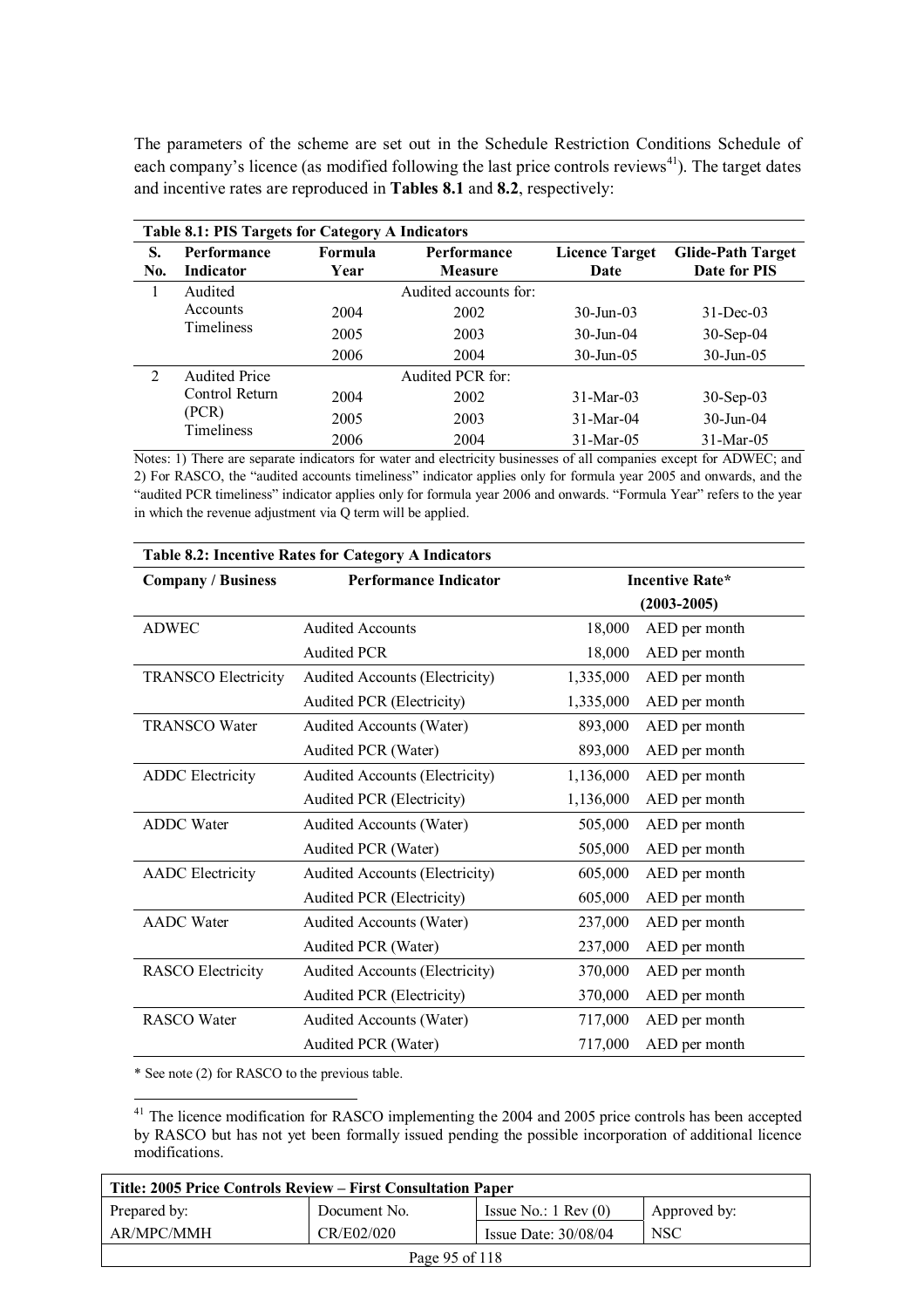#### *8.2.3 Operation of PIS for Category A Indicators*

As mentioned earlier, the MAR for a business for any year 't' is presently adjusted by the term 'Q' upward or downward (i.e. Q can have a positive or negative value) each year based on the performance on Category A indicators in the preceding year.

The term  $Q_t$ , the performance adjustment for year t, is calculated in AED terms according to the following formula:

$$
Q_t = Q1_t + Q2_t
$$

where

- $Q_1$  is the revenue adjustment in respect of the timeliness of submission of the audited accounts; and
- $Q2_t$  is the revenue adjustment in respect of the timeliness of submission of the audited price control return (PCR).

The PIS for Category A indicators is operated for the present control period as follows:<sup>42</sup>

• **For all "timeliness" indicators in all the years**, in the case of any delay beyond the glidepath target date, the company will receive a **penalty** equal to the monthly incentive rate multiplied by the number of months by which the audited accounts or audited PCRs are late in comparison with the glide-path target date.

That is, the penalty for delay is given by the following formula ('Q' term will automatically take a negative sign for delays):

 $Q$  Term = Incentive Rate  $\times$  (Glide-path target date - Actual month achieved)

• **For all "timeliness" indicators adjustment in 2004 and 2005 Formula Years<sup>43</sup>**, in the case of submission in advance of the glide-path target date, the company will receive a **reward** equal to the product of (i) the monthly incentive rate in case of 2004, or twice the monthly incentive rate in case of 2005, and (ii) the number of months by which the audited accounts or PCRs are early in comparison with the glide-path target date.

That is, reward for 2004 Formula Year:

 $Q$  Term = Incentive Rate  $\times$  (Glide-path target date - Actual month of submission)

and reward for 2005 Formula Year:

 $\overline{a}$ 

<sup>&</sup>lt;sup>43</sup> The term "Formula Year" means the year in which the revenue adjustment via the Q term is applied. For example, the Formula Year is 2004 for the submission of 2002 audited statements in 2003.

| Title: 2005 Price Controls Review – First Consultation Paper     |              |                               |              |  |
|------------------------------------------------------------------|--------------|-------------------------------|--------------|--|
| Prepared by:                                                     | Document No. | Issue No.: $1 \text{ Rev}(0)$ | Approved by: |  |
| AR/MPC/MMH<br>CR/E02/020<br><b>NSC</b><br>Issue Date: $30/08/04$ |              |                               |              |  |
| Page 96 of 118                                                   |              |                               |              |  |

 $42$  These details have been incorporated into the licences through modifications following the conclusion of the previous price control reviews.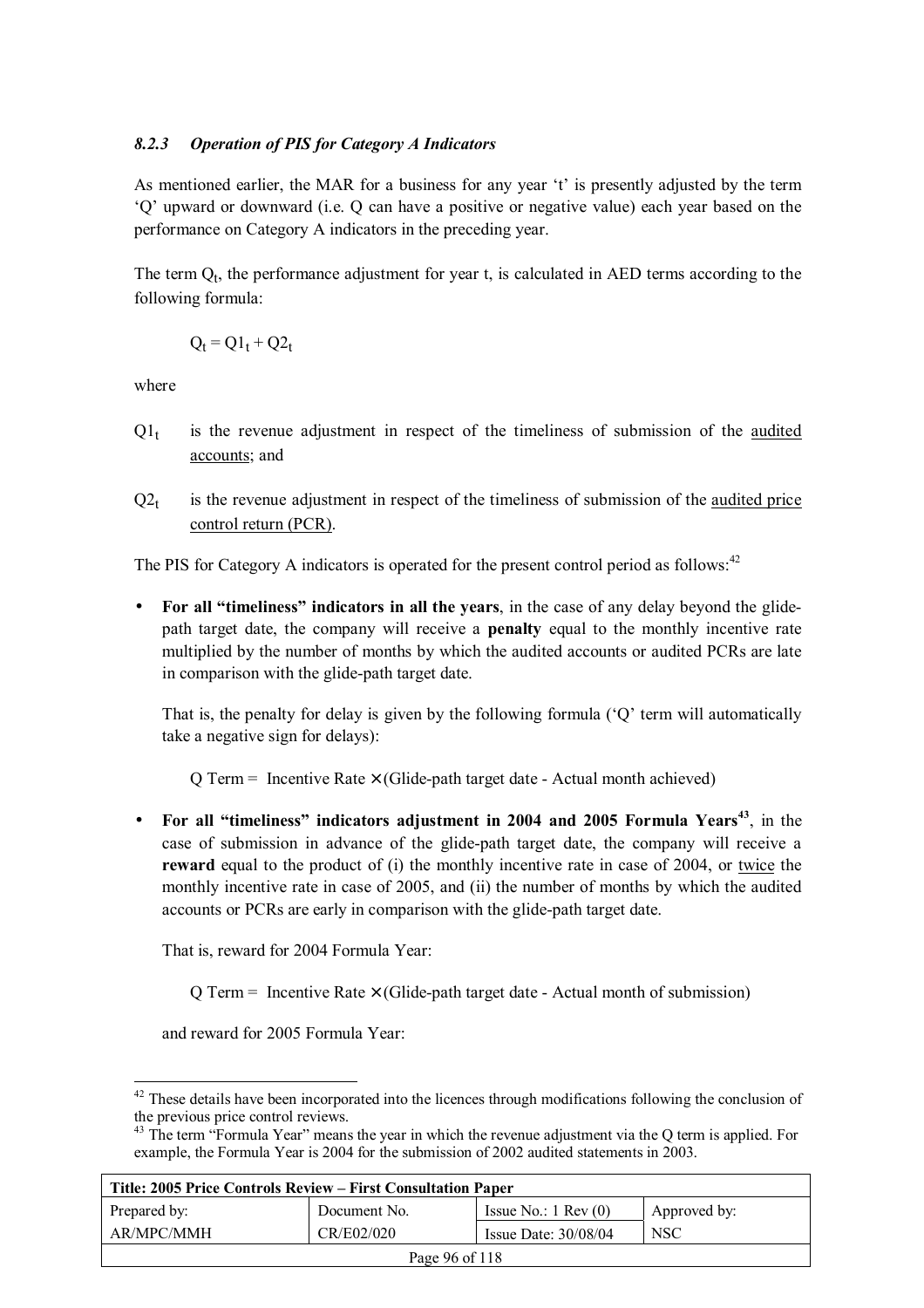Q Term =  $2 \times$  Incentive Rate  $\times$  (Glide-path target date - Actual month of submission)

The rewards were structured in this way to provide a more equal incentive (upside and downside), given that the glide-path target date in Formula Year 2005 is earlier than in Formula Year 2004. As the number of months by which it is potentially possible to submit the indicator in advance of the glide-path target date is reduced, the incentive reward rate is correspondingly increased. Similar considerations applied to the structuring of the incentive reward rate for the 2006 Formula Year (below).

• **For all "timeliness" indicators in 2006 Formula Year**, if the company meets the target date it will receive a **reward** equal to six times the monthly incentive rate. That is:

O Term =  $6 \times$  Incentive Rate

- The **maximum delay** in any indicator is capped at the penalty that would be incurred if the audited accounts or PCRs are submitted on the glide-path target date for the same indicator for the following year.
- The **maximum reward** for any indicator is capped by the licence target date.
- For the purpose of all the indicators, the number of "months" is calculated assuming the date of submission of audited account or PCRs to the Bureau as the last day of the previous month if such audited accounts or PCRs are received by the Bureau on or before the  $15<sup>th</sup>$  day of a month, or as the last day of the current month if such audited accounts or PCRs are received by the Bureau after the  $15<sup>th</sup>$  day of the month but before the end of the month. (This effectively gives companies a further 15 days 'grace period' on top of the glide-path target dates.)
- The total reward or penalty under the PIS for any business (the "Q" term in its price control formula) for performance in any year (say 't') is capped at 2% (5% for RASCO) of the MAR in relation to its 'own' cost in that year ('t'). "Own" costs means procurement cost for ADWEC, transmission costs for TRANSCO, distribution and supply costs for ADDC/AADC, or whole MAR for RASCO.

# *8.2.4 Category B Performance Indicators*

In addition to Category A indicators, a number of Category B performance indicators have been identified at the previous price control reviews for each company. These Category B indicators are listed in **Table 8.3** below<sup>44</sup>

 $\overline{a}$ 44 For definitions of these Category B indicators, see *"2002 Price Controls Review – Final Proposals forPC2",* Bureau, November 2002, and *"Review of Economic Regulation of RASCO from 2004 – Final Proposals",* Bureau November 2003.

| Title: 2005 Price Controls Review – First Consultation Paper     |              |                               |              |  |
|------------------------------------------------------------------|--------------|-------------------------------|--------------|--|
| Prepared by:                                                     | Document No. | Issue No.: $1 \text{ Rev}(0)$ | Approved by: |  |
| AR/MPC/MMH<br>CR/E02/020<br><b>NSC</b><br>Issue Date: $30/08/04$ |              |                               |              |  |
| Page 97 of 118                                                   |              |                               |              |  |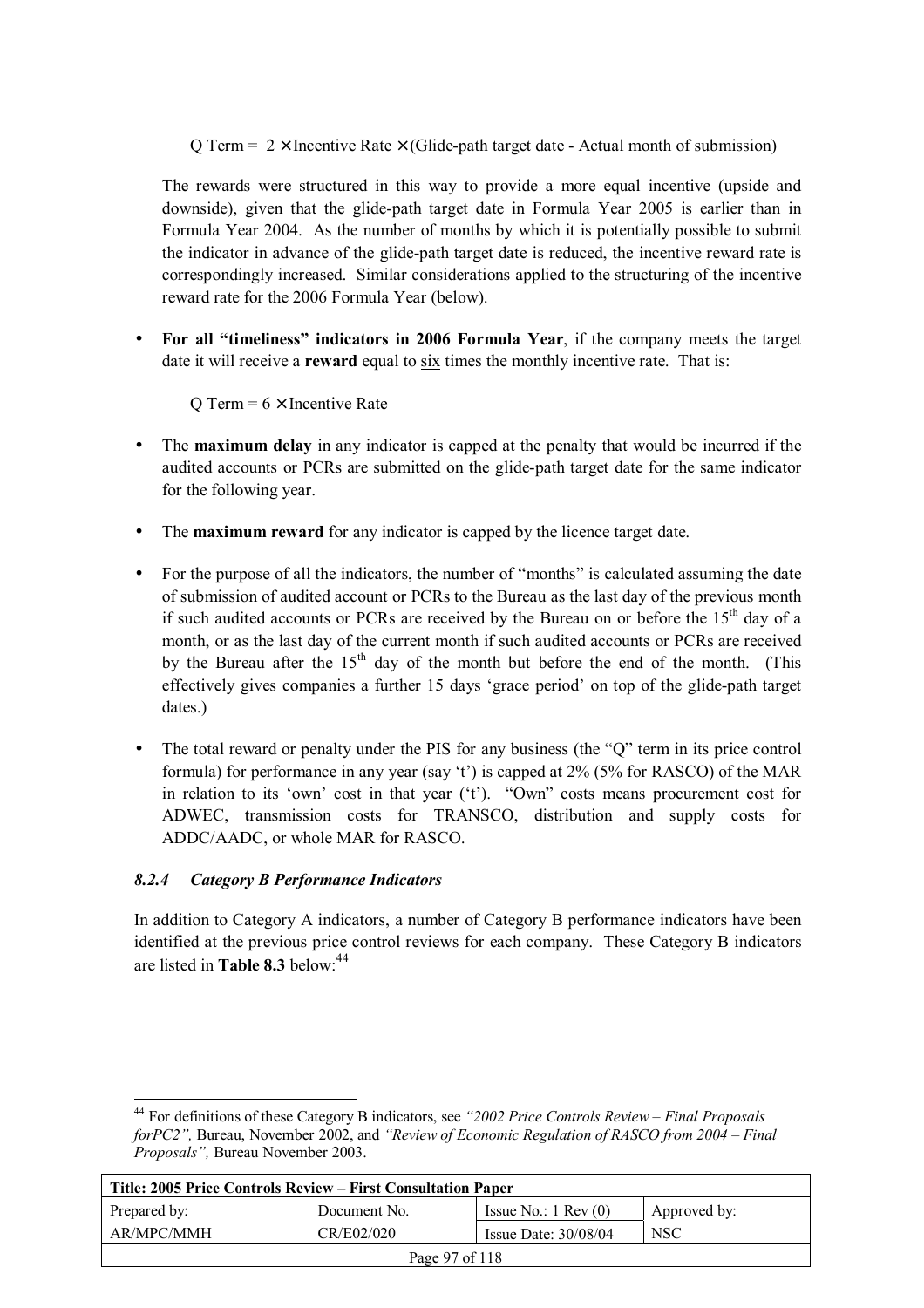| S. No.           | <b>ADWEC</b>                                       | <b>TRANSCO</b>                                                            | <b>ADDC/AADC</b>                            | <b>RASCO</b>                             |
|------------------|----------------------------------------------------|---------------------------------------------------------------------------|---------------------------------------------|------------------------------------------|
| 1.               | Generation Security<br>Standard                    | <b>Electricity Transmission</b><br>Security                               | <b>Electricity Distribution</b><br>Security | Water Quality                            |
| $\overline{2}$ . | <b>Desalination Security</b><br>Standard           | <b>Electricity Average Incident</b><br>Duration                           | <b>Energy Lost</b>                          | Generation Availability                  |
| 3.               | Interim P&L Account<br><b>Timeliness</b>           | <b>Energy Lost</b>                                                        | <b>Customer Minutes Lost</b>                | Water Capacity<br>Availability           |
| $\overline{4}$ . | <b>PWPA</b> Timeliness                             | Water Transmission Security                                               | <b>Electricity Meter Reading</b>            | Interim P&L Account<br><b>Timeliness</b> |
| 5.               | Seven-Year Planning<br><b>Statement Timeliness</b> | Water Average Incident<br>Duration                                        | <b>Electricity Distribution Loss</b>        | <b>Environmental Incidents</b>           |
| 6.               | <b>BST</b> Timeliness                              | Water Quality                                                             | Water Distribution Metering                 | Safety Incidents                         |
| 7.               | Economic Purchase<br>Indicator                     | <b>Electricity Transmission Loss</b>                                      | Water Meter Reading                         |                                          |
| 8.               |                                                    | <b>Water Transmission Loss</b>                                            | Low Pressure                                |                                          |
| 9.               |                                                    | Economic Despatch                                                         | Water Supply Method                         |                                          |
| 10.              |                                                    | Settlement Data Accuracy and<br>Timeliness                                | Water Quality                               |                                          |
| 11.              |                                                    | Planning Data Accuracy and<br><b>Timeliness</b>                           | <b>Customer Satisfaction</b>                |                                          |
| 12.              |                                                    | Statement of Connection and<br>Use of System Charges<br><b>Timeliness</b> | Interim P&L Account<br>Timeliness           |                                          |
| 13.              |                                                    | Interim P&L Account<br>Timeliness                                         |                                             |                                          |
| 14.              |                                                    | Five-Year Planning Statement<br>Timeliness                                |                                             |                                          |

**Table 8.3: Present Category B Performance Indicators by Company** 

In contrast to Category A indicators, the performance against the Category B indicators is not subject to an automatic or mechanistic annual revenue adjustment for good or poor performance. This is because the measures did not yet meet all the criteria for inclusion as a Category A indicator (see Section 8.3.2 below). In particular, in some cases there were concerns over the quality of data held by the companies. It was therefore agreed at the previous reviews that these indicators will be monitored during the present control period with the following two objectives:

- − Certain financial adjustments could be made at this 2005 price control review to the future revenue requirements for the companies for good or poor performance (as assessed by the Bureau) on the Category B indicators over the PC2 control period; and
- − Certain Category B indicators could be defined more precisely at this review with clearcut targets and incentive rates so that they can be included in Category A at this review for automatic annual revenue adjustment for good or poor performance during the PC3 control period.

| Title: 2005 Price Controls Review – First Consultation Paper     |              |                               |              |  |
|------------------------------------------------------------------|--------------|-------------------------------|--------------|--|
| Prepared by:                                                     | Document No. | Issue No.: $1 \text{ Rev}(0)$ | Approved by: |  |
| AR/MPC/MMH<br>CR/E02/020<br><b>NSC</b><br>Issue Date: $30/08/04$ |              |                               |              |  |
| Page 98 of 118                                                   |              |                               |              |  |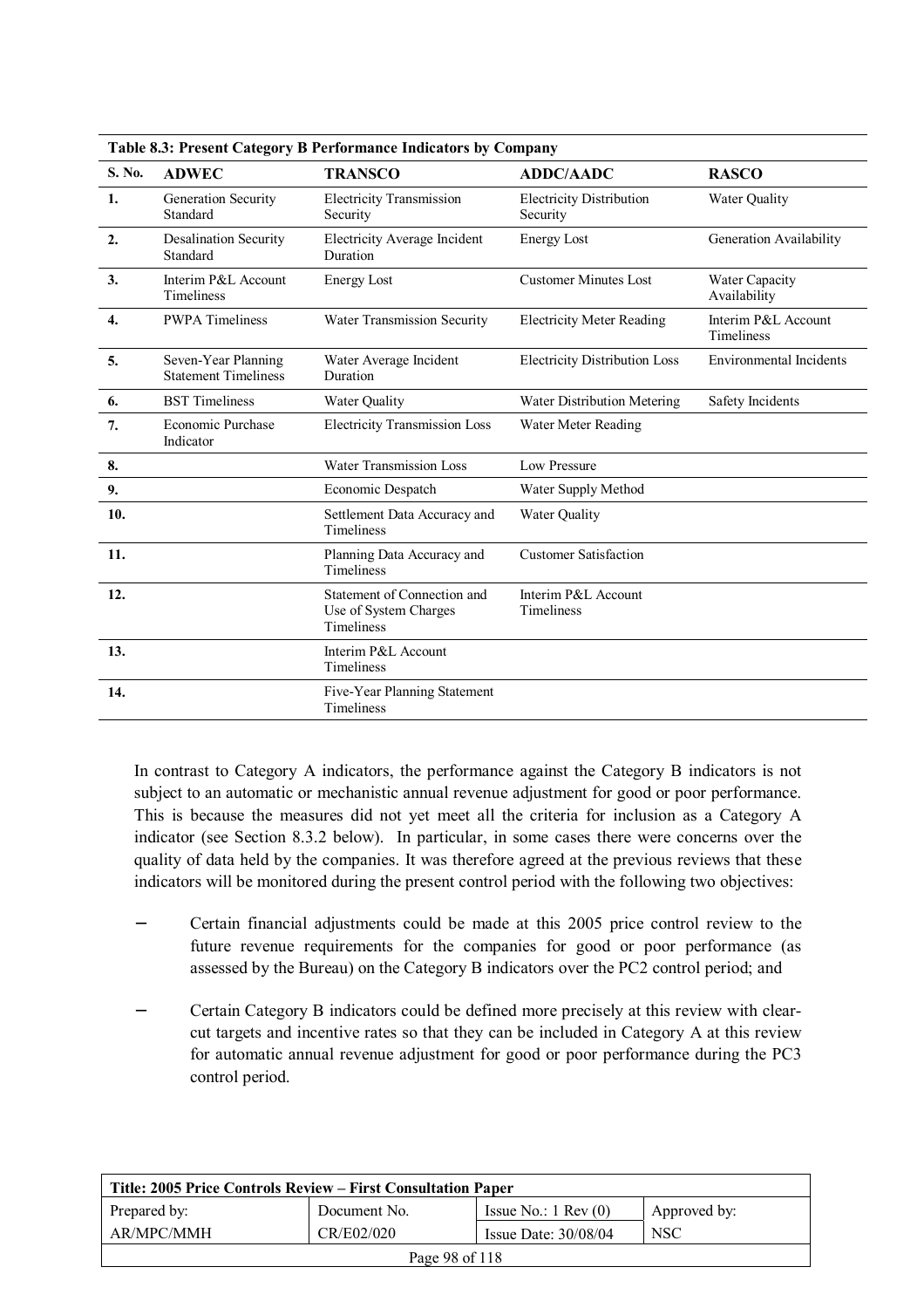The Bureau is presently assessing the performance of the companies on Category B indicators. A number of other areas of companies' operations have also identified which need to be incentivised for better performance (e.g. timely submission of information required by the Bureau). Possible financial adjustments at this review for performance against the present Category B indicators and other performance areas are discussed in Section 9 of this document.

#### **8.3 Performance Incentive Scheme (PIS) for PC3**

#### *8.3.1 Assessment of Experience to date*

The experience with the present PIS has shown some positive results. In particular, the Category A indicators have been able to influence the companies to initiate and furnish to the Bureau the audited separate accounts and audited PCRs for 2003 and earlier years in a more timely manner. The submission of these audited statements not only meet the statutory requirements, they facilitate the accurate calculation of the sector subsidy requirement and will also help the Bureau and companies to project future costs and revenue drivers at this price control review with greater accuracy.

**Table 8.4** below lists the submission dates to the Bureau of the audited accounts and audited PCRs for the financial years 2002 and 2003 (correct as at 16 August 2004):

| Table 8.4: Performance of Companies on Category A Indicators – Submission Dates |                            |                     |                            |                     |  |
|---------------------------------------------------------------------------------|----------------------------|---------------------|----------------------------|---------------------|--|
| <b>Business</b>                                                                 | <b>Financial Year 2002</b> |                     | <b>Financial Year 2003</b> |                     |  |
|                                                                                 | <b>Audited Accounts</b>    | <b>Audited PCRs</b> | <b>Audited Accounts</b>    | <b>Audited PCRs</b> |  |
| <b>ADWEC</b>                                                                    | 26 May 2004                | N/C                 | N/R                        | N/R                 |  |
| TRANSCO (E)                                                                     | 7 April 2004               | 7 April 2004        | 11 May 2004                | 14 April 2004       |  |
| TRANSCO (W)                                                                     | 7 April 2004               | 7 April 2004        | 11 May 2004                | 14 April 2004       |  |
| ADDC(E)                                                                         | N/R                        | 11 August 2004      | N/R                        | N/R                 |  |
| ADDC(W)                                                                         | N/R                        | 11 August 2004      | N/R                        | N/R                 |  |
| $AADC$ $(E)$                                                                    | N/R                        | N/R                 | N/R                        | N/R                 |  |
| AADC (W)                                                                        | N/R                        | N/R                 | N/R                        | N/R                 |  |
| RASCO (E)                                                                       | N/A                        | N/A                 | N/R                        | N/A                 |  |
| RASCO (W)                                                                       | N/A                        | N/A                 | N/R                        | N/A                 |  |

Notes: 'N/R' denotes 'not received' by the Bureau.

'N/C' denotes 'not complete' (incomplete statement received by the Bureau).

'N/A' denotes 'not applicable'.

ADWEC submitted its audited PCR for 2002 on 2 June 2004 but it was incomplete and while the missing information has now been provided the Bureau has as yet been unable to obtain confirmation from ADWEC that this particular information (which relates to information at the level of each PWPA) has been audited. In any case, the missing information was not provided by ADWEC until 31 July 2004, which is after the date at which the maximum penalty for this indicator was incurred (ie, even if the missing information were audited it would not reduce the penalty that will apply).

| Title: 2005 Price Controls Review – First Consultation Paper |              |                               |              |  |
|--------------------------------------------------------------|--------------|-------------------------------|--------------|--|
| Prepared by:                                                 | Document No. | Issue No.: $1 \text{ Rev}(0)$ | Approved by: |  |
| AR/MPC/MMH                                                   | CR/E02/020   | Issue Date: $30/08/04$        | <b>NSC</b>   |  |
| Page 99 of 118                                               |              |                               |              |  |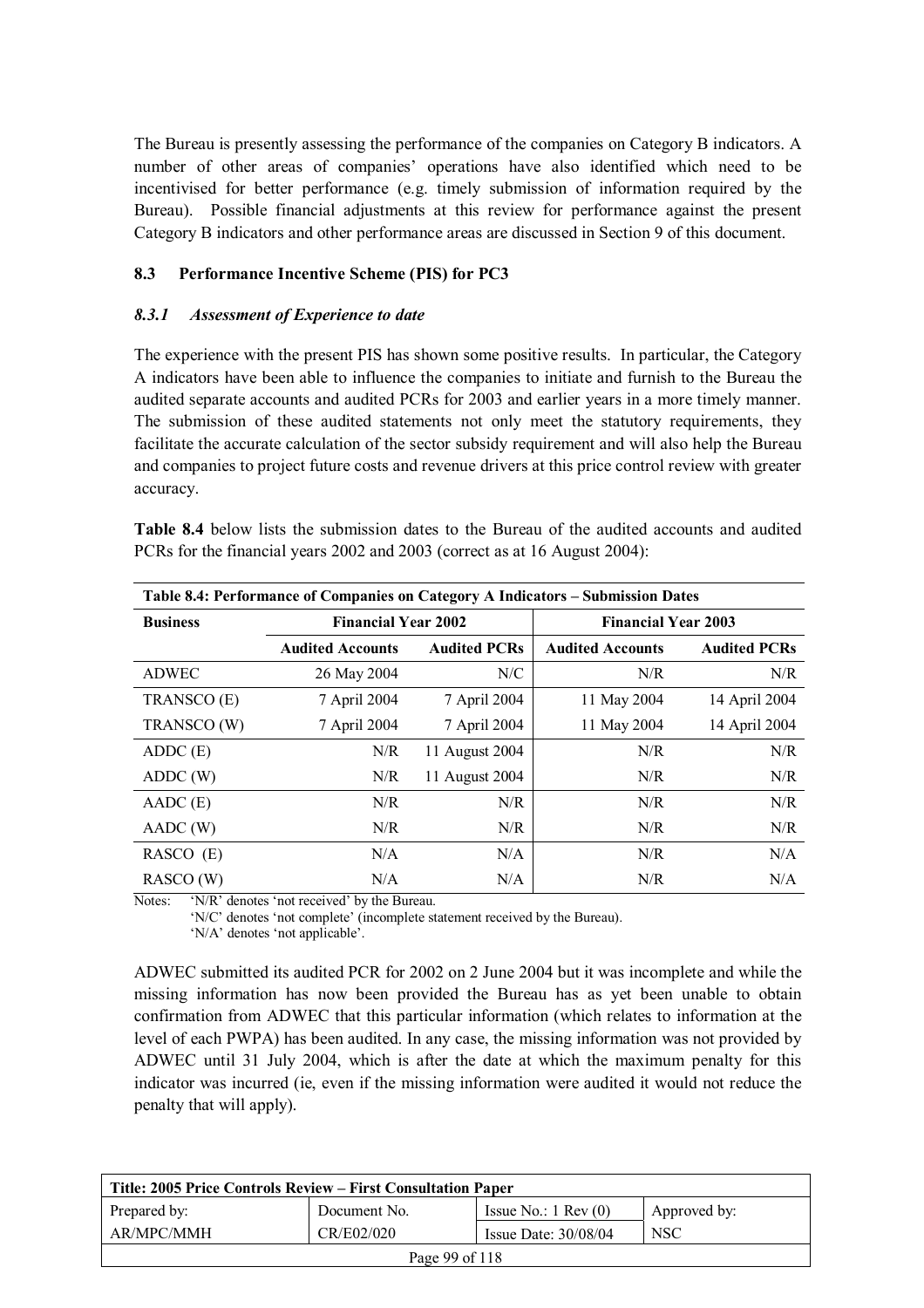The submission dates listed in **Table 8.4** above can be used to apply the penalties/rewards against the glide-path target dates (see **Table 8.1**) using the PIS incentive rates (see **Table 8.2**). **Table 8.5** below shows the penalties/rewards of each company for 2002 and 2003 audited accounts and PCRs (to be applied to adjust the MARs for years 2004 and 2005, respectively). For those companies, whose audited accounts and PCRs have not been (to date) submitted to the Bureau, no incentive has been calculated. Also note that the 2% or 5% overall cap on the total incentives for each business has been ignored in these calculations.

| Table 8.5: PIS Rewards / Penalties for Category A Indicators (AED millions) |                          |                     |                          |                     |  |
|-----------------------------------------------------------------------------|--------------------------|---------------------|--------------------------|---------------------|--|
| <b>Business</b>                                                             | <b>Formula Year 2004</b> |                     | <b>Formula Year 2005</b> |                     |  |
|                                                                             | <b>Audited Accounts</b>  | <b>Audited PCRs</b> | <b>Audited Accounts</b>  | <b>Audited PCRs</b> |  |
| <b>ADWEC</b>                                                                | $-0.09$                  | $-0.162$            | tbd                      | tbd                 |  |
| TRANSCO (E)                                                                 | $-4.005$                 | $-8.010$            | $+8.010$                 | $+8.010$            |  |
| TRANSCO (W)                                                                 | $-2.679$                 | $-5.358$            | $+5.358$                 | $+5.358$            |  |
| ADDC(E)                                                                     | tbd                      | $-10.224$           | tbd                      | tbd                 |  |
| ADDC (W)                                                                    | tbd                      | $-4.545$            | tbd                      | tbd                 |  |
| $AADC$ (E)                                                                  | tbd                      | $-5.445$            | tbd                      | tbd                 |  |
| AADC (W)                                                                    | tbd                      | $-2.133$            | tbd                      | tbd                 |  |
| $RASCO$ (E)                                                                 | N/A                      | N/A                 | tbd                      | N/A                 |  |
| RASCO (W)                                                                   | N/A                      | N/A                 | tbd                      | N/A                 |  |

Notes: 'tbd' denotes 'to be determined'. 'N/A' denotes 'not applicable'.

It can be seen that those companies who have performed well will receive bonuses while those companies that have performed poorly will receive penalties. The best performer to date has been TRANSCO, which will receive additional MAR in Formula Year 2005 of almost AED 27 million due to the audited statements related to the 2003 Financial Year being submitted by the licence target dates. However, all companies have an opportunity to receive bonuses in future years if the recent progress made in terms of auditing sector data is continued and further improved upon.

Certain Category B indicators have also caused the companies to perform better on other areas of their operations. For instance, the Category B indicators for the timeliness of the BST and TUoS charges statement have encouraged ADWEC and TRANSCO to finalise their charging statements for 2004 in a timely manner for the first time since the sector restructuring in 1999.

However, there are other aspects of companies' operations, such as the manner in which TRANSCO has responded to the Bureau's review of its despatch processes, where performance has not been so satisfactory. The Bureau is currently assessing the companies' performance against all indicators and expects to publish a detailed assessment in the course of this review, together with proposals for appropriate financial adjustments (see section 9.3).

In view of the companies' performance to date and the experience with the present PIS, the Bureau believes that a PIS similar to the present one is required for the PC3 controls. While the Bureau would like to retain the main features of the present PIS, there appears to be a case for an

| Title: 2005 Price Controls Review – First Consultation Paper     |              |                               |              |  |
|------------------------------------------------------------------|--------------|-------------------------------|--------------|--|
| Prepared by:                                                     | Document No. | Issue No.: $1 \text{ Rev}(0)$ | Approved by: |  |
| AR/MPC/MMH<br>CR/E02/020<br><b>NSC</b><br>Issue Date: $30/08/04$ |              |                               |              |  |
| Page 100 of 118                                                  |              |                               |              |  |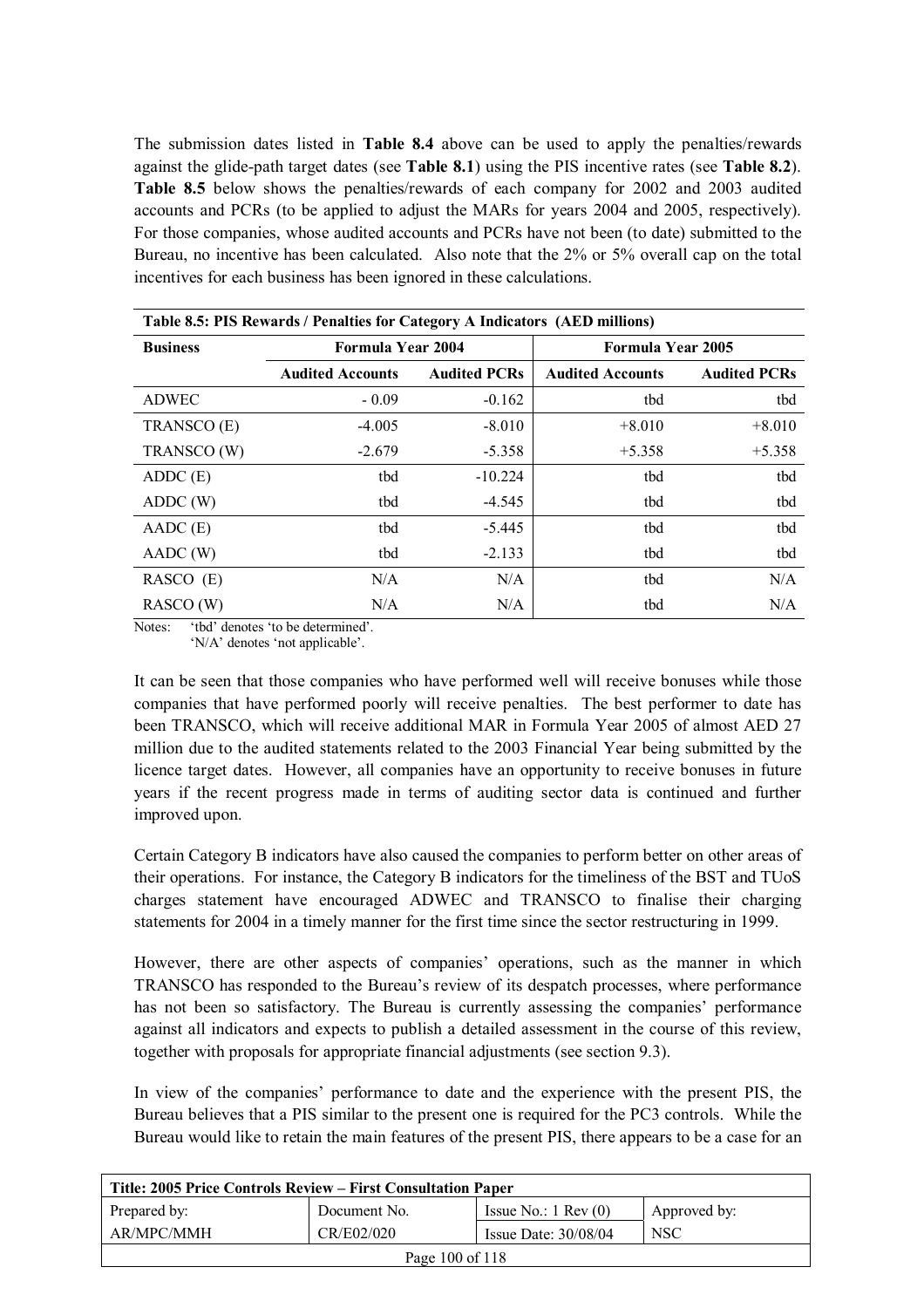enhanced PIS for the future. Possible refinements of the PIS are discussed in the following subsection.

## *8.3.2 Future Category A Indicators*

The Bureau intends to retain Category A indicators incentivised through automatic adjustment to annual revenue via the terms 'Q' in the MAR formulae for the businesses. As at present, there will be separate O terms for the businesses which have separate price controls. That is, separate Q terms for the electricity and water businesses of TRANSCO and RASCO. If separate PC3 controls are introduced for the electricity and water businesses of ADWEC, there should be separate Q terms for these businesses. Similarly, if PC3 controls are to be split between the distribution and supply businesses of ADDC and AADC, there should be separate Q terms for each of the four separate businesses of these companies (i.e. electricity distribution, electricity supply, water distribution and water supply). Accordingly, separate Category A indicators will need to be defined for each such business.

Category A indicators must meet the objective criteria established at the previous review:

- *Measurable:* Companies must be able to accurately measure performance outputs.
- *Verifiable:* The regulator must be able to verify the company's measurement of the outputs.
- *Non-manipulable:* The measurement of the outputs must not be open to manipulation by the company to improve its reported performance.
- *Non-distortionary:* Incentivising one aspect of performance must not unduly detract from the company's performance in other areas which are not similarly incentivised.
- *Customer-oriented:* The output must be significantly and positively valued by customers of the company.

The Bureau therefore wishes to review which specific measures should be considered for Category A indicators for the future PIS:

- 1. **Present Category A Indicators:** Given the importance of audited separate accounts and audited PCRs, the Bureau's present thinking is to retain the present Category A indicators. These indicators clearly meet the above objective criteria. However, it is for consideration whether the incentive rates for these indicators should be reassessed. The issue of future performance targets for these indicators is discussed separately in the following sub-section. However, the Bureau is considering continuing for the PC3 period, broadly-speaking, with the scheme in operation in 2006 Formula Year – i.e. to remove the 'glide-path' concept and link performance directly to the licence target dates.
- 2. **Possible New Category A Indicators:** There are other areas of companies' operations which may need stronger incentives by treating them as Category A indicators. The new Category A indicators can come from the present list of Category B indicators or can be

| Title: 2005 Price Controls Review – First Consultation Paper |              |                               |              |
|--------------------------------------------------------------|--------------|-------------------------------|--------------|
| Prepared by:                                                 | Document No. | Issue No.: $1 \text{ Rev}(0)$ | Approved by: |
| AR/MPC/MMH                                                   | CR/E02/020   | Issue Date: $30/08/04$        | <b>NSC</b>   |
| Page 101 of 118                                              |              |                               |              |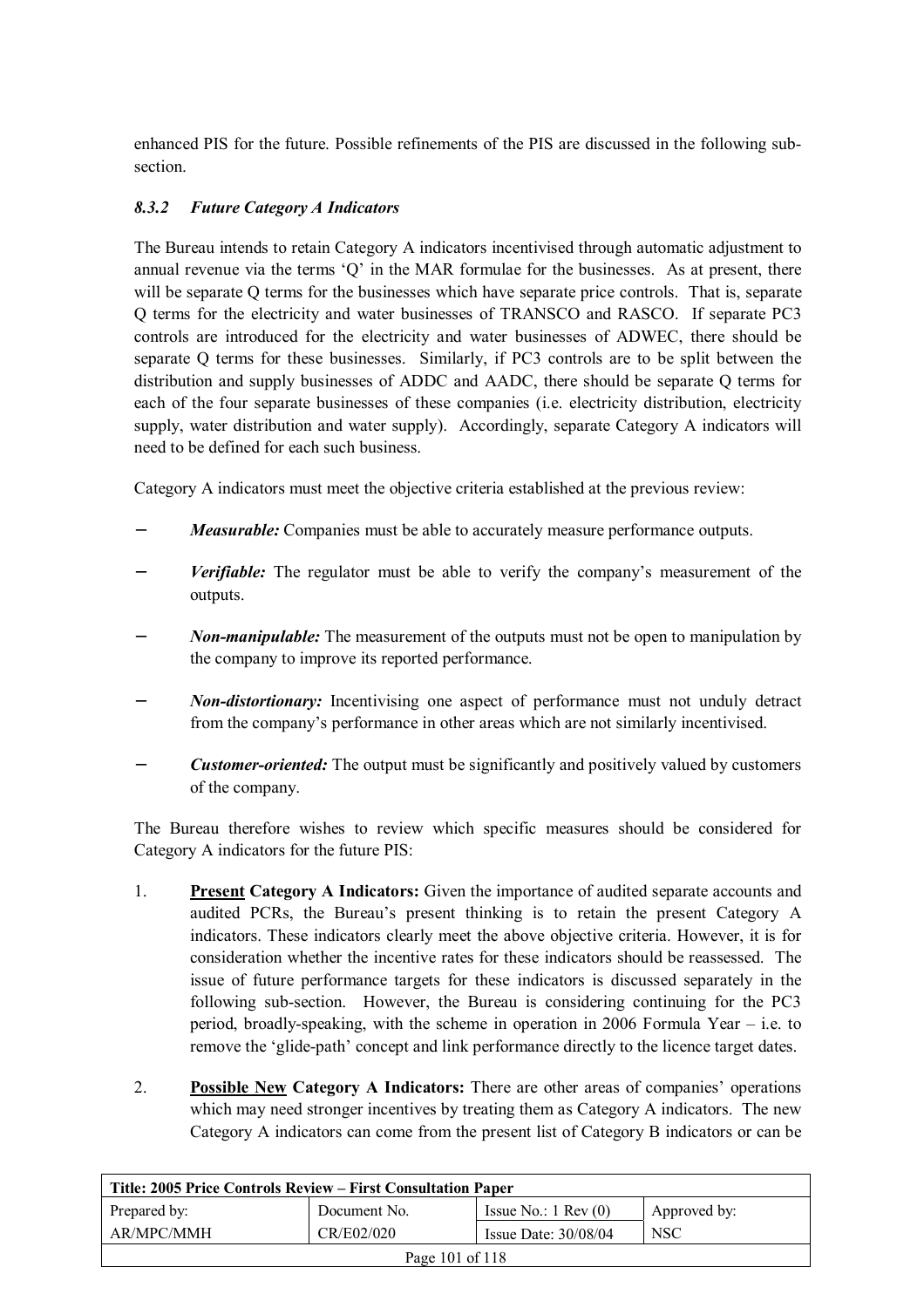fresh candidates. Presently, both the Category A indicators relate to the timeliness of audited statements. There is presently no indicator in the Category A which assesses the companies' performance on technical matters. The factors that the Bureau should take into account while assessing an indicator for Category A must include the importance of the indicator and its compliance with the objective criteria mentioned above. The candidates for new Category A indicators may include:

- Timeliness of charging statements such as BST and TUoS charges statement for ADWEC and TRANSCO, respectively. However, it is arguable whether they meet the objective criteria for indicators given the lack of a standard pro-forma or procedure for these statements and the emergence of new issues while preparing and finalizing theses statements.
- Timeliness of planning statements for ADWEC and TRANSCO (although the same comments apply as mentioned above)
- Technical performance indicators eg, measures of network performance, such as 'customer minutes lost' for distribution companies (provided that they meet the objective criteria).

A number of issues will arise if technical performance indicators are included in Category A for the future PIS. These issues were discussed in detail in the Bureau's consultation papers on the 2002 price control review (particularly in the Draft Proposals for PC2) as certain technical indicators were being considered at that time. These issues will again need to be discussed during the course of this review. In essence, the Bureau would require the companies to get their annual performance data on technical Category A indicators audited by an independent suitably qualified professional firm approved by the Bureau. Further, a company should not be penalized or rewarded for certain exceptional events if such events are material and outside the company's control. The Bureau would like to introduce at least one technical performance measure for each company into Category A and would welcome respondents views as to which technical performance indicators may meet the objective criteria and hence should be considered as Category A indicators at this review.

#### *8.3.3 Future Performance Targets for Category A Indicators*

An important question is how the future performance target for any indicators should be set. In theory, the target for any performance indicator can be set on the basis of:

- The 'optimal' level of performance (see below);
- The company's recent performance (such as its performance on the corresponding indicator in the previous year);
- Recent performance of comparable companies in similar circumstances; or
- − Statutory targets (such as target dates specified in the licence or the Law).

| Title: 2005 Price Controls Review – First Consultation Paper |              |                               |              |
|--------------------------------------------------------------|--------------|-------------------------------|--------------|
| Prepared by:                                                 | Document No. | Issue No.: $1 \text{ Rev}(0)$ | Approved by: |
| AR/MPC/MMH                                                   | CR/E02/020   | Issue Date: $30/08/04$        | <b>NSC</b>   |
| Page 102 of 118                                              |              |                               |              |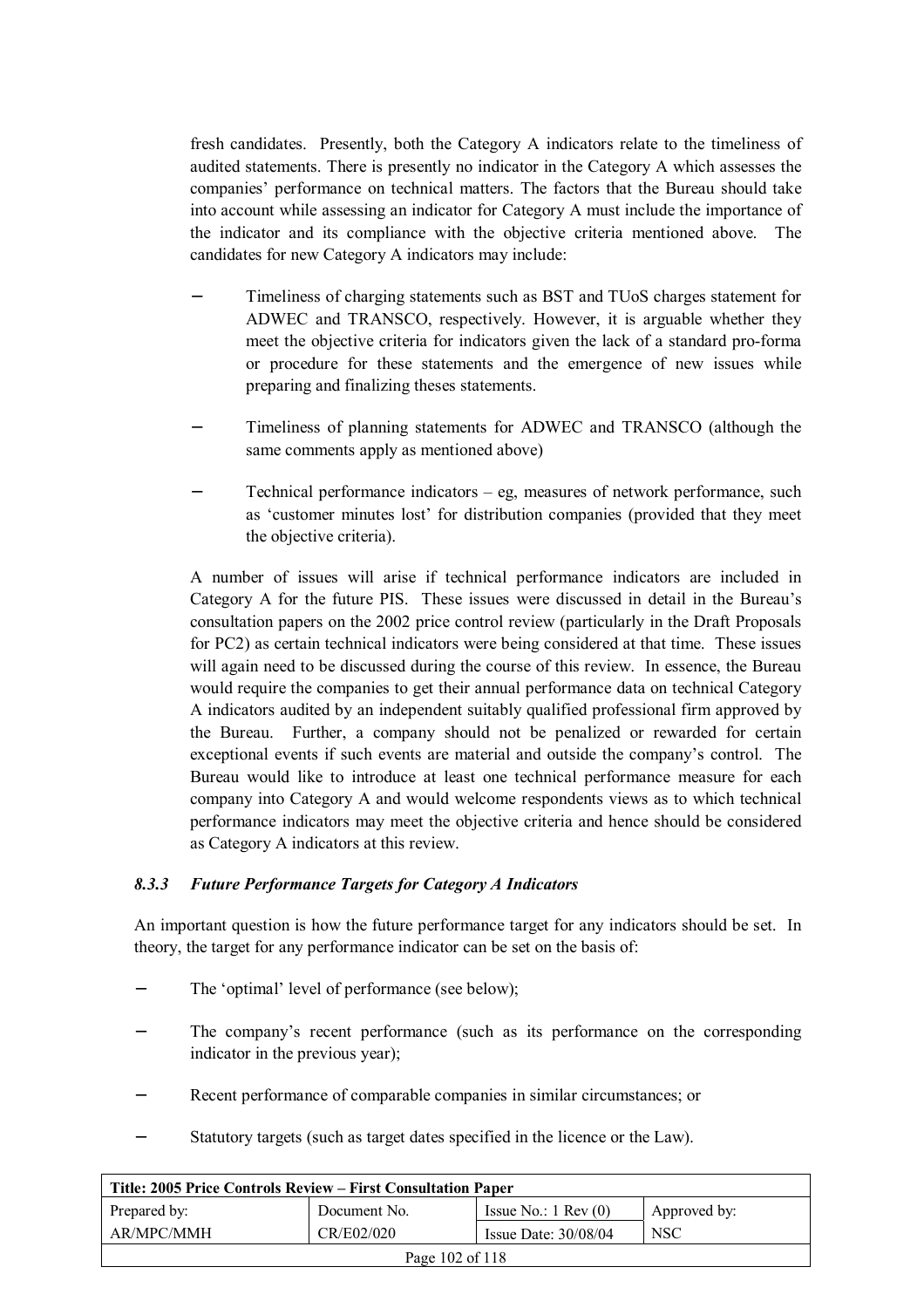In principle, companies should be incentivised to offer the performance or quality of service at the level where the marginal benefit to its customers of an extra unit of performance or quality is equal to the marginal cost to the company of an extra unit of performance or quality. That is, where the difference between the total benefits and total costs of quality (i.e. the net benefit of quality) is maximized. This is illustrated in **Figures 8.1** and **8.2**. Point A in **Figure 8.1** represents such an optimal performance, where the vertical distance between two curves representing the net benefits of quality of service is at a maximum. This corresponds to Point B in **Figure 8.2** where the marginal cost equals the marginal benefit, hence representing an efficient level of performance or quality Q\*.





In order to identify the optimum level of quality of service, the regulator requires information about the marginal costs and benefits of quality improvements. Cost information is typically known by the utility (or can be analysed). However, due to the nature of the utility sector, characterized by limited competition and little if any observable differentiation in service quality, there is generally little market information on the value customers place on quality (or, customer's willingness to pay (WTP), as it is sometimes known).

A practical approach to target-setting would be to take the current level of performance as the starting point, and then provide an incentive for the company to move towards the optimum or

| Title: 2005 Price Controls Review – First Consultation Paper |              |                               |              |
|--------------------------------------------------------------|--------------|-------------------------------|--------------|
| Prepared by:                                                 | Document No. | Issue No.: $1 \text{ Rev}(0)$ | Approved by: |
| AR/MPC/MMH                                                   | CR/E02/020   | Issue Date: $30/08/04$        | <b>NSC</b>   |
| Page 103 of 118                                              |              |                               |              |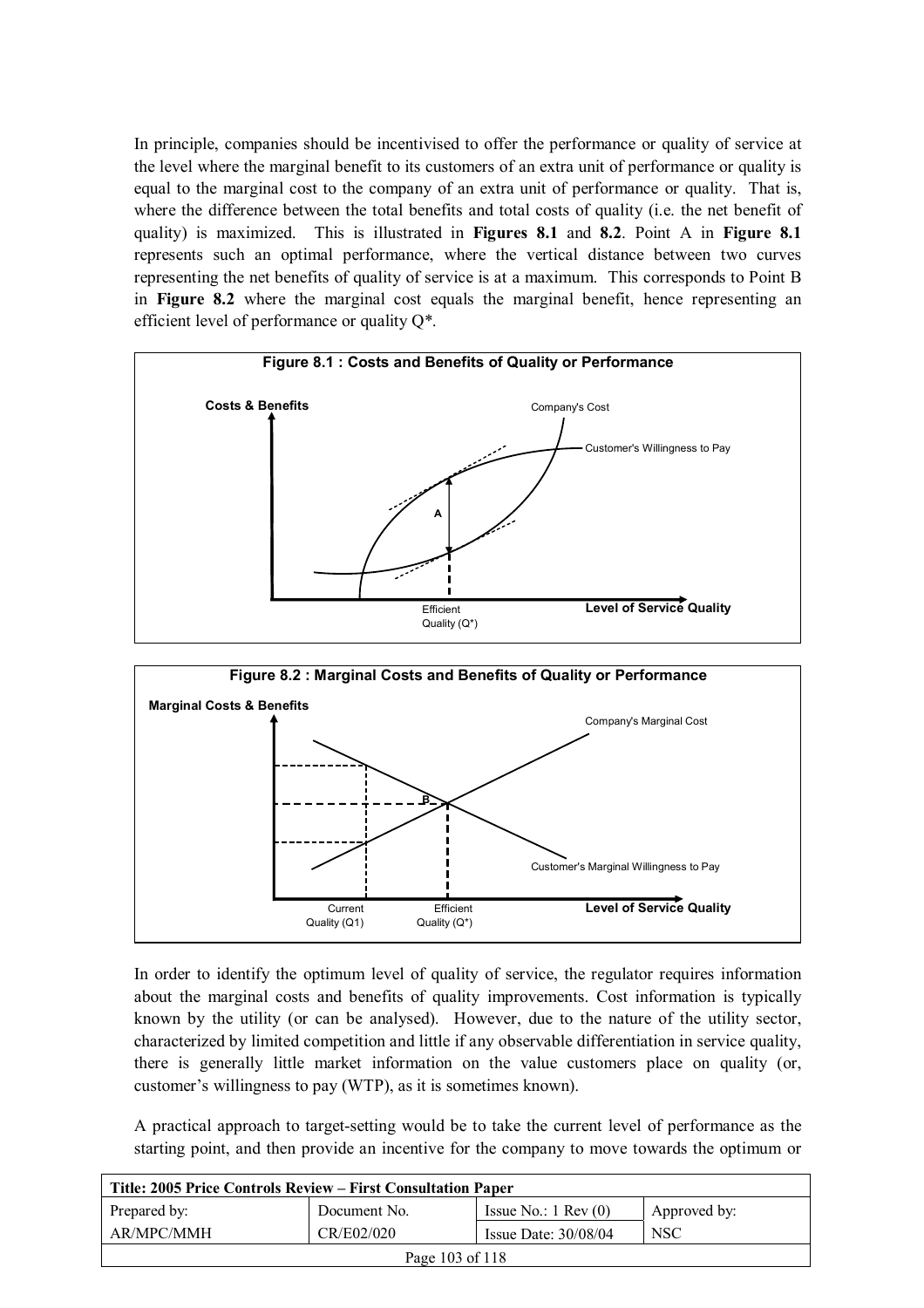efficient level of performance, Q\* (See **Figure 8.2**). For example, suppose the initial level of quality is Q1, where  $Q1 < Q^*$ . If the company is provided with a reward for a quality improvement based on the marginal benefit to the customer at point B, the company will have an incentive to improve quality up to (but not beyond) the optimum  $Q^*$ . This is because in the range Q1 to Q\*, the marginal revenue which the company is receiving for a quality improvement, based on customer's marginal benefit, exceeds the company's marginal cost.

Performance targets for Abu Dhabi companies can also be established by comparison with similar companies elsewhere in the world. However, there would then be a need to address issues relating to the difference in environment in which Abu Dhabi companies are working, and issues related to inherited performance.

In view of the above, it seems appropriate to set the performance targets for Category A indicators as follows:

- 1. **Performance Targets for Present Category A Indicators:** The due dates for submission of audited statements are specified in the companies' licences. While glidepath target dates were considered appropriate at the previous review in view of the past poor performance of the companies on these statements and the backlog of work required, the glide-path targets were structured such that they become the same as the licence due dates by the end of the present control period (i.e. by end 2005). As the companies have made significant progress on the audit of these statements and the PIS target dates already (from 2005) coincide with the licence due dates, the Bureau's present view is that the licence due dates should be the target dates for the audited accounts and audited PCRs for the future PIS (i.e. 30 June and 31 March, respectively).
- 2. **Performance Targets for Possible New Category A Indicators:** There are certain performance indicators for which the benchmarks or targets have already been set (or where the Bureau is given discretion to set) by the Law, the licences or the relevant regulations. Such indicators include timeliness of charging statements and planning statements for ADWEC and TRANSCO and water quality indicators for all companies. In the case of other technical indicators, the targets for any new Category A indicators could be set based on the companies' recent performance.

#### *8.3.4 Future Incentive Rates for Category A Indicators*

At the previous price control review, the incentive rates for Category A indicators were calculated as follows:

- First, the maximum penalty or reward was calculated by applying 2% (5% for RASCO) to the forecast MAR (in relation to "own costs") of each company for 2004.
- Second, the resulting amount was equally apportioned to the two performance indicators in Category A of the business concerned.

| Title: 2005 Price Controls Review – First Consultation Paper                  |            |                        |            |  |
|-------------------------------------------------------------------------------|------------|------------------------|------------|--|
| Prepared by:<br>Issue No.: $1 \text{ Rev}(0)$<br>Document No.<br>Approved by: |            |                        |            |  |
| AR/MPC/MMH                                                                    | CR/E02/020 | Issue Date: $30/08/04$ | <b>NSC</b> |  |
| Page 104 of 118                                                               |            |                        |            |  |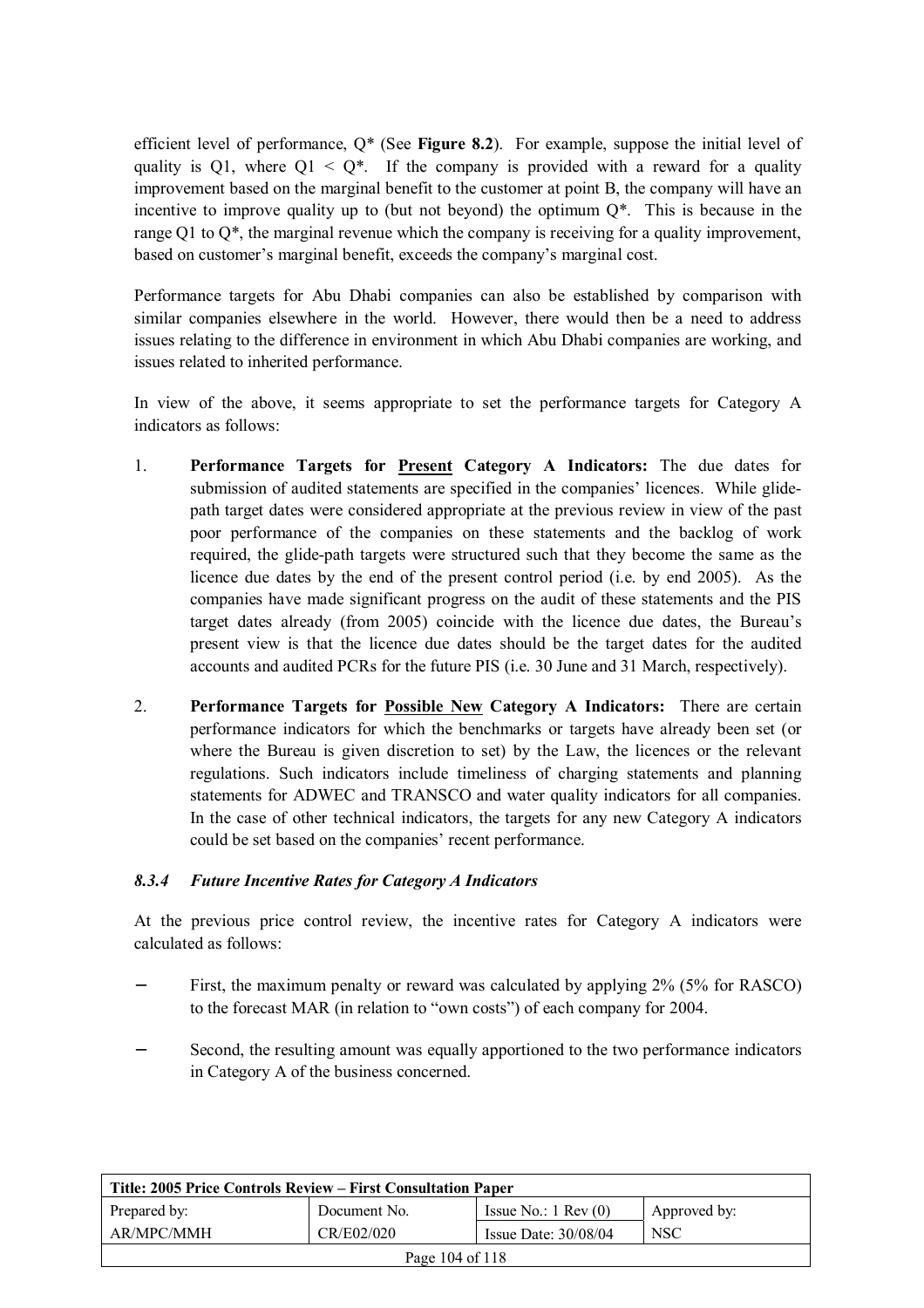Third, the incentive rate for each indicator was derived by dividing the relevant amount apportioned as above by the variance between target performance and performance of 6 month delay beyond the glide-path target date.

While this was a pragmatic approach, it did not pay direct regard to the costs and benefits of performance improvement. Ideally, as discussed above, the size of the incentive for a performance indicator should in general be bound by the company's cost of achieving the desired level of performance (as the lower limit) and the customer's willingness to pay (WTP) for that level of performance (as the upper limit, assuming *inter alia* that the performance level is below the optimal or efficient level of performance). That is, the amount of incentives should be greater than the cost to companies of achieving an improvement of performance, but less than the value that customers place on that improvement of performance.

In practice, therefore, a conservative estimate of customers' WTP, cross-checked against the companies' marginal cost, ought to provide a reasonable incentive. However, as mentioned earlier, while cost information may be known by the utility, there is generally little market information on the value people place on quality in utility sectors.

In view of the foregoing, regulators have sometimes based incentives on the cost of providing the performance. For example, the Victorian regulator has based incentive and penalty payments on the (annualized) marginal cost of reliability for each electricity distributor, rather than the value customers place on improved service.<sup>45</sup>

The Bureau would welcome any estimates the companies may have of the marginal cost of performance improvements and results of any market research (or similar analysis) that the companies may wish to undertake to better understand the requirements of their customers for service improvements. However, the Bureau may have to rely on the approach it used at the previous price control reviews. That is, the Bureau may first decide the amount "at risk" for the companies (i.e. cap on Q term, say 5% or 10% of MAR, as discussed below) and then apportion this amount between all the Category A indicators. At the previous reviews, the amount was apportioned equally between the two Category A indicators. However, at this review, the Bureau may need to consider higher incentive rates (i.e. higher allocation of amount at risk) for certain indicators (say, new Category A indicators) than others.

The above approach effectively allows the Bureau to objectively judge the appropriate incentive, taking account of relevant objectives and available data. This seems particularly suitable for those performance indicators where the Bureau is the customer for the provision of a company's service, such as timeliness of audited statements.

Further with respect to the existing Category A indicators, the Bureau also wishes to review whether it remains appropriate to reward companies with a bonus in the event of audited accounts and audited PCRs being submitted on time. As timely submission of such audited statements is a licence obligation and the costs associated with their preparation are already

 $\overline{a}$ <sup>45</sup> *"Electricity Distribution Price Determination 2001-05",* Office of Regulator-General (now, Essential Services Commission), September 2000.

| Title: 2005 Price Controls Review – First Consultation Paper |              |                               |              |
|--------------------------------------------------------------|--------------|-------------------------------|--------------|
| Prepared by:                                                 | Document No. | Issue No.: $1 \text{ Rev}(0)$ | Approved by: |
| AR/MPC/MMH                                                   | CR/E02/020   | Issue Date: $30/08/04$        | <b>NSC</b>   |
| Page 105 of 118                                              |              |                               |              |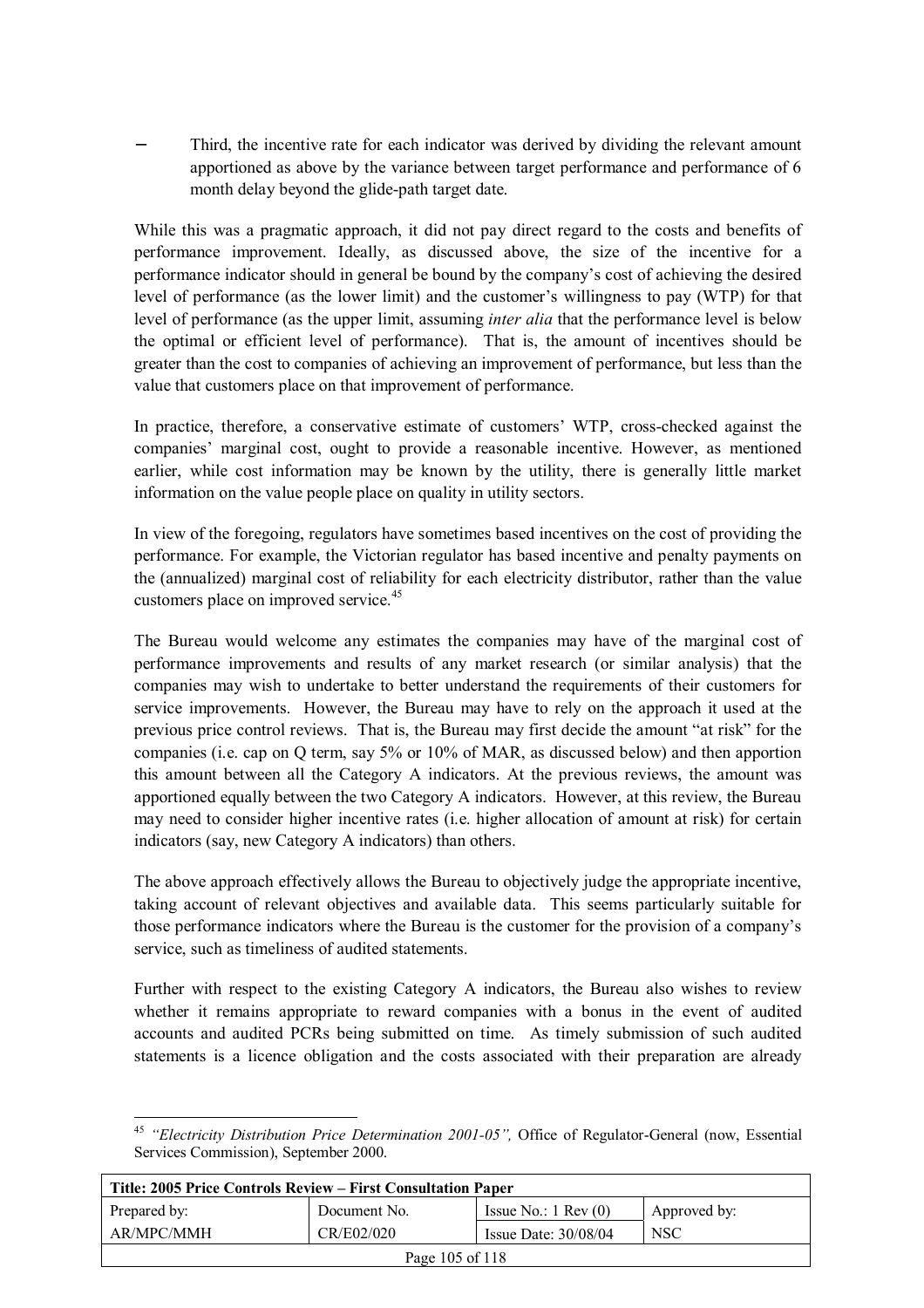financed within the price controls, it is for consideration whether the PIS should be amended for PC3 to simply penalise companies in the event of non-compliance for these indicators.

## *8.3.5 Future Cap on Incentives for Category A Indicators*

In carrying out its functions, the Bureau has a duty under the Law (Article 96) to take into account the need for licensees to finance and plan their businesses with a reasonable degree of assurance.

At the previous price control reviews, the Bureau therefore capped the total incentive and penalty for Category A under the PIS for each year at 2% of MAR (5% of MAR for RASCO) in relation to their 'own costs' (i.e. excluding pass-through items). This was in addition to the caps that at present apply separately to individual Category A performance indicators (see Section 8.2.3).

The Bureau intends to continue with the concept of an overall cap on annual incentive amounts for the Category A indicators in the future PIS. However, as discussed in Section 4.6, to accommodate an increase in the number of Category A indicators and/or to provide stronger incentives for improved performance, the present annual caps on the term 'Q' may need to be increased to say 5% or 10% of MAR in respect of companies' own costs. It may be worth noting that the Bureau initially suggested a cap of 5%-10% for the Q term at the 2002 review. However, the cap of 2% was finally agreed in view of the companies' arguments for a lower cap due to the fact that the PIS was being applied for the first time. A cap of 5% was successfully applied at the subsequent RASCO review. Experience with past operation of the scheme should allow the cap to be increased for all companies at this review.

# *8.3.6 Future Category B Indicators*

As mentioned earlier, there are various Category B indicators in the present PIS which, in contrast to Category A indicators, are not subject to automatic incentive adjustment to annual MAR via the term 'Q'. Rather, these Category B indicators are monitored during the present control period for the possibility of appropriate financial adjustment to the future revenue requirement calculations at this review and for consideration to include some of them in the Category A for the future PIS.

The Bureau would like to retain this concept of Category B indicators in the PIS for PC3, but would like to raise some issues for respondents' consideration:

- **Review of Present Category B Indicators:** It is for consideration whether all of the present Category B indicators remain appropriate or should some of them be removed and/or some new ones be added to the lists.
- **Precise Definitions:** To provide clarity and certainty for the companies, it may be appropriate to the extent possible to develop and agree on more precise definitions of Category B indicators.
- **Basis of Performance Targets:** While it may not be possible to agree on precise performance targets for all the indicators for all the years, it may be practicable and

| Title: 2005 Price Controls Review – First Consultation Paper |              |                               |              |
|--------------------------------------------------------------|--------------|-------------------------------|--------------|
| Prepared by:                                                 | Document No. | Issue No.: $1 \text{ Rev}(0)$ | Approved by: |
| AR/MPC/MMH                                                   | CR/E02/020   | Issue Date: $30/08/04$        | <b>NSC</b>   |
| Page 106 of 118                                              |              |                               |              |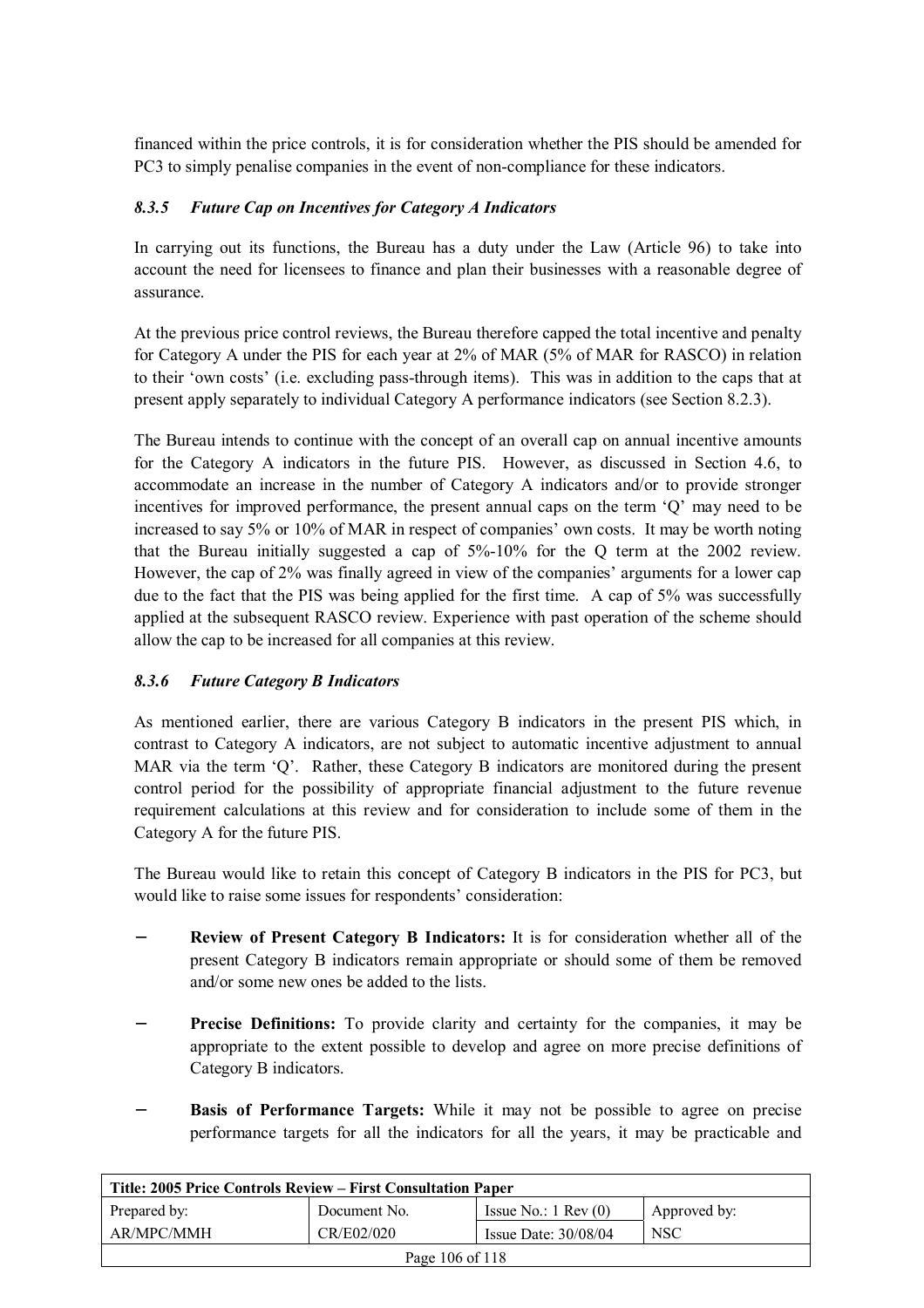desirable to agree on a broad basis (such as the performance in the preceding year) to determine suitable targets for some of the indicators to be used at the next review for financial adjustments.

− **Cap on Financial Adjustment at Next Review:** To provide further certainty for the companies, it may be necessary to set an overall cap on the financial adjustments to be made at the next review for each company's performance on Category B indicators (similar to the present cap on overall adjustment for Category A indicators).

The Bureau's assessment of companies' performance on the present Category B indicators at this review should inform the above issues.

#### **8.4 Issues for Consultation**

This Section 8 raises the following issues for consultation in relation to the PC3 controls:

- 1. The Bureau proposes to continue with the existing Category A indicators. What additional performance indicators should be included in Category A for the future PIS?
- 2. How should the performance targets and incentive rates for Category A indicators for PC3 be set?
- 3. Given that the existing Category A indicators reflect licence obligations, does it remain appropriate to reward companies via bonuses for meeting their licence obligations or can the same regulatory objectives be met in these cases by simply applying penalties for late or non-submission?
- 4. Should the overall cap on annual incentives (i.e. cap on Q term) for Category A indicators be increased in PC3 to, say, 5% or 10% of each business' MAR (in relation to business' own costs, that is excluding any pass-through costs)?
- 5. What additional performance indicators should be included in Category B for the future PIS?
- 6. How should performance against Category B indicators be assessed and incentivised?
- 7. What cap, if any, should be applied to the overall financial adjustment made at the subsequent price control review in respect of Category B indicators?

| Title: 2005 Price Controls Review – First Consultation Paper |              |                               |              |
|--------------------------------------------------------------|--------------|-------------------------------|--------------|
| Prepared by:                                                 | Document No. | Issue No.: $1 \text{ Rev}(0)$ | Approved by: |
| AR/MPC/MMH                                                   | CR/E02/020   | Issue Date: $30/08/04$        | <b>NSC</b>   |
| Page 107 of 118                                              |              |                               |              |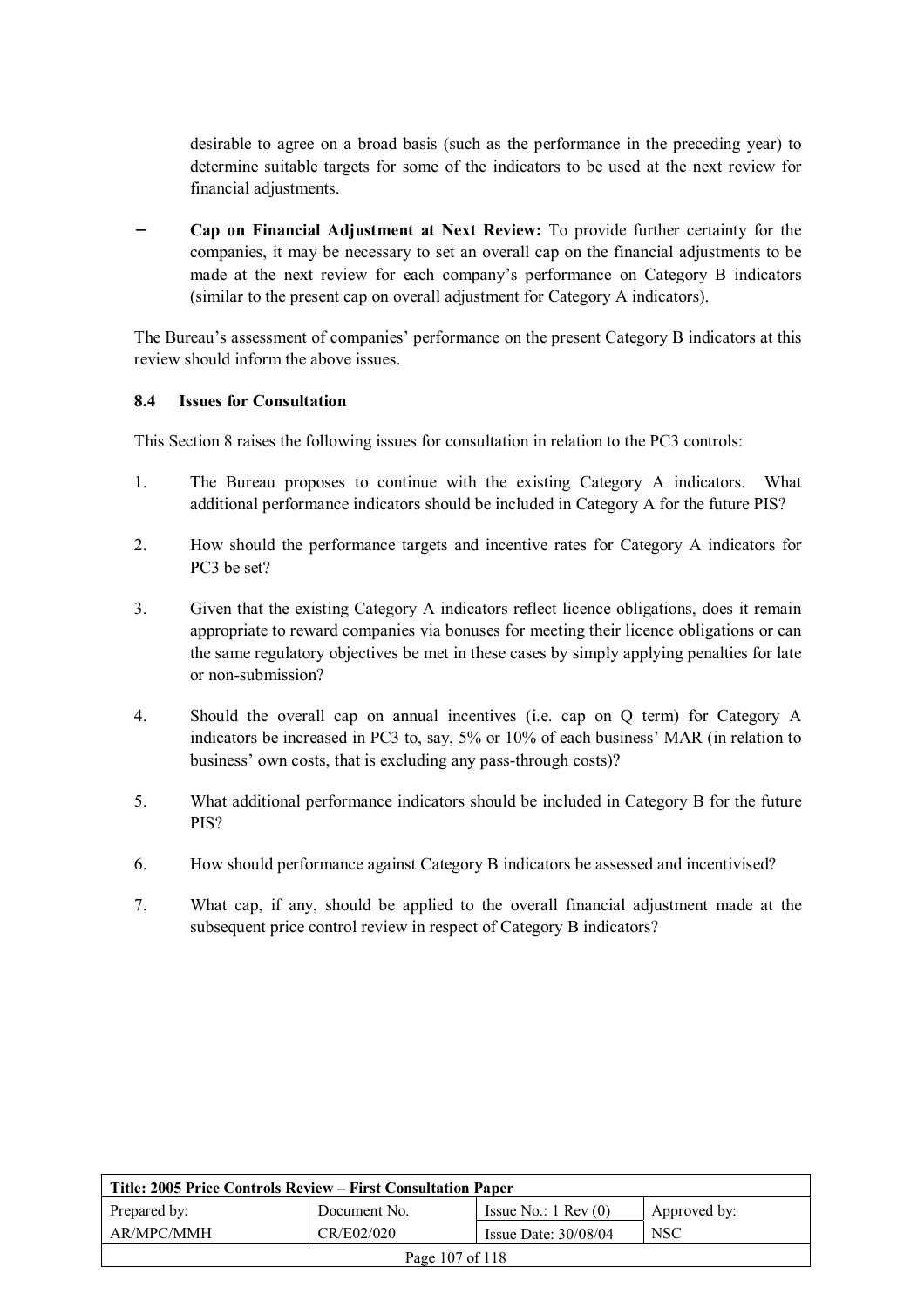# **9 Financial Adjustments**

## **9.1 Introduction**

The previous sections discuss various "building-blocks" of the price control calculations including opex projections, capex allowances, depreciation and RAVs. As discussed in Section 4.2, the required revenue for each year of the control period can be as follows:

Required Revenue =  $O$  pex + Depreciation + Return on Assets

Annual required revenues are then discounted to determine their present values at the beginning of the control period and then summed up to calculate the present value of the total required revenue for the period.

At this price control review, the Bureau also intends to make a number of additional one-off adjustments to the future revenue requirement (as discussed below). Therefore, in simple terms, the required revenue formula can be amended as follows:

Required Revenue = Opex + Depreciation + Return on Assets  $\pm$  Financial Adjustments

Alternatively, certain of the financial adjustments may, due to their nature, need to be applied via adjustments to the RAVs, rather than applied directly to the revenue requirement calculations.

The financial adjustments that the Bureau intends to make at this review can be grouped as follows:

- 1. **RASCO-related financial adjustments:** As discussed during the 2002 price controls review, certain adjustments need to apply to the two distribution companies at this review to reflect the transfer of RASCO's distribution and supply activities to the distribution companies in 2001. The adjustments are required for (i) the opex incurred by the distribution companies in 2001 and 2002, and for (ii) any capital costs from 2001 onwards associated with the assets transferred from RASCO to the distribution companies in 2001.
- 2. **Financial adjustments for performance on PIS Category B:** These are the financial adjustments that are required to be made to each company's future revenue for its performance on Category B indicators under the PIS during the PC2 period, as agreed at the 2002 price control review.
- 3. **PCR-related financial adjustments:** These adjustments will apply to TRANSCO and the two distribution companies for any over-statement of revenue drivers and/or understatement of regulated revenue in their audited Price Control Returns (PCRs) for 1999- 2002.
- 4. **Financial adjustments for asset transfer / disposal:** For price-controlled companies which have transferred assets to any other price-controlled company or to a third-party, or who have otherwise disposed of any of their assets, it may be necessary to apply appropriate adjustment to either their RAVs or revenue requirement at this review.

| Title: 2005 Price Controls Review – First Consultation Paper |              |                               |              |
|--------------------------------------------------------------|--------------|-------------------------------|--------------|
| Prepared by:                                                 | Document No. | Issue No.: $1 \text{ Rev}(0)$ | Approved by: |
| AR/MPC/MMH                                                   | CR/E02/020   | Issue Date: $30/08/04$        | <b>NSC</b>   |
| Page 108 of 118                                              |              |                               |              |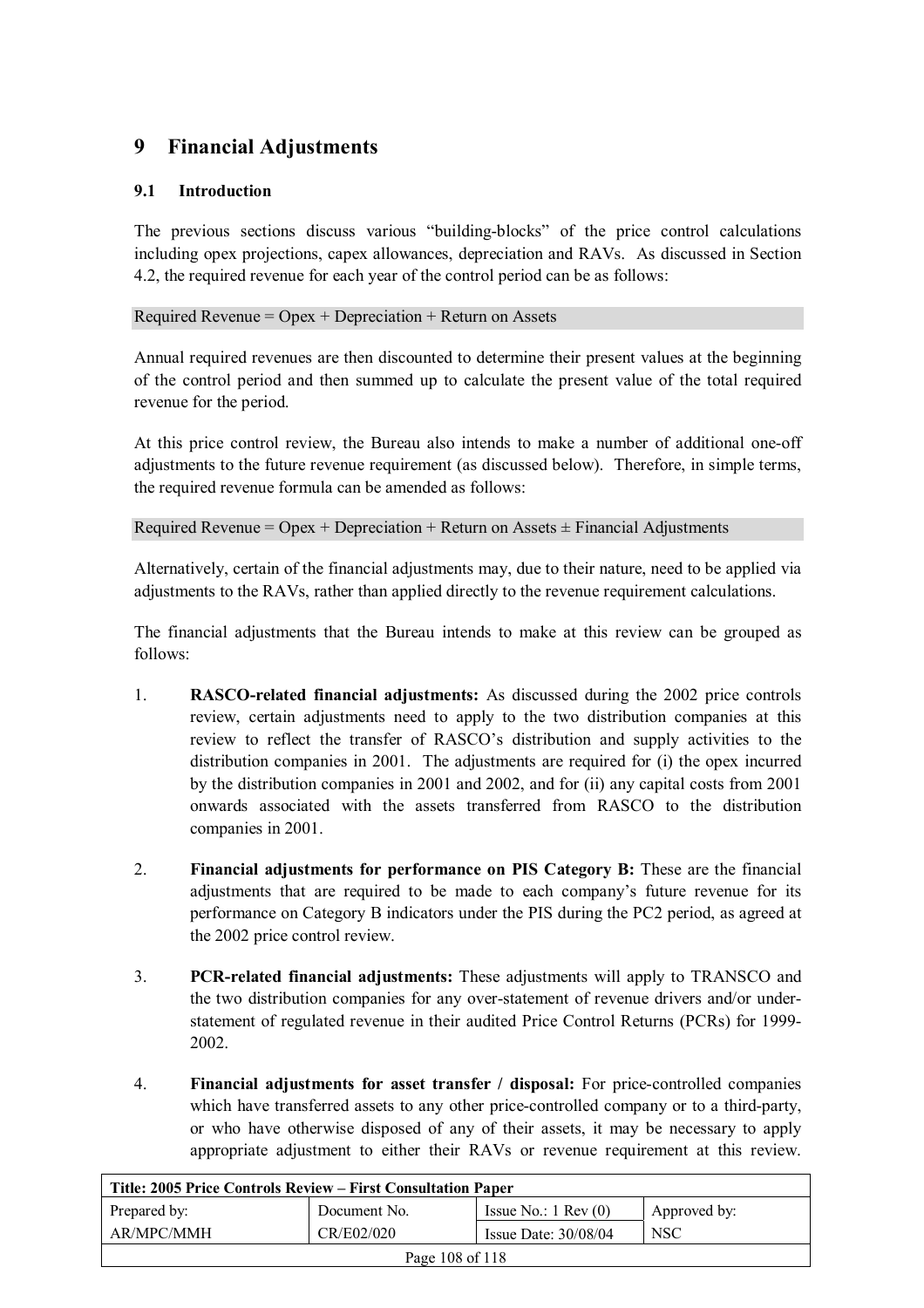Similarly, adjustments may be required for assets transferred to or otherwise acquired by licensed companies (but only to the extent not included within the financing of capex).

5. **Other financial adjustments:** This group covers certain other adjustments not covered by the above groups.

Each group is discussed below in turn. Note that the groups or items covered by these groups may not be an exhaustive list of all possible financial adjustments required at this review. During the course of this review, the Bureau will consult with the companies on any other financial adjustment that may be required.

Many of the adjustments relate to past years. Where appropriate, the adjustment will be made in the same NPV terms as if it had been made at the time of occurrence of the event to which it relates.

# **9.2 RASCO-Related Financial Adjustments**

With effect from 1 January 2001, the distribution and supply activities of RASCO have been transferred to ADDC and AADC in their respective authorized areas and hence are subject to the PC1 and PC2 controls for these companies for 2001 onwards. This transfer has given rise to the need of certain financial adjustments at this review:

- 1. While opex relating to these activities for 2003 onwards has been taken into account while setting PC2 for ADDC and AADC, such expenses incurred during 2001-2002 may need to be remunerated through appropriate adjustment at this review.
- 2. If the distribution companies paid for the distribution and supply assets inherited from RASCO, the Bureau also intends to make an appropriate adjustment at this review for ADDC and AADC for capital costs (both return on capital and depreciation) since 2001 associated with these assets.

These adjustments have been discussed during the previous price control reviews and are expected to increase the future revenue requirement of the distribution companies. During the course of this review, the Bureau will request information from the distribution companies on the above matters in order to determine the adjustment required.

## **9.3 Financial Adjustments for Performance on PIS Category B**

As discussed in Section 8, at the previous price control reviews, a number of Category B performance indicators were introduced for each company as part of the PIS to incentivise the company's performance on various aspects of their operations and licence compliance (see **Table 8.3** in Section 8.2). In contrast to Category A indicators, these indicators are not subject to an automatic or mechanistic annual revenue adjustment for good or poor performance. Further, precise definitions, clear-cut targets and incentive rates were not set out for these Category B indicators. It was agreed at the previous reviews that these indicators will be monitored during the present control period with the following two objectives:

| Title: 2005 Price Controls Review – First Consultation Paper |              |                               |              |
|--------------------------------------------------------------|--------------|-------------------------------|--------------|
| Prepared by:                                                 | Document No. | Issue No.: $1 \text{ Rev}(0)$ | Approved by: |
| AR/MPC/MMH                                                   | CR/E02/020   | Issue Date: $30/08/04$        | <b>NSC</b>   |
| Page 109 of $118$                                            |              |                               |              |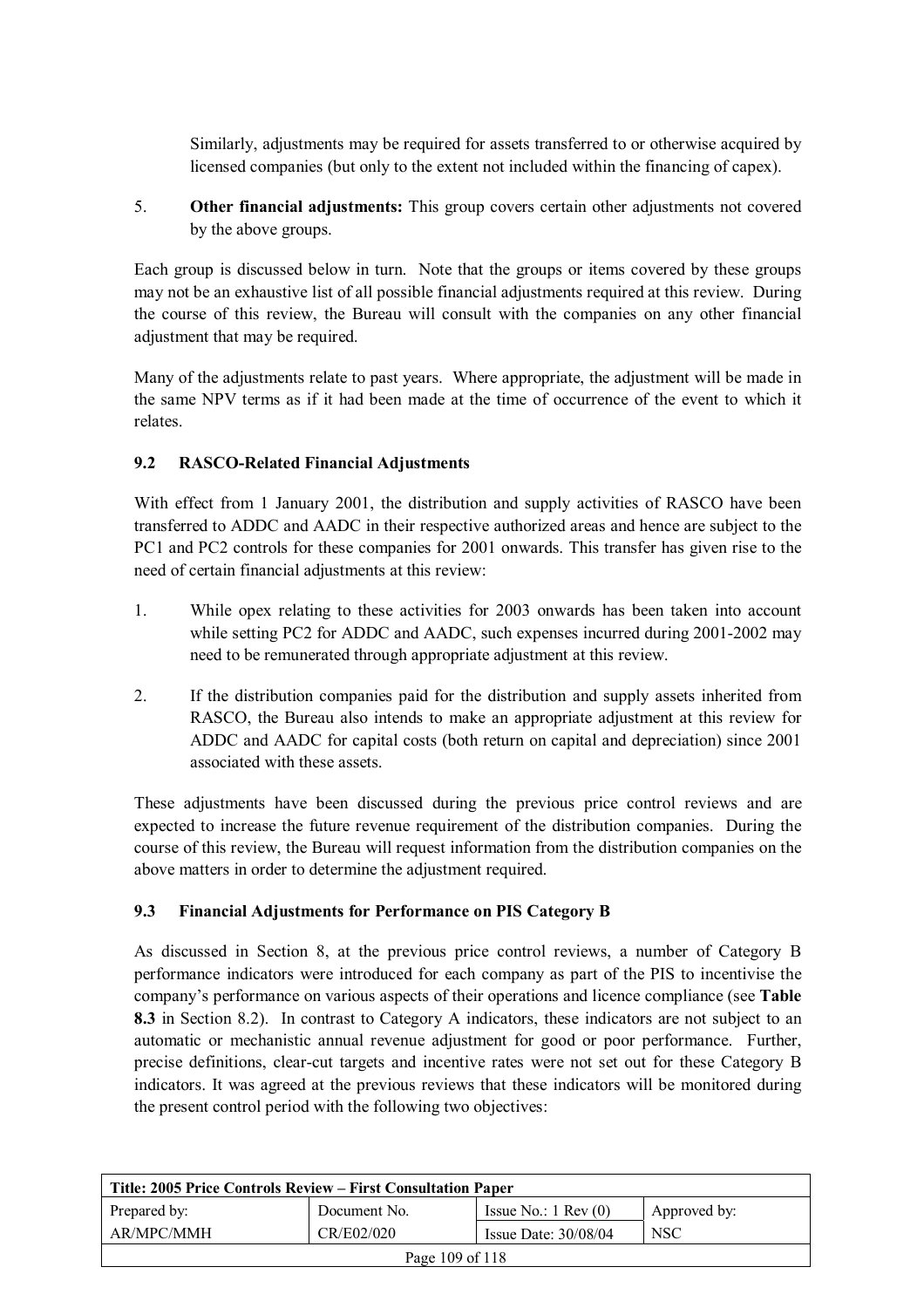- − Certain financial adjustments could be made at this 2005 price control review to the future revenue requirements for the companies for their good or poor performance on the Category B indicators over the PC2 period; and
- − Certain Category B indicators could be defined more precisely with clear-cut targets and incentive rates so that they can be included in Category A at this price control review for automatic annual revenue adjustment for good or poor performance during the PC3 control period.

The Bureau is presently assessing the performance of the companies on Category B indicators. The full assessment requires actual outturn data for the previous years, particularly on the technical indicators (which the Bureau will be requesting from the companies). The Bureau's initial finding based on the information presently available to the Bureau indicates a number of Category B indicators where the companies' good performances are expected to result in positive financial adjustments at this review (i.e. resulting in increases in the future revenue requirement) and a number of Category B indicators where the Bureau's initial review indicates a poor performance of the companies and hence the possibility of negative financial adjustments at this review.

The Bureau will continue to monitor the performance of the companies on Category B indicators (including the above examples) during 2004 before the financial adjustments are finalized in the Final Proposals for PC3 which are due in August 2005. Adjustments for performance in respect of 2005 will be deferred to the next (approximately 2009) price controls review. The companies therefore have opportunity and more time to further improve their performance to increase net rewards (reduce net penalties) under the scheme.

While the Bureau's assessment will focus on those Category B indicators which show significantly poor or superior performance, to decide any financial adjustment for Category B indicators a number of issues need to be addressed at this review. For example:

- 1. What should be the performance target for each Category B indicator? While certain indicators have precise targets (such as charging statements, planning statements, interim profit and loss accounts, etc.), other indicators need their targets to be established. For many of the technical indicators, the performance of the company during the preceding year may act as the target for the following year provided the Bureau is satisfied with the reliability of the data.
- 2. Whether there should be an overall cap on the total financial adjustment under Category B for each company or business? Such a cap may be necessary to limit the exposure of the company (as well its customers) in line with the Bureau's statutory duty to take account of each company's financial position. In line with the cap for Category A for the present price controls, the Bureau's present thinking is to cap the total incentives for Category B over the PC2 period at 2% of the relevant MAR for each company or business (except for RASCO, where a 5% cap may be appropriate).
- 3. What should be the amount of incentive for each Category B indicator? As discussed in Section 8, this is a difficult issue as the company's cost of achieving performance

| Title: 2005 Price Controls Review – First Consultation Paper |              |                               |              |  |
|--------------------------------------------------------------|--------------|-------------------------------|--------------|--|
| Prepared by:                                                 | Document No. | Issue No.: $1 \text{ Rev}(0)$ | Approved by: |  |
| AR/MPC/MMH                                                   | CR/E02/020   | Issue Date: $30/08/04$        | <b>NSC</b>   |  |
| Page 110 of 118                                              |              |                               |              |  |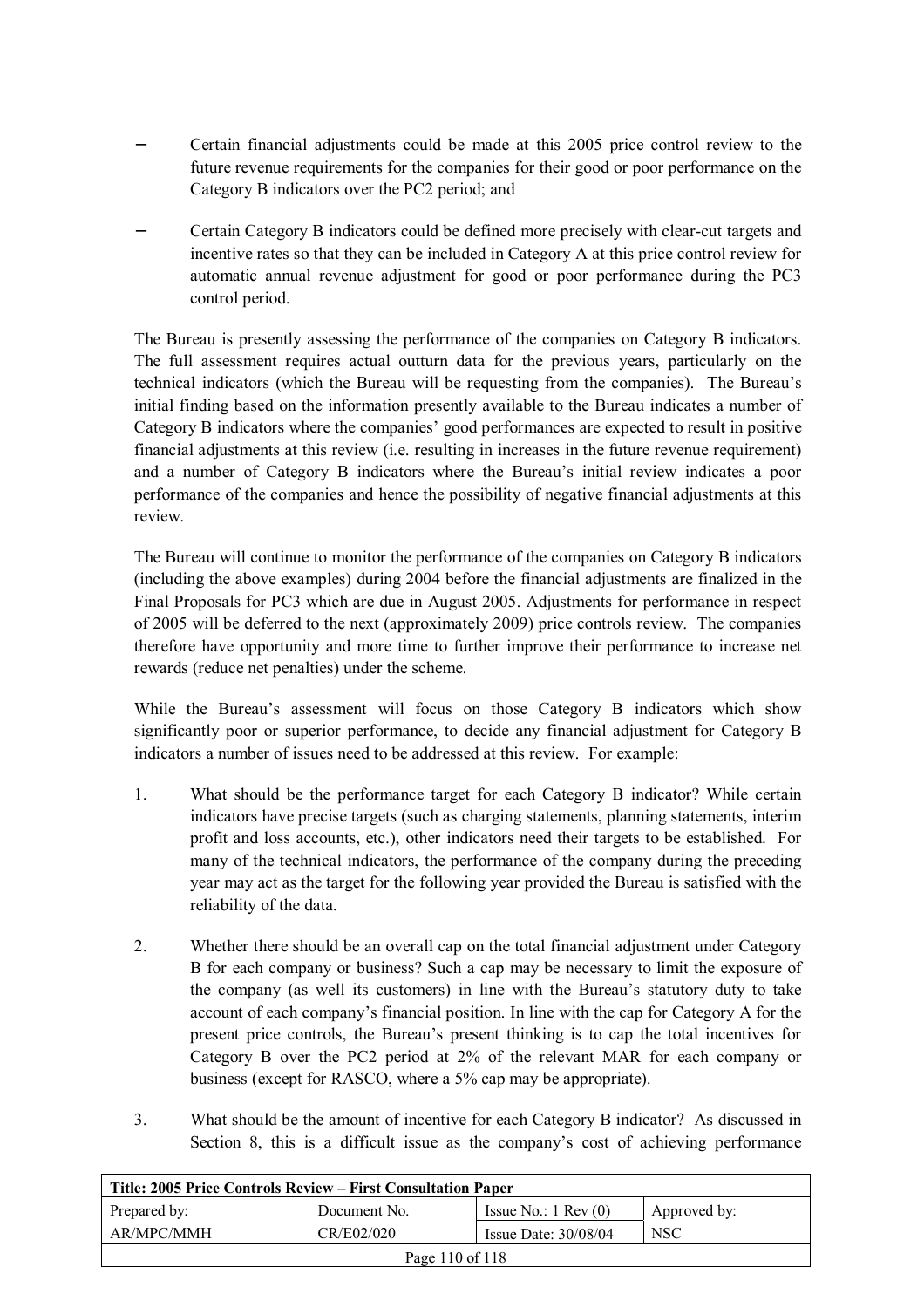improvement and the customer's willingness to pay are not known for any of the indicators. As was the case when setting the targets for the Category A indicators, it may be possible to apportion the total amount of incentives for Category B for each company or business suitably between its Category B indicators. Alternatively, in the absence of information from companies as to the costs and benefits of performance improvement, the Bureau may simply be required to make a judgement as to the appropriate reward/penalty (subject to the overall Category B cap mentioned in point 2 above, to limit companies' exposure).

The Bureau would welcome respondents' views on these questions.

## **9.4 PCR-Related Financial Adjustments**

Each price-controlled company is required by its licence annually to submit an audited Price Control Return (PCR) for each of its price-controlled businesses showing the audited MAR derived from revenue drivers and the audited regulated revenue recovered. As discussed earlier in this document, the Bureau is very much encouraged by the recent initiative and progress to date on the audit of PCRs for all the previous years back to 1999.

During the course of the audit of PCRs for TRANSCO, ADDC and AADC, certain issues have arisen in relation to the revenue drivers and the regulated revenue. These are mainly due to some ambiguity in the definitions of certain terms in the licences (e.g. which income streams constitute the regulated revenue) and due to general data problems and system changes in the distribution companies.

In order to progress the work on the audited PCRs for 1999-2002 and pending the availability of certain information, the Bureau has shown willingness to these companies and/or their auditor to accept certain treatments for the purposes of the audit of the PCRs. However, these treatments may not be fully consistent with the licences and/or the intent of PC1 controls. The Bureau has therefore indicated to the companies and/or auditor that such treatments will be reviewed at this review (separately from the audit work on the PCRs) to assess any financial adjustment necessary to remove any windfall gain for the companies due to such treatments.

There are two main types of financial adjustments which may be required:

- 1. **Financial adjustments for revenue drivers:** For ADDC and AADC, there are issues with regards to the definitions and data availability for certain revenue drivers. Specifically, these are:
	- − **'Water customer accounts'** revenue driver for **AADC**, where the company has not been able to reconcile its data between the old billing system (WANG on the basis of which the PC1 controls were set in 1999) and the new billing system (OMNIX, the present system). The new system shows a significantly higher number (almost twice) of water customers than the old system and hence results in significantly higher MAR than originally intended at the 1999 price control review. While ADDC has solved this problem by reconciling its new system data to the old system data and hence showing similar customer numbers (and

| Title: 2005 Price Controls Review – First Consultation Paper |              |                               |              |  |
|--------------------------------------------------------------|--------------|-------------------------------|--------------|--|
| Prepared by:                                                 | Document No. | Issue No.: $1 \text{ Rev}(0)$ | Approved by: |  |
| AR/MPC/MMH                                                   | CR/E02/020   | Issue Date: $30/08/04$        | <b>NSC</b>   |  |
| Page 111 of 118                                              |              |                               |              |  |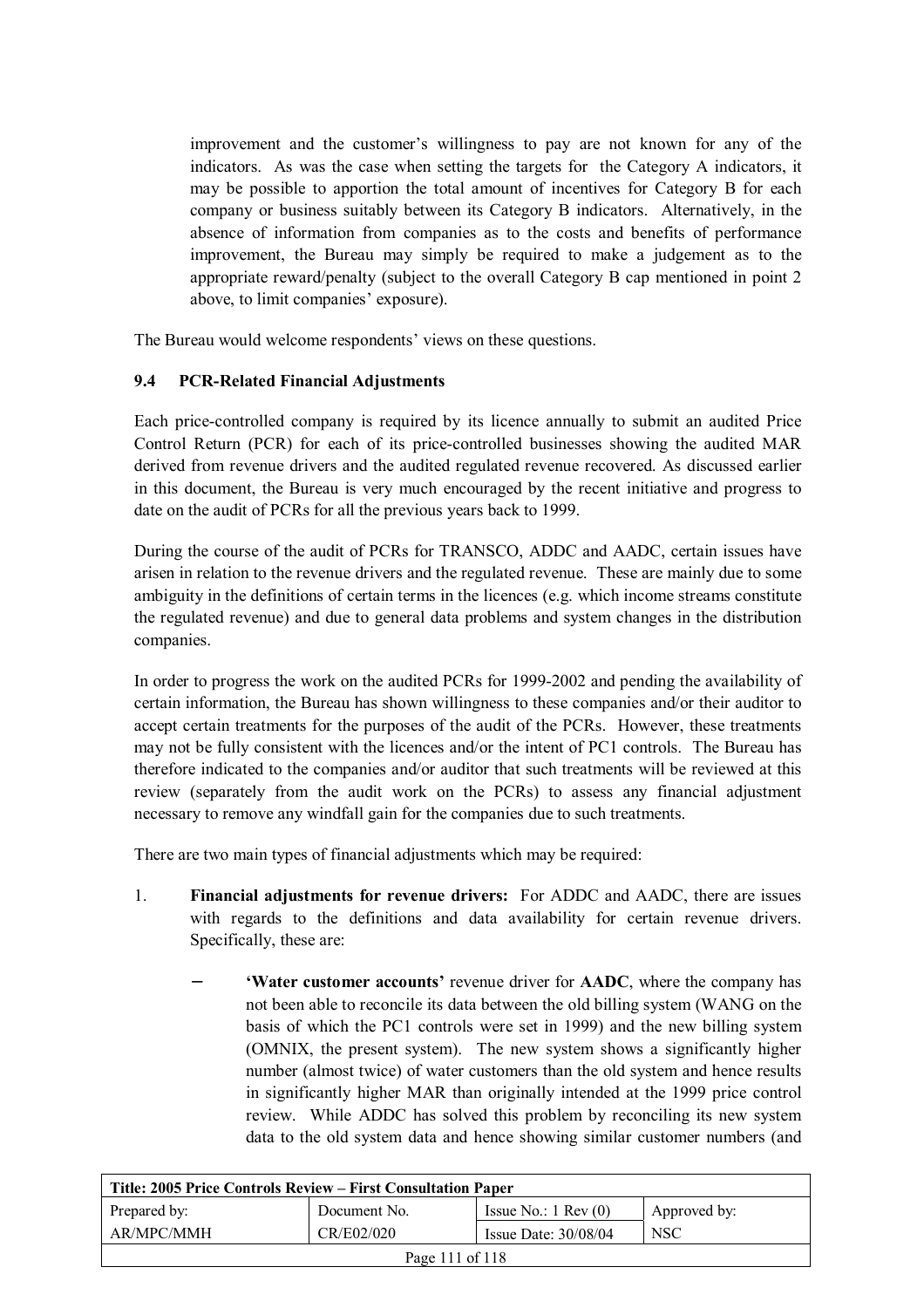MAR) as projected at the 1999 review, AADC has not been able to solve this problem. The Bureau has therefore advised AADC that new system data (higher customer numbers) can be used in the audited PCRs but a necessary financial adjustment will be made at this review to remove the significant windfall for AADC compared to the data used at the 1999 review.

- − **'Metered electricity units distributed'** revenue driver for **ADDC** in the audited PCRs for 1999 and 2000 may contain units which were produced and distributed by RASCO and not distributed via ADDC's distribution system (contrary to the licence definition of the revenue driver). This would result in a higher MAR than justified. While the Bureau has agreed to allow such treatment for the purposes of the audit of the PCRs, it has advised ADDC of the necessity of making a financial adjustment at this review to remove the additional MAR earned due to this. However, the impact of this adjustment is expected to be relatively minor.
- 2. **Financial adjustment for 'other' income:** The audit work has identified a number of income streams for **TRANSCO**, **ADDC** and **AADC** which the companies variously argue may fall outside the definition of "regulated revenue". This is in addition to the income from unlicensed activities for which the Bureau has issued consents (which is unambiguously outside "regulated revenue"). Such incomes include compensation, claims, penalties and damages from the general public, contractors and insurers, interest on deposits and foreign exchange loss or gains. On the Bureau's request, some companies promptly provided information about the levels of these incomes. Pending the receipt of more information and in order to accelerate the audit, the Bureau has indicated to the companies its willingness to accept only (i) income from customers, (ii) subsidy from the Government (where applicable), and (iii) insurance claims, to constitute the regulated revenue for the purposes of the audited PCRs. However, as discussed in Section 3.6, the Bureau believes that in principle all 'other' income should be included in the regulated revenue, as the costs associated with these incomes have been financed within the PC1 and PC2 controls. The Bureau is therefore minded to make necessary financial adjustments at this review to remove the gains earned due to the exclusion of such incomes from the regulated revenue in the audited PCRs.

It is noted that the Bureau (as at 16 August 2004) is yet to receive audited PCRs from AADC, and is yet to complete its review of other companies' PCRs. There may therefore be other adjustments to the PC1 PCRs which the Bureau is not presently aware of but may find necessary during the course of this review.

The Bureau's present thinking is to restrict any adjustments at this review to the 1999-2002 (i.e. PC1) PCRs and reserve any adjustments in respect of the PC2 (i.e. 2003-2005) PCRs to the next (approximately 2009) price controls review.

| Title: 2005 Price Controls Review – First Consultation Paper |              |                               |              |
|--------------------------------------------------------------|--------------|-------------------------------|--------------|
| Prepared by:                                                 | Document No. | Issue No.: $1 \text{ Rev}(0)$ | Approved by: |
| AR/MPC/MMH                                                   | CR/E02/020   | Issue Date: $30/08/04$        | <b>NSC</b>   |
| Page $112$ of $118$                                          |              |                               |              |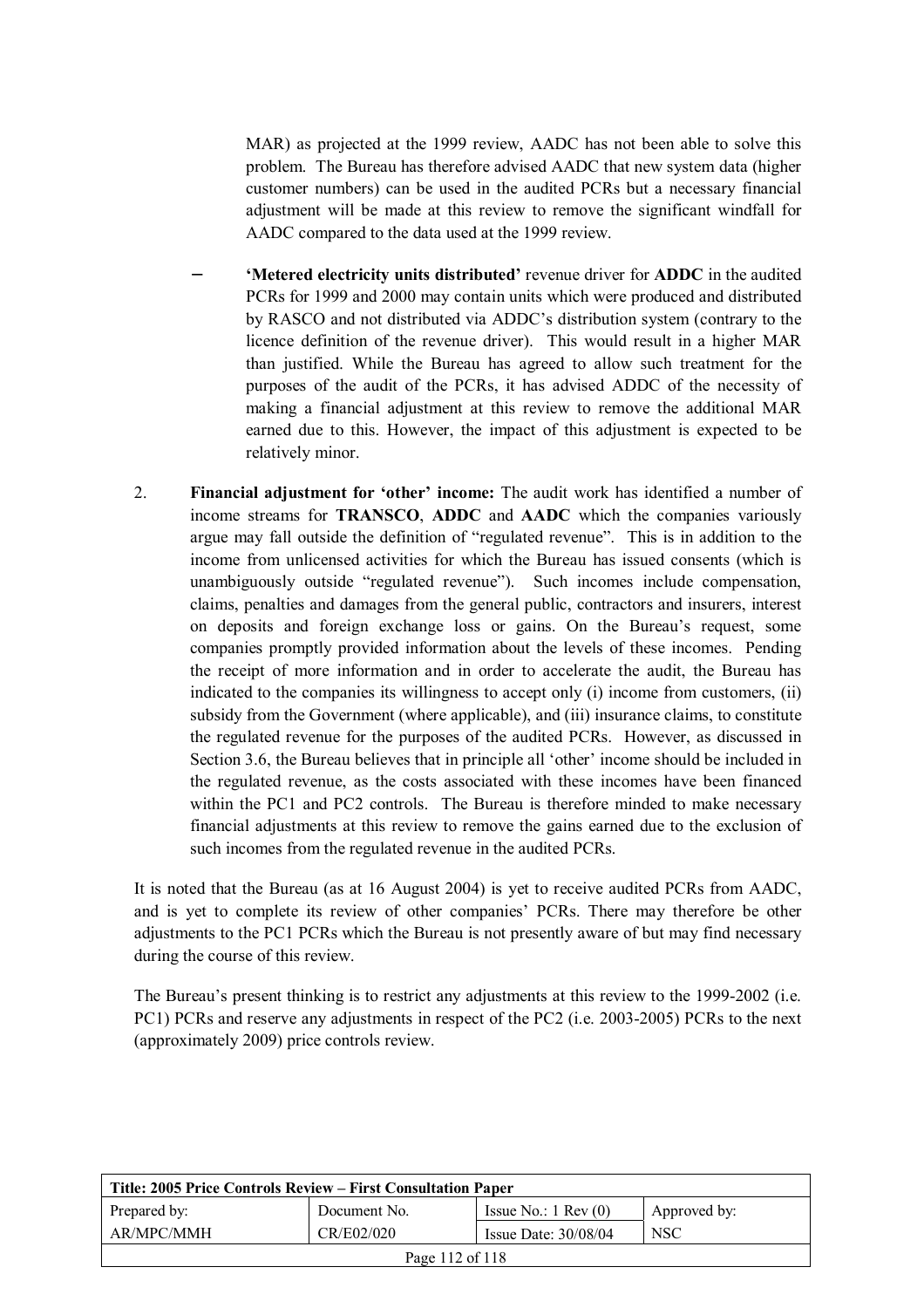# **9.5 Financial Adjustments for Asset Disposal or Transfer**

In 1999, the Regulatory Asset Values (RAVs) for TRANSCO, ADDC and AADC were set on the basis of accounting asset values (in the case of TRANSCO, with a 15% downward adjustment). Since then, these RAVs have been de-linked from the accounting values and are rolled forward for the efficient allowed capex net of depreciation.

Where the price-controlled companies have transferred their assets to each other or disposed of assets otherwise, the company should not earn any return on asset and depreciation under the price controls from the date of the transfer. Irrespective of the prices received by the transferring company for the assets, to the extent such assets have a residual value they should be removed from the RAVs of that company. This therefore requires appropriate financial adjustment to the RAVs at this review for the asset transferred and the associated depreciation and return on capital.

With respect to the company which acquires an asset (from any party within or outside the sector), where the purchase of any such asset is reflected in the capex in the audited accounts for that company, the RAV for that company should automatically be updated by the efficient capex allowance, and so no additional analysis/adjustment will be required.

The Bureau will be requesting detailed information on asset transfers and disposals within the forthcoming PC3 Information Request. Further adjustments may be required depending on whether or not incomes from asset sales / transfers have been included within "regulated revenue" in the audited PCRs.

## **9.6 Other Financial Adjustments**

At present, the Bureau is aware of the following additional areas where a financial adjustment at this review may be necessary:

1. **Failure to Submit Required Information:** As discussed in Section 4.4, the Bureau is concerned about the unavailability (or delay in availability) of data from certain companies, particularly ADWEC. In 2003, the Bureau requested the price-controlled companies to submit information about their operations such as opex, capex, demand and revenue as per a standard pro-forma. All the companies, except ADWEC, responded positively to the Bureau's request and provided the requisite information (though the Bureau was not fully satisfied with the accuracy and completeness in certain cases). Information from ADWEC was first requested by the Bureau on 9 June 2003 and the submission was due on 30 July 2003. However, despite numerous requests, clarifications and offers by the Bureau to reduce the information requirement, ADWEC has not provided any information to date (after the lapse of more than a year).

As with the other companies in the sector, and due to delays in the audit of the accounts, ADWEC's data is subject to uncertainties and changes significantly from time to time. ADWEC's data shown in audited statements differs significantly from data which ADWEC had earlier provided to the Bureau and upon which the Bureau had relied. For example, BST income for 2002 submitted by ADWEC to the Bureau in early 2004 for

| Title: 2005 Price Controls Review – First Consultation Paper |              |                               |              |  |
|--------------------------------------------------------------|--------------|-------------------------------|--------------|--|
| Prepared by:                                                 | Document No. | Issue No.: $1 \text{ Rev}(0)$ | Approved by: |  |
| AR/MPC/MMH                                                   | CR/E02/020   | Issue Date: $30/08/04$        | <b>NSC</b>   |  |
| Page 113 of 118                                              |              |                               |              |  |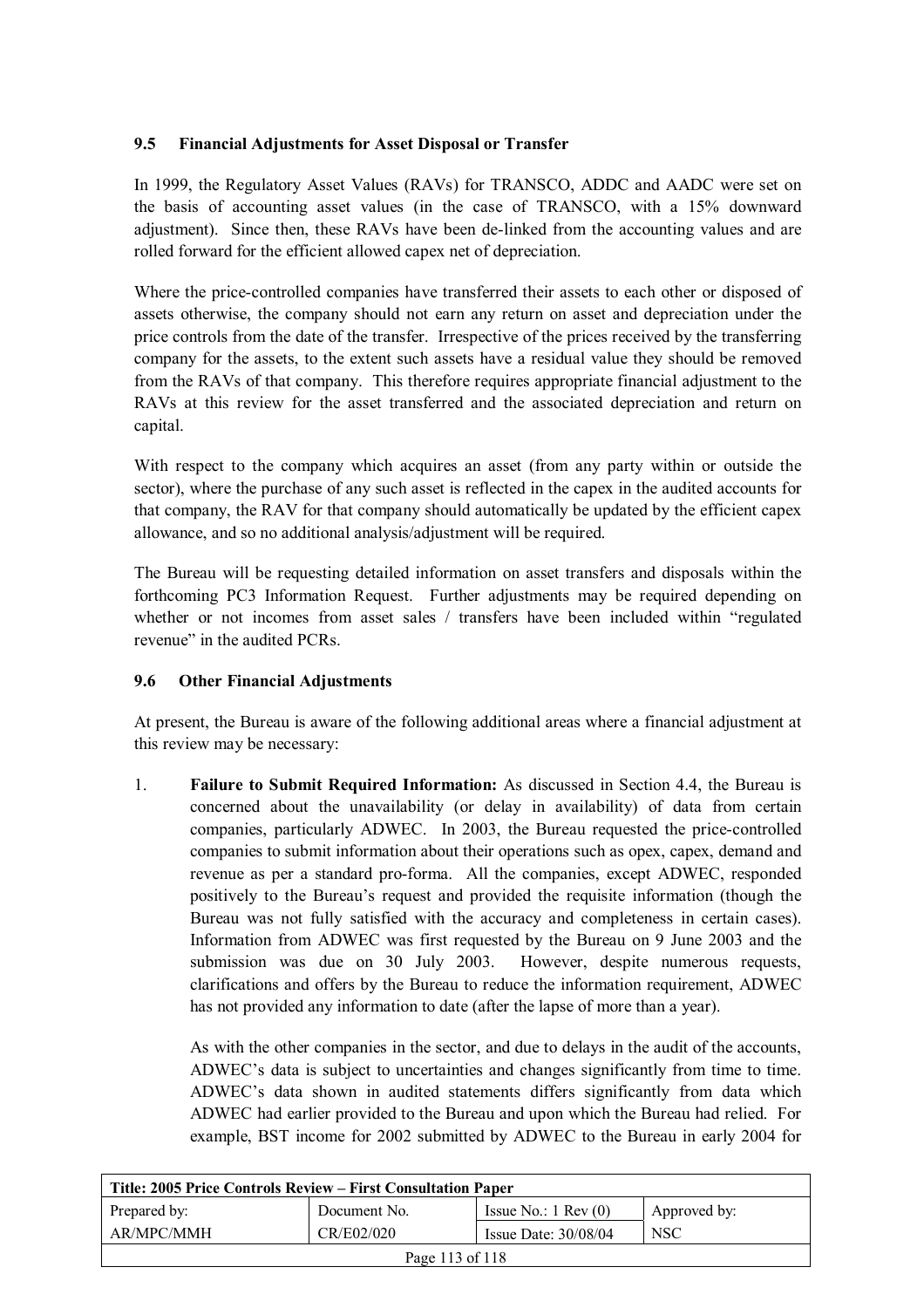the purposes of approving the 2004 BST was AED160m lower than the corresponding audited figure for 2002 submitted just a few months later.

The provision of accurate and timely information to the Bureau is necessary if the Bureau is to carry out its duties effectively. The Bureau therefore intends to make an adjustment at this review to ADWEC's future allowed revenues to reflect past poor performance in relation to the provision of information. Such an approach would be based on the Bureau's estimate of the detriment to effective regulation resulting from ADWEC's failure to provide information.

Equally importantly, almost all of ADWEC's costs are presently not subject to CPI-X price controls. Instead, they are treated on a pass-through basis subject to ADWEC's economic purchasing obligation under its licence. All these factors make it important to keep ADWEC's costs under regular review. As discussed in section 4, the Bureau is also reviewing whether pass-through remains appropriate for ADWEC in view of the above considerations combined with steadily rising water and electricity unit purchase costs since 1999.

AADC has also performed less well than is to be expected in responding to the regulator's requests for information, although its performance in this regard has improved in recent weeks. If this progress is maintained and sufficient emphasis is given to regulatory compliance, it may be that any adjustment can be limited.

- 2. **Exclusion of TRANSCO 'Manpower Services' Income from Regulated Revenue:** During the course of the audit of PCRs, the Bureau became aware of what TRANSCO terms "manpower services" which it has been providing to AADC (and perhaps others) outside of its licensed activities. Subsequently, the Bureau has issued a consent to TRANSCO for undertaking this unlicensed activity – this consent takes effect retrospectively from 1999. While the manpower services constitute an unlicensed activity, the costs associated with these services (though relatively small compared to TRANSCO's overall costs) have erroneously been financed within the PC1 and PC2 price controls (as the price controls were set on the basis of costs which unknown to the Bureau included costs of these services). Furthermore, in the audited PCRs for TRANSCO, the income from these services has been treated as 'other' income and excluded from the regulated revenue of TRANSCO. Thus, as things stand, the costs have been fully-financed within the price controls plus TRANSCO has retained the revenue outside of regulated revenue. The Bureau is therefore presently minded to make a financial adjustment to TRANSCO's future revenue requirement at this review to remove this double counting. In future, such costs and revenues will be outside the price controls.
- 3. **Requirement for Accurate Information on Category B Indicators:** As discussed earlier, the Bureau needs to assess companies' performance on Category B indicators during the PC2 period and to make necessary financial adjustments at this review for the companies' good or poor performance. Accordingly, as part of the forthcoming PC3 Information Request, the Bureau will be requesting detailed data from licenses regarding their performance against the Category B technical indicators. The companies have

| Title: 2005 Price Controls Review – First Consultation Paper |              |                               |              |  |
|--------------------------------------------------------------|--------------|-------------------------------|--------------|--|
| Prepared by:                                                 | Document No. | Issue No.: $1 \text{ Rev}(0)$ | Approved by: |  |
| AR/MPC/MMH                                                   | CR/E02/020   | Issue Date: $30/08/04$        | <b>NSC</b>   |  |
| Page 114 of 118                                              |              |                               |              |  |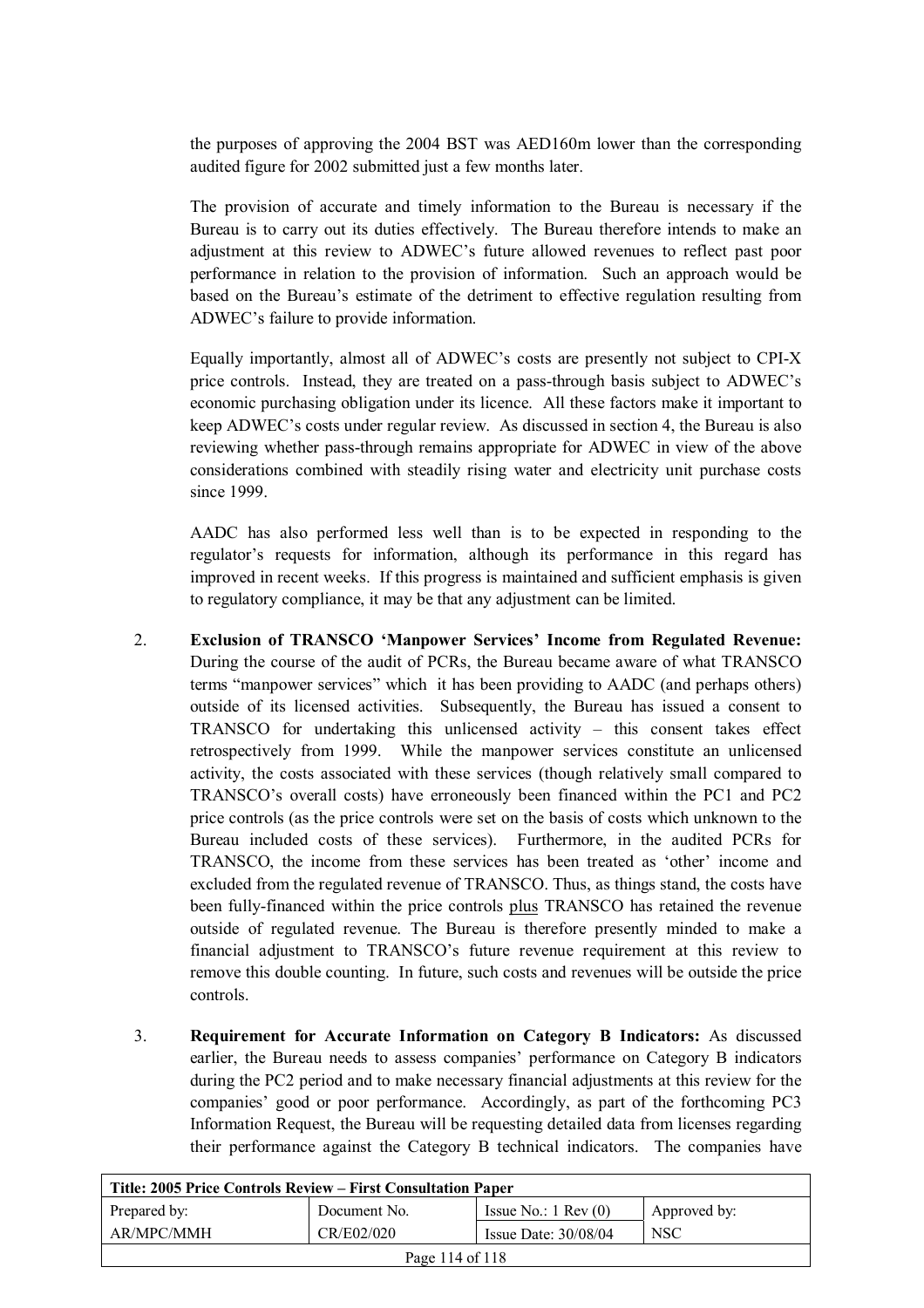known since the 2002 price controls review that they would be required to furnish the Bureau with accurate data on such indicators. If such information is not forthcoming, or not considered reliable, a separate financial adjustment may be made to the future revenue requirement of the concerned company to reflect the resulting detriment to effective regulation.

#### **4. Incentive for Income Collection by Distribution Companies**

It is important that the distribution companies are provided with an incentive to collect the income to which they are entitled from their customers. For this reason, the subsidy paid by the Government to the sector should be calculated as the difference between (i) the audited MARs (including pass-through costs) of the distribution companies and (ii) the revenue they should have collected by customers as per ADWEA's approved tariffs. Revenue the distribution companies *should have* collected, rather than actual income, is used to provide the distribution companies with a strong incentive to collect revenue from customers (otherwise, any failure to collect revenue would simply be made up by a corresponding increase in the subsidy). This distinction was made clear in the licence modifications issued to ADDC and AADC with the new PC2 controls, and so for the PCRs relating to the 2003 financial year (which were due to be received by the Bureau by 31 March 2004) the auditors will be required to take a view as to potential revenue not collected as well as to revenue actually collected. The audited PCRs for ADDC and AADC relating to the 2003 financial year have not yet (as of 16 August 2004) been received by the Bureau. When they are received, the Bureau will review the analysis of collected and non-collected revenue, to ensure that the subsidy requirement is not overstated.

## **9.7 Issues for Consultation**

This Section 9 raises the following issues for consultation in relation to the PC3 controls:

- 1. Do you agree with the financial adjustments described in this section?
- 2. Are there any additional financial adjustments which are necessary at this review?
- 3. Should the adjustments be applied to the companies' allowed revenues over the PC3 period, or to their RAVs (to spread their effect over a longer period)?

| Title: 2005 Price Controls Review – First Consultation Paper |              |                               |              |  |
|--------------------------------------------------------------|--------------|-------------------------------|--------------|--|
| Prepared by:                                                 | Document No. | Issue No.: $1 \text{ Rev}(0)$ | Approved by: |  |
| AR/MPC/MMH                                                   | CR/E02/020   | Issue Date: $30/08/04$        | <b>NSC</b>   |  |
| Page 115 of 118                                              |              |                               |              |  |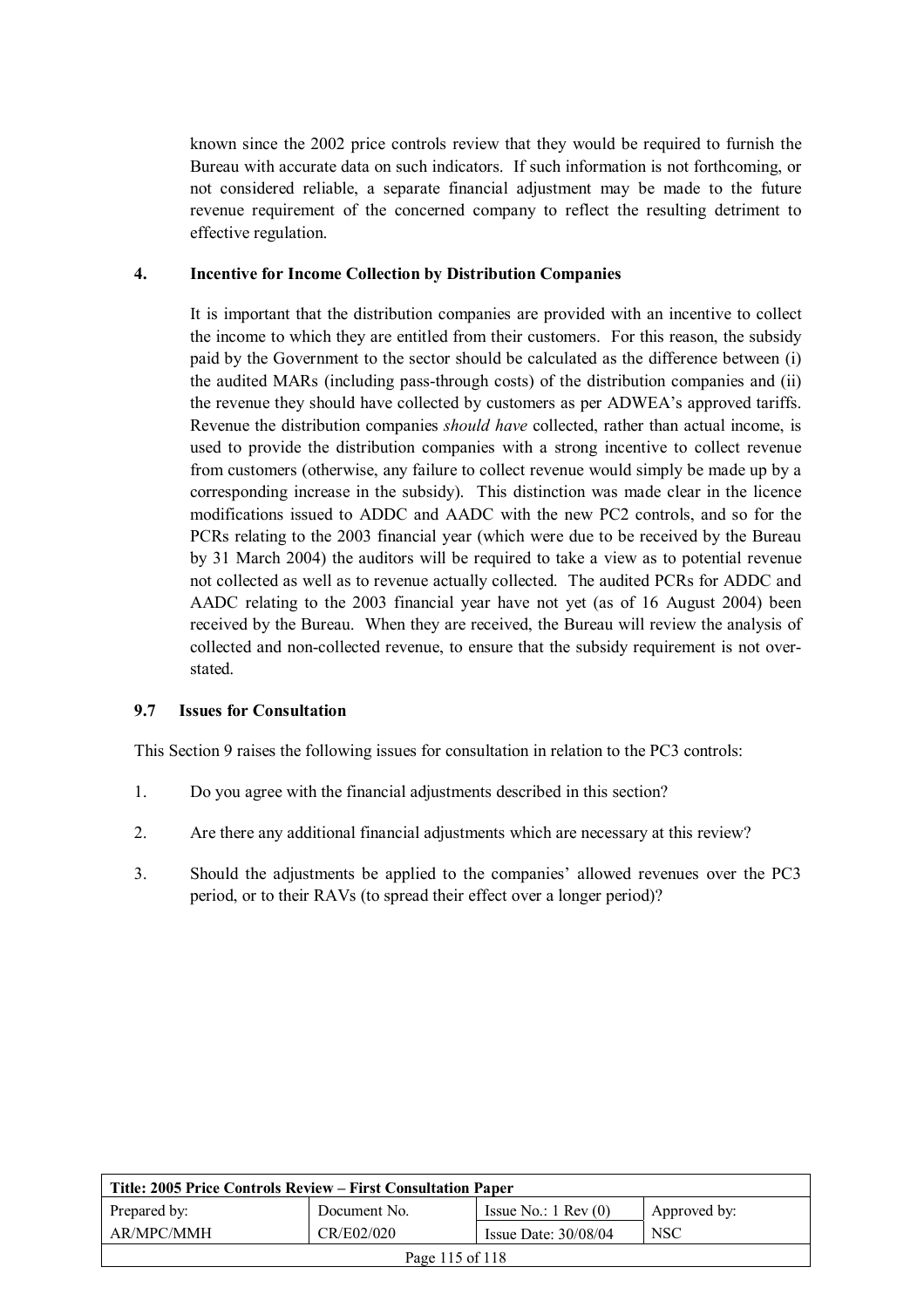# **10 Summary of Issues for Consultation**

This section summarises the issues which have been discussed in this first consultation document and on which the respondents' views are sought:

# **Section 3 (Form of Controls)**

- 1. The Bureau's current thinking is to continue with CPI-X type of regulation for the new price controls.
- 2. The Bureau's current thinking is to continue with a hybrid of a pure revenue cap and revenue driver approach for the form of the price controls.
- 3. Should the duration of the PC3 controls be three years as at present, or be extended to, say, four years?
- 4. Should separate water and electricity businesses be defined for ADWEC's activities, allowing separate controls for the two businesses?
- 5. Should there be separate price controls for the supply and distribution businesses of ADDC and AADC? (That is, four controls in total for each company: (i) electricity distribution, (ii) electricity supply, (iii) water distribution, and (iv) water supply.)
- 6. Do you agree that income associated with licensed activities but collected from parties other than customers should count towards "regulated revenue" in determining compliance with the price controls?

## **Section 4 (Structure of Price Controls)**

- 7. Should the revenue drivers (and/or the present definitions of existing revenue drivers) be reviewed? If so, which alternative revenue drivers or what changes to the definitions of existing revenue drivers should be considered?
- 8. The Bureau's current thinking is that the TRANSCO peak demand revenue drivers, and the RASCO revenue drivers, should be amended so that they are based solely on metered units.
- 9. If there are to be separate price controls for distribution and supply businesses, what should be the revenue drivers for each business?
- 10. Should one or more revenue driver(s) be introduced into ADWEC's price control (whether or not there is a separation of control into water and electricity businesses)?
- 11. Should the treatment of PWPA and fuel costs on a pass-through basis for ADWEC be reviewed? If so, what alternative approaches may be considered?
- 12. Do you agree that the cap on the PIS-related MAR adjustment via the term "Q" for Category A performance indicators should be increased to, say, 5% or 10%?

| Title: 2005 Price Controls Review – First Consultation Paper |              |                               |              |  |
|--------------------------------------------------------------|--------------|-------------------------------|--------------|--|
| Prepared by:                                                 | Document No. | Issue No.: $1 \text{ Rev}(0)$ | Approved by: |  |
| AR/MPC/MMH                                                   | CR/E02/020   | Issue Date: $30/08/04$        | <b>NSC</b>   |  |
| Page 116 of 118                                              |              |                               |              |  |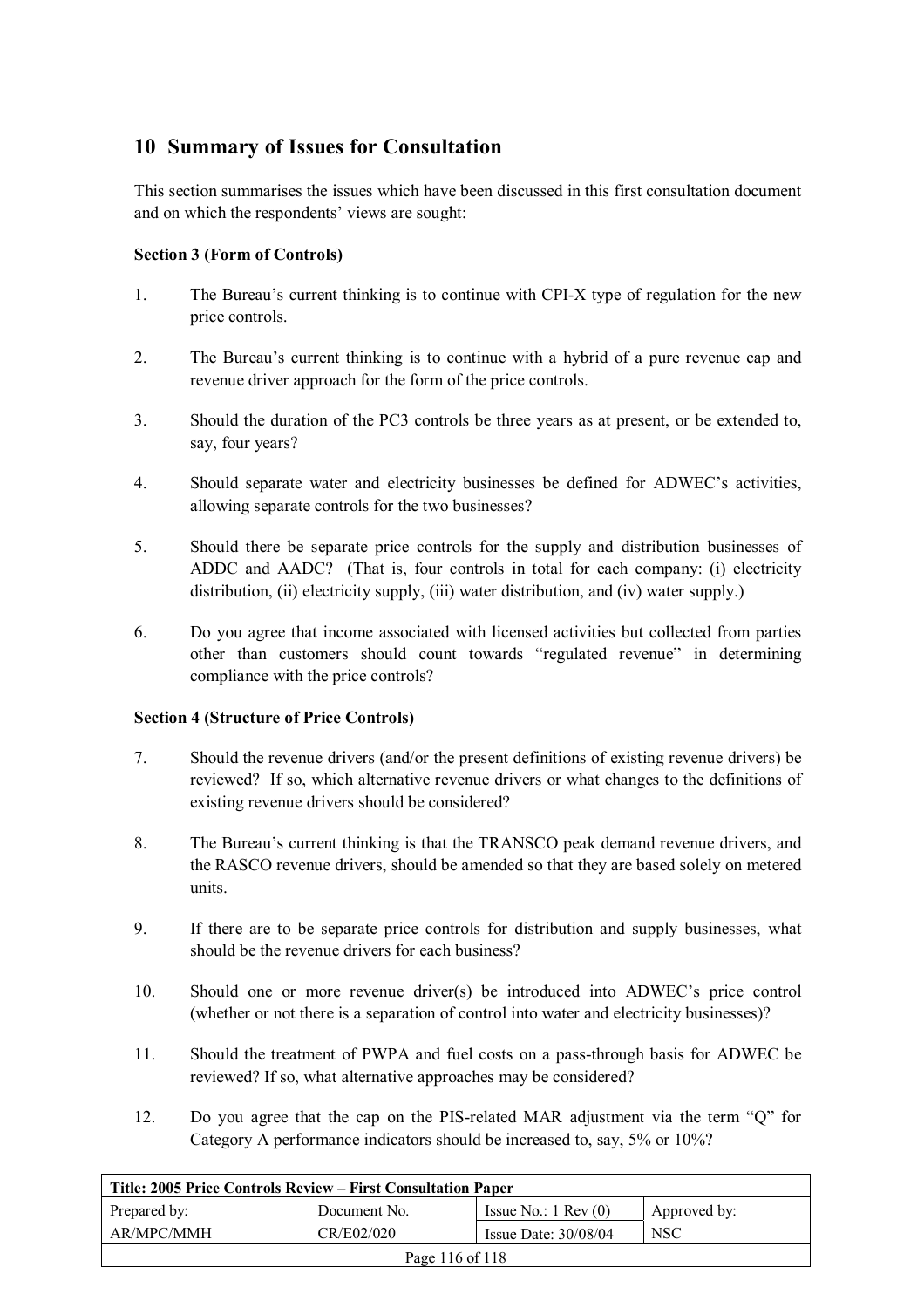13. How should the weights for the fixed term and variable terms (involving revenue drivers) in the price controls be set?

## **Section 5 (Assessment of Operating Expenditures)**

- 14. The Bureau favours a "top-down" approach to the assessment of efficient levels of opex. With such an approach, what should be the base level of opex?
- 15. What role should benchmarking play in the assessment of opex efficiency?
- 16. What is the scope for opex efficiency improvements over the PC3 period?
- 17. To what extent can opex be expected to vary with increases in demand over the PC3 period?
- 18. What other factors should be taken into account in assessing future opex requirements (e.g., capital substitution, movements in real input prices, one-off events)?
- 19. Should a 'rolling' scheme be introduced to allow companies to retain the benefits of outperformance of efficiency assumptions for a period of fixed duration?
- 20. How should the incentives for fuel efficiency for RASCO be improved?

## **Section 6 (Treatment of Capital Expenditure and Asset Valuation)**

- 21. Do you agree with how the Bureau proposes to apply the results of the PC1 capex review?
- 22. Should the assessment of PC2 capex be undertaken at this price control review for those PC2 years for which audited data becomes available or deferred completely to the next price control review (when audited data for all PC2 years will be available)?
- 23. To the extent that PC2 capex is assessed at this price control review, can the findings of PC1 capex review also be applied to PC2 capex or should PC2 capex be reviewed separately?
- 24. The Bureau wishes to, if possible, adopt more of an ex ante approach to the regulation of PC3 capex. How can the scope of any ex post review of capex at the next price review be limited?

## **Section 7 (Cost of Capital and Profit Margin)**

- 25. The Bureau intends to continue to apply the CAPM approach to calculate the real, posttax cost of capital.
- 26. The Bureau intends to draw upon estimates of the cost of capital for overseas companies similar to Abu Dhabi businesses with the same regulatory regime, and to cross-check these estimates against the information available from the local / regional capital markets to capture local risks.

| Title: 2005 Price Controls Review – First Consultation Paper |              |                               |              |  |
|--------------------------------------------------------------|--------------|-------------------------------|--------------|--|
| Prepared by:                                                 | Document No. | Issue No.: $1 \text{ Rev}(0)$ | Approved by: |  |
| AR/MPC/MMH                                                   | CR/E02/020   | Issue Date: $30/08/04$        | <b>NSC</b>   |  |
| Page 117 of 118                                              |              |                               |              |  |